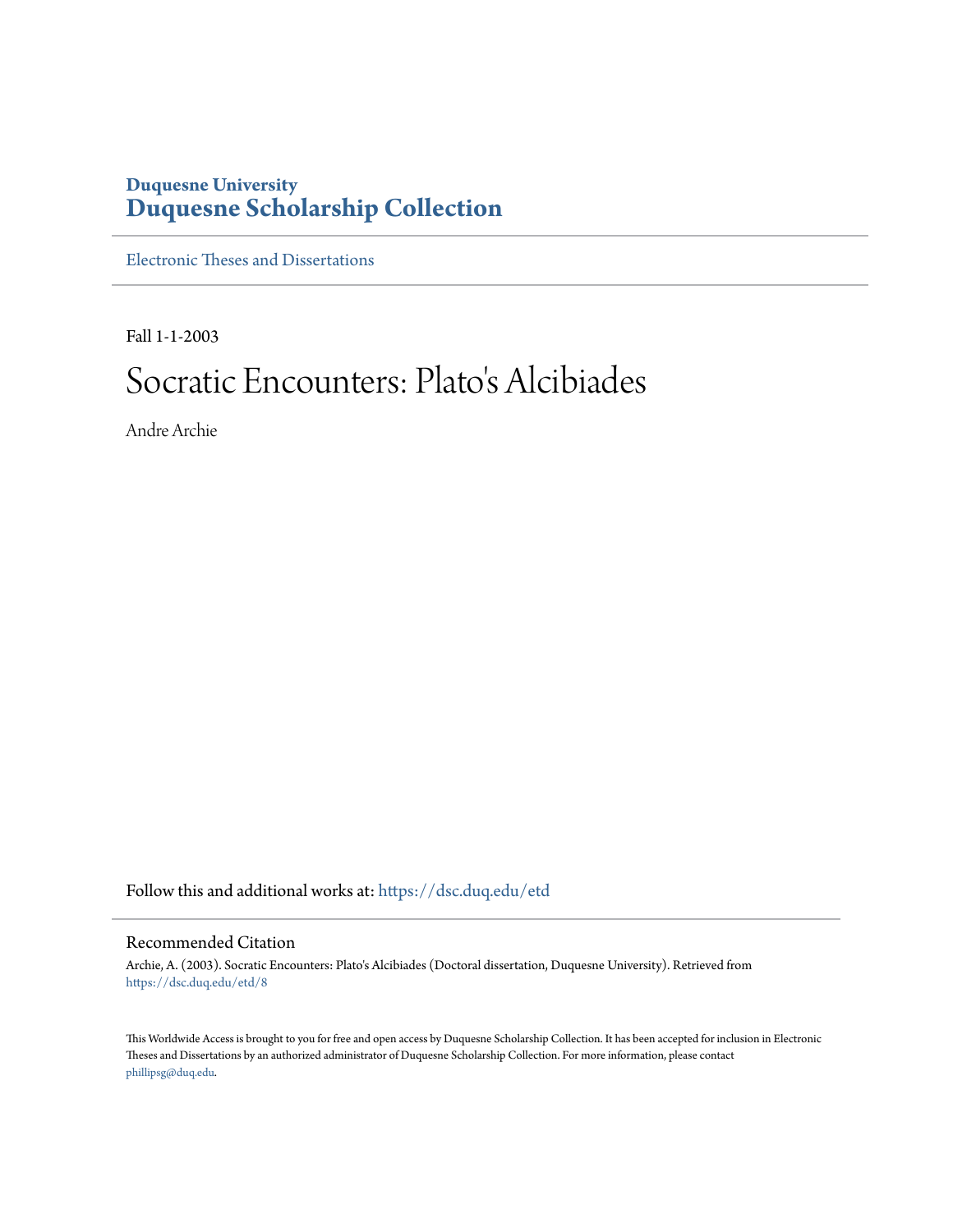Socratic Encounters: Plato's Alcibiades

A Dissertation

Presented to the Faculty

of the Philosophy Department

McAnulty College and Graduate School of Liberal Arts

Duquesne University

in partial fulfillment of

the requirement for the degree of

Doctor of Philosophy

by

Andre Maurice Archie

November 3, 2003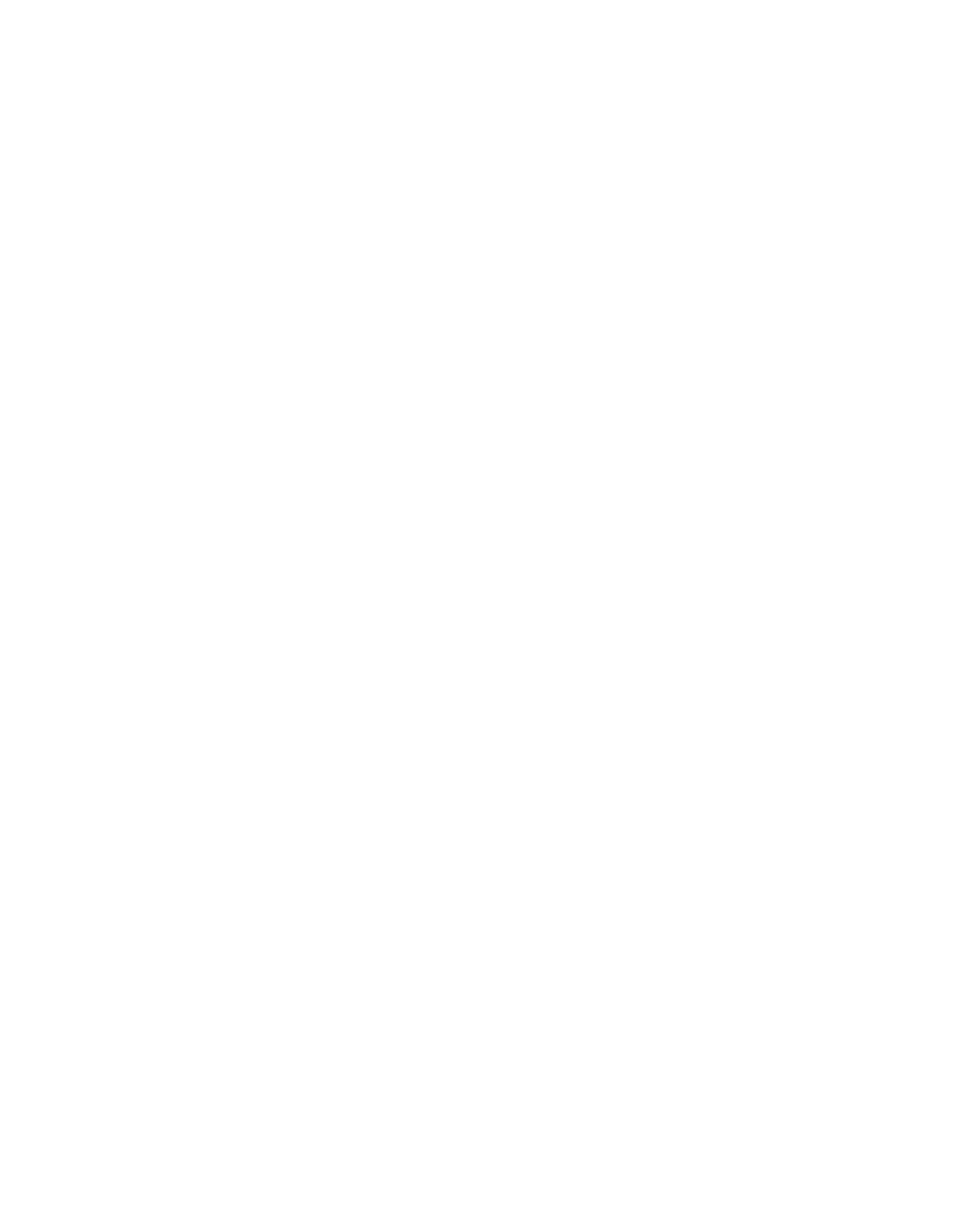#### ACKNOWLEDGEMENTS

I am grateful for this opportunity to thank those whose guidance, questions, and examples enabled me to write this dissertation. I owe a special thanks to Ronald Polansky who taught me how philosophy should be done. Similarly, I want to thank Tom Rockmore and Leslie Rubin for agreeing to be readers. Lastly, the most important person in this whole process has been my wife Eleanora. Without her patience, pushing, and insight this dissertation would not have seen the light of day.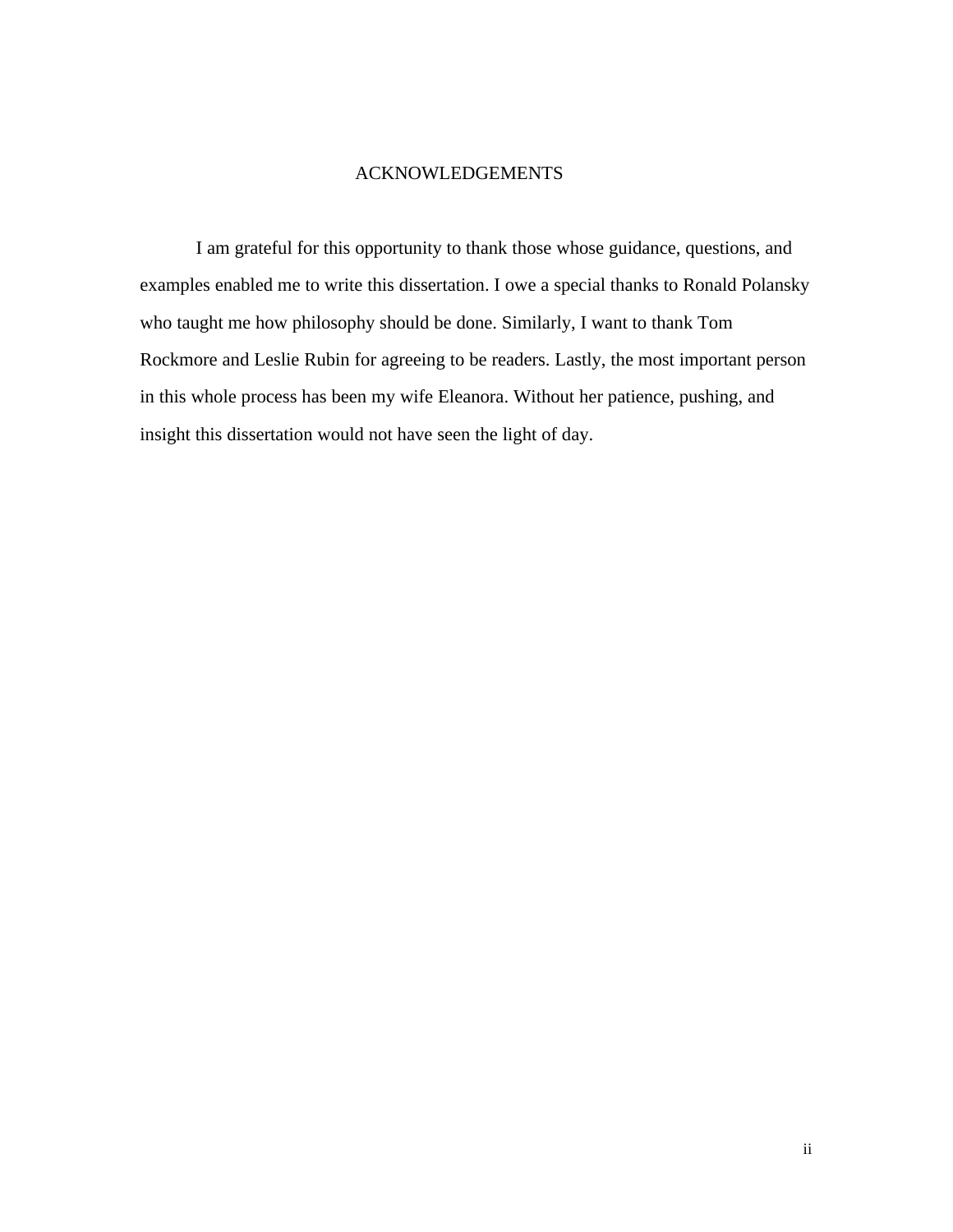### **CONTENTS**

| Acknowledgements          |                                                                                                                 | ii  |
|---------------------------|-----------------------------------------------------------------------------------------------------------------|-----|
| Chapter One: Introduction |                                                                                                                 | 1   |
|                           | Chapter Two: Listening in Plato's <i>Alcibiades Major</i> and Plutarch                                          | 24  |
|                           | Chapter Three: <i>Alcibiades Major</i> and the <i>Apology</i>                                                   | 41  |
|                           | Chapter Four: Socratic Traditionalism in Alichiades Minor                                                       | 58  |
|                           | Chapter Five: Instances of Decision Theory in Plato's Alcibiades Major and<br>Minor, and Xenophon's Memorabilia | 77  |
| <b>Chapter Six:</b>       | Women, Moral Insight and Marriage in Alcibiades Major's<br>Spartan and Persian Speech                           | 96  |
|                           | <b>Chapter Seven: After Thoughts</b>                                                                            | 111 |
| Bibliography              |                                                                                                                 | 114 |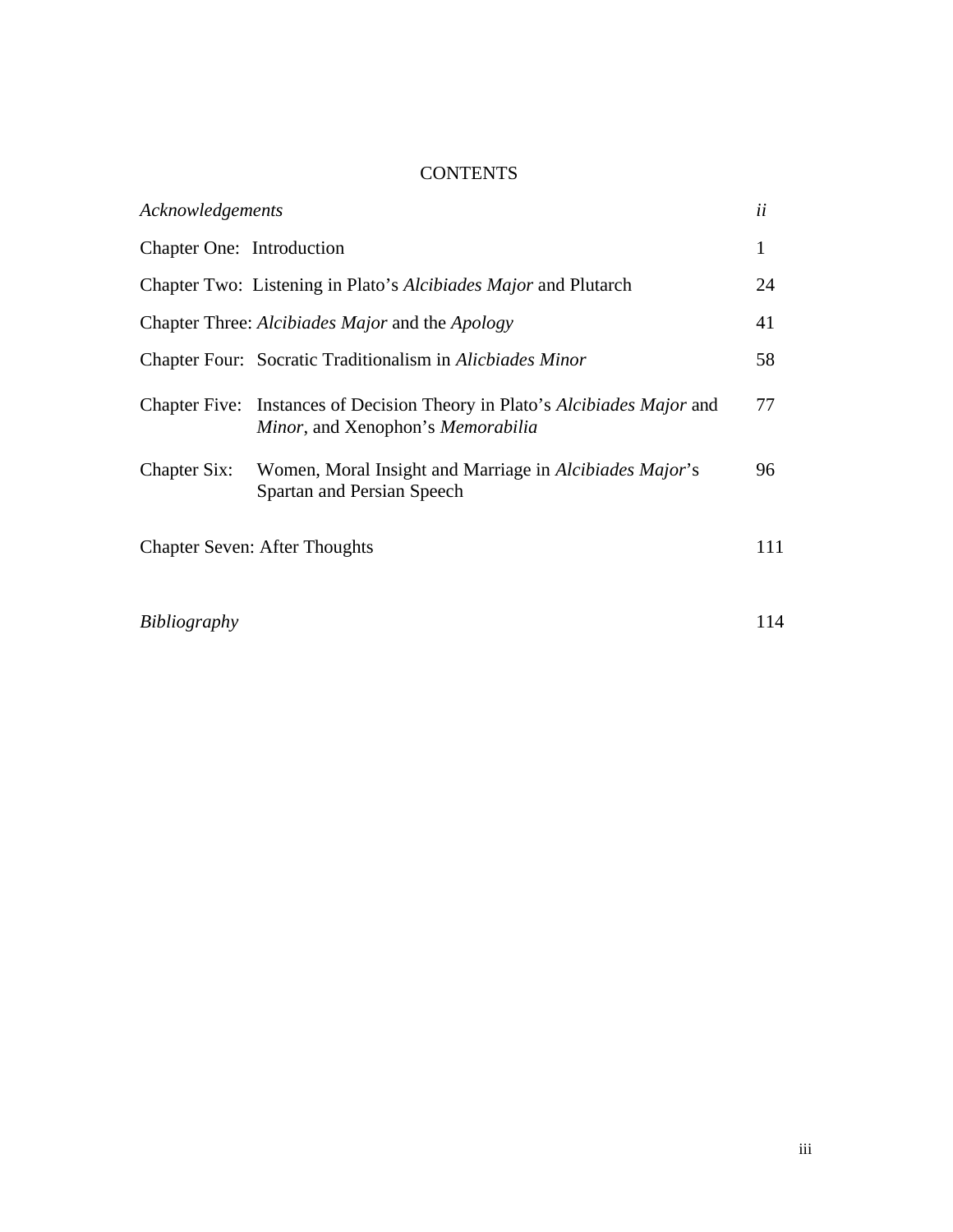#### Chapter One: Introduction

The aim of this dissertation is to situate our reading of the Platonic dialogue *Alcibiades Major* among both ancient and modern readings of the dialogue. Since the nineteenth century the issue of authenticity has preoccupied most modern commentators of the dialogue, but from all reasonable evidence, commentators from the ancient world had no such qualms about attributing the authorship of *Alcibiades Major* to Plato. Our reading of *Alcibiades Major* is in line with modern commentators who take both the dialogue's dramatic features and educative value seriously, while not ignoring that in some quarters *Alcibiades Major*'s authorship is still in dispute.

Our treatment of *Alcibiades Major* differs from the attention given to it by past and present commentators, because it is our desire to see the ideas—expressed in the dialogue with such enthusiasm by Socrates and Alcibiades—entertained in a number of different contexts. For this reason we have titled the dissertation Socratic Encounters: Plato's Alcibiades, with each chapter designed to facilitate a kind of *cross-fertilization of ideas* from a variety of intellectual perspectives. Looking at the dialogue from various perspectives has allowed us to cast some new light on the dialogue from which other commentators may benefit.

The objective of the dissertation to highlight *Alcibiades Major*'s timeless insights and enduring relevance to contemporary issues, has led us on a course that revolves around *pedagogy*. The Platonic dialogues are gold-mines of insight, but knowing this to be the case does not answer the fundamental question: 'What did Plato intend to teach us by writing *Alcibiades Major*?' The dissertation goes to great lengths to provide answers to the question, and the answers it provides take unusual approaches. For example, Plato invites us to consider five issues in *Alcibiades Major*: appropriate listening, priorities, tradition, hypothetical questions, and women's role in male achievement. The dialogue is not limited to these five issues, but the dialogue cannot be seriously dealt with without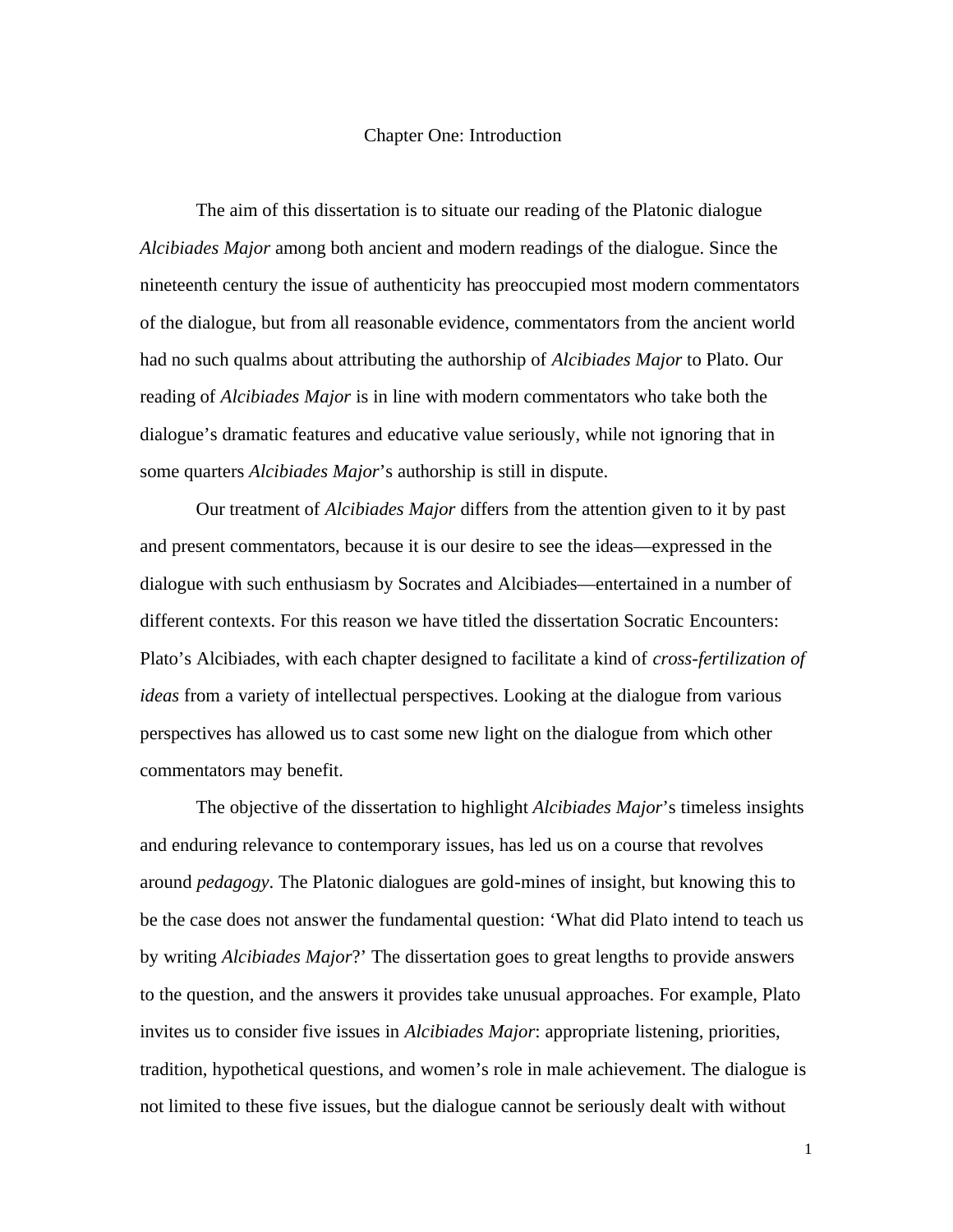considering them. What does Plato intend to teach us about listening? We provide an answer to the question in chapter two, 'Listening in Plato's *Alcibiades Major* and Plutarch.' Whereas most commentators think that Socrates' conversation with Alcibiades was contrived to show that Alcibiades was corrupt prior to their meeting, we argue that Alcibiades' encounter with Socrates would have been beneficial if Alcibiades would have listened appropriately to what was being said to him. Thus, Plato intends for us to see that listening can be a source of moral uplift or a source of corruption.

The speech in the center of *Alcibiades Major,* the Spartan and Persian Speech, is crucial to the dialogue. Women figure prominently in the speech. In chapter six, 'Women, Moral Insight and Marriage,' we account for the prominence of women in the speech by arguing that women provide moral insight regarding male goals and achievement. Plato intends to teach us that Alcibiades' goals can be realized only by considering the opinions of him held by the mothers, daughters, and wives of his competitors. These are just two examples of the dissertation's approach to what Plato intends to teach us in *Alcibiades Major*.

I. Historical Survey of what Prominent Commentators have said about *Alcibiades Major*

Up until the nineteenth century the dialogue *Alcibiades Major* was considered by ancient and medieval thinkers to be a primer for those interested in philosophy proper, and the Platonic corpus in particular (Denyer 2001, 14-15; cf. Alfarabi 1962, 53-54). The Middle Platonists (c. the first century B.C. through the second century A.D.) placed *Alcibiades Major* at the head of a number of reading programs. In particular, the Middle Platonist Albinus wrote a short preface to the Platonic dialogues titled *Prologue to*  Platonic Philosophy<sup>1</sup> which gives three explanations for the prominence given to *Alcibiades Major*: (1) It teaches us to know ourselves as a rational soul. The soul is the true self (*auto*) that remains the same and remains the true subject of our actions. Thus,

<sup>&</sup>lt;sup>1</sup> See Julia Annas' Townsend Lectures on the Middle Platonist in *Platonic Ethics, Old and New* (1999).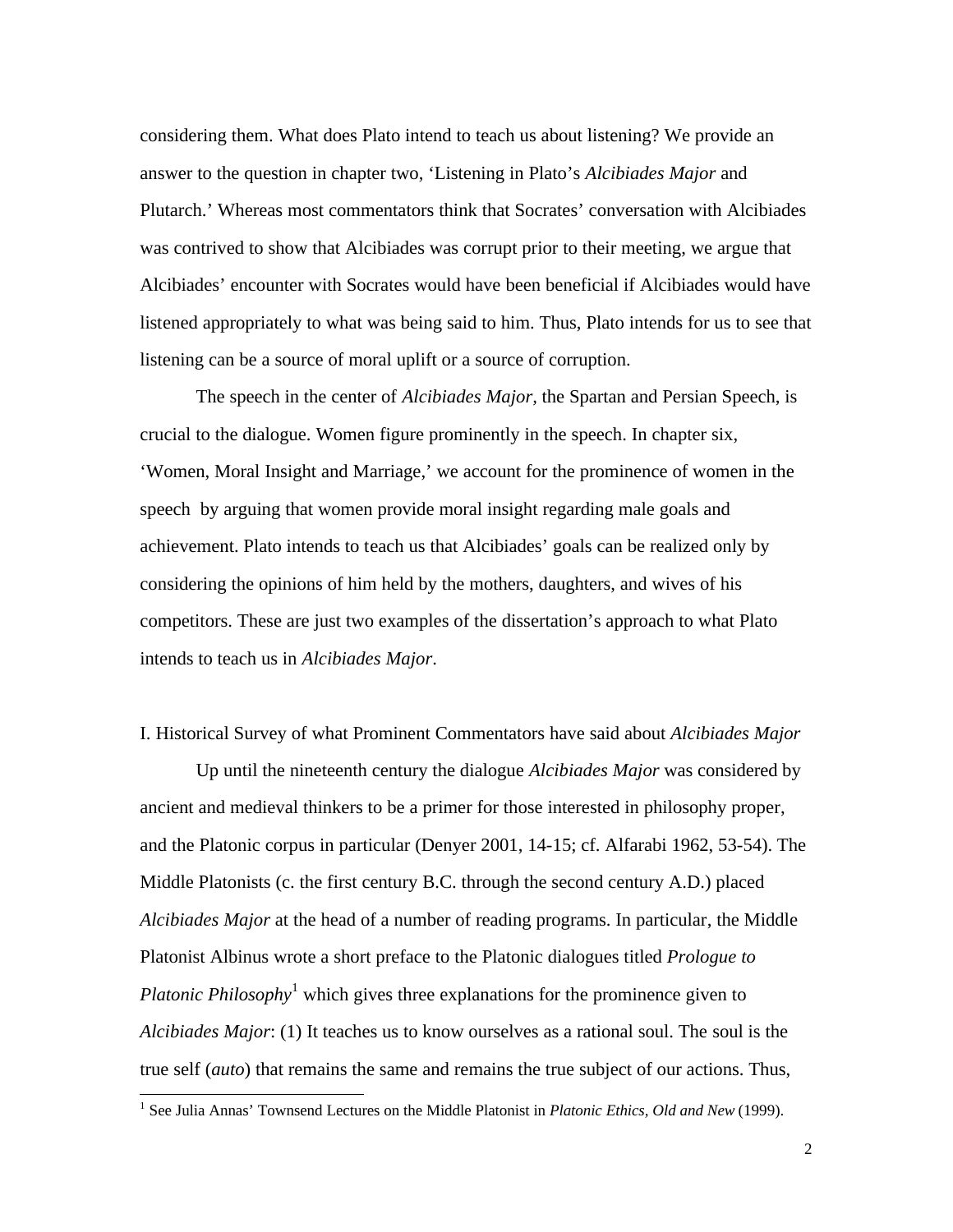we must see the body as the instrument of the soul;<sup>2</sup> (2) It is protreptic. The dialogue seductively exhorts Alcibiades and the reader to turn towards philosophy;<sup>3</sup> and (3) The dialogue is maieutic. Socrates helps Alcibiades give birth to some truth within himself by drawing out and clarifying his ideas.

However, the authenticity of *Alcibiades Major* was called into question by the German theologian Ernst Friedrich Schleiermacher (1836, 328-336) who deemed its literary quality unworthy of Plato. That Schleiermacher is aware of going against centuries of special praise accorded to *Alcibiades Major* is acknowledged in the opening pages of his commentary. He attributes the praise given to *Alcibiades Major* to learned authors, both ancient and modern, who themselves, 'unable to invent anything original' have preserved the 'honor and dignity' of learned men who have judged *Alcibiades Major* to be an authentic Platonic dialogue (328). These learned men, according to Schleiermacher, only proceed in deference to the tradition that esteems the dialogue. He goes on to say that he will gain little from being the 'first to communicate doubts of this kind, and to explain the grounds of them,' but it is imperative for him not to shrink from declaring his opinion on the merits of the dialogue (329). The grounds of Schleiermacher's challenge to the historical prominence of the dialogue is on display in the following remarks:

This little work, which, with those who are accustomed to admire in the gross, has been ever a subject of most especial commendation, appears to us but very insignificant and poor, and that to such a degree, that we cannot ascribe it to Plato, even though any number of these who think they can swear to his spirit, profess most vividly to apprehend it in this dialogue. (329-330)

<sup>&</sup>lt;sup>2</sup> This also accounts for the subtitle Thrasyllus has given the dialogue 'On the Nature of Man'. True happiness is knowing one's true self. On Thrasyllus see Tarrant 2000, 118-123**.** 

 $3 \overline{Up}$  until Hellenistic philosophy, all of Greek philosophy was protreptik—it proselytized. This idea is made delightfully clear by Vlastos 1991, 200-232.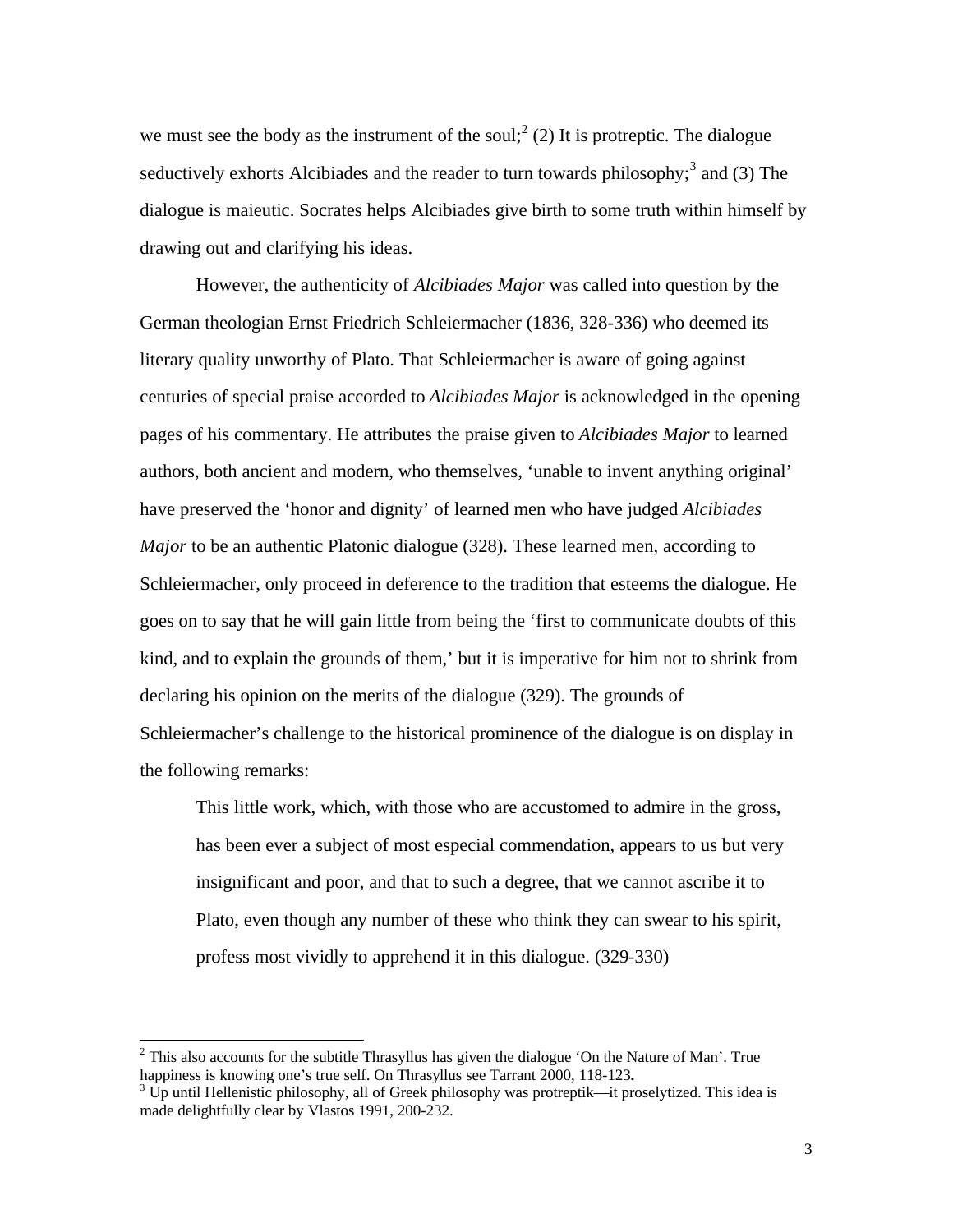The specific reasons for Schleiermacher's negative reception of the dialogue reads like a laundry list, but the list can be condensed in to one major complaint: want of uniformity in both literary structure and Socratic characterization.

Schleiermacher believed the dialogue contained genuine Platonic passages, which he does not cite throughout his commentary, but amid many other 'worthless' passages that read like little 'broken dialogues' (330). Even among the Platonic passages, he felt as if their literary effect was perfunctory ('shell-like', 331), designed to echo other genuine Platonic dialogues. When Schleiermacher turns to the want of uniformity in the characterization of Socrates in *Alcibiades Major* his criticism is more pointed, but not as much as one would hope considering the impression of his ideas on subsequent commentators of the dialogue. That Socrates is not the Platonic Socrates found in Plato's genuine dialogues is witnessed, Schleiermacher believed, in the opening remarks Socrates makes to Alcibiades (103a-104c) and the depiction of Socrates converting Alcibiades in the course of the dialogue from a hubris-filled youth to a submissive sycophant. In the opening pages of the dialogue we hear Socrates tell Alcibiades that he has been observing him for some time, and that it was a divine being that prevented him from speaking to Alcibiades sooner. Schleiermacher found it unagreeable that Socrates would introduce himself with such a long speech, and utterly unworthy of him to admit that he had been observing Alcibiades for a long period of time (334). As for Schleiermacher's complaint about the conversion experienced by Alcibiades in the course of the dialogue, he only mentions in passing that Socrates 'does not show that he alone has the power of teaching Alcibiades what he stands in need of... .' (331). We will see this particular criticism reappear in other commentaries that are skeptical of *Alcibiades Major*'s authenticity. Schleiermacher also found it un-Socratic that in discussing the virtues and the riches of the Persians and Lacedaemonians in the Spartan and Persian tale, Socrates does not make the irony in his laudatory description more apparent. Schleiermacher goes on to point out that the 'statistical notices' displayed in dwelling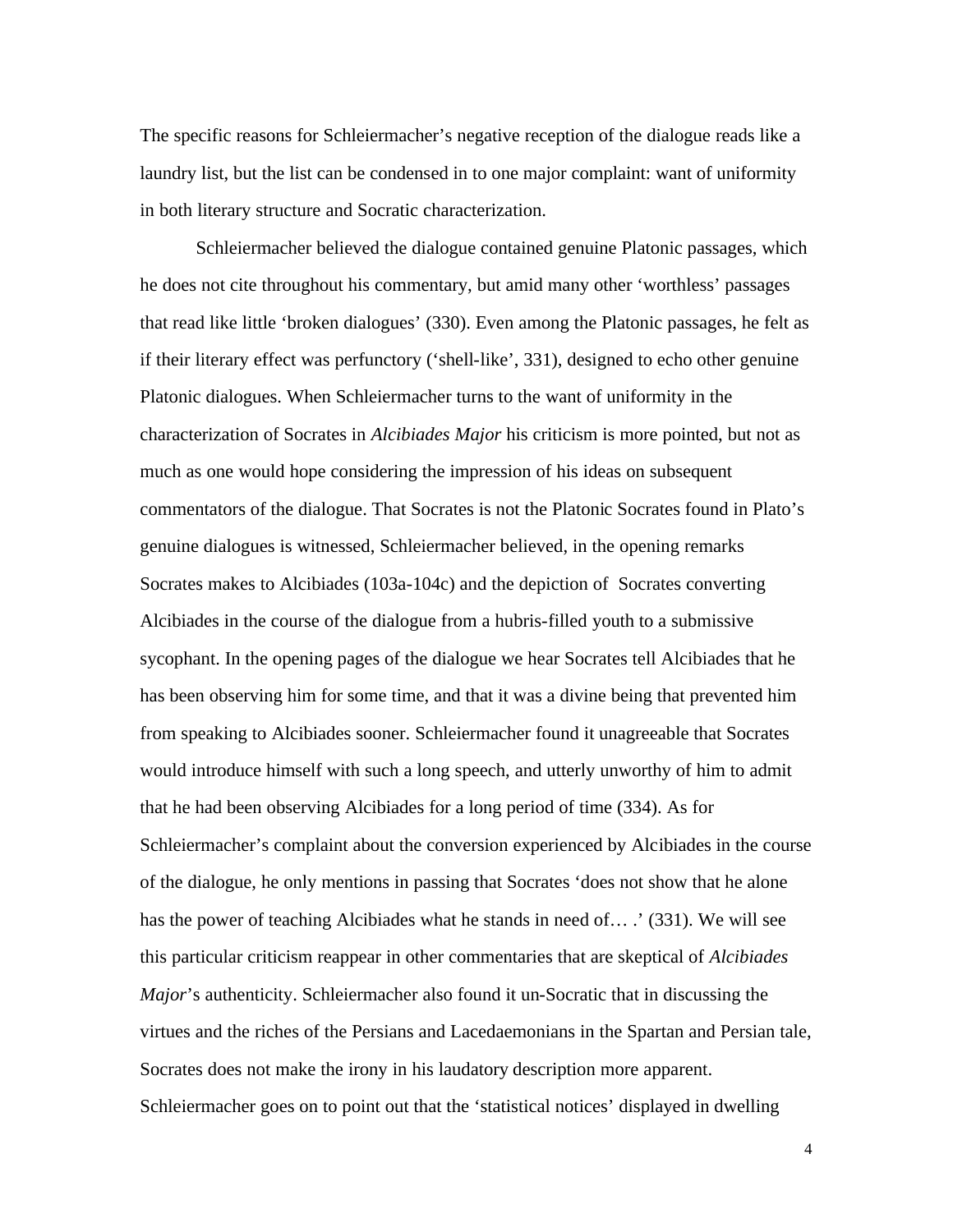upon the virtues of the Spartans, for example, is more in the manner of Xenophon than Plato. Additionally, he faults the characterization of Socrates as being eristic. Socrates constantly intrudes on the subject matter, 'breaking off the subject shorter than is his custom' simply to shame Alcibiades (333). Schleiermacher concludes his commentary by speculating about the origins of the *Alcibiades Major*. He believed that a pupil may have gotten hold of a rough draft of the dialogue Plato rejected, Plato having deciding instead to distribute the ideas contained in it to other dialogues, and inserted 'foreign additions,' the effect of which is it lacks uniformity (336).

Schleiermacher's judgment of the dialogue as inauthentic<sup>4</sup> was highly influential, and the dialogue soon fell out of favor. This is not to say that *Alcibiades Major* was declared inauthentic across the board at the time. A contemporary of Schleiermacher, the English utilitarian philosopher George Grote (1864, 331-363) addresses some of the concerns Schleiermacher had about the inauthenticity of the dialogue, but found the dialogue (including the lesser known *Alcibiades Minor*) to be 'perfectly Socratic both in topics and manner' (355). Grote concedes that *Alcibiades Minor* is 'inferior in merit'  $(350)^5$  compared to Plato's better known dialogues, but he accounts for its deficiency by speculating that it was probably an early production, having been written between 399- 390 B.C. A concern of Schleiermacher's that Grote echoes is the incompatible depiction of Alcibiades as inordinately insolent to Socrates' entreaties and the inordinate submissiveness towards Socrates ascribed to Alcibiades as the dialogue unfolds. Grote's response is that it is highly improbable to have such a conjunction in an interlocutor, but it attests to the larger point that 'Plato attributes to the personality and conversation of Socrates an influence magical and almost superhuman' (354).

<sup>4</sup> See Pangle 1987, 1-19 and Denyer 2001, 14-26 on the debate of authenticity surrounding *Alcibiades Major*.

<sup>&</sup>lt;sup>5</sup> In commenting on the literary quality of *Alcibiades Major*, Grote says the following: …we find an excessive repetition of specializing illustrations, often needless and sometimes tiresome: a defect easily intelligible if we assume them to have been written when Plato was still a novice in the art of dialogic composition. (355)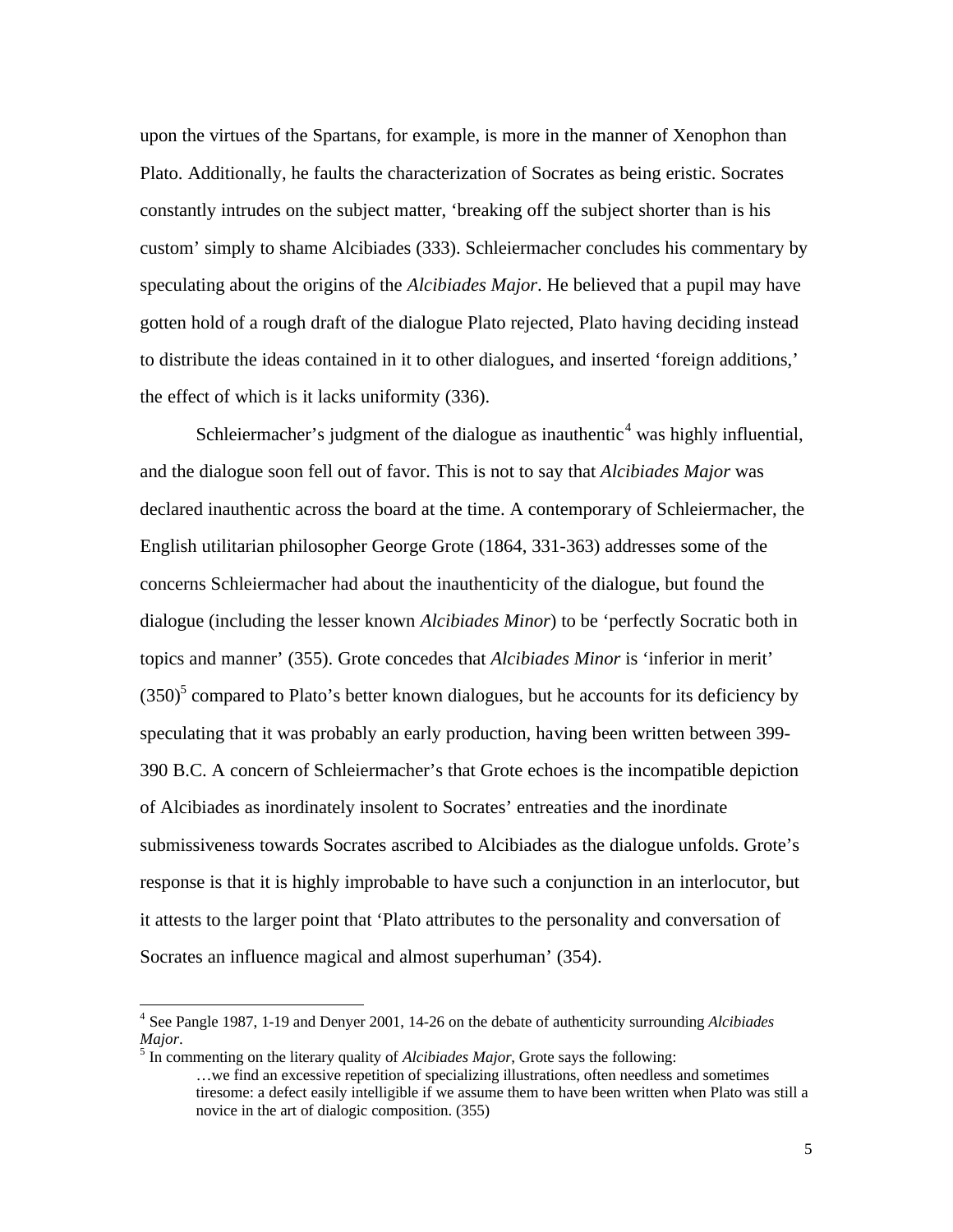Other prominent commentators have been tepid towards *Alcibiades Major* in light of Schleiermacher's comments, despite its prominence in the ancient world. For example, Paul Shorey (1933, 415-418) acknowledges that it was once considered to be the best introduction to Platonic philosophy, but concerning its authenticity 'it is inadvisable to dogmatize' (415). In spite of the disclaimer, Shorey's overall comments on *Alcibiades Major* indirectly weights in on the side of Schleiermacher due to his portrayal of it as a an exceptional case or a scholastic gloss on ideas convincingly expressed in Plato's other dialogues. Shorey comments:

But if we attribute it to Plato we have to assume the improbability that he thought it worth while to elaborate a tedious, if scholastically convenient, summary of a long series of ideas and points that are better and more interestingly expressed in other dialogues, and that he repeats or quotes himself more often than in any other genuine work, and we must be prepared to overlook a few expressions which jar on the ear of any reader who knows intimately Platonic Greek. (415)

Shorey does cite as significant two ideas in *Alcibiades Major* that he finds expressed more clearly there than in any other Platonic dialogues. The first is that the body is the instrument of the soul, which is the true self; the second is that as the eye can see itself only through reflection, so the mind best knows itself through the reflection of its thoughts in another mind<sup>6</sup> (415).

<sup>&</sup>lt;sup>6</sup> Cf. Aristotle's treatment of this idea in *Magna Moralia* (1231a13-26), where the value of friends is considered:

Since then it is both a most difficult thing, as some of the sages have said, to attain a knowledge Of oneself, and also a most pleasant (for to know oneself is pleasant)—now we are not able to to see what we are from ourselves (and that we cannot do so is plain from the way in which we blame others without being aware that we do the same things ourselves; and this is the effect of favor or passion, and there are many of us who are blinded by these things so that we judge not aright); as then when we wish to see our own face, we do so by looking in to the mirror, in the same way when we wish to know ourselves we can obtain that knowledge by looking at our friend. For the friend is, as we assert, a second self. If, then, it is pleasant to know oneself, an it is not possible to know this without having some one else for a friend, the selfsufficing man will require friendship in order to know himself.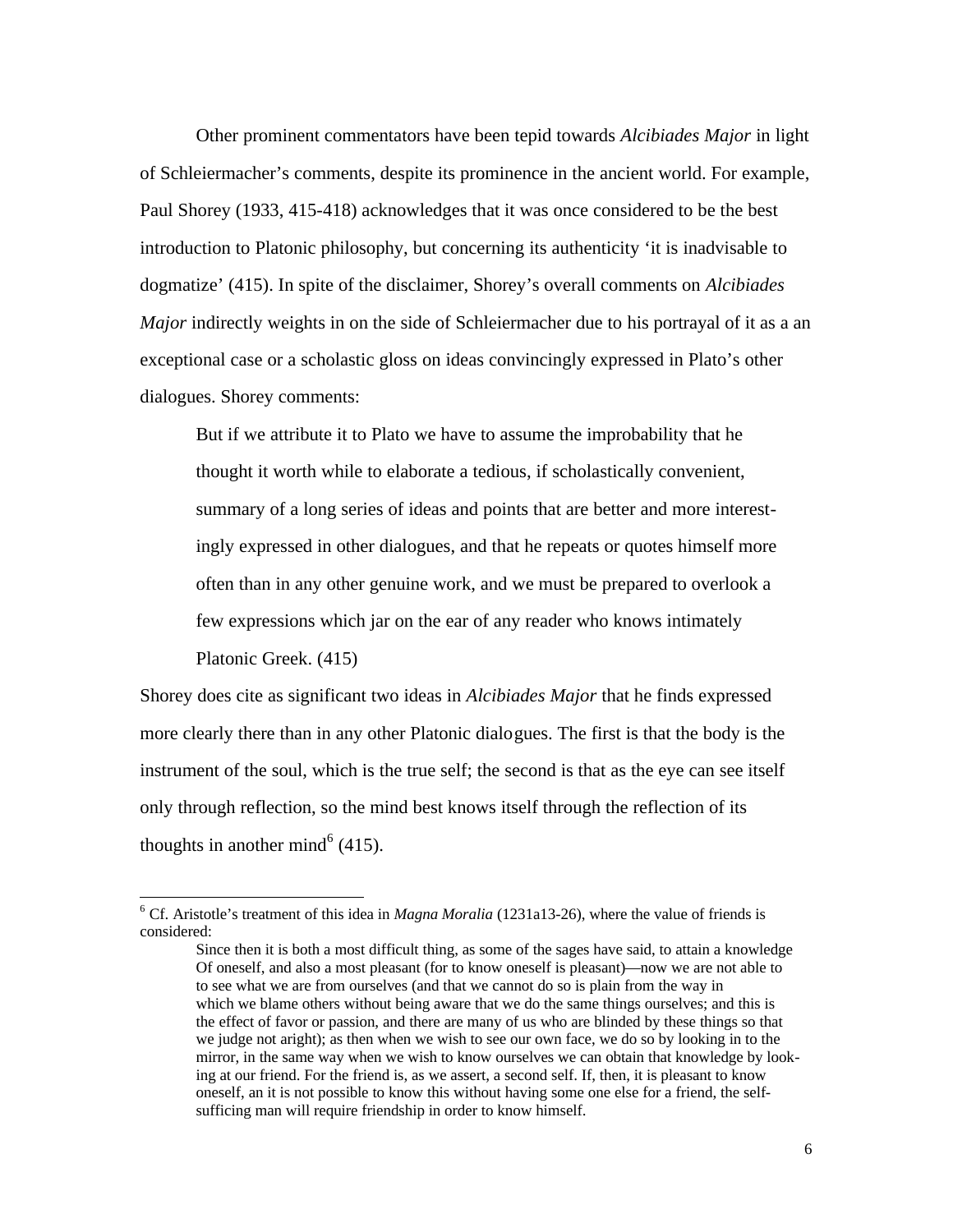The now conventional reading of *Alcibiades Major* as a spurious Platonic dialogue, or at best, an incomplete work written by an immature Plato, held sway from the early nineteenth century (1836) up to the late twentieth century (1964). The commentator who seriously challenged the conventional reading of the dialogue with as much positive enthusiasm for the philosophical and literary merits of *Alcibiades Major* and Plato's authorship of the dialogue as Schleiermacher expressed disdain and doubt, was the classical scholar and philosopher Paul Friedlander (1964, 231-243). The uniqueness of Friedlander's commentary is that what was considered by previous commentators to be *Alcibiades Major*'s literary weaknesses and odd characterization of Socrates becomes a complex type of writing characterized by dramatic irony.<sup>7</sup> Friedlander's dramatic reading of the dialogue has yielded valuable insights, and, as we will see in part two, has influenced subsequent commentators of the dialogue who are not concerned as much with its authenticity as they are with its educative value. In order to maintain continuity in the progression witnessed in the readings of *Alcibiades Major* we will structure our appraisal of Friedlander's commentary as a response to the criticism we have heard from the previous three commentators, and then discuss two ideas brought out by Friedlander that have set him apart from these same commentators.

Friedlander begins his commentary by acknowledging that in antiquity 'there was no doubt about Plato's authorship' of *Alcibiades Major* (231), but that Schleiermacher was the first to regard it with strong antipathy as un-Platonic. As if to juxtapose the special honors given to the dialogue by the ancients, and Schleiermacher's comment that the praise attributed to it is due to unoriginal authors who wish to preserve the dignity and honor of learned men who judge the dialogue to be an authentic Platonic dialogue (*see* page 3), Friedlander lists distinguished ancient authors who either used the dialogue as a basis for explaining Alcibiades' subsequent career, such as Plutarch (Clough 1992 vol.2,

If this passage is modeled on *Alcibiades Major*, and the *Magna Moralia* is an authentic work of Aristotle, then this would be good evidence of the authenticity of *Alcibiades Major*.

<sup>&</sup>lt;sup>7</sup> See Vlastos 1991, 21-44; cf. Longinus 1991, 42-48; Klein 1989, 1-31 and Strauss 1988, 30-37.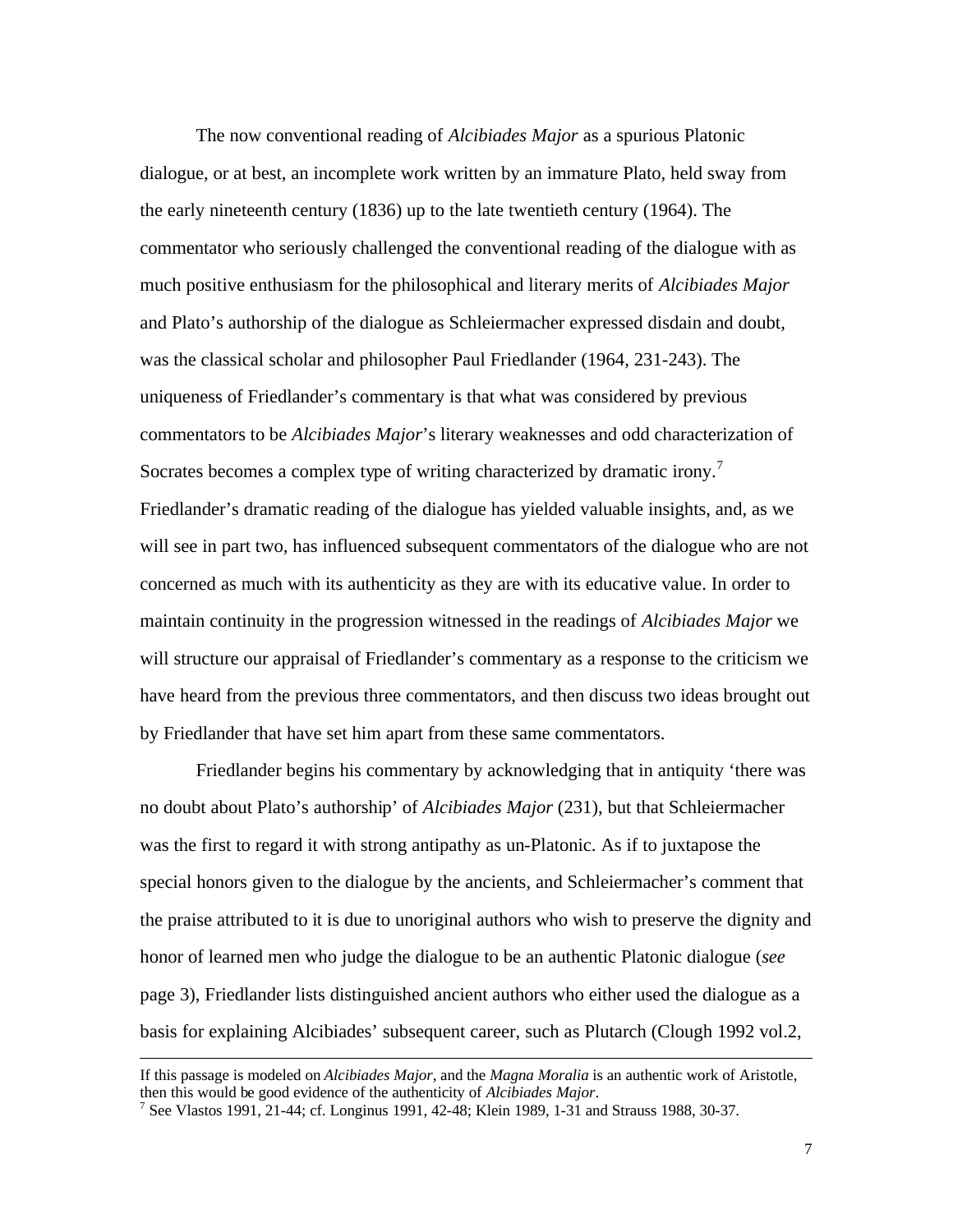258-290), Aristotle echoing the striking image discussed in *Alcibiades Major* (132e-133d) about the eye looking into another eye (*see* no. 6, page 7) or scenes from Xenophon's *Memorabilia* (e.g., Socrates' encounter with Glaucon III. vi-vii. 9) having been modeled after the dialogue. In juxtaposing the reception of the dialogue in this way, it is clear that Friedlander is placing the burden of proof squarely in the lap of those commentators who follow Schleiermacher's lead. One of the more substantial criticisms Schleiermacher levels against reading *Alcibiades Major* as an authentic Platonic dialogue is that several of its opening episodes show a Socrates that is unagreeable and unworthy of Plato's Socrates. In the first episode we see Socrates confronting Alcibiades with a long speech, which, in other Platonic dialogues Socrates 'hates' (334), according to Schleiermacher; in the second episode Schleiermacher finds it unworthy and strange that Socrates admits he has been watching Alcibiades for some time but was prevented from talking to him by a divine being.

Friedlander's reading of the opening remarks Socrates makes to Alcibiades is not framed, like Schleiermacher's, in relation to other *standard* Platonic dialogues and their portrayal of the Platonic Socrates, but instead is framed by an internal critique of *Alcibiades Major*. What we mean by an internal critique is that Friedlander reads the dialogue in such a way that it is allowed to provide its own answers to interpretative difficulties.<sup>8</sup> For example, Friedlander sees the initial encounter between Socrates and Alcibiades as 'filled with a tension unequaled in Plato' (232) due to the collision of two very proud persons. The long speech and Socrates' admission is indicative of a pent-up erotic attachment that was born in the past, that is now able to unfold in the present, and the reader is in the unique position to witness it. But this tensioned-filled beginning can not be appreciated fully, Friedlander believes, without connecting it to how the dialogue

 $\overline{a}$ 

<sup>&</sup>lt;sup>8</sup> This is not to say that other Platonic dialogues may not assist with interpretative difficulties. We are sympathetic to the position that the dialogues are self-contained. For the opposite position see Szlezak 1993, 66-75. He argues that all the Platonic dialogues have 'gaps' which can only be filled by Plato's unwritten doctrines. Cf. Kahn's *Plato and the Socratic Dialogue: The Philosophical Use of a Literary Form* (1996). He advocates a proleptic reading of the dialogues.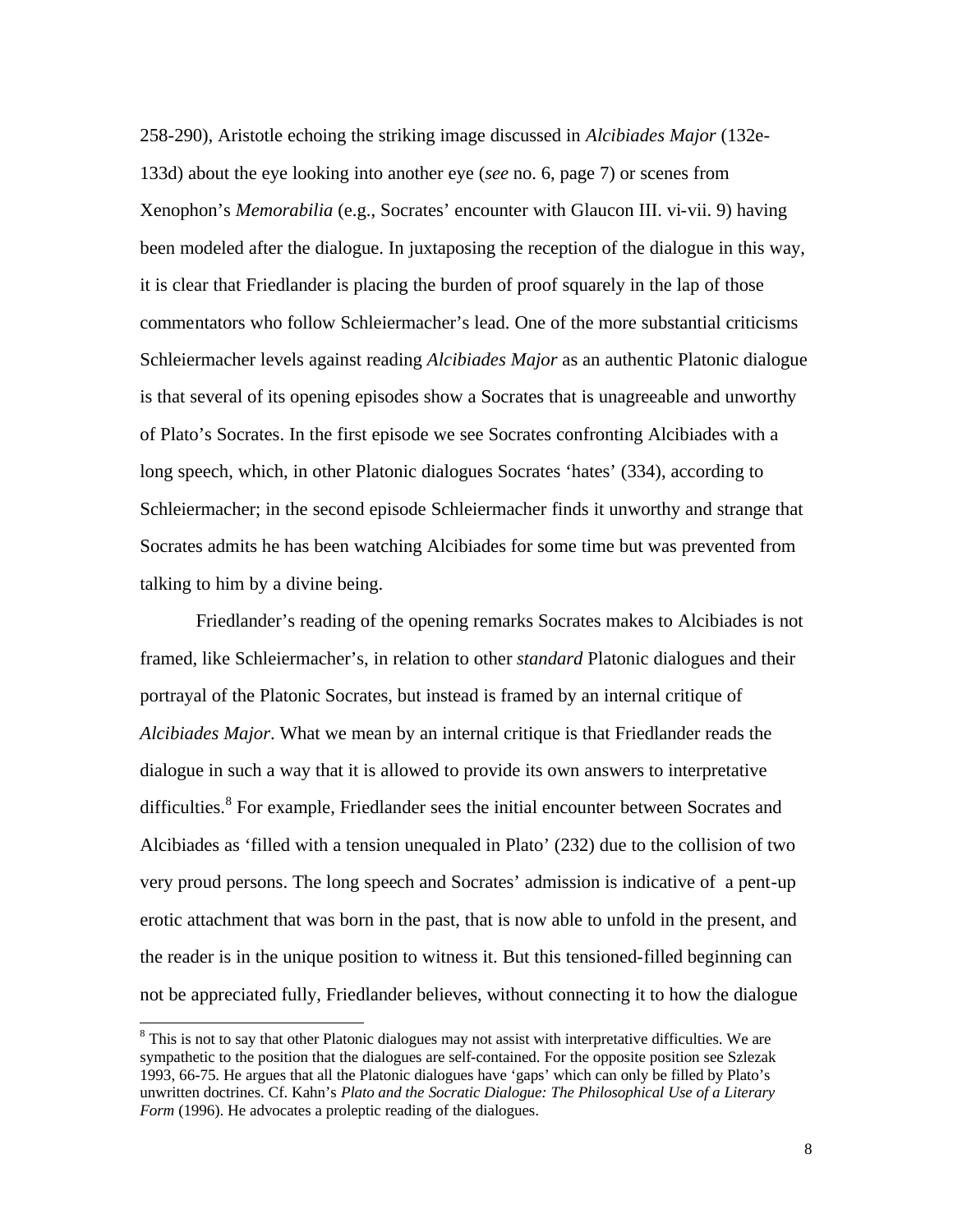ends. Friedlander cites Socrates' last words that the state may win out over him and over Alcibiades (135e) as complementing the tense beginning in the opening of the dialogue between the past and the present. These last words foreshadow the political career of Alcibiades and the death of Socrates. 'Thus, the dialogue…ends with tension between present and the future' (233).

Here we see Friedlander employing parts of *Alcibiades Major* to assist in interpretative difficulties raised in other parts of the dialogue. What he ends up with is a broader perspective to bring to bare when countering the type of criticism Schleiermacher raises. A constitutive part of this broader perspective is Friedlander's discernment of how the dramatic irony that informs the philosophical discussions in Platonic dialogues function. A good example of how a proper understanding of dramatic irony can explain an apparent lack of uniformity in a dialogue is exhibited by the different interpretations given by Schleiermacher and Friedlander of the Spartan and Persian Speech.<sup>9</sup> Schleiermacher found the speech Xenophontic, not Socratic, because it dwelled superfluously on the riches of the Lacedaemonians and Persians without making it apparent to Alcibiades the irony in his laudatory description. Friedlander, on the other hand, considers the Spartan and Persian Speech to be the core of the dialogue. Its 'iridescent images' (236) are designed to keep Alcibiades from falling bellow himself, considering he is all too willing to measure himself against local, Athenian politicians who are of no account. According to Friedlander, the speech also functions to accomplish two other ends: (1) It facilitates and sharpens the discussion focused on the concept of 'caring for oneself' as the highest form of self-knowledge (124c-135e) which directly follows the speech; and (2) It serves as a Socratic critique of Athenian educational practices where the care of the young is left to the most useless slaves (122b-d), and in

<sup>9</sup> Cf. *Protagoras* 342ff. on the secret teachings of the Spartans, *Charmides* 156cff. on the special art of healing that King Zalmoxis taught the Thracians and *Hipparchus* 228b-229e.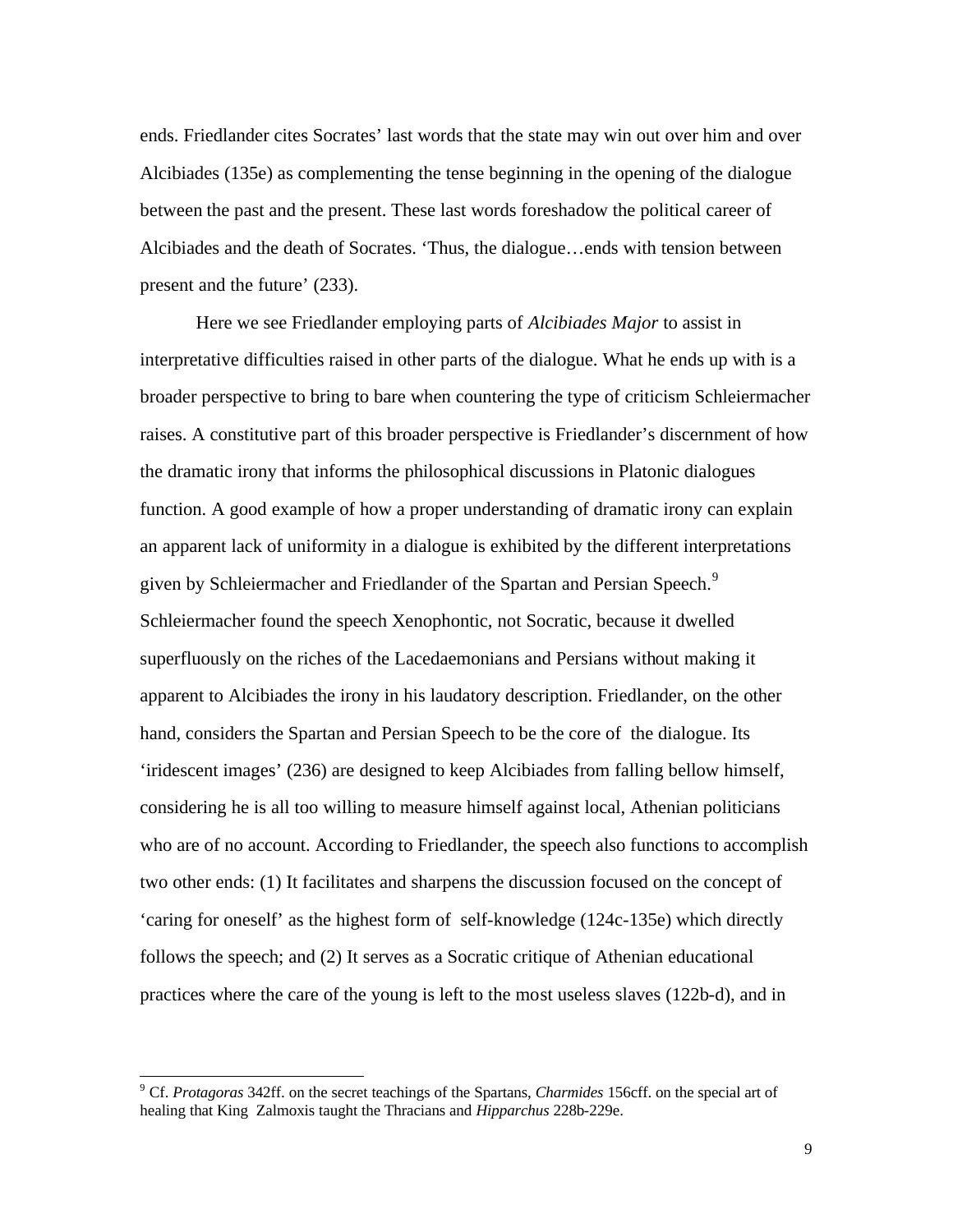the guise of the four royal Persian tutors teaching the Socratic virtues to the heir of the Persian throne, we see the outlines of a state dedicated to education.

A general criticism of *Alcibiades Major* that runs throughout each of our previous three commentators, which Friedlander addresses, is the sentiment that the dialogue is deficient in quality. Schleiermacher found it unworthy of Plato; Grote considered it an authentic Platonic dialogue but an early production from an immature Plato; and Shorey all but says it is not authentic by commenting that it is improbable that Plato thought it worthwhile to elaborate such a tedious and scholastic summary of ideas found expressed more lucidly in other dialogues. The specific point of convergence for at least two of our commentators, Schleiermacher and Grote, and hovers in the background of the third, Shorey (i.e., the scholastic comment) is the complaint that the depiction of Socrates' transformation of Alcibiades in the course of the dialogue from overly confident youth to overly submissive youth is incompatible with the Platonic Socrates. Friedlander addresses this complaint by again showing Plato's use of dramatic irony in accounting for Alcibiades' transformation. He explains that there is no discrepancy between the conceitedness displayed by Alcibiades in the opening pages of the dialogue when he disdainfully concedes to answer Socrates' questions on the condition that Socrates can help him realize his ambition (103a-104e) and the submissiveness displayed for the remainder of the dialogue once Alcibiades has heard the Spartan and Persian Speech (124b-135e). The portrayal of the transformation of Alcibiades, according to Friedlander, is not the weakening of authorial creative power, it is a moving and dramatic showing of a pupil's pride broken once he has been brought to 'see his own emptiness before the superior strength of his master' (236). As a result, the 'prerequisite of listening and replying, quietly and objectively' (236) has been fulfilled and self-knowledge can proceed. Thus, the inner movement of the dialogue revolves around humiliation and submission, from the strong resistance of Alcibiades in the beginning to surrender at the end.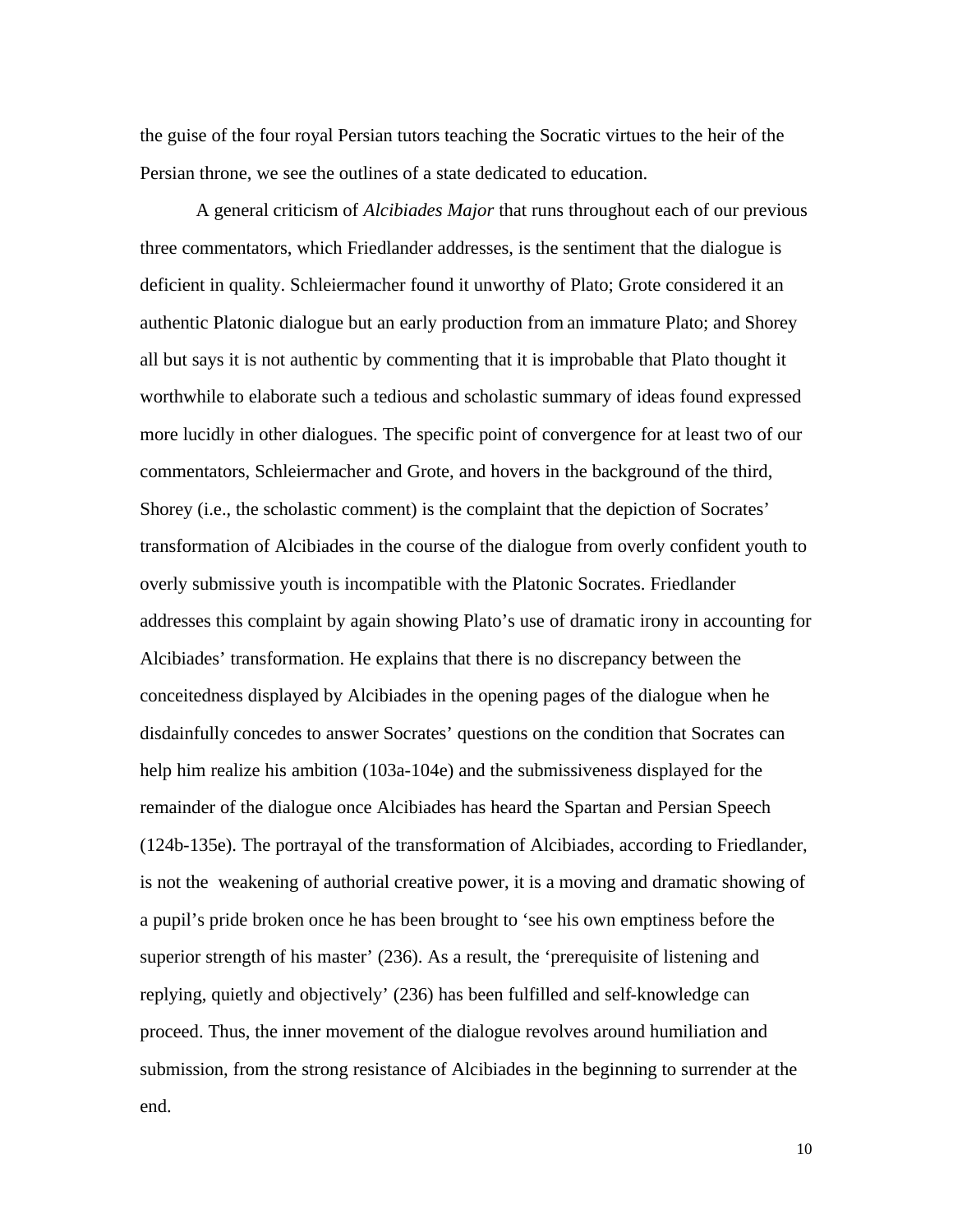Having appraised Friedlander's commentary on *Alcibiades Major* as a response to the criticism of it by the prominent commentators Schleiermacher, Grote, and Shorey, we turn now to two ideas pointed out in Friedlander's commentary that are ignored by these other three commentators. The first idea accounts for the lack of dramatic externals<sup>10</sup> (e.g., no setting, no secondary figures) by arguing that in the person of Alcibiades the historical figure himself in both his 'character and fate' comes to life in such a powerful way that his mere presence obviates any need for what Friedlander refers to as a 'setting full of charm and symbolic meaning' (232). It is as if Alcibiades' infamous exploits become the backdrop of the dialogue. Friedlander's insight is significant because the sheer economy with which the dialogue focuses on Socrates and Alcibiades heightens the tension around which the dialogue revolves, as we mentioned earlier, and suggests where the dialogue's continuity lies. The second idea is an extension of Friedlander's comments on the Spartan and Persian speech. We know that Friedlander thought the speech was the core of *Alcibiades Major* and its function is to keep Alcibiades from falling beneath himself, because it poses a stark choice for him between careful training and wisdom or being the best only among the local, Athenian politicians. But the speech's additional significance is its use of myth $11$  as a motivator for Alcibiades to get serious about a genuine education. Friedlander believed that the Spartan and Persian speech goes beyond all the other mythical speeches (*see* no. 9, p.10) in other Platonic dialogues due to its maturity in tying Alcibiades' ambition to the concept of caring for oneself, unlike the myth told in Hipparchus (228bff.), for example, which had very little effect on the unnamed interlocutor.

Overall, Friedlander's remarks on *Alcibiades Major* are a substantive endorsement of the dialogue's authenticity. As if to mock Schleiermacher's attack on the

 $\overline{a}$ 

<sup>10</sup> Johnson 1999, 1-19 argues that the lack of dramatic externals in *Alcibiades Major* is in keeping with the teaching of the dialogue which is that the self is ultimately impersonal, rational, and universal.

<sup>&</sup>lt;sup>11</sup> Cf. Szlezak's 1993, 96-99 discussion of Plato's use of myth and logos and Sorel 1967, 26-56 on the importance of myth in motivating the masses in modern, industrialized democracies.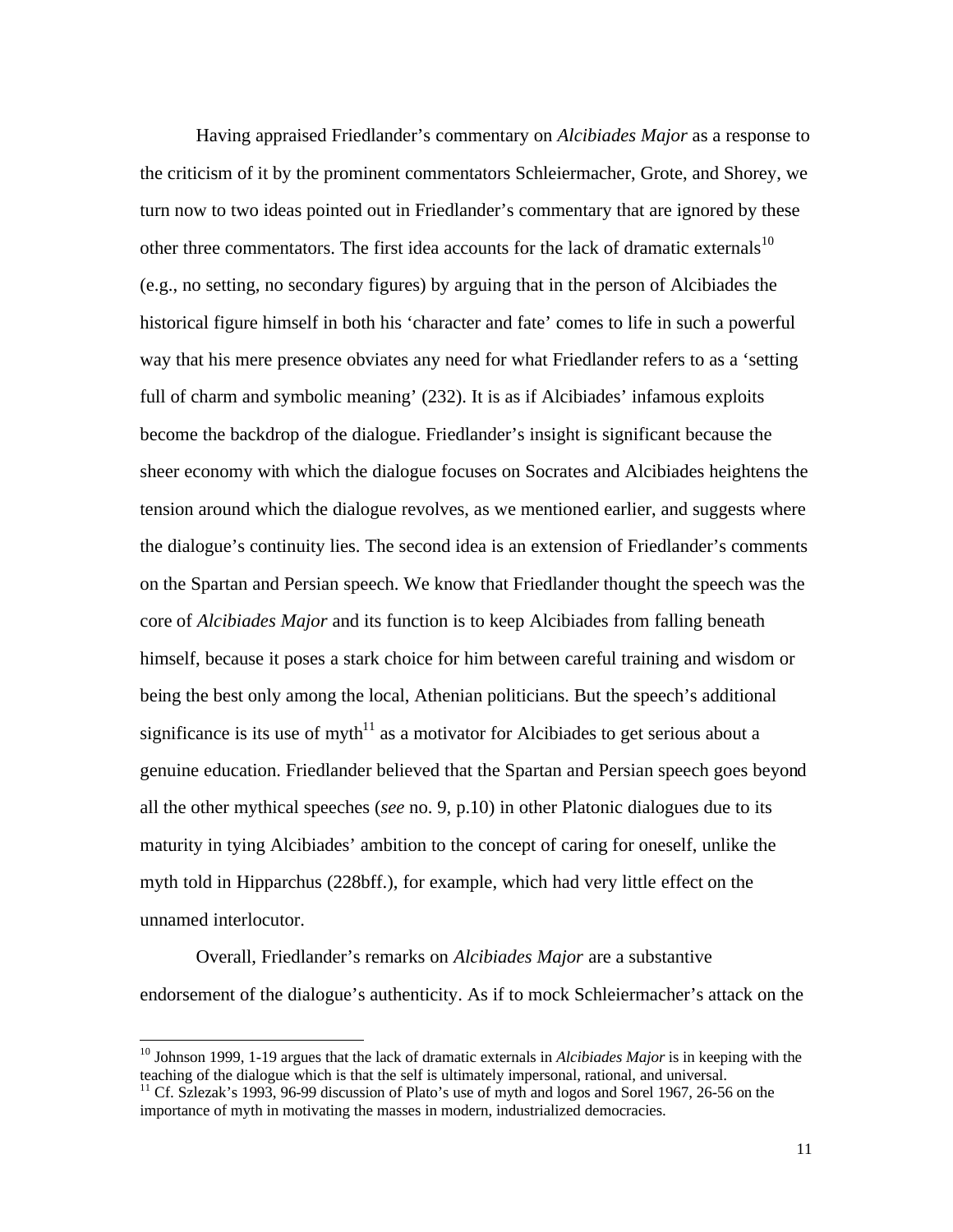historical prominence of the dialogue, and other doubters who followed and continue to follow his lead, Friedlander concludes his commentary with a challenge:

Among the minor dialogues of Plato, there is none in which such a moment deeply saturated with what precedes and with what follows—is depicted with such irresistible power. Should we infer from this that someone else surpassed Plato? Or is it not rather Plato himself who is here surpassing his own previous achievements?

II. Historical Survey Continued: Modern Commentators who take both the dramatic features and Educative Value of *Alcibiades Major* seriously.

For commentators who take *Alcibiades Major*'s dramatic features and educative value seriously, Friedlander's reading of the dialogue is a lesson on how the drama in a Platonic dialogue is inseparable from the philosophical issues the dialogue entertains. There are several commentators, $12$  while not doing so self-consciously, who follow Friedlander's approach to the dialogue. Steven Forde's commentary on *Alcibiades Major* views the role of women in the Spartan and Persian speech as central to understanding the dialogue as a whole, which echoes Friedlander's interpretation of the speech as the 'core' of the dialogue. To his credit, Forde's interpretation of the speech takes us beyond Friedlander's, due to his attempt to locate the precise role women play in Alcibiades' quest for a genuine education. Mark Lutz's commentary on *Alcibiades Major* construes the philosophical ideas entertained in the dialogue as having broad applications due to its role within Socratic education as a whole. In addition to viewing Socrates' commitment to getting Alcibiades to appreciate the role virtue can play in his private and public life as analogous to the broader issue of whether or not virtue should play a role in liberal democracy's moral, political and religious discourse, Lutz views *Alcibiades Major*'s

<sup>12</sup> Bruell's 1999, 19-38 commentary on *Alcibiades Major* will not be discussed, but his treatment of the dialogue should be grouped among the commentators we will be discussing.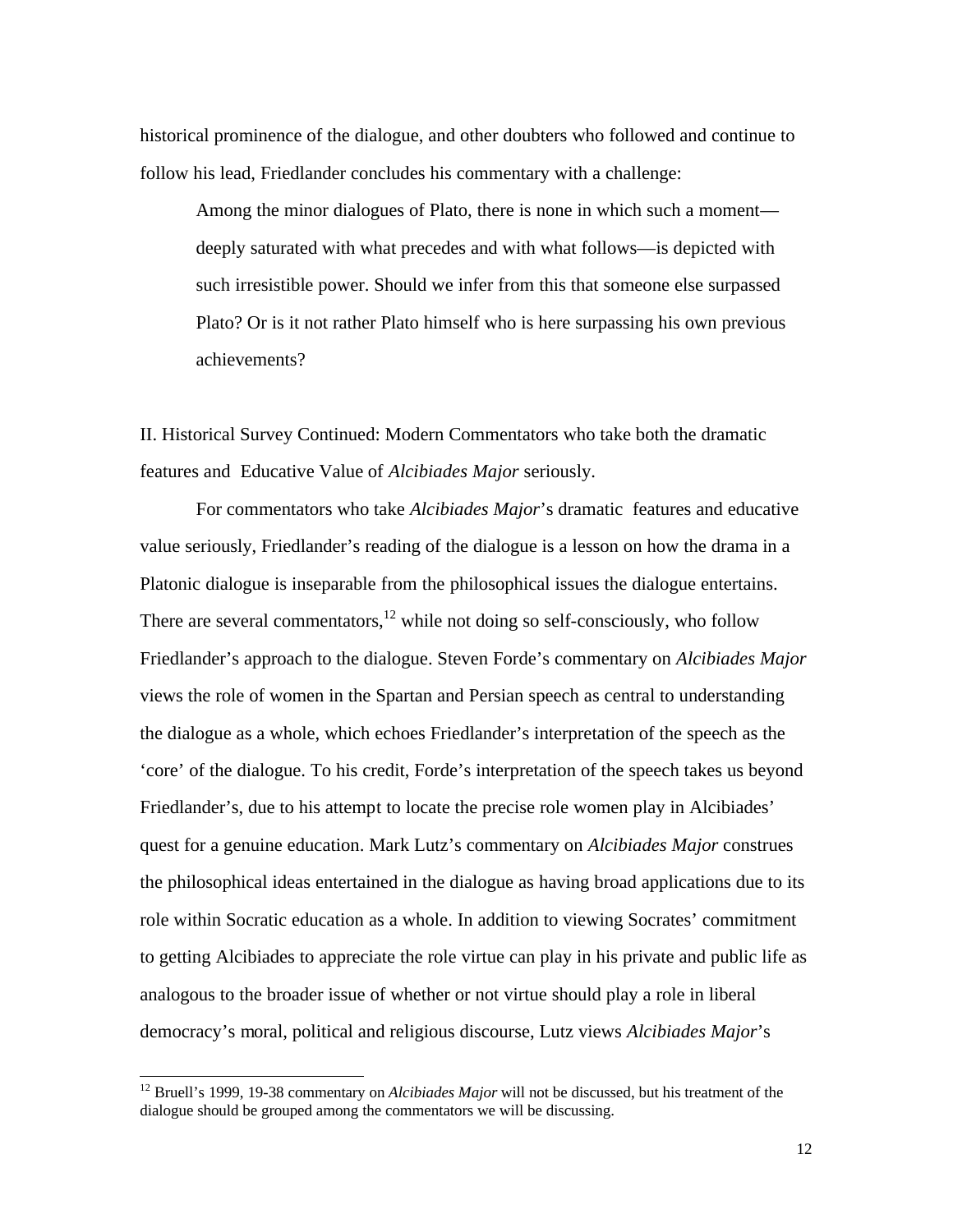teachings as contributing to what he calls the 'classical counter-culture's' corrective to ideological mass movements such as multiculturalism.

Forde's (1987, 222-239) commentary on *Alcibiades Major* begins by first acknowledging that the dialogue was held in the 'greatest esteem in the Platonic school of antiquity' (222), and secondly, refers the reader in the first foot-note, interestingly enough, to Friedlander's commentary on the dialogue for a discussion of the tradition in the Greek school. Following the introduction there are no original insights in Forde's commentary leading up to the Spartan and Persian Speech<sup>13</sup> that are worthy of discussion, but his interpretation of the speech, which does call for discussion, is insightful and will have significant implications for how he views the remainder of the dialogue. Forde takes the position that the speech is the first part of a two-pronged strategy designed to persuade Alcibiades to pursue a genuine education. The first strategy employs paradoxical argumentation and combative refutation (103a-120b), but it has only managed to 'force Alcibiades into silence. The second strategy employs the Spartan and Persian speech which promises success on the condition that he perfect himself. This latter strategy proves to be successful. For the sake of clarification, it will be in order here to briefly summarize the speech. Only by doing so can we appreciate Forde's unique interpretation of the speech and contribution to the reading of *Alcibiades Major* as a whole.

In the Spartan and Persian speech (120b-124c) Socrates tells Alcibiades that his true rivals are the Spartan and Persian Kings not men like Midias, $14$  the petty demagogue (120b). In the guise of Midias Socrates offers Alcibiades the possibility of neglecting himself, considering that even the women find Midias slave-like, before illustrating the length to which he has to cultivate himself in order to compete against his true rivals.

<sup>&</sup>lt;sup>13</sup> For reason unsubstantiated, Forde tells us that he prefers to refer to what we have been calling the Spartan and Persian speech as 'The Royal tale' due to his presumption that Socrates' speech is a description of realities (228).

<sup>&</sup>lt;sup>14</sup> See Denyer's 2001,168-169 interesting explanation of Socrates' reference to Midias' slave-boy hair styles.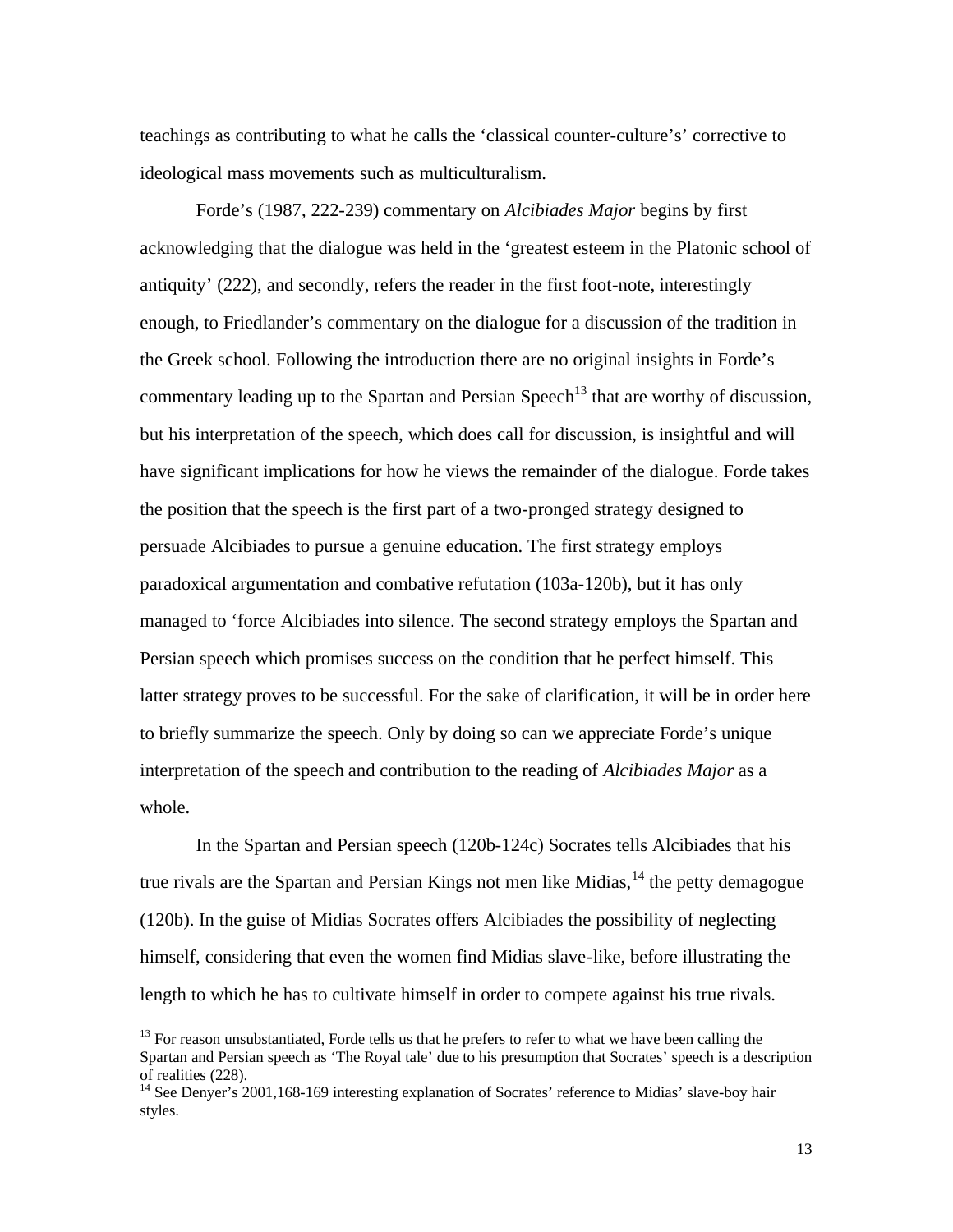Alcibiades chooses to view the Spartan and Persian Kings as his rivals and Socrates commences the speech by explaining to Alcibiades: that the kings' ancestors go all the way back to Zeus; the Spartan wives are guarded at public expense by ephors to ensure that their future kings are 'descended from the family of Heraclidae alone' (121b-c); the Persian king is so formidable that the Persian wife is only guarded by her own fear since no one would even suspect the king's heir of being fathered by anyone except him; when the eldest son of the Persian king and heir to the throne is born all the king's subjects have a feast day, and from that day all of Asia celebrates the king's birthday; the young king is brought up by highly respected eunuchs in the royal household, and at the age of fourteen is entrusted to the 'royal tutors' (122a); Persian wealth is splendid and luxurious; and there is more gold and silver in Sparta alone than in the rest of Greece put together' (122e).

Socrates' illustration of the king's prominence, of course, serves as a touchstone when compared to the opposite condition Alcibiades find himself in. By any scale Alcibiades' goods pale along side the goods of the Spartan and Persian kings. So what accounts for Alcibiades choosing to view the kings as his true rivals? Socrates takes this question up at the conclusion of the speech by having the women in the lives of the kings wonder what Alcibiades could possibly have in mind for even thinking he can successfully compete with their men. Amestris, the Persian king's mother and widow of Xerxes, typifies the response the other women have regarding Alcibiades' audacity. She simply says, 'I don't see what this fellow could be relying on, except diligence and wisdom—the Greeks don't have anything else worth mentioning' (123d).

Forde argues that Alcibiades' self- perfection, which is called for by the speech, is dependent upon women's judgment, who, if they were in control of Athens, 'alone might know how to despise Midias' (229). Women as motivators and judges of male achievement is the normative assumption Socrates makes, according to Forde, which accounts for the prominence of women in the Spartan and Persian speech. This line of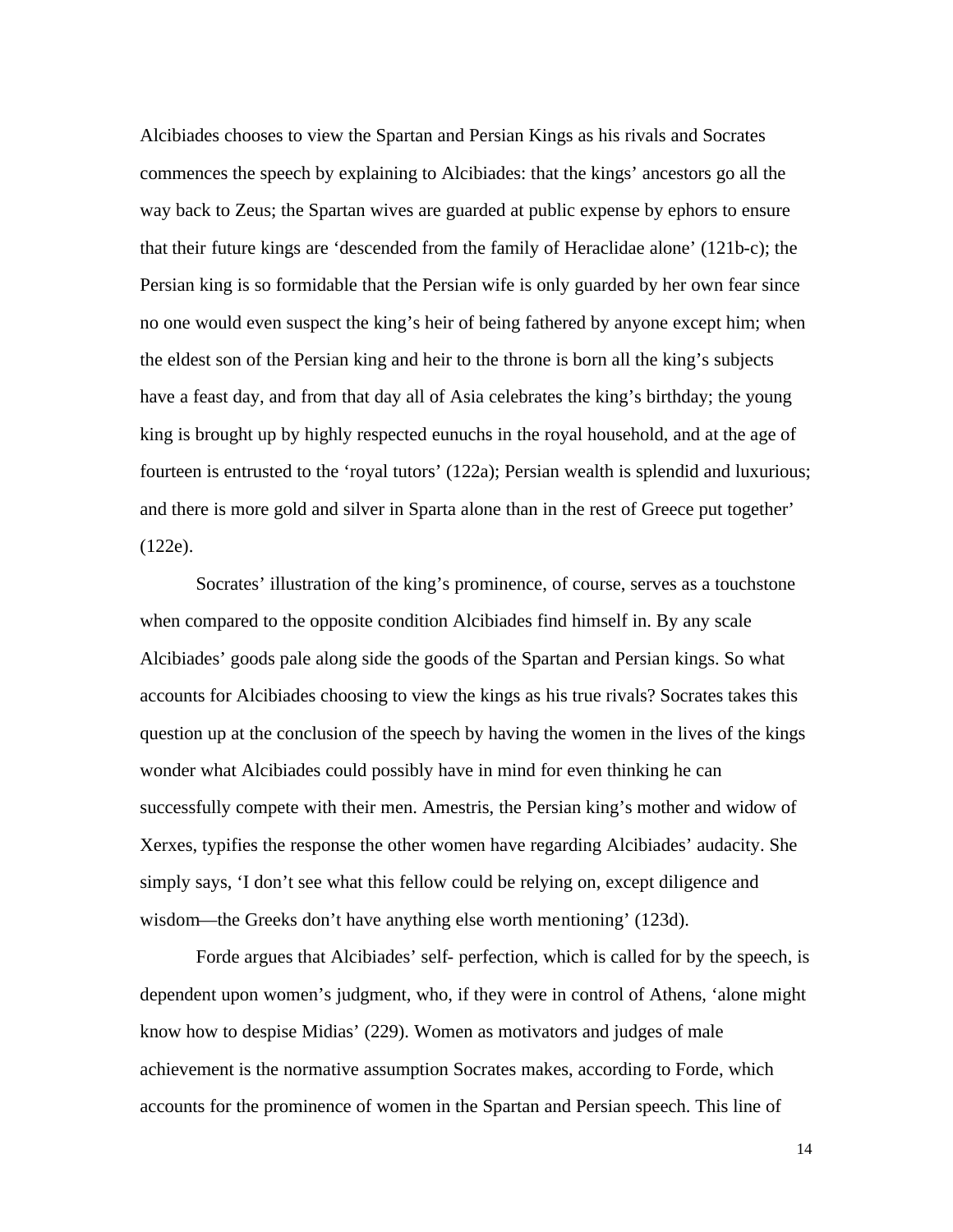reasoning is seen in Forde's interpretation of Socrates' account of the wealthy furnishings a trustworthy traveler witnessed who had been through the Persian king's court (123b-c). The traveler reported that he passed through many regions and tracts of lands, 'which the locals called the "the Queen's girdle" and another "the Queen's veil." We are told that each of these tracts is named after the queen's wardrobe, and that each one is set aside to pay for the queen's finery. Forde finds it significant that the word designating each of the tracts pertaining to the queen's wardrobe is *kosmos* (order), and based upon Socrates' use of this word he draws the following conclusion:

Indeed, what we learn from the trustworthy traveler whom Socrates cites is precisely that the Persian domain is cast onto a very well-defined order; that order revolves somehow around the person of the queen. (230)

Although Forde is not explicit here, the 'somehow' is most likely the normative assumption he thinks Socrates makes in the speech regarding the role of women in male achievement. The Persian queen judges whether or not the domain and her king are in the proper order. Towards the end of his interpretation of the speech Forde does move a little closer to telling us what exactly accounts for his belief that Socrates casts women as judges, and, specifically, why Alcibiades' quest for a genuine education revolves around the person of the queen, too. Similar to the women knowing how to despise Midias, the Persian queen recognizes true superiority, which is the principle of her devotion and obedience and if Alcibiades proves himself superior to the king she will give herself voluntarily to him. Forde concludes his comments on the speech as follows:

In the very act of showing Alcibiades the most pleasing possible political prospect, Socrates cements his subjection to a new authority, the Persian Queen who as judge imposes conditions for his success. (232)

Although Forde's emphasis on the dramatic role women play in Alcibiades' quest for a genuine education is an interesting reading of the speech and deserves praise for its novelty, he does not adequately analyze how the women in the speech perform as judges;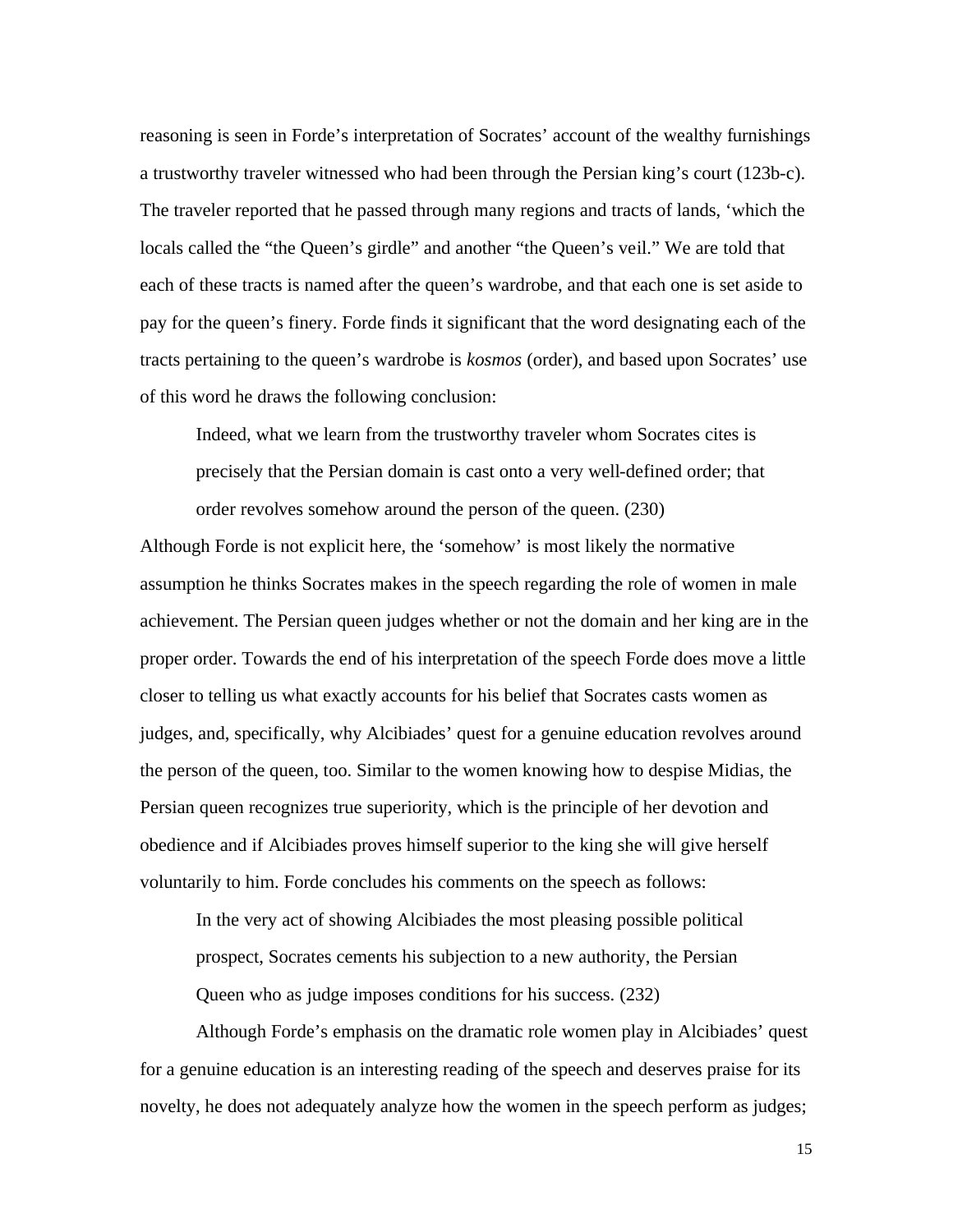or why Socrates even cast women in such a role. We will revisit this issue in chapter six of the dissertation by further analyzing the role of women in the speech.

Lutz's commentary (1998, 1-46 and 111-149) on *Alcibiades Major* is a part of a larger project motivated by the question of whether or not there is room in liberal democracy for virtue. This fascinating question is approached by Lutz with the assumption, made explicit by Friedlander, that the dialogue's educative value is inseparable from the dramatic presentation of the two participants, Socrates and Alcibiades. In other words, Lutz takes it for granted that the dialogue's form and content are not mutually exclusive.

Lutz's project is fascinating precisely because it envisions broad applications for the type of Socratic education found in *Alcibiades Major* that may concern modern times. Before we turn to his specific treatment of the dialogue and the educational issues found therein, it will be helpful to list possible uses a Socratic education may have for contemporaries according to Lutz<sup>15</sup> (11):

- 1) It may counter the inclination of democratic thinkers to dwell on the useful at the expense of contemplating the noble;
- 2) It may counter the democratic tendency to focus on mass movements and the sweep of history at the expense of exceptional and influential actors;
- 3) It may moderate democracy's fascination with the titillating and sensational rather than the charming;

and

-

4) It may foster an appreciation for authentic human types as opposed to democracy's embrace of exaggerated, artificial and abstract characters. Lutz conceives the acceptance of the Socratic sentiments expressed in the list to be the

first steps towards promoting a 'classical counter-culture' (11) that would challenge, for

<sup>&</sup>lt;sup>15</sup> Lutz is endorsing, which he acknowledges, Tocqueville's thoughts on the importance of the ancients. See Tocqueville 1969, 472-474, 487, 488-489, 525.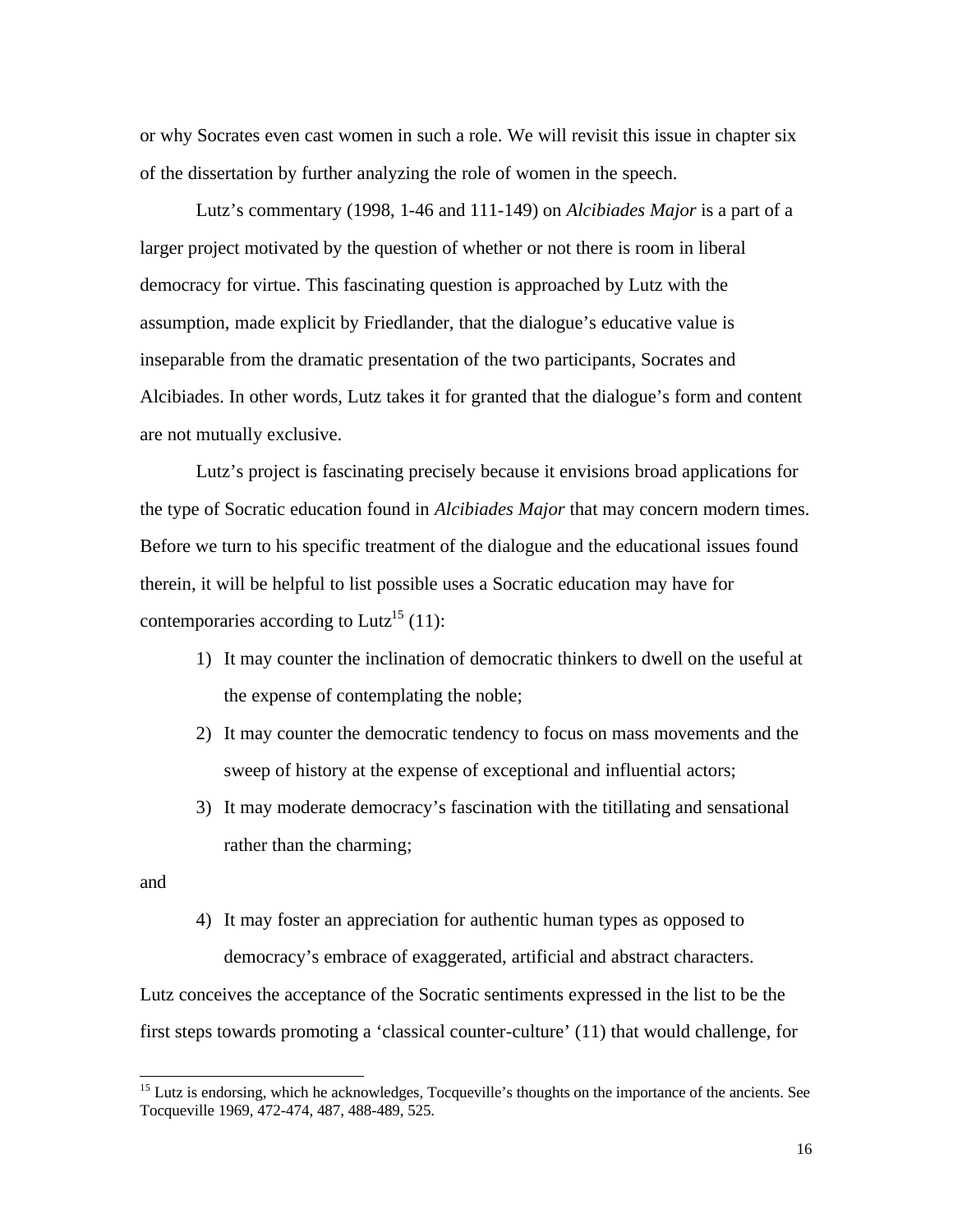example, ideological mass movements such as multiculturalism. The Socratic challenge would not be in the form of invective, seeking to discredit all things modern. It would promote discourse, according to Lutz, about the role virtue should play in society:

By reading "multicultural" authors with an eye to what they imply about justice and the rest of virtue, the Socratics would try to articulate their political claims. In the course of elucidating these claims, they would hope to provoke the writers of this literature… In the best case, this would induce writers to compete with one another to guide the reading public. (13)

Here we see the unique and practical perspective of Lutz's project, which is brought to bear on his reading of several passages in *Alcibiades Major*. That *Alcibiades Major* plays a significant role in Socratic education as a whole, and contains educational correctives that are applicable to modernity, is affirmed by 'Socrates' knowledge of erotic matters' (9) portrayed in the dialogue. For example, upon hearing how deficient he is compared to the Spartan and Persian Kings, Alcibiades, Lutz argues, under Socrates' prodding finally feels erotic (119). Prior to the Spartan and Persian Speech Alcibiades was complacent with himself, having thought that his nature was sufficiently noble and good. Once his confidence is shaken there arises within him a 'passionate desire to learn how to be noble and good' (119). Thus, Lutz draws two important effects from the speech on Alcibiades' quest for a genuine education:

Firstly, it finally confirms… that erotic love depends on the *belief* that we lack something we need to be noble and good. Alcibiades loves what he believes he needs but lacks. Secondly, this speech marks the beginning of Alcibiades' education to virtue. By awakening him to his ignorance and need, he begins to desire to learn what is truly noble and good. (119)

The applicability of Alcibiades' awakening for contemporaries lies in awakening the love of the noble in modern man through a serious study of Socratic teachings contained in the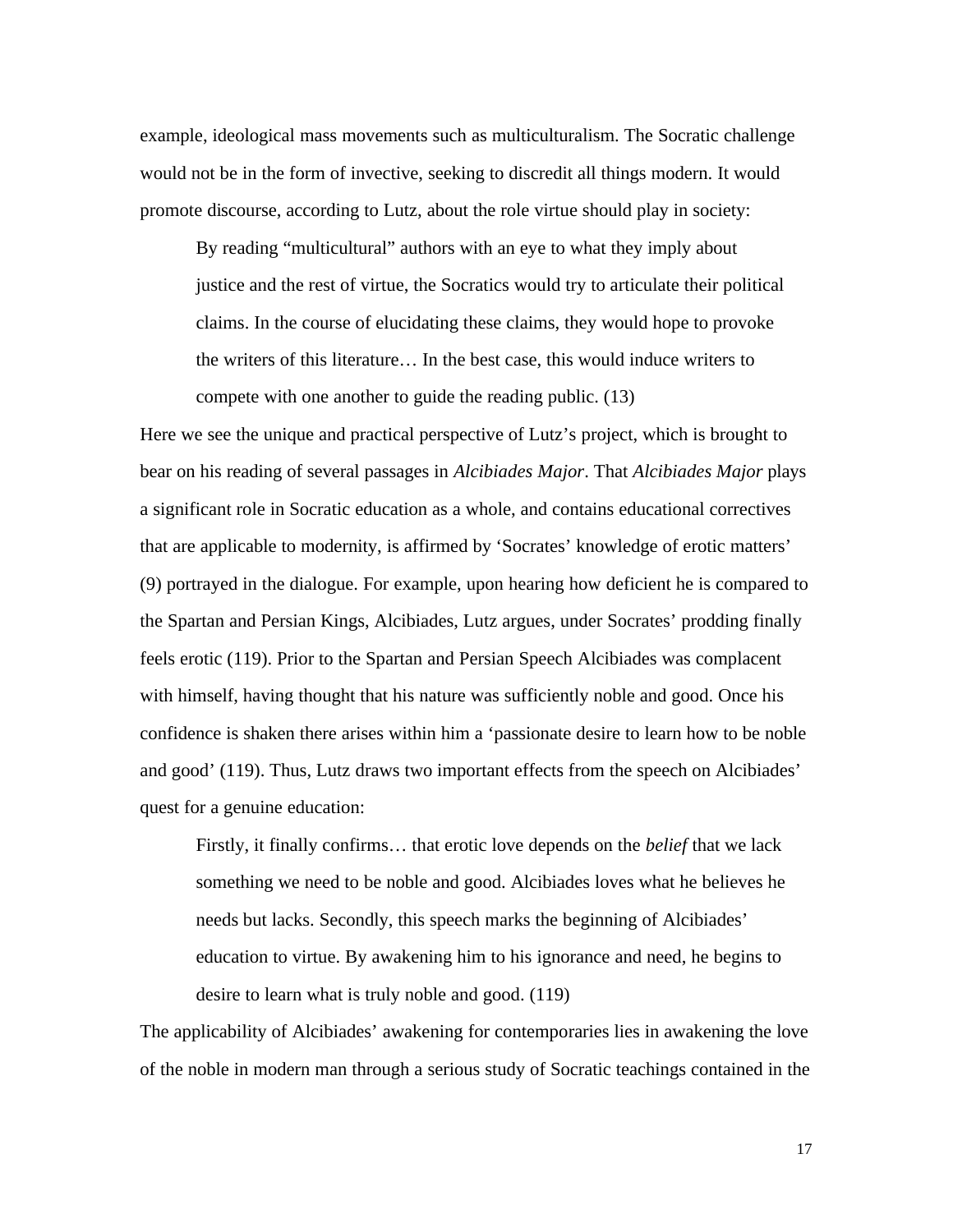dialogues. Or, if this sounds too removed, Lutz suggests that the awakening may be kindled by exploring the classical heritage of modern modes of thought  $(13)$ .<sup>16</sup>

There is one other idea expressed in the concluding remarks of Lutz's commentary that seeks to make the teachings found in *Alcibiades Major* applicable to modernity. The idea is an extension of the previous discussion dealing with Alcibiades' awakening. The closing thoughts of *Alcibiades Major* contain the arresting view that the eye can see itself only through reflection, so the mind best knows itself through the reflection of its thoughts in another mind. Similarly, the soul is unable to see itself by itself, but must look into the soul of another and especially into the place in the soul that knows (133aff.). Socrates shares this image with Alcibiades, of course, with the intention of exerting great influence over him because Alcibiades' political goals are said to be unattainable without cultivating the most noble part of himself, which Socrates reflects. Thus, Alcibiades must attach himself to Socrates if he wants a genuine education. The lesson that Lutz draws from this concluding imagery for modernity is that the most compelling works produced by the best minds of any tradition is worth serious study. Traditions such as Buddhism, Confucianism, Hinduism, Islam, and Judaism all contain lessons and thoughts capable of appealing to the best part of ourselves if approached sympathetically and honestly (13). This would also apply to great writing, too. Great writing, according to Lutz, whether it is Western or non-Western, necessarily raises the most fundamental political and social questions, which eventually lead around to issues having to do with virtue and, at least in the West, its place within liberal democracy.

<sup>&</sup>lt;sup>16</sup> The operating assumption Lutz seems to make in advocating a Socratic education, at least in this part of his interpretation of the Spartan and Persian speech, is that modern man would go about fulfilling his lack in the appropriate fashion once he is shown it exists. This assumption is not obvious at all.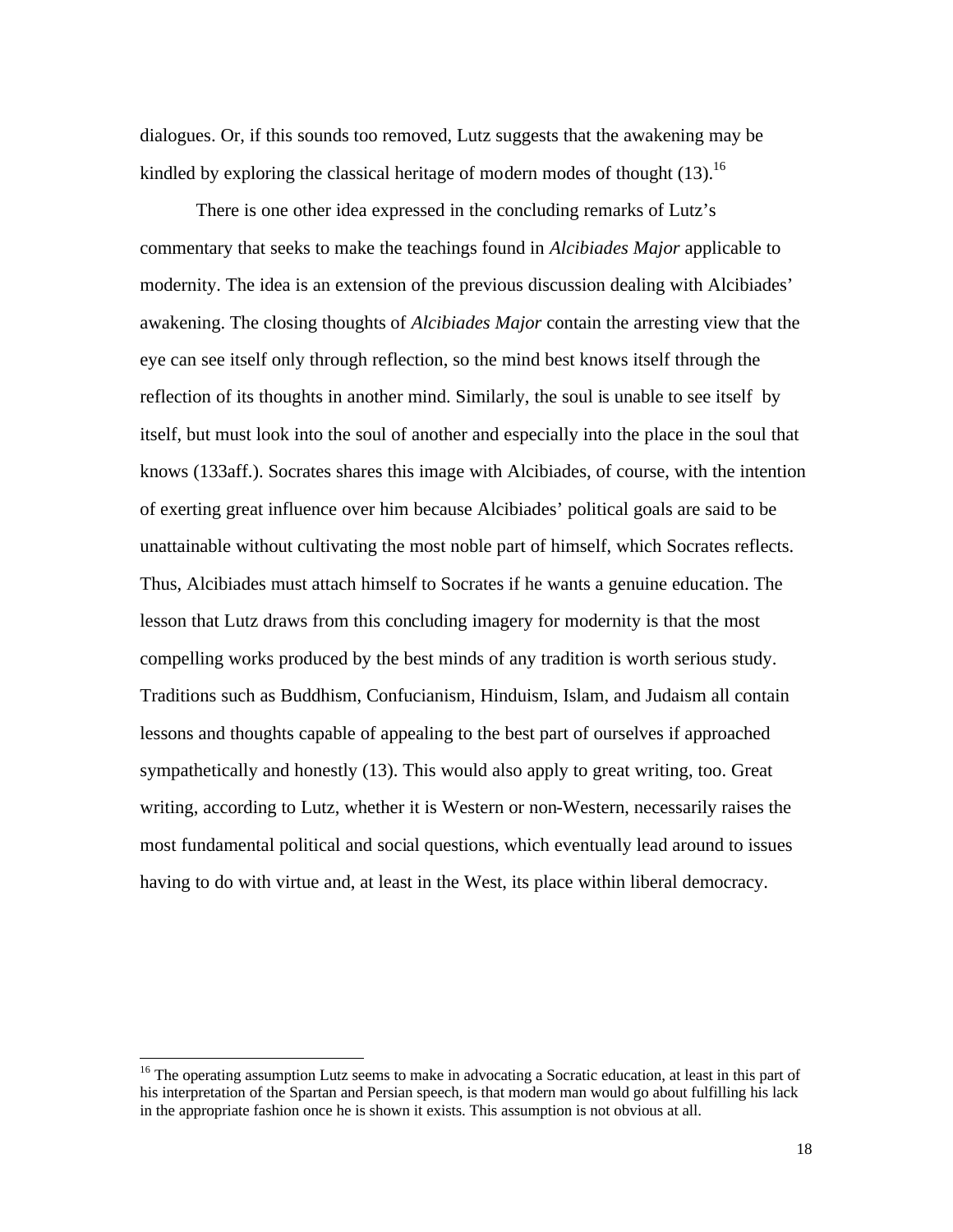# III. Plan of the dissertation: Other Dramatic Features and Educative Issues Gleaned from a Close Reading of *Alcibiades Major*

We have surveyed what prominent commentators have said about *Alcibiades Major* since its debut in antiquity (c. 350 BCE) up to the present. Each commentator had something to say about the dialogue's educative value, but it was not until Friedlander's approach to *Alcibiades Major* were we made aware of how the dramatic features (e.g., irony) of the dialogue are part and parcel of its educative value. We can not have one without the other. Lutz's reading of *Alcibiades Major* takes what Friedlander has taught us about the significance of dramatic features in the dialogue for the purpose of having Socrates' conversation with Alcibiades embody lessons about virtue for liberal democracy. Lutz sees broad applications for the educative issues entertained in *Alcibiades Major*. In Socratic Encounters: Plato's Alcibiades we continue the tradition of reading *Alcibiades Major* as a serious work that raises serious questions that are relevant today.

Although we are confident the dissertation will contribute to the literature on *Alcibiades Major*, we are not claiming that the chapters that comprise the dissertation are definitive readings of the topics considered. We are claiming the weaker proposition that each chapter is highly instructive because they were framed by the question concerning Plato's intentions in writing the dialogue. The chapters of the dissertation are outlined as follows:

Chapter Two, 'Listening in Plato's *Alcibiades Major* and Plutarch,' proposes that in the Graeco-Roman world rhetoric and public speaking was highly valued in higher education; listening as an art became a worthy academic pursuit. As a result, a tradition of 'how to listen' literature arose that sough**t** to instruct about moral issues youths who were entering manhood. In particular, such writers as Pliny, Seneca and Plutarch crafted short treatises on the proper ways to listen. The animating idea of the various treatises is that faulty listening skills account for the main source of corruption in the young.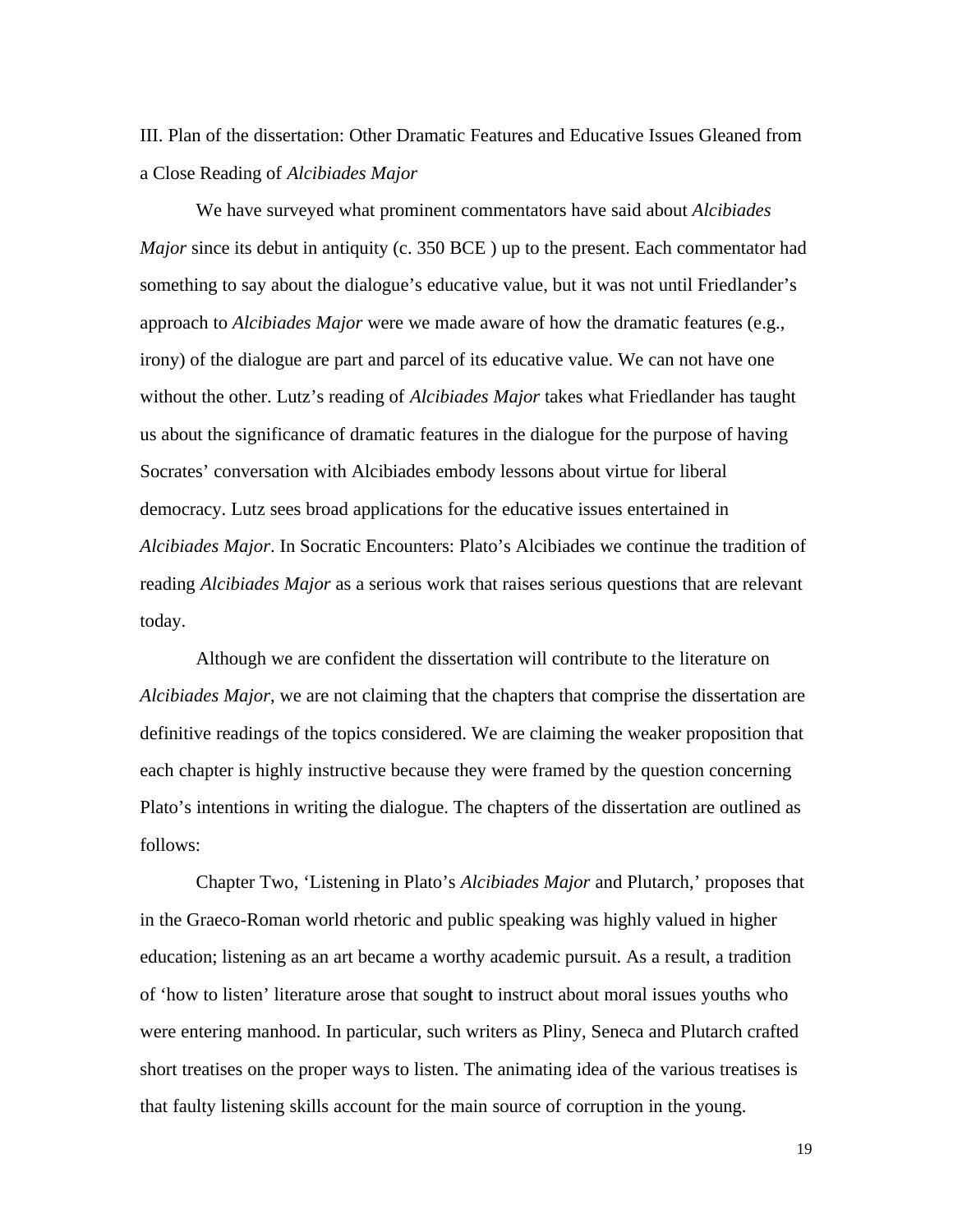In the chapter we engage the 'how to listen' tradition by employing conceptual categories taken from Plutarch's short treatise *On Listening* and applying them to *Alcibiades Major*. With a little detective work, we discovered that there are dispositional reasons why Alcibiades failed to listen appropriately to the moderating forces of the Socratic conversation. Alcibiades' failure to listen sets the stage for his notorious public enterprises. The dispositions that seriously hampered Alcibiades' ability to listen and benefit from the Socratic conversation are envy, excessive admiration, and the inability to listen *actively* when engaged in conversation. We explore each of these dispositions from Socrates' initial encounter with the ambitious youth to Alcibiades' reaction to the Spartan and Persian speech to the conclusion of the dialogue in which we see a broken, submissive Alcibiades eager to listen and eager for a genuine education.

Chapter Three, '*Alcibiades Major* and the *Apology*,' continues the broad orientation the dissertation takes in interpreting *Alcibiades Major* by arguing that because the principal idea found in *Alcibiades Major* is also found in the *Apology*, each dialogue is a natural complement to the other. The leading theme in both dialogues is the importance of establishing priorities in one's life. Our argument revolves around the concept of eudaemonism, and how by first reading the *Apology* as a synoptic view of Socrates' orientation, and then reading *Alcibiades Major* as a specific illustration of Socrates' cross-examination, we began to see that Socrates is arguing for a radical perspective regarding one's priorities: our lives should be directed at some ultimate end with other ends subordinate to it. Coupling the two dialogues in such away has not been attempted by others who have commented on *Alcibiades Major*. We claim in the chapter that one can appreciate better Socrates' intellectual and dramatic depth in *Alcibiades Major* after having witnessed his approach to the Athenians *en masse* in the *Apology*. In addition to the discussion of priorities, towards the end of the chapter we suggest other leading ideas found in the *Apology* and *Alcibiades Major* that might be worthy of attention.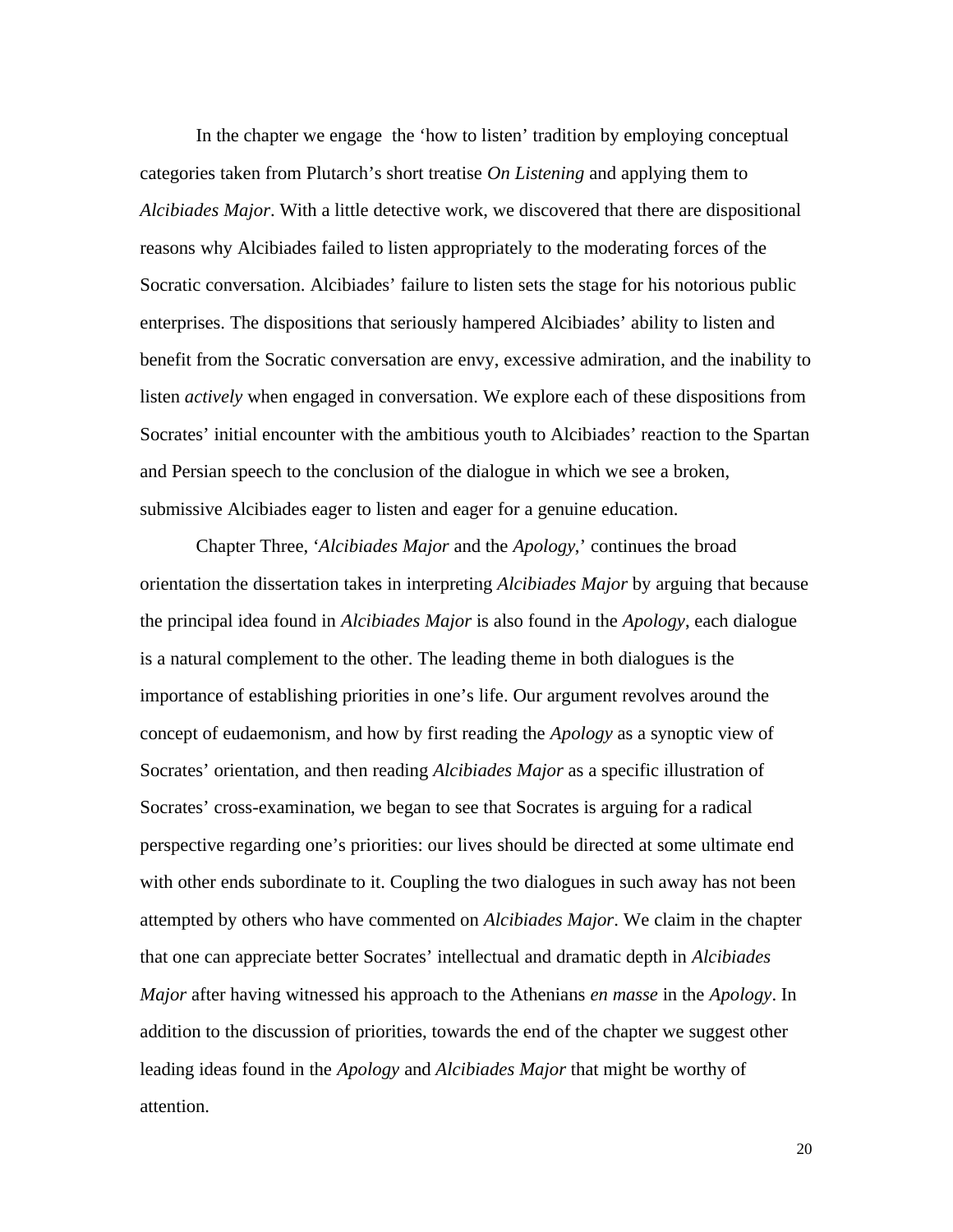Chapter Four, 'Socratic Traditionalism', also takes as its theme priorities and their proper ordering, but from the perspective of the craftsman putting his skills to good use. The focus of our discussion is Plato's *Alcibiades Minor*<sup>17</sup> and a type of traditionalism found in the characterization of knowledge as knowledge of utility in the dialogue. By characterizing knowledge in such a way, we argue that Socrates is endorsing a form of traditionalism that is referred to by the political philosopher Michael Oakeshott in his essay 'Political Education' as traditions of behavior. Here again we found it useful to employ conceptual categories taken from another intellectual tradition. In particular, Oakeshott's general critique of rationalism in politics is a part of contemporary conservative thought that seeks to ground proper human doing not in 'timeless, ephemeral principles,' but in particular activities that are recognized as such due to their traditional modes of conduct. These traditions of behavior, we point out, make up a craft and determine whether a craft person puts his skills to good use, the precise subject Socrates is concerned with in *Alcibiades Minor*. In addition to Oakeshott, we analyze three of Pindar's odes as illustrations of traditions of behavior that constitute an athlete's craft. Often the athlete's excellence is due to his command of a type of knowledge based in utility.

Chapter Five, 'Instances of Decision Theory in Plato's *Alcibiades Major* and *Minor*, and Xenophon's *Memorabilia*', discusses Socrates' use of hypothetical choices as early versions of what was to become in the in the twentieth century the discipline of decision theory founded by F.P. Ramsey. Socrates' use of hypothetical choices and thought experiments in the dialogues is a way of reassuring himself of an interlocutor's philosophical potential. We found that there are three distinctive categories under which

 $\overline{a}$ 

<sup>&</sup>lt;sup>17</sup> We do not find it necessary to justify our inclusion of *Alcibiades Minor* within the dissertation or rehearse what commentators have said about it. The majority of our concern in the dissertation is with *Alcibiades Major* for the simple reason that more has been written on it, but where there is overlap in themes between the two dialogues, as it is in the case of chapter five, we discuss it. Chapter four is solely devoted to *Alcibiades Minor*. For a vigorous defense of *Alcibiades Minor*'s authenticity see Grote 1864, 331-363; no.4 on Pangle and no.12 on Bruell.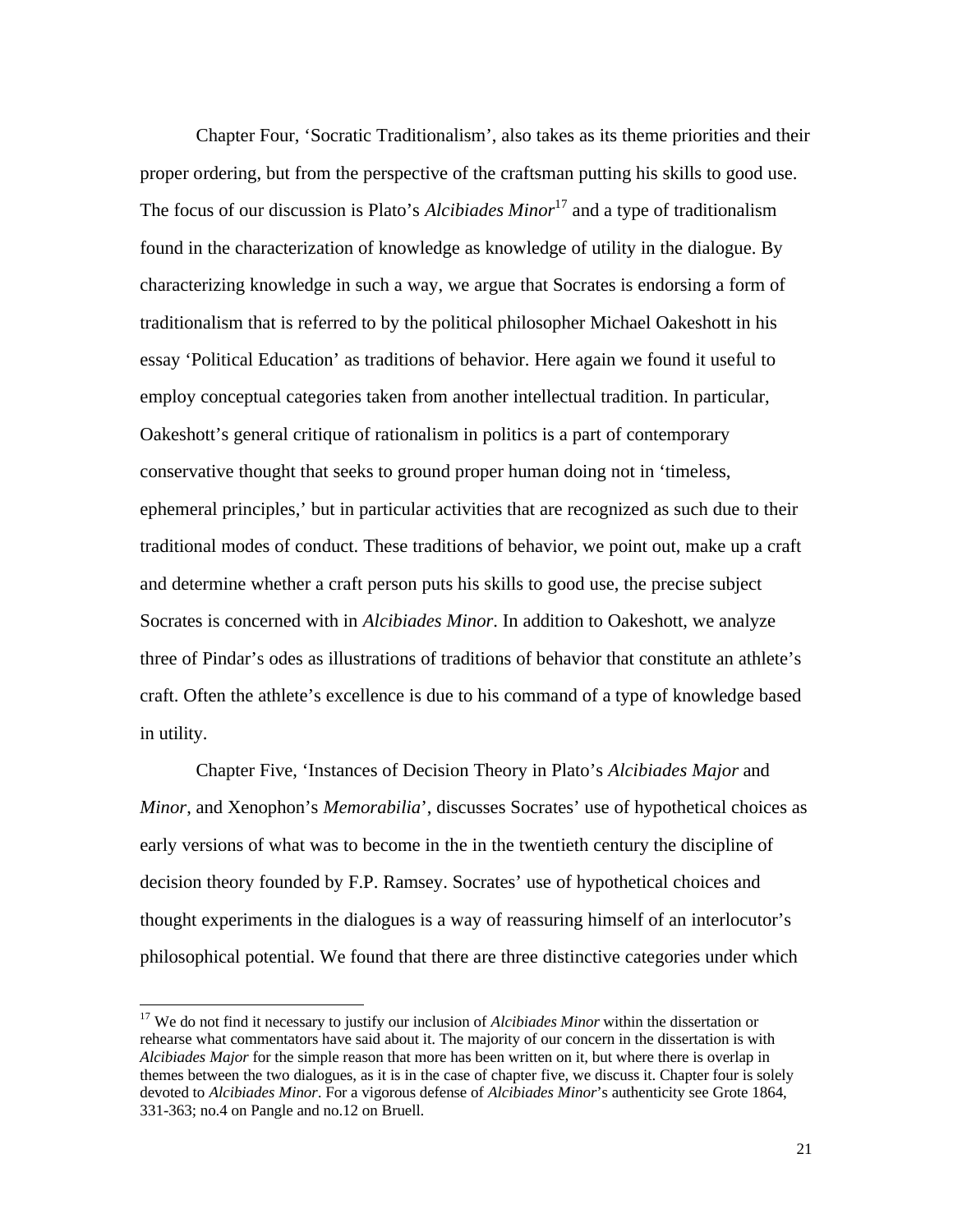these choices and experiments are offered: (1) The Call of Ambition; (2) The Limits of Ambition; and (3) The Transparency of desire. Under the category The Call of Ambition the hypothetical choices offered to the interlocutor is concerned with establishing as fact from prior observation that an interlocutor is worthy of being befriended by Socrates due to the interlocutor's ambition. The choices offered under the category The Limits of Ambition are designed to assesses the length to which an interlocutor is willing to go to fulfill his desire(s) so Socrates can establish limits around which the subject-content of the conversation revolves. To assess just how far Alcibiades is willing to go to attain his goal of being a great Athenian leader, we employ F.P. Ramsey's concept, "Mathematical Expectation," which is taken from his essay 'Truth and Possibility.' "Mathematical Expectation" operates on the assumption that it is not enough to measure probability, we must also measure our belief to 'apportion our belief to the probability.' That is, it determines how strongly or to what degree a person holds a particular belief. So if a person's belief in X lacks enough doubts to cancel the belief out, the probability of his acting on this belief is higher than if his belief in X was plagued by a greater number of doubts.

In Chapter Six, 'Women, Moral Insight and Marriage,' we take up several different themes raised in *Alcibiades Major* with the intent of showing that Plato's comprehensive perspective may prove useful in shedding light on a number of contemporary issues. For example, we argue for the assumption we find Plato making in placing women in such a prominent role in *Alcibiades Major*'s Spartan and Persian speech: women provide moral insight regarding male goals and achievement. Our argument (1) lays out what precisely the women of the speech say about Alcibiades' challenge to their men; (2) surveys and critiques what prominent commentators, in particular Steven Forde, have said about the prominent role women play in the speech; and (3) advances a reading of the speech that unifies the sentiments expressed by each of the women. Number three goes beyond the dialogue proper, but only to show the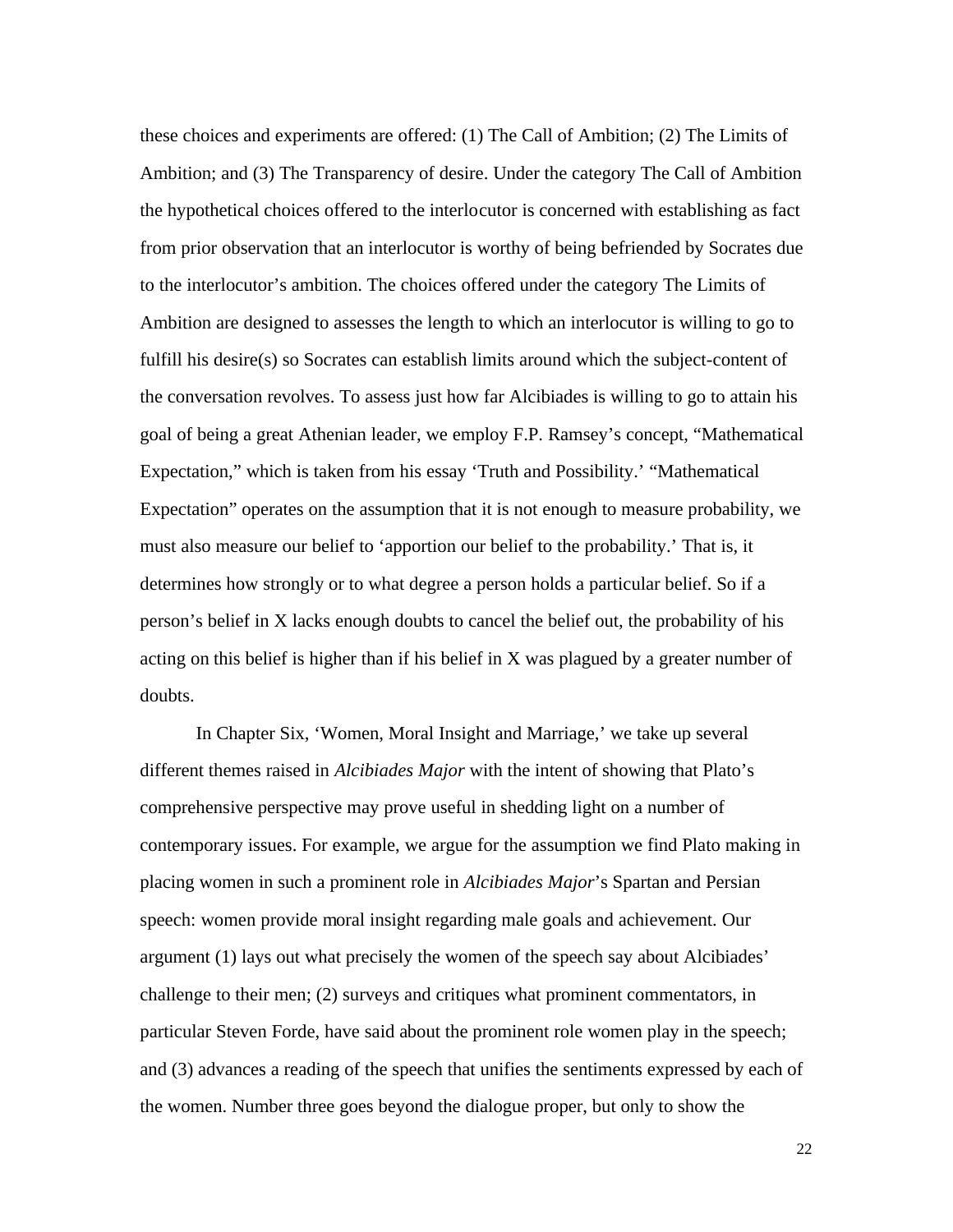relevance of Plato's assumption for contemporary relations between men and women. Specifically, we discuss the prominent role played by women in the Spartan and Persian Speech in relation to the role women should play in contemporary society as envisioned by the feminist scholar Carol Gilligan. What we find is that for Plato and Gilligan women play a profound role when it comes to male achievement, but it is in the causal factor that accounts for the role played by women where Plato and Gilligan part company. The chapter argues for the causal factor Plato endorses in the dialogue.

Chapter Seven, 'After thoughts,' concludes the dissertation. In this chapter we discuss briefly some of the implications of the ideas expressed in *Alcibiades Major*.

Only by reading *Alcibiades Major* with this type of broad orientation can we hope the dissertation contributes something extra to ancient philosophy while, at the same time, showing the enduring relevance of the Platonic dialogues.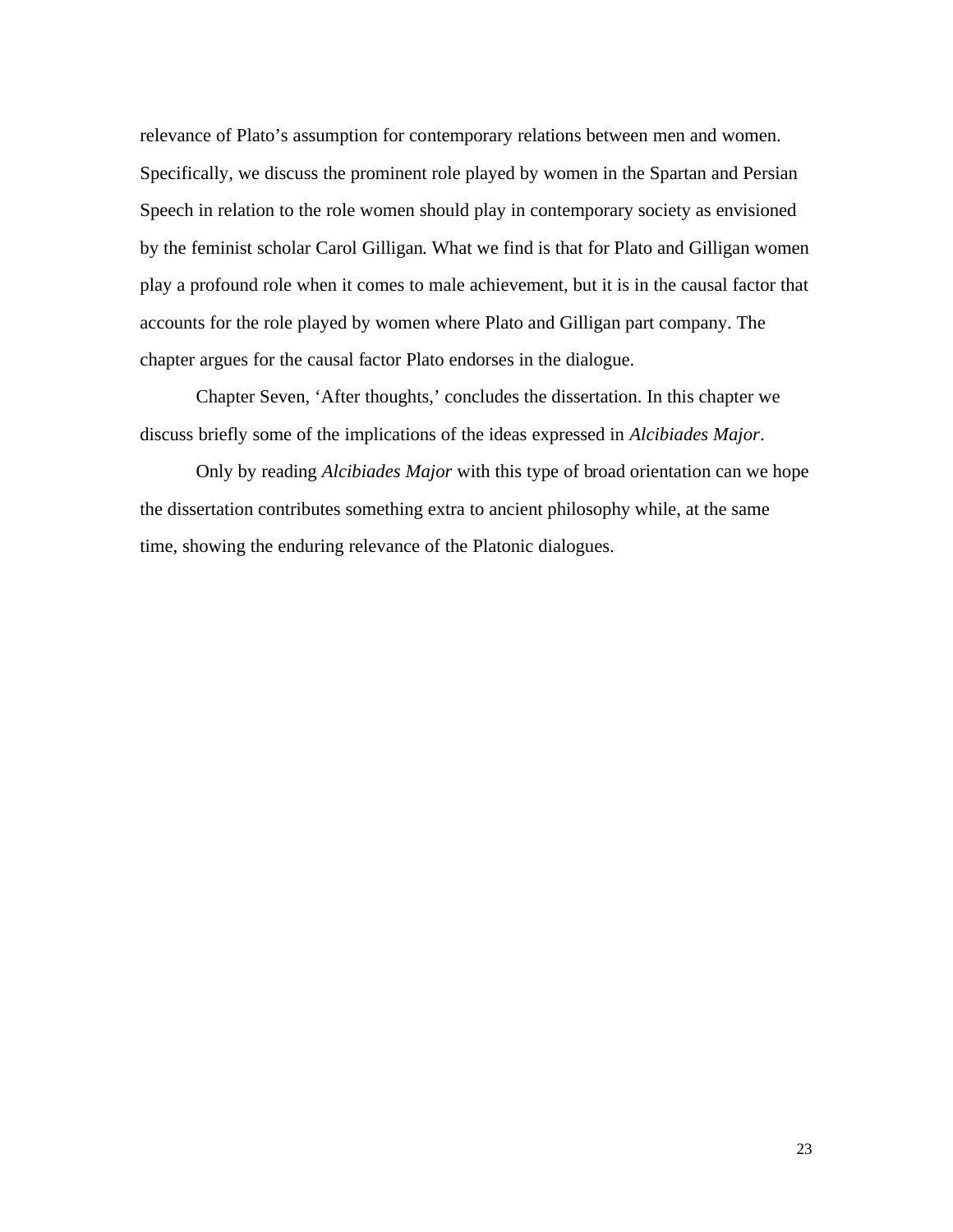#### Chapter two: Listening in Plato's *Alcibiades Major* and Plutarch

His [Socrates'] words overcame him so much, as to draw tears from his eyes, and to disturb his very soul. Yet sometimes he would abandon himself to flatterers, when they proposed to him varieties of pleasure, and would desert Socrates; who, then, would pursue him, as if he had been a fugitive slave…. Cleanthes the philosopher, speaking of one to whom he was attached, says his only hold on him was by his ears….

(*Plutarch's Lives* Volume I, p. 262)

#### **Introduction**

 $\overline{a}$ 

Plutarch's characterization of the young Alcibiades makes explicit a theme that is found throughout the writings that form the Alcibiades tradition.<sup>18</sup> It was Alcibiades' inability to listen (*acuin*) appropriately to the moderating forces of the Socratic conversation that led to his notorious public enterprises.<sup>19</sup> That is, Alcibiades did not listen to Socrates in the sense of obeying him or following his advice or being guided by his conversation. Listening as an important pedagogical stance necessary for human flourishing has not, however, received the scholarly attention it deserves.

Although contemporary discussions of listening are not so common, the Graeco-Roman world (c. first century B.C. through the second century A.D.) discussed it quite earnestly in the form of short treatises. Some writers dealing with this theme include: Pliny, Epictetus, Seneca, and Plutarch. Plutarch's short treatise *On Listening* (*Peri Tou Acuin*) is particularly compelling because its main argument is that there are dispositional reasons why young listeners may not benefit from what they hear.<sup>20</sup> This chapter focuses

<sup>18</sup> Gribble 1999, 214-215 points out that there are two genres in the Alcibiades tradition. The *first* tradition, typified in the writings of Thucydides and Demosthenes, focuses primarily on Alcibiades' bios or 'way of life' and how it influenced his civic attitude. The *second* tradition, the Socratics, focuses primarily on Alcibiades as a moral agent shaped by his own choices as a young man. Plato, the most notable figure of the Socratics, not only provides us with a defense for the charge against Socrates of corrupting the youth, he explores the relationship between philosophy and political life.

<sup>19</sup> On Alcibiades' behavior during the Peloponnesian War see Thucydides' *Peloponnesian War* 6.27-29 and *Plutarch's Lives* on *Alcibiades* Volume I.

<sup>&</sup>lt;sup>20</sup> See *NE* I.3 1095ff. on the young listener's inability to listen properly to lectures on political science because he is inexperienced in the opinions political action is based upon; and because the young listener's tendency is to follow his passions as opposed to reasoned discourse. When I refer to dispositions I am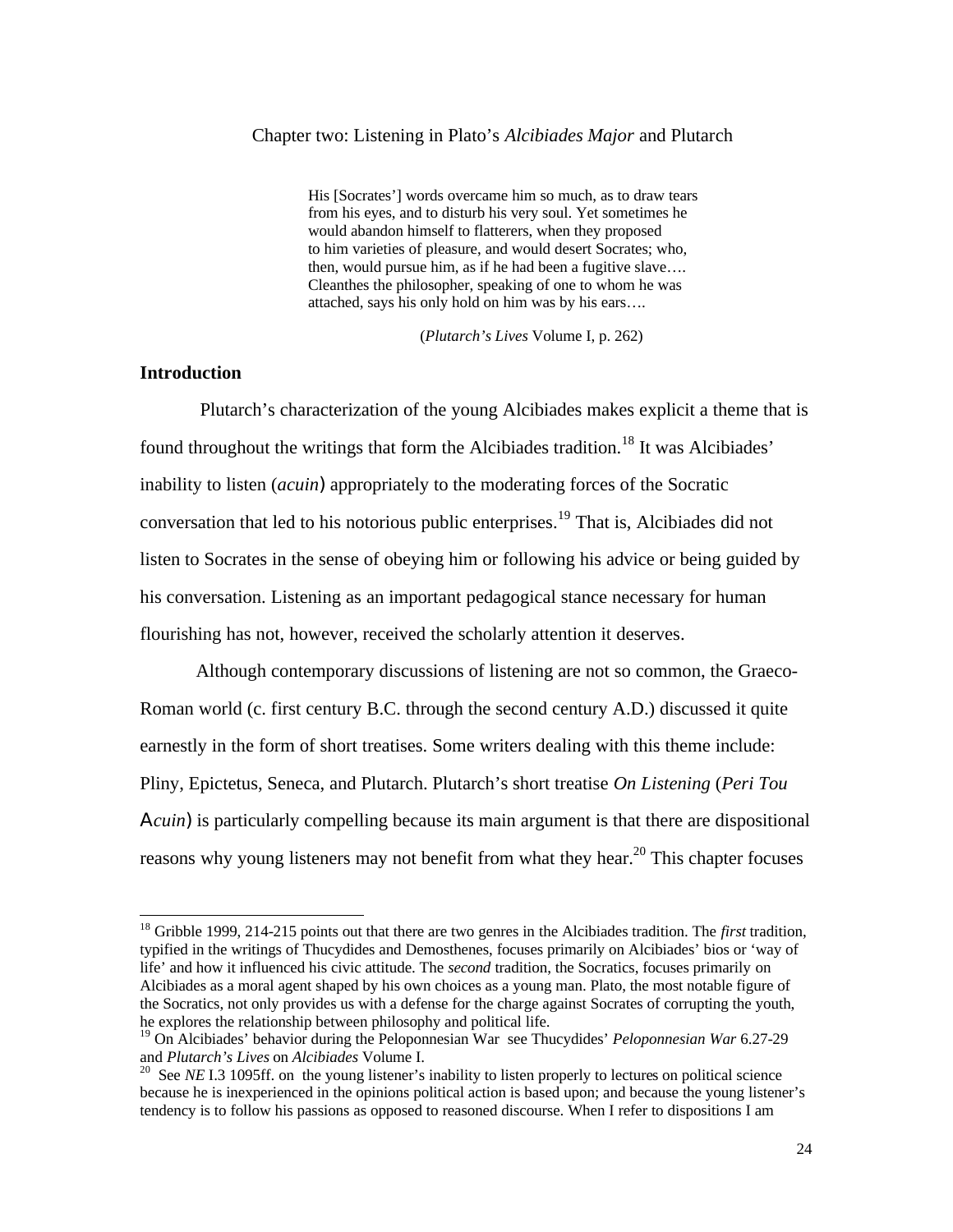on Plutarch's treatise and Plato's dialogue *Alcibiades Major* because Plutarch explains well the practical significance of listening as a powerful force for moral edification, and he also provides us with the insight that *how* one listens can be decisive in *what* is heard, which may explain why the Socratic conversation did not have a lasting effect on Alcibiades, as his public career attests.

Plutarch's treatise is addressed to the teenager Nicander whose entry into manhood is officially marked by the wearing of the *toga virilis* or adult dress. Plutarch's concern is that the boy not forget that manhood is as much concerned with self-imposed discipline as childhood was concerned with listening to parents. Plutarch's treatise is divided into two parts. The first part discusses briefly the significance of listening in relation to the sense of hearing, and surveys three dispositions he considers to be the main impediments to benefiting from what is heard. The dispositions are envy, excessive admiration, and nonactive listening. It is the awareness, or non-awareness, of these dispositions on the part of the listener that proves to be as vital to moral education as listening is to speaking. The second half of the treatise discusses how these three dispositions lead to listening improperly. It is the second half of Plutarch's treatise, the half on which I concentrate, that gives an impressive account of Alcibiades' failure to listen. In accord with Plutarch's account, I will argue that Socrates' approach to Alcibiades in Plato's dialogue suggests that the young Alcibiades' disposition is characterized by envy, excessive admiration, and the inability to listen actively when engaged in conversation. Consequently, the resourceful Socrates is forced to work with recognition of the limitations of his interlocutor.

Plutarch begins his treatise by telling Nicander that it was Theophrastus who thought hearing was the most emotional of the senses because, unlike the degree of distraction visible, tasteable, or touchable objects cause, loud noises, like bad advice, resound in the mind at the expense of wholesome sounds (Cf. *Crito* 54d-e). The importance

referring to *hexis prohairetike.* See *NE* ii 1103a15-1103b on the forming of dispositions through choice and actions.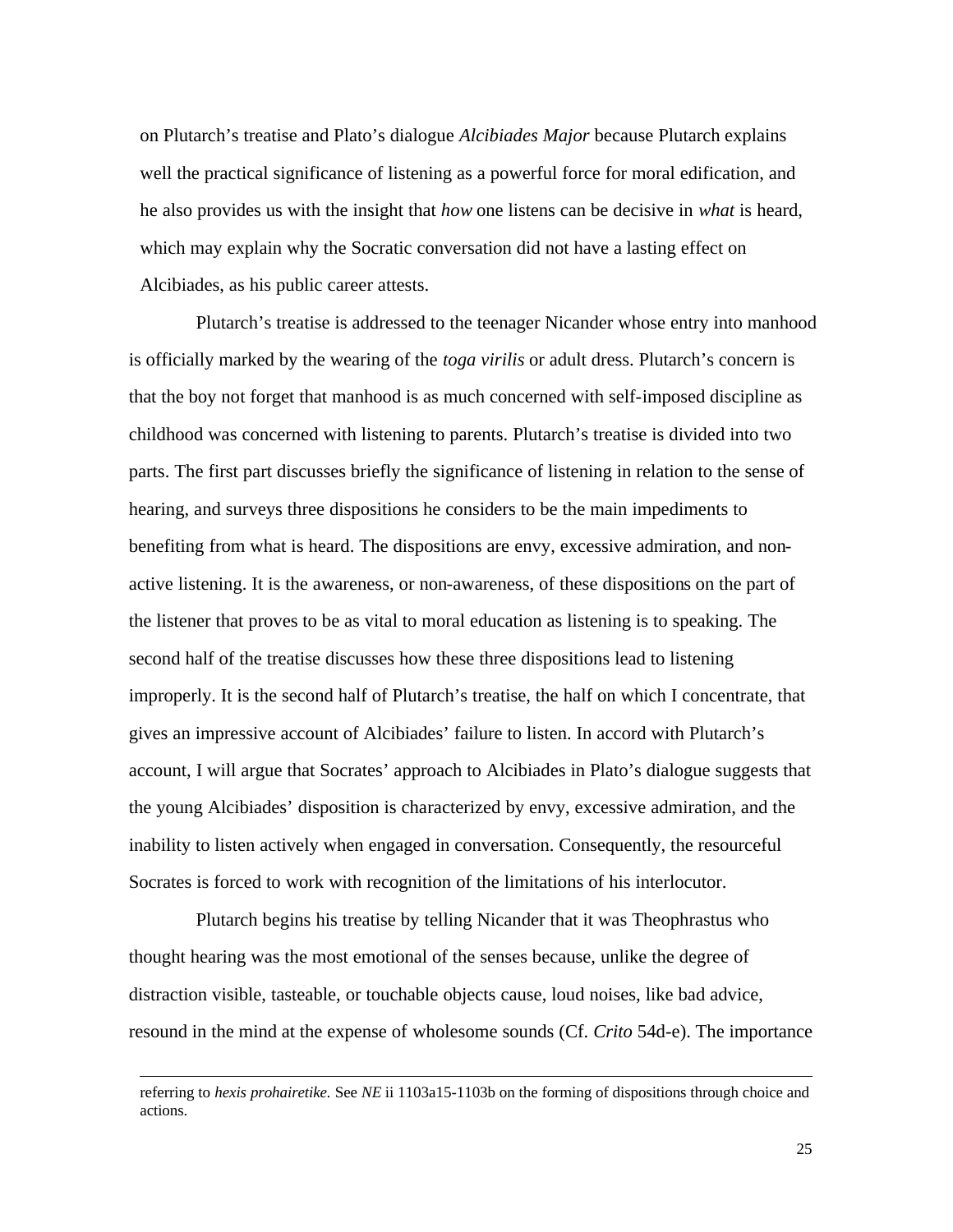of hearing, be it the most emotional of the senses or not, Plutarch tells us, is that hearing is less emotional than it is rational. Vice can affect the mind by entering the body in a number of ways, but virtue can only affect the mind through the ears, particularly the ears of the young (38a), if there has not been corruption due to flattery or negative remarks. Plutarch also mentions Xenocrates' suggestion that it is less crucial for boxers to wear ear protectors to protect against punches, than for children to wear ear protectors to protect their characters against the corruption of words. Plutarch's position is somewhat novel perhaps because we might suppose sight the most impressionable of the senses when it comes to moral benefit and harm. Leontius' struggle not to look at the corpses in the *Republic* iv might typify this view. Perhaps Plutarch's position is not novel after all, however, if we take into consideration that Hellenistic and Roman education was primarily oral (Marrou 1956, 197- 286).

Plutarch is attempting to arouse in Nicander, by mentioning Theophrastus and Xenocrates, an awareness of the significance of listening that may compel him to respond attentively to his education. The philosophical flourishing of Nicander is not only a reflection of his moral capacity to listen appropriately, but a reflection on the moral disposition of Nicander's parents. We know that Plutarch intends for Nicander's parents to be implicated in his moral development because we are told that Nicander's formative years were spent in a home that took philosophy seriously. Although the treatise does not tell us anything specific about the nature of Nicander's philosophical home, a home which formed a particular moral disposition in him, Plutarch still finds it necessary to warn Nicander that hearing is a powerful source for corruption because of its manipulation of the emotions. Likewise, hearing is a powerful source of moral education due to its reception of rational arguments which regulate and discipline pleasure.

Plutarch makes it clear that moral dispositions affect the receptivity to what is heard because hearing is necessarily both a passive and an active power. The listener is cable of listening appropriately only to the extent that he has been habituated to be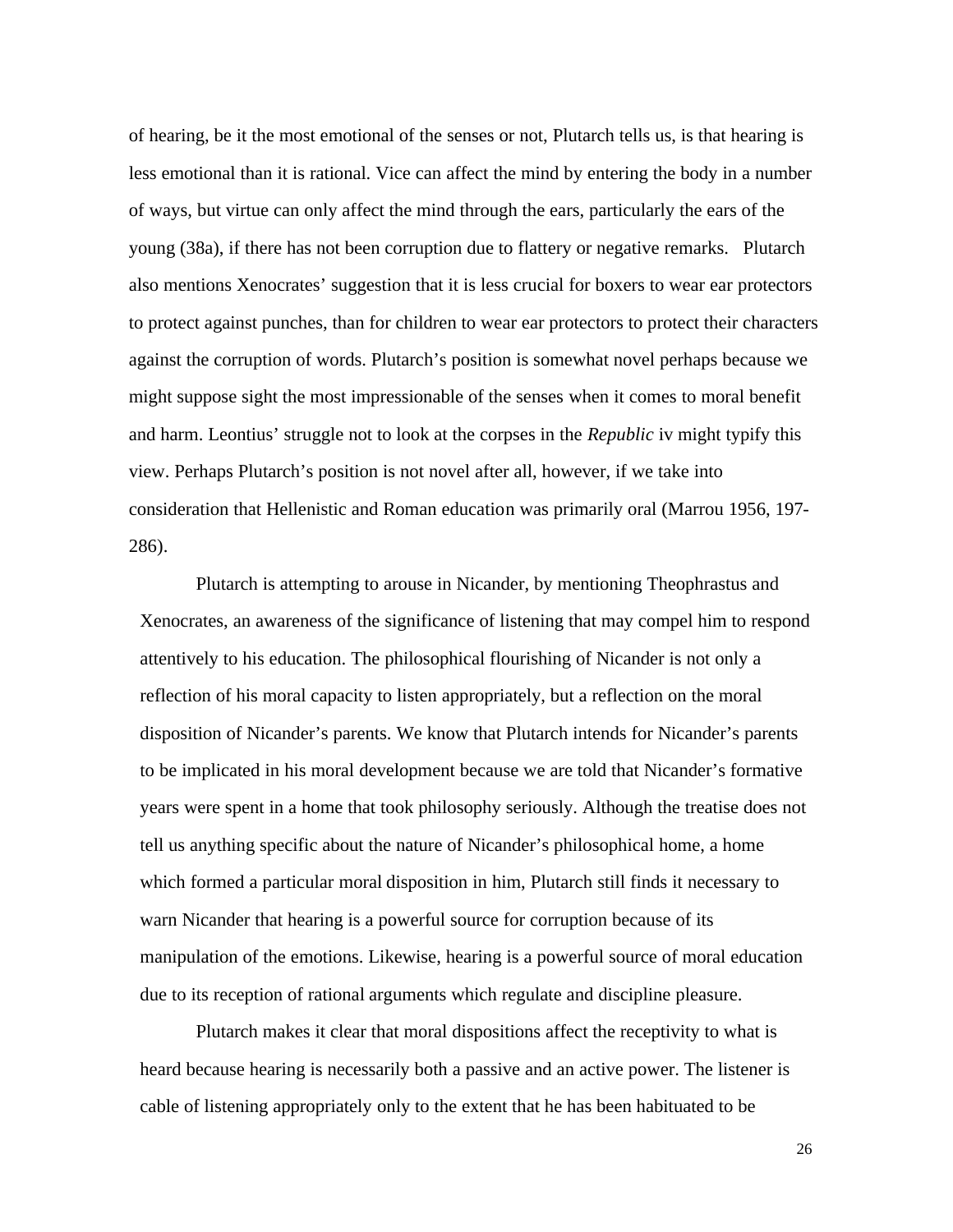actively affected in a certain way. Aristotle's discussion of potentiality in Book 9 of the *Metaphysics* and potentialities in relation to being affected in chapter 8 of the *Categories* complements Plutarch's argument. From Aristotle we learn that there are certain characteristics that are passive potentialities residing within an entity's nature that are essential to the entity's being. For example, a certain passive power belongs to oil to be burnable, in addition to having the passive potential to be acted upon in a certain way (1046a19 ff.). Aristotle's use of oil to illustrate an entity's active and passive power is instructive, but his discussion in the *Categories* of potentialities in relation to an entity being affected leaves room for the active and passive power of an entity to be influenced by habituation. Aristotle informs us that perceptual capacities (e.g., hearing) and the faculties of reason have the potential to affected in certain ways. Depending on the way perceptual faculties have been habituated, they can either be open to certain affections or closed; they can either have or shun certain emotions (Kosman 1980, 106-107). When Plutarch discusses with Nicander the effect envy, excessive admiration, and non-active listening has, as dispositions, on what the listener hears, he is referring to the whole person: the emotional and intellectual effect, and their discriminating ability to be either receptive or resistant to what is heard.<sup>21</sup> Plutarch first discusses the role of envy as it relates to hearing.

## **Envy** (*phthonus*) 22

 $\overline{a}$ 

"Now the presence of envy, attended by malice and hostility, is not a good thing for any undertaking, but it stands in the way of all that is honorable…;" (*phthonus toenyn metha bascanias cai dysmenias oydeni mhen ergo paron agathon, alla pasin empodius toes caloes*, 39d). The envious person, Plutarch tells us, becomes annoyed with the equipment or non-moral goods of others. That is, he becomes annoyed

<sup>21</sup> See Aristotle's *Nicomachean Ethics* 1103a26-b25 and Aristotle's theory of passive powers in Book 9 of the *Metaphysics*.

<sup>22</sup> See Aristotle's *Rhetoric* ii, 10.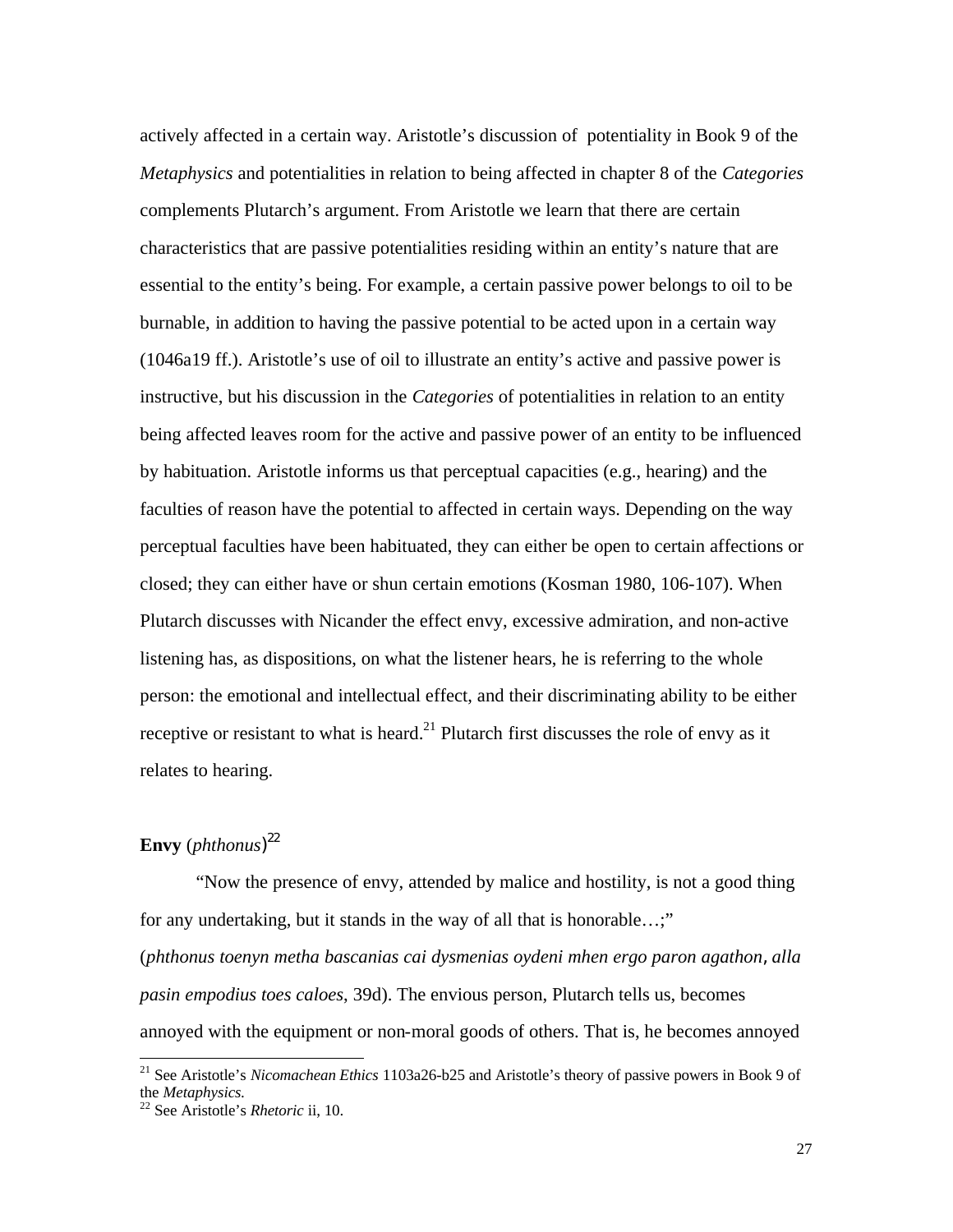by those he considers his equals because of their beauty, status within the community, wealth, and good fortune. This envious disposition carried over into a context in which it must listen, "scatters the mind" which impedes the listener from assimilating the content of what is being said. Here Plutarch engages in what we can refer to as psychological detective work. If we could peer into the mind of the envious listener, Plutarch postulates, we would see that he is preoccupied with the following three things: himself, mistakes made by the speaker, and third person or audience receptiveness.

The mind of the envious listener is simultaneously comparing its state with the speaker's mind, trying determine which is better. To understand Plutarch's point we need only imagine the envious listener listening to a mathematician or philosopher demonstrating a complex proof. Such a proof would call for such qualities as knowledge, a lucid memory, sensitivity in making subtle distinctions and patience. The envious listener is not interested so much in the demonstration of the proof and the beneficial effects from having heard it as he is in whether or not his mind is capable of displaying the same qualities. Next we see the envious listener focusing excessively on the mistakes made by the speaker. Remaining with our example of the mathematician or philosopher demonstrating a proof, the envious listener delights in the forgetfulness, hasty generalizations and impatience of the speaker. When the speaker misses the mark, makes a mistake in his proof, Plutarch adds, the envious listener does not put himself in the position of remedying the deficiency by contributing positively to the topic in some novel way, he tallies the mistakes, as if keeping score, in order to detract further from what is heard. The envious listener is concerned with third person reactions or audience receptiveness insofar as it may become aware of the speaker's shortcomings. He voices disagreements by dwelling on the comments made by the speaker's detractors, and if this is in effective in belittling the speaker, the envious listener insists that the proof at hand has been demonstrated better and more capably by other mathematicians or philosophers.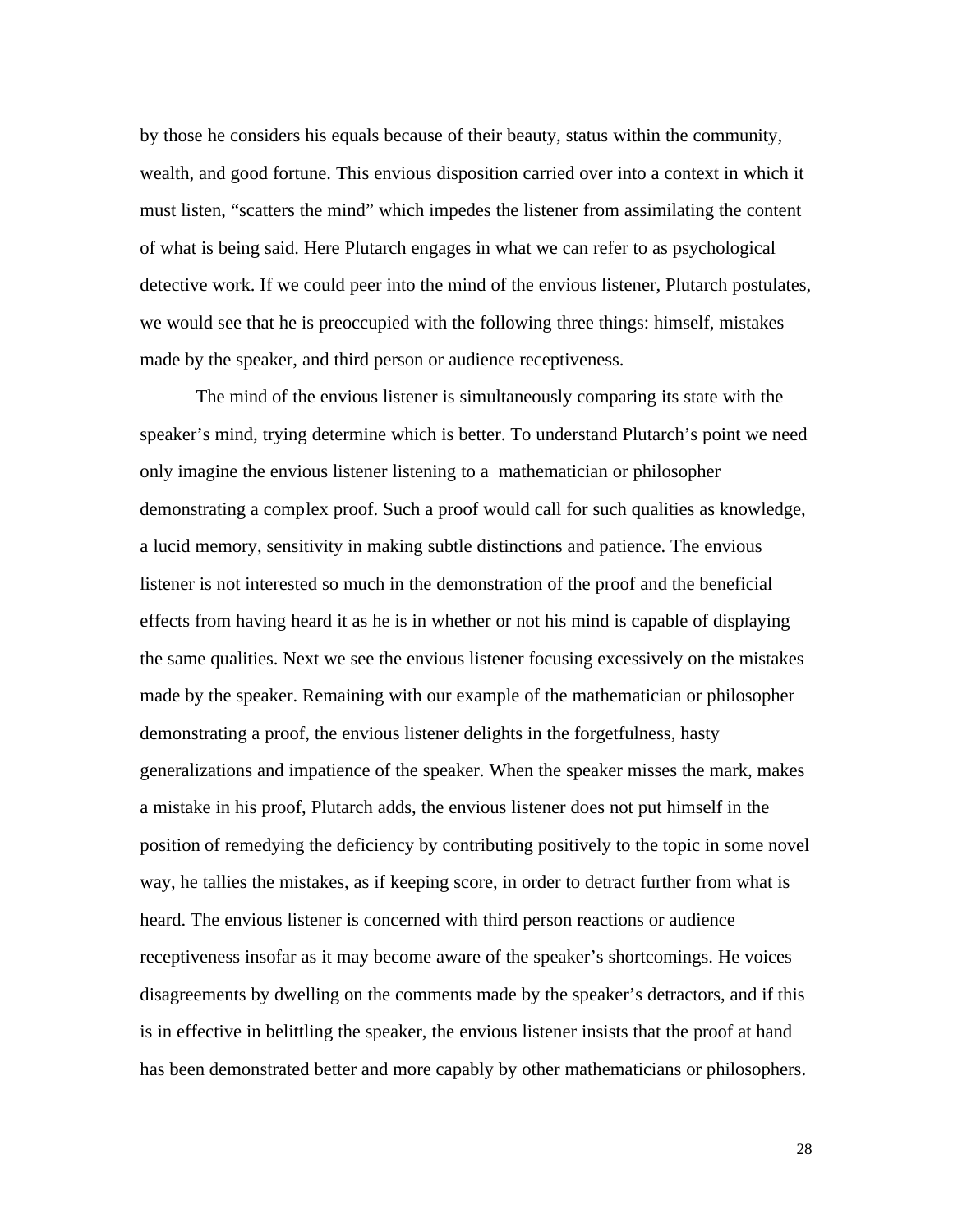At bottom, Plutarch explains, the envious listener is motivated by an overriding desire for standing and recognition.

#### **Admiration** (*thaumazin*)

"Admiration is the opposite to contempt, and it is, of course, a sign of more reasonable and equable nature; all the same, it too needs quite a lot of caution, and perhaps even more" (40f).

Admiration as a moral disposition and its effect on how one listens and what is heard is the opposite of envy. Envy disregards content for superficialities, whereas admiration lacks a critical sense due to its eagerness and openness to assimilate what is said. Admiration signifies a character that poorly distinguishes between that which is precious and that which is pernicious in speech. Plutarch suggests that an admiring listener needs to be vigilant about philosophical argumentation and what it is conveying. Plutarch is describing the prudence that should inform all intelligent listening. Simply to be excited about what a speaker is saying is not enough. It is possible to curb the corrupting influence of an uncritical admiration. Plutarch's practical suggestion is that upon the completion of hearing a speech or at the conclusion of a conversation we must ask ourselves whether we have been rewarded by the speech or conversation: "Am I now more confused after having talked with him?" "Did the speech provide me with moral insight?" Plutarch's practical suggestion is eudaemonistic because it asks the admiring listener to place what he has heard within the larger context of what constitutes a happy life, and, in turn, to assess whether or not what was heard enhances or subtracts from a virtuous life (*see* Vlastos, 1991, 200-232 on eudaemonism).

#### **Non-Active** (*cataeurythmus*) **Listening and Active** (*erythmus*) **Listening**

 Plutarch's characterization of non-active and active listening pertains mainly to listening to speeches or lectures. Nonetheless, Plutarch's outline of the responsibility of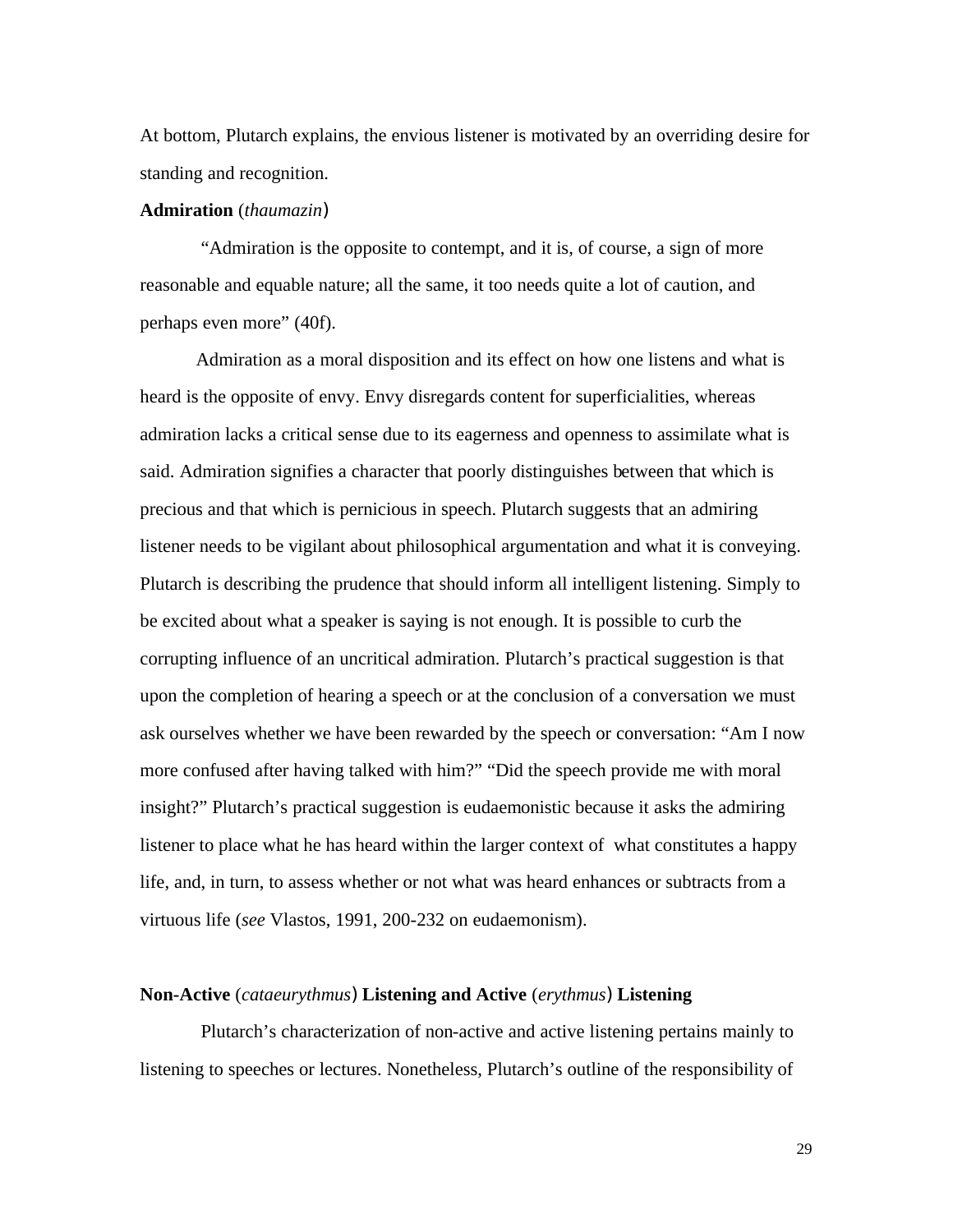the listener vis-à-vis the speaker is instructive for the intimacy of conversation between two or more interlocutors.

Plutarch warns that people who non-actively listen take it for granted that the listener has no role to play while listening, whereas the speaker is presumed to have his subject-matter in order and so nothing further is needed on the part of the listener except to listen. This way of construing the situation could not be further from what actually takes place between the speaker and the listener. Plutarch argues that both the listener and the speaker have responsibilities that make for a productive conversation. Specifically, a concern for moral responsibility towards self-improvement should characterize the relationship between the one speaking and the one hearing. The responsible listener and the speaker must see themselves as composing a "harmonious rhythm" (45e-f). What Plutarch has in mind is the appropriate verbal and non-verbal communication that transpires when two or more people interact, and how what transpires incites each person, the speaker and the listener, to speak and listen as if they were taking part effortlessly in a very delicate balancing act. One of the more practical examples of harmonious rhythm Plutarch discusses is for the listener to have good manners and not to praise the speaker immoderately.

Plutarch also tells us that the speaker must be prepared to present his information in an orderly, engaged manner. But more importantly, it is the active listener who complements the speaker's preparedness by further reflecting on what has been said. Not to mimic, parrot style, what has been said as if one were a recorder intending to play back verbatim what the speaker said at some future time, but actively add to what has been said for the purpose of aiding "original thinking"<sup>23</sup> and for the benefit of one's own moral

 $23$  Hume 1987, 253 aptly describes, many centuries later, what Plutarch seems to have in mind: "The great part of mankind may be divided into two classes; that of *shallow* thinkers, who fall short of the truth; and that of *abstruse* thinkers who go beyond it. The latter class are by far the most rare: and I may add, by far the most useful and valuable. They suggest hints, at least, and start difficulties, which they want, perhaps, skill to pursue; but which may produce fine discoveries, when handled by men who have a more just way of thinking."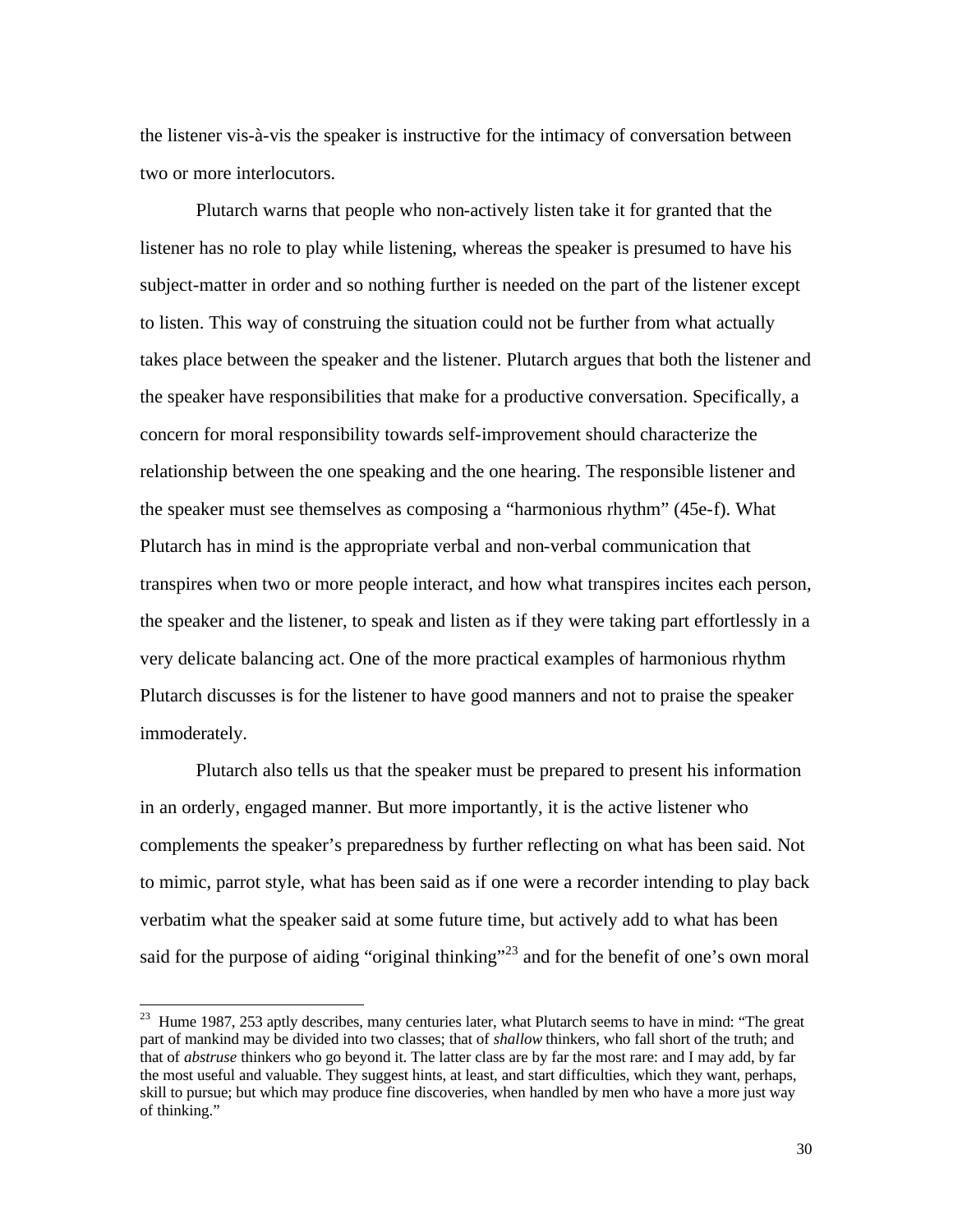excellence. Listening must awaken the native abilities of the listener, to do otherwise, Plutarch tells us, is to be "sophistic and curious"<sup>24</sup> (48dff.).

Another aspect of active listening is to view criticism as a necessary step towards self-improvement. It is only through criticism, Plutarch believes, that youthful complacency can be minimized. We must pity the youthful listeners who "treat a rebuke by a philosopher with nonchalance or indifference, and laugh at reproof and praise their reprovers" (46c-d) because it is indicative of bad education and breeding. The opposite tendency of resistance towards criticism is the tendency towards sensitivity when criticized. Sensitivity may suggest a receptive nature on the part of the youthful listener, but often times it is this very sensitivity that accounts for the "lack of discipline and manliness" (46e-f) which turns the listener towards "flatterers" and "professional speakers." The underlying idea behind the issue of indifference and sensitivity towards criticism is that listening, like philosophy, causes pain. And just as we would look forward to bandaging after having surgery, Plutarch reminds us, after youthful pretensions have been deflated by listening to the stings of reason, one should not run away before one has tried the treatment prescribed by reason. Plutarch concludes his treatise *On Listening* by reminding us that proper listening is the means by which reason habituates the listener towards self-improvement and proper living.

#### **Plato's** *Alcibiades Major*

-

 As we have discussed, particular dispositions can determine *what* and *how* we hear, and it is in the dialogue *Alcibiades Major* that this is well illustrated. That is, the dialogue *Alcibiades Major* can be read in such a way as to show how envy, excessive admiration and non-active listening account for the failure of Alcibiades to listen to the Socratic conversation appropriately.

<sup>24</sup> One might see a connection of active listening to "recollection" in Plato's *Meno*. Meno is a poor interlocutor since he is not really active in the conversation. He does not much think but dodges. In contrast the slave is active and takes to heart what Socrates says.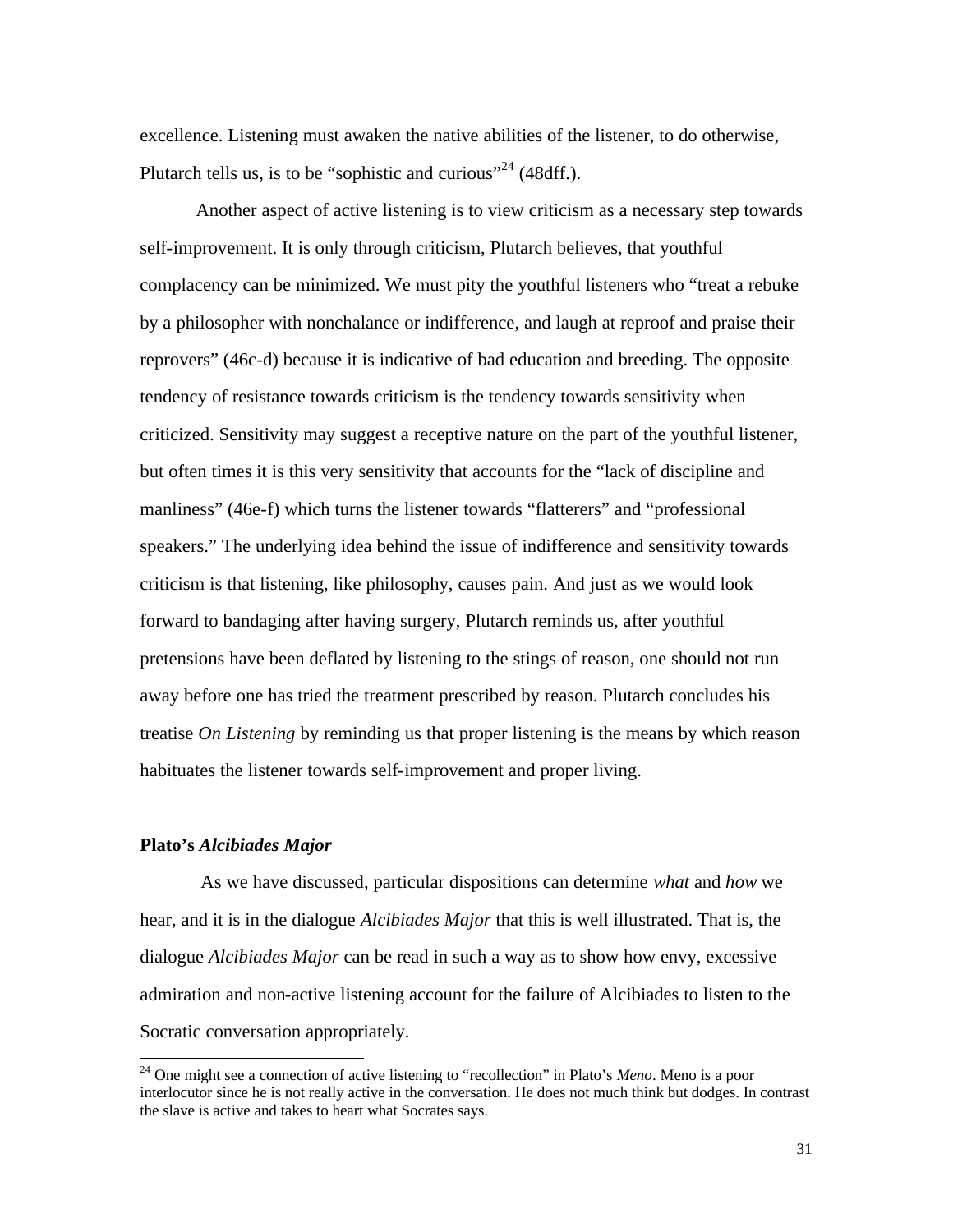Like Nicander in Plutarch's treatise, Alcibiades is coming of age, and his enormous ambition and potential is seen by Socrates as calling for concern. What compels Socrates to engage Alcibiades in conversation is that Socrates recognizes the outstanding nature (*phusis*) that Alcibiades has is conducive to philosophy,<sup>25</sup> but that Alcibiades is profoundly ignorant about the means by which he can fulfill his desire to be a great political leader. Ambitious figures such as Alcibiades are in need of self-analysis, because their overwhelming talent and insatiable desires can either be utilized constructively or destructively. Socrates' task in the *Alcibiades Major* is essentially protreptic. It is through the Socratic conversation that Alcibiades' desire to rule Europe and Asia will be re-directed towards desiring to rule himself first by cultivating that part of his soul where reason rules and is most divine.

#### **Envy and Alcibiades**

-

In the opening pages of the dialogue, Socrates comes across in a strange manner (*see* 103a-105a). He explains to Alcibiades that he, in fact, is Alcibiades' first and true lover. Socrates explains that ever since Alcibiades was a little boy he has observed him because he was unable to talk to him, until now, due to his daimonic voice. Socrates has observed many things over the years regarding Alcibiades, including the education he has received. In addition to taking notice of Alcibiades' education, Socrates has correctly surmised that Alcibiades' ambition is motivated by envy. Socrates' insight is shown initially in a rather abrupt fashion when Socrates claims that Alcibiades feels entitled to be honored more than Pericles and anyone else, past or present. As the dialogue unfolds and Alcibiades is made aware of the work required of him, we see that it becomes ambition in the service of envy that characterizes Alcibiades' desire to be a great political ruler. To understand better Alcibiades' envy we need only think of an individual with

<sup>25</sup> It is Diotima's praise of eros in the *Symposium* (209b-e4) that illustrates best Socrates' attraction to Alcibiades.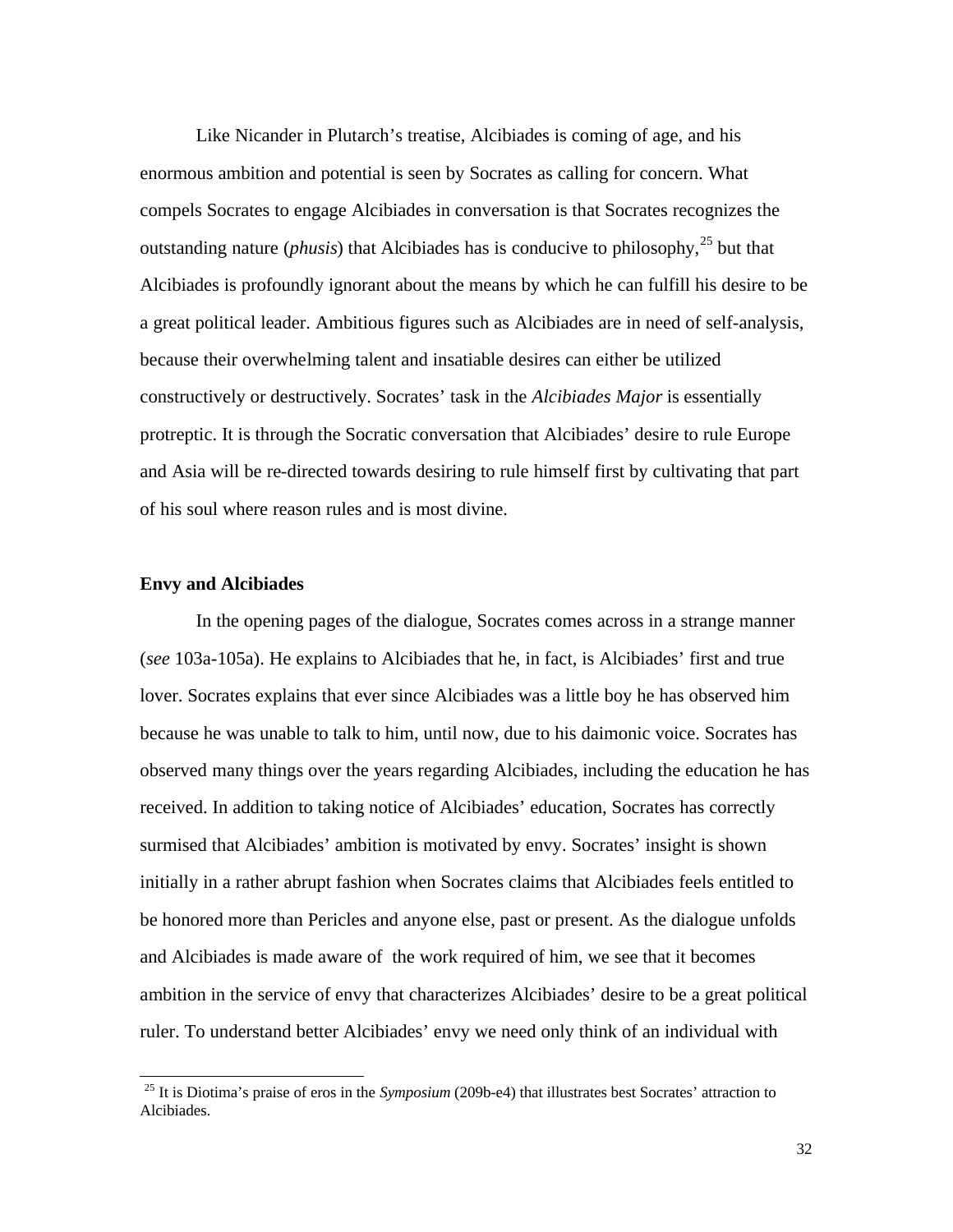such large desires for personal and public distinction that it becomes almost painful to witness other's accomplishments without that individual feeling a personal sense of loss. Alcibiades is such an individual. Alcibiades' beauty, wealth and family connections can not satiate his large political desires, or the envy he suffers from, but is not yet fully aware of. In no uncertain terms, but quite subtly, Socrates piques Alcibiades' wonder at the scope of his envy by imputing to Alcibiades a profound state of discontent. Socrates' diagnostic ability is clearly on display in the following remarks spoken to the young Alcibiades:

Suppose one of the gods asked you, 'Alcibiades, would you rather live with what you now have, or would you rather die on the spot if you weren't permitted to acquire anything greater'? I think you'd choose to die. What then is your real ambition in life? I'll tell you. You think that as soon as you present yourself before the Athenian people—as indeed you expect to in a very few days—by presenting yourself you'll show them that you deserve to be honored more than Pericles or anyone else who ever was. Having shown that, you'll be the most influential man in the city, and if you're the greatest here, you'll be the greatest in the rest of Greece, and not only in Greece, but also among the foreigners who live on the same continent as we do. (105a-b)

Alcibiades does not deny Socrates' imputation, his desires are now transparent, so the dialogue proceeds as if Alcibiades freely confessed his discontent**.** How do we know Alcibiades is envious? Aristotle's account of envy in *Rhetoric* ii explains that to be envious is to be discontent because one has been aroused by another's better fortune. Alcibiades is not yet fully conscious of another's better fortune, this will be thematized for him in the Spartan and Persian tale, but he is aware of his uneasiness and enormous ambition. We want to claim that Alcibiades is partially conscious of another's better fortune because it takes us quite a distance in making sense of Socrates' claim, and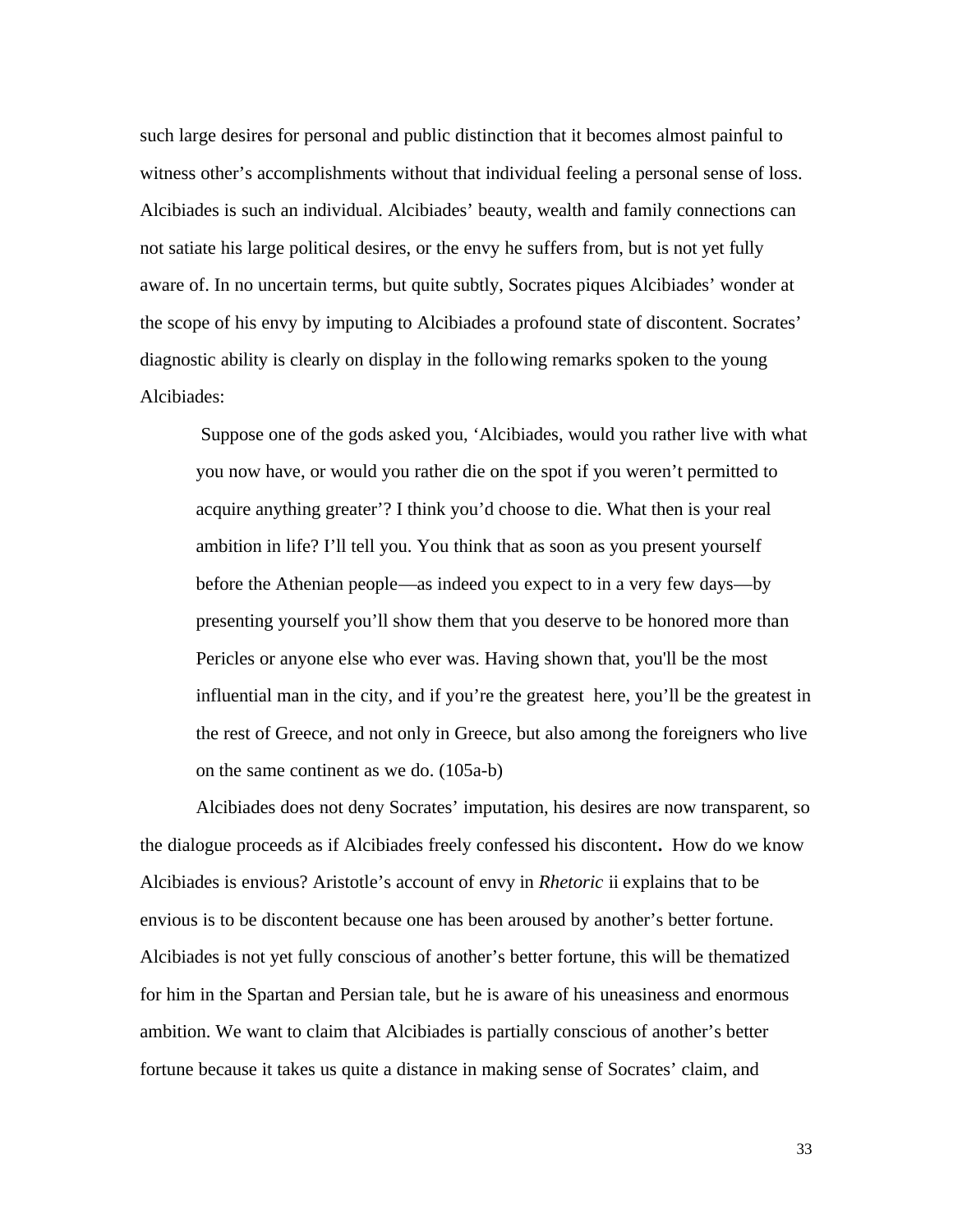Alcibiades' implied agreement, that Alcibiades thinks he deserves to be honored more than Pericles and anyone who ever was.

Who is in a better position than Alcibiades to judge whether or not Pericles should be honored less. Pericles, the influential politician and general of the years between the Persian and Peloponnesian Wars, assumed guardianship of Alcibiades and his brother Clinias after their father died in the battle of Coronea (see Jaeger 1998, 406-411 and Plutarch 1992, vol.1, 201-234 on the life of *Pericles*). Alcibiades at this young age is so sure of himself he believes he will obscure the other generals and statesmen once he concerns himself with public affairs, and will eventually outdo Pericles' reputation and authority. But Alcibiades has not said these things *himself*; he has not said he is Pericles' equal. These various statements have only been implied because Alcibiades has not yet been disabused of the notion, a notion Socrates will forthrightly do away with (at 118c-119c), that Pericles was unable to teach him what the just and admirable and the good and advantageous are. Subsequently, Alcibiades is partially aware of Pericles' better fortune, but in due course his uneasiness and ambition will be shown to be based on envy. Pericles and his reputation will be the first obstacle to overcome in order for Alcibiades to achieve greatness.

Having disclosed Alcibiades' ambitions, Socrates asserts that they are impossible to achieve without his help (105d). The god would not permit Socrates to speak with Alcibiades until all the young man' s great hopes were developed so that he would be willing to listen to Socrates since in no other way can he get the power he seeks. Socrates' aim is to get the type of power over Alcibiades that Alcibiades desires to get over the Athenians (105e). Thus the young man who supposed himself in need of no one is told that he desperately needs Socrates in order to achieve any of his ambitions. This shocks and intrigues Alcibiades. Unlike his other suitors that offered him small advantages, Socrates offers him the world. What Socrates has done is to set himself up as the object of Alcibiades' envy, but only to facilitate his more comprehensive aim, which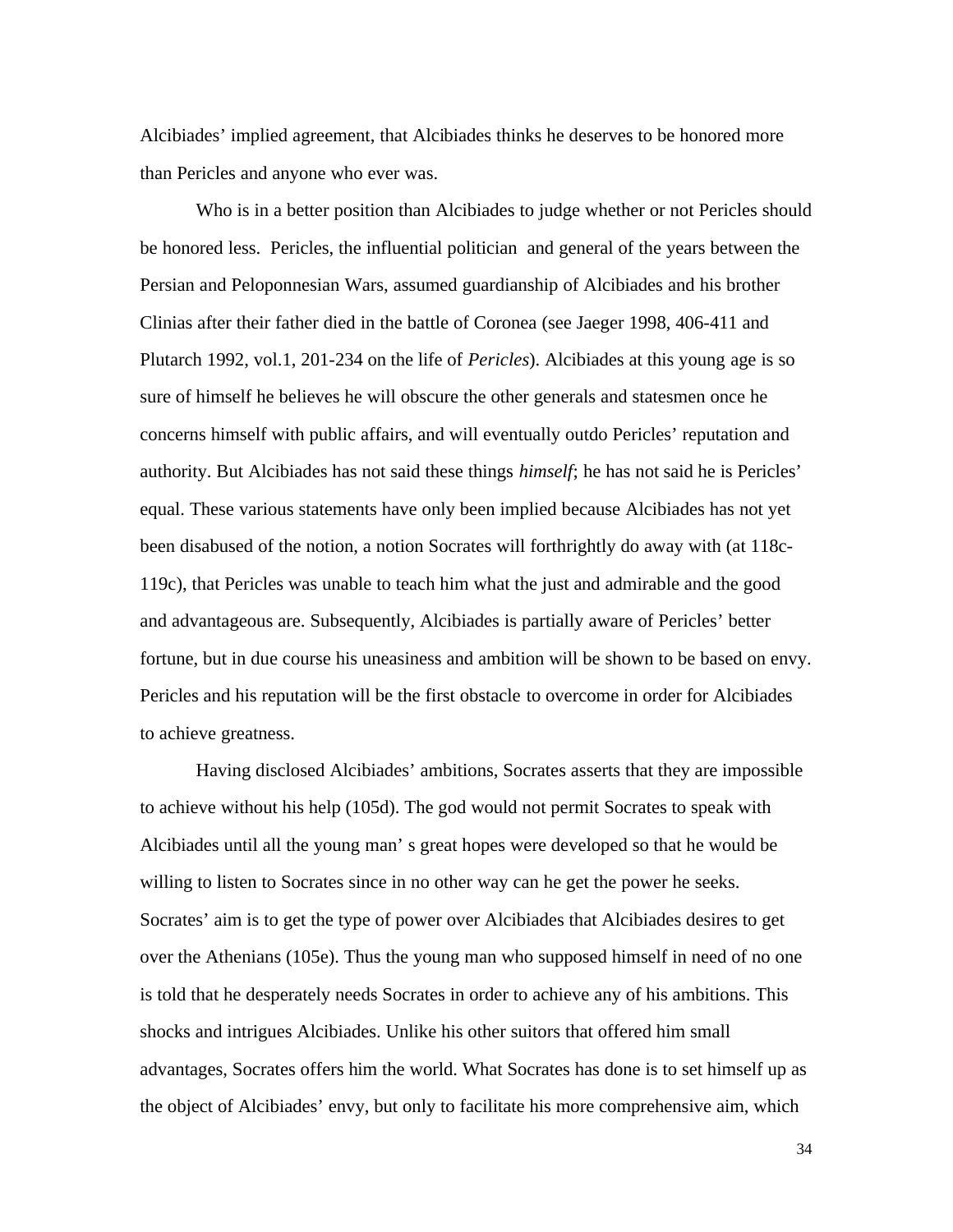is to harness Alcibiades' envy, and attach it to a life that is worthy or the best type of life. That is, by providing Alcibiades with an ultimate end, Alcibiades' life will be identified and ruled by that end. The notion of eudaemonism underlies Socrates' continuous references to the gods (105e5; 124c-d). Someone as ambitious as Alcibiades has no need for anything above himself. In an intellectual and pragmatic sense the divine must become the ultimate object of envy for Alcibiades. Only in this way will Alcibiades, in striving to be god-like, continuously find the motivation to cultivate himself, especially while out of earshot of Socrates. Before this can happen, Socrates must further inflame Alcibiades' envy through the telling of the Spartan and Persian Tale.<sup>26</sup>

#### **Admiration, Alcibiades and the Persian and Spartan Tale**

 $\overline{a}$ 

Alcibiades is brought to the point of acknowledging that he needs to care for himself, and that his thinking regarding local, Athenian politicians prevents him from doing so, because he thinks his natural abilities will be adequate. As we have argued, the disposition Socrates finds Alcibiades to have is envy. More accurately, ambition in the service of envy. It is Socrates' task to provide Alcibiades with an end to strive towards; to provide direction and content to his overwhelming ambition. As the dialogue unfolds, we see that self-knowledge is what Socrates is prescribing to Alcibiades. What started off as an Alcibiades filled with envy and ambition gradually gives way to an uncritical admiration for the picture Socrates draws of the Spartan and Persian Kings.

The tale of the Spartan and Persian Kings illustrates the relationship between political success and self-perfection. Socrates begins the tale by explaining to Alcibiades that his political ambitions can no longer be satisfied by simply outdoing the local

<sup>&</sup>lt;sup>26</sup> Commenting on the favorable attention the prisoners of Pylos gave to Nicias after the peace and restitution of the captives Plutarch says the following: "It was commonly said in Greece, that the war was begun by Pericles, and that Nicias made an end of it, and the peace was generally called the peace of Nicias. Alcibiades was extremely annoyed at this, and being full of envy, set himself to break the league." *Plutarch's Lives: Alcibiades*, 263, volume I. Plutarch's comments are consistent with our argument that Socrates exploits Alcibiades' envy in order to steer him toward philosophy.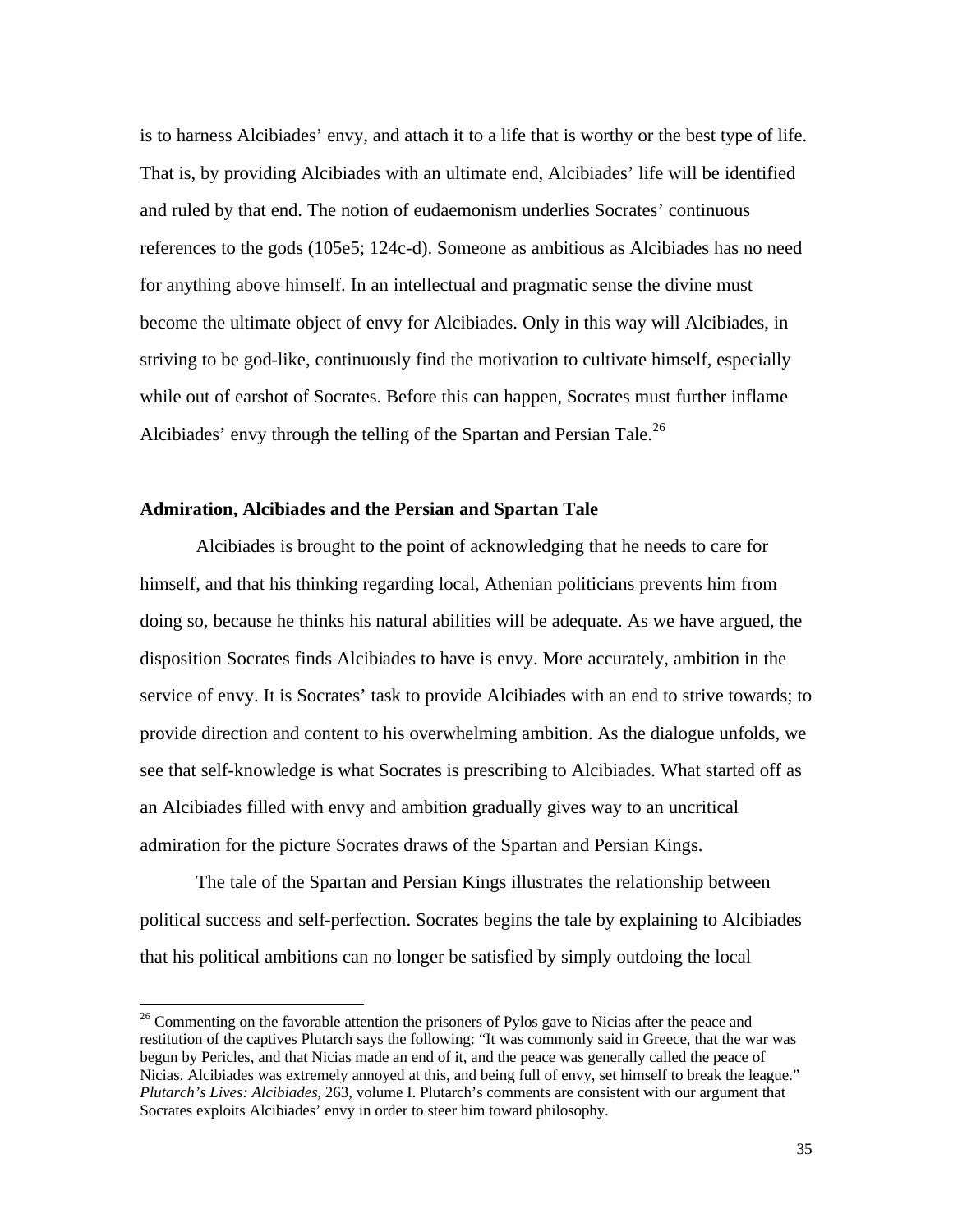Athenian politicians. In fact, if he really wants to attain what he has set out to do, which is to rule all of Greece and Europe, he must first become aware of, and then suitably assess, his true competitors with whom he must struggle ( $\alpha \gamma \omega v \alpha$ , 120a6). Socrates informs Alcibiades that his main competitors are the Spartan and Persian Kings. What makes these kings worthy of Alcibiades' attention is how they handle their women, their wealth, and their education. The Spartan Kings, Socrates says, are held in such high esteem that their wives "are guarded at public expense by the ephors, so that every precaution is taken to ensure that their kings are descended from the family of Heraclide alone" (121c). The Persian King is so supreme his queen does not need to be protected; fear (*phobu*, 121c3) prevents her from being unfaithful. When the Persian son and heir to the throne is born all of Asia celebrates; and the boy is brought up by royal tutors. Alcibiades' tutor was old and useless, Socrates reminds him, and hardly anyone noticed when he was born. Socrates concludes the tale by stressing the amount of wealth the Spartan and Persian Kings have. Spartan wealth greatly exceeds Athens', he tells Alcibiades, and their land in Messene is larger than all the estates in Athens. Persian wealth, on the other hand, is even larger than Sparta's. According to Socrates, a reliable source informed him that the Persian court is so large that each tract of land is "named for a part of the queen's wardrobe" (123, b-c).

Alcibiades' reaction to the tale is quite predictable; it is excessive. Alcibiades has been awed by Socrates' portrait of the kings. Alcibiades' excessive admiration of the tale is illustrated in the section directly preceding (124b1-126e1) the royal tale. The question at issue is what constitutes a healthy (*hygieias*) city. The intention of the royal tale, we must not forget, is to get Alcibiades to see who his real competition is in order to deflate his pretensions of knowledge so he can care for himself. Instead, Alcibiades admires the grandiose vision of the Spartan and Persian Kings so much that he answers Socrates' question by equating like-mindedness (*homonoia*) of the citizens of the city to "the friendship (*philian*) and agreement (*homonoean*) you find when a mother and father agree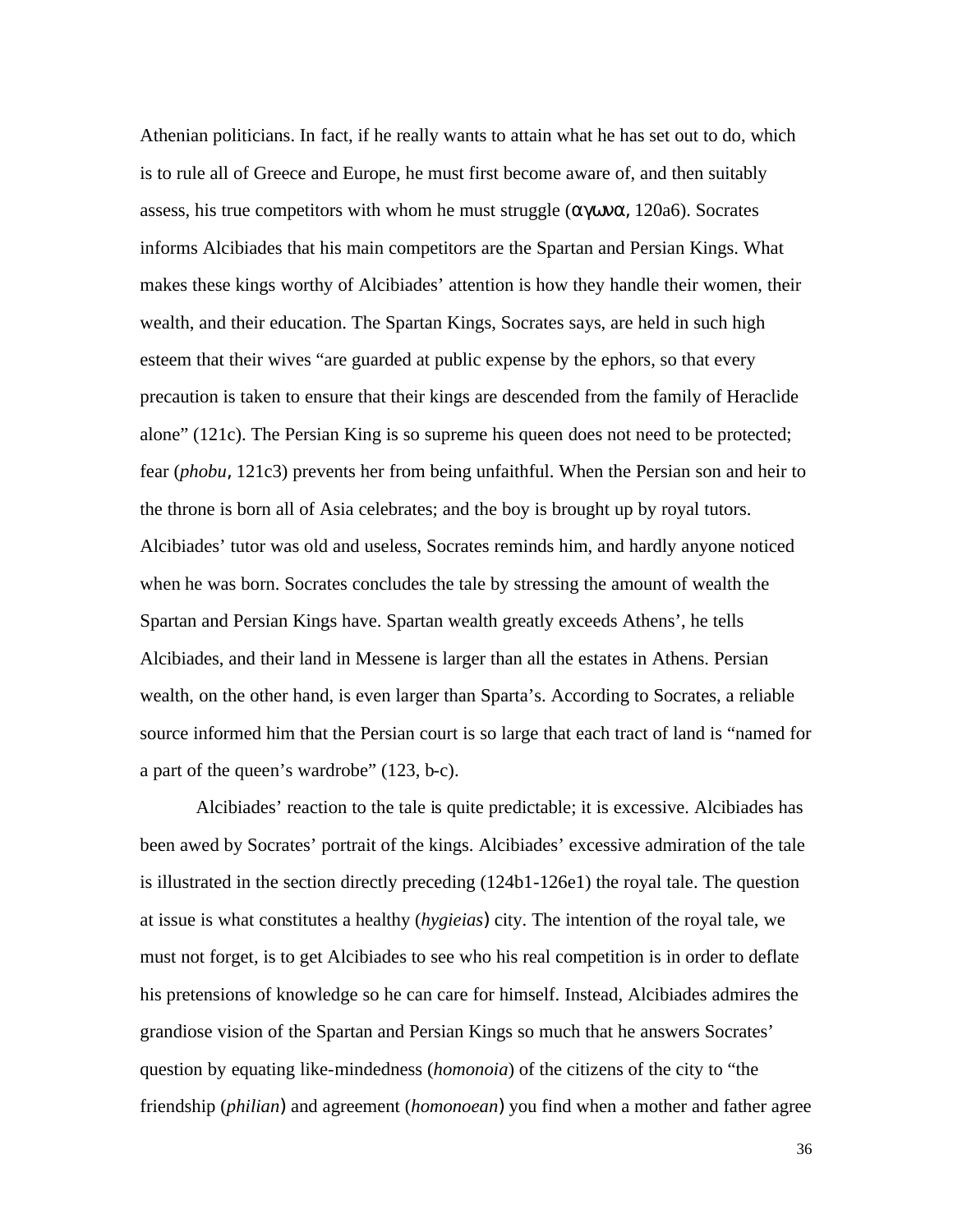with a son they love, and when a brother agrees with his brother, and a women agrees with her husband" (126e1-4). Socrates suggests that *homonoia* must be analogous to common knowledge found among practitioners of a particular craft or art, such as arithmetic.

The type of agreement Alcibiades prefers is subjective and unaccountable. Personal failings on the part of the brother, or a wife in relation to her husband, would not sever the agreement unless extreme circumstances prevailed. These types of relationships do not call for Alcibiades to master himself. The assumptions that Alcibiades seems to be making is that all will recognize his greatness without his having to lift a finger. Alcibiades is displaying a sense of entitlement, and Socrates recognizes this continuous subtle drift to which Alcibiades is prone. The type of agreement Socrates is looking for is the type of agreement that is intellectually based. The type of like-mindedness knowers of a particular art, such as mathematics, would have. Alcibiades' conception of agreement precludes self-cultivation; he is claiming that emotional, familial-like agreements can be had despite a lack of an objective criterion by which we can separate the knowers from the non-knowers. This lack of intellectual agreement cannot have the necessary protreptic effect that Alcibiades needs because there is no common criterion Alcibiades feels compelled to aspire to. The practical implication of Alcibiades' way of thinking is that he can neglect his soul. That is, the part of his soul that is wise and God-like.<sup>27</sup>

#### **Non-Active Listening and Alcibiades**

 $\overline{a}$ 

 Non-Active listening is the last disposition we must explore to determine how it played a part in the failure of Alcibiades to listen appropriately to the Socratic conversation. The main aspect of active listening that concerns our reading of the

 $27$  This correlates well with the leading philosophical thought that all beings are to be understood in terms of the principle of being, i.e., that which has being fully and independently (see, e.g., Aristotle's *Metaphysics* iv 1-2 and *NE* 1168b31-33: "just as the city or any other systematic whole is most properly identified with the most authoritative element in it, so is man".)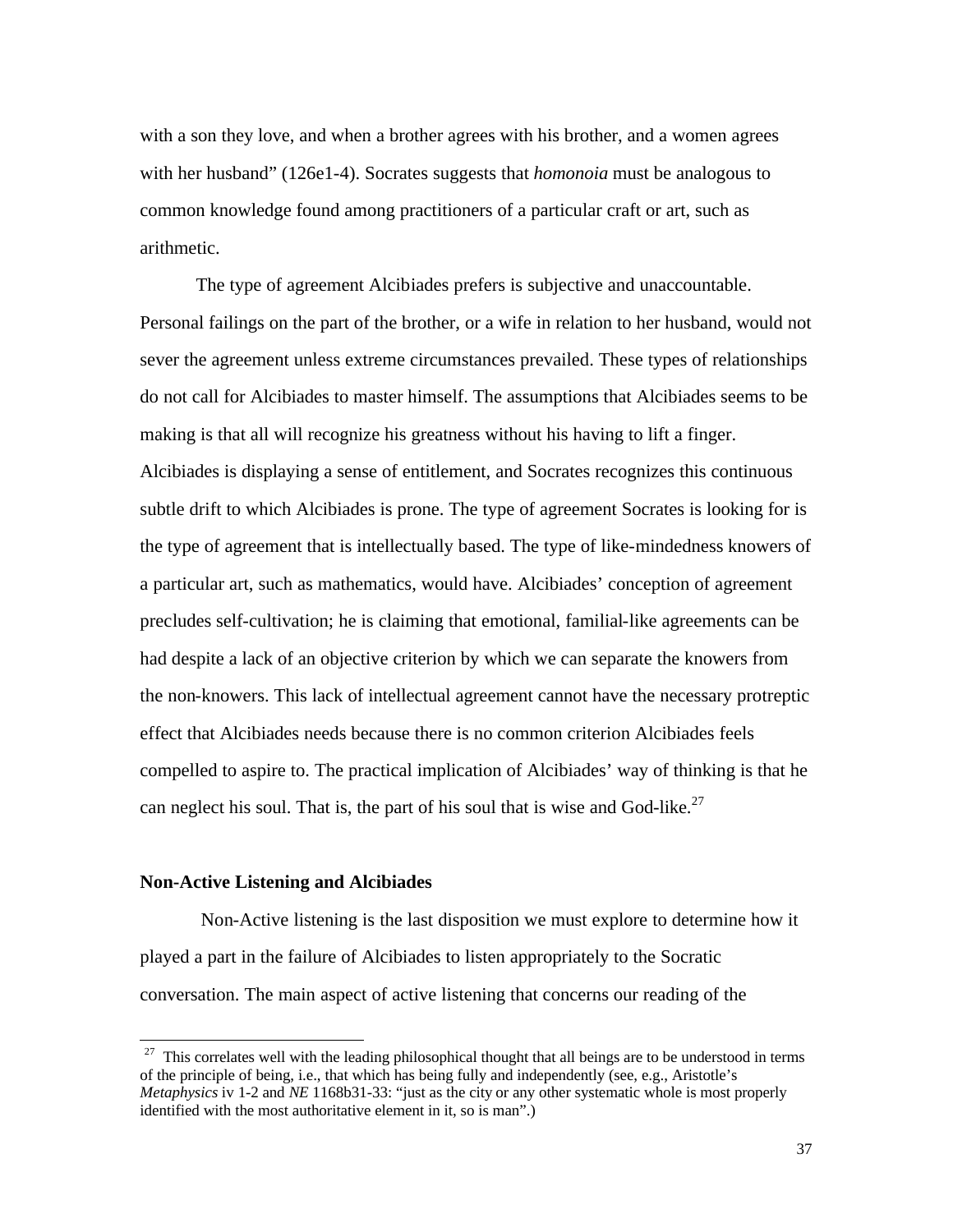*Alcibiades Major* is what Plutarch describes as both the listener and speaker sharing the responsibility of forming a "harmonious rhythm." That is, aside from the speaker or questioner being prepared to impart and promote knowledge through speech—moral knowledge in the case of Alcibiades' conversation with Socrates—the listener must respond to what is being said by showing what was said by the speaker has been understood intellectually and dispositionally. For a listener to understand intellectually and dispositionally the listener must be able to give an account of what is heard through effectively explaining it to others and by exhibiting it to others through his behavior. There needs to be a harmonizing of word (*logos*) and deed (*ergon*). It is only in this way that we know the listener has been affected, the dye has been cast. Does Alcibiades actively listen? Although in the course of the dialogue Alcibiades submits to Socratic questioning, and allegedly turns from his overwhelming desire for political rule to the care of his soul (128d-e), Alcibiades' closing remarks illustrate that the Socratic conversation did not make a deep enough impression on him. Alcibiades did not actively listen, and so the dialogue ends on a rather unharmonious note with Socrates suggesting that the power of the city may prove to be his and Alcibiades' downfall (135e). Why would Socrates make such a statement?

Socrates makes such a statement because Alcibiades fails to locate the proper starting point for the arduous task of self-cultivation. The following exchange reveals Alcibiades' persistent confusion, despite having come this far in the Socratic conversation, and Socrates' unwillingness to name that confusion for what it is, slavishness (*duleuin*):

S: Then do you know how to escape (*apopheuxa*) from your present state?

Let's not call a handsome young man by that name.

 $A: I$  do.

S: How?

A: It's up to you, Socrates.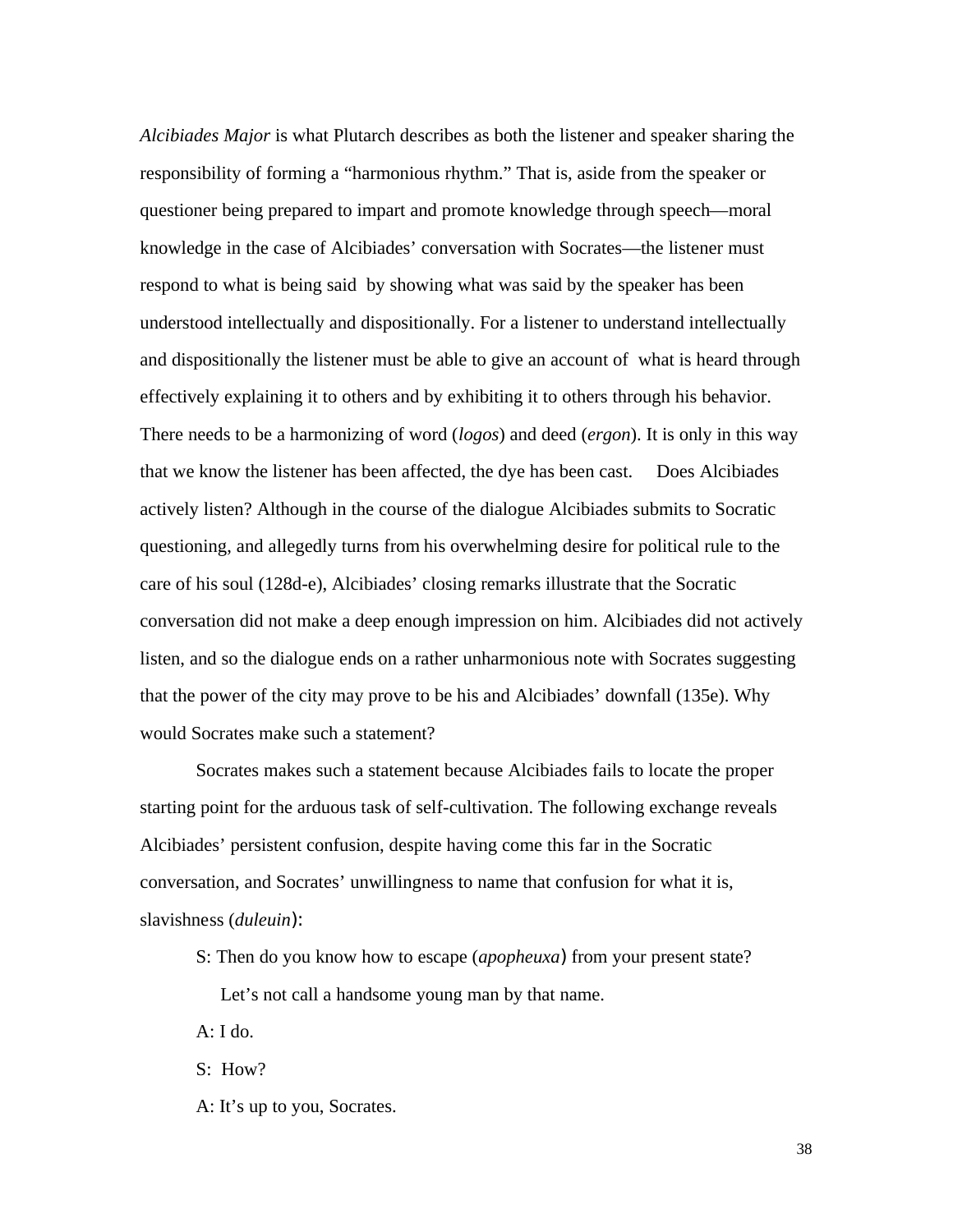- S: That's not well said, Alcibiades.
- A: Well, what should I say?
- S: That it's up to God (*oti ean theus ethela*).
- A: Then that's what I say. And furthermore I say this as well: we're probably going to change roles, Socrates. I'll be playing yours and you'll be playing mine, for from this day forward I will always attend on you, and you will have me as your constant companion.
- S: Then my love for you, my excellent friend, will be just like a stork: after hat ching a winged love for you, it will be cared for by it in return.
- A: Yes, that's right. I'll start to cultivate (*epimelesthai*) justice in myself right now. (135c13-e4)

 Alcibiades answering in such a way reveals his lack of understanding of the discussion he and Socrates have had in the dialogue. This lack of understanding on the part of Alcibiades is revealed by Socrates comparing his love for the youth to a stork. The commentator Nicholas Denyer points out in his commentary on *Alcibiades* that popular ornithology held that once storks taught their young how to fly their roles reversed, and the offspring cared for their parents. Likewise, Socrates has not only expressed his love for Alcibiades, he has produced in Alcibiades a counterlove for Socrates. In the *Phaedrus*  255c-e we get the following description of how the exchange of love between the lover and the beloved should unfold:

Think how a breeze or an echo bounces back from a smooth solid object to its source; that is how the stream of beauty goes back to the beautiful boy and sets him aflutter. ... So when the lover is near, the boy's pain is relieved just as the lover's is, and when they are apart he yearns as much as he is yearned for, because he has a mirror image of love in him—'backlove' [counterlove]—though he neither speaks nor thinks of it as love, but as friendship.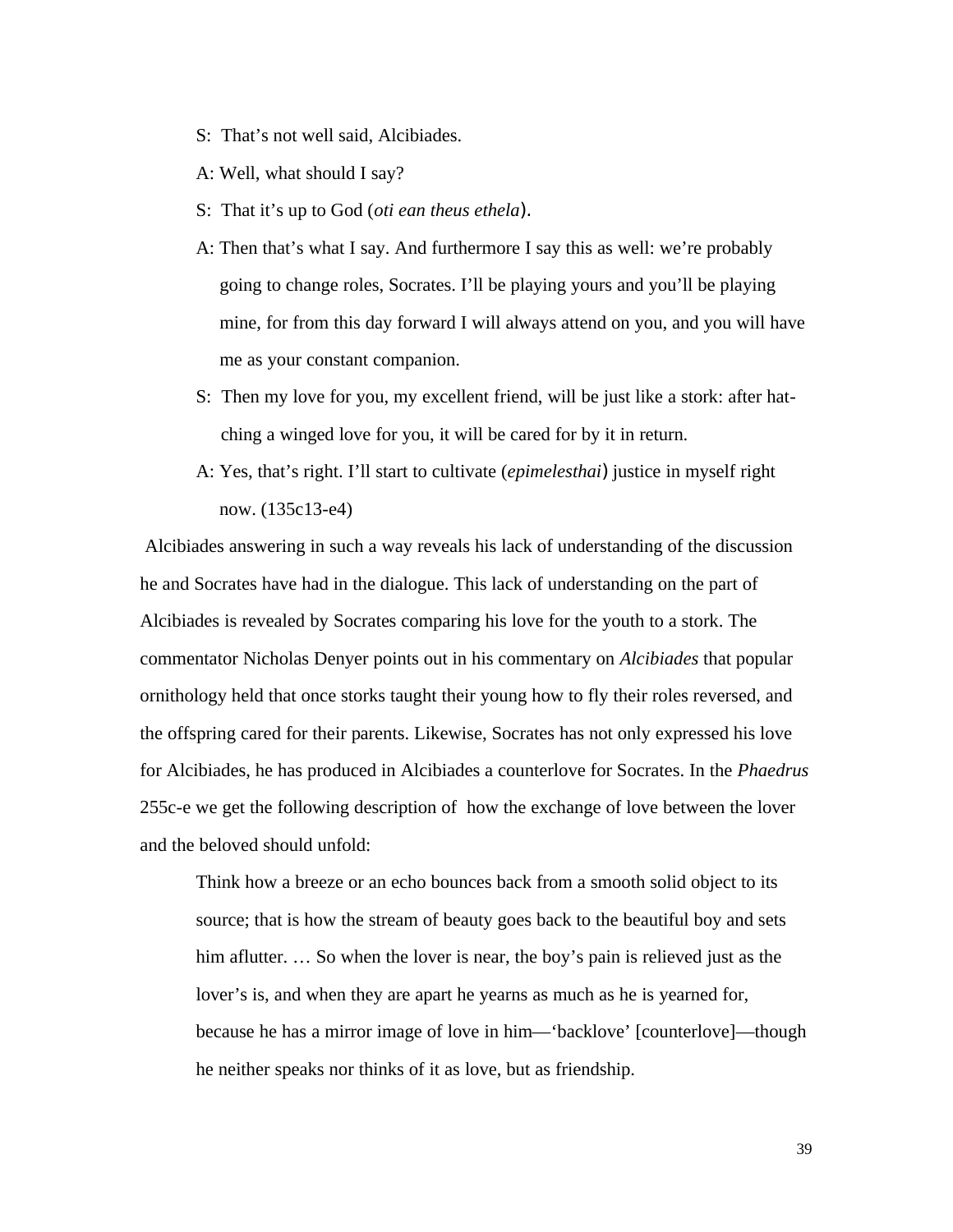To Alcibiades' credit he knows his initial role as beloved has been reversed, but he fails to understand that the reversal supervened as a result of his conversation with Socrates about justice. The earnestness with which Alcibiades concludes his conversation with Socrates by claiming he will start to cultivate justice in himself right away belies nonactive listening because for Alcibiades to have located the proper starting point for the arduous task of cultivating justice within himself he would have recognized it began in the beginning of his conversation with Socrates.

# **Conclusion**

 Plutarch's short treatise *On Listening* is both practical and profound. Its practical suggestion is that a listener's dispositions can affect the receptivity toward what is heard. Among the young, Plutarch claims, the overriding dispositions that impede the moral benefit that is to be gained through conversation are envy, excessive admiration, and nonactive listening— just the sorts of dispositions we have found Alcibiades to have in Plato's *Alcibiades Major*. *On Listening*'s more profound suggestion is that to care for ourselves there needs to be a perspective outside of ourselves to engage us in conversation— just the sort of approach Socrates takes towards Alcibiades. At least there must be this external challenge to our self so long as that self is not adequately developed. In fact, on a dramatic level, Socrates set out to redirect the provincial political ambition that Alcibiades harbors towards a concern for a genuine rule over his soul, but by the end of the dialogue Alcibiades' inability to listen actively blinds him to the realization that throughout the Socratic conversation he had been cultivating justice in his soul.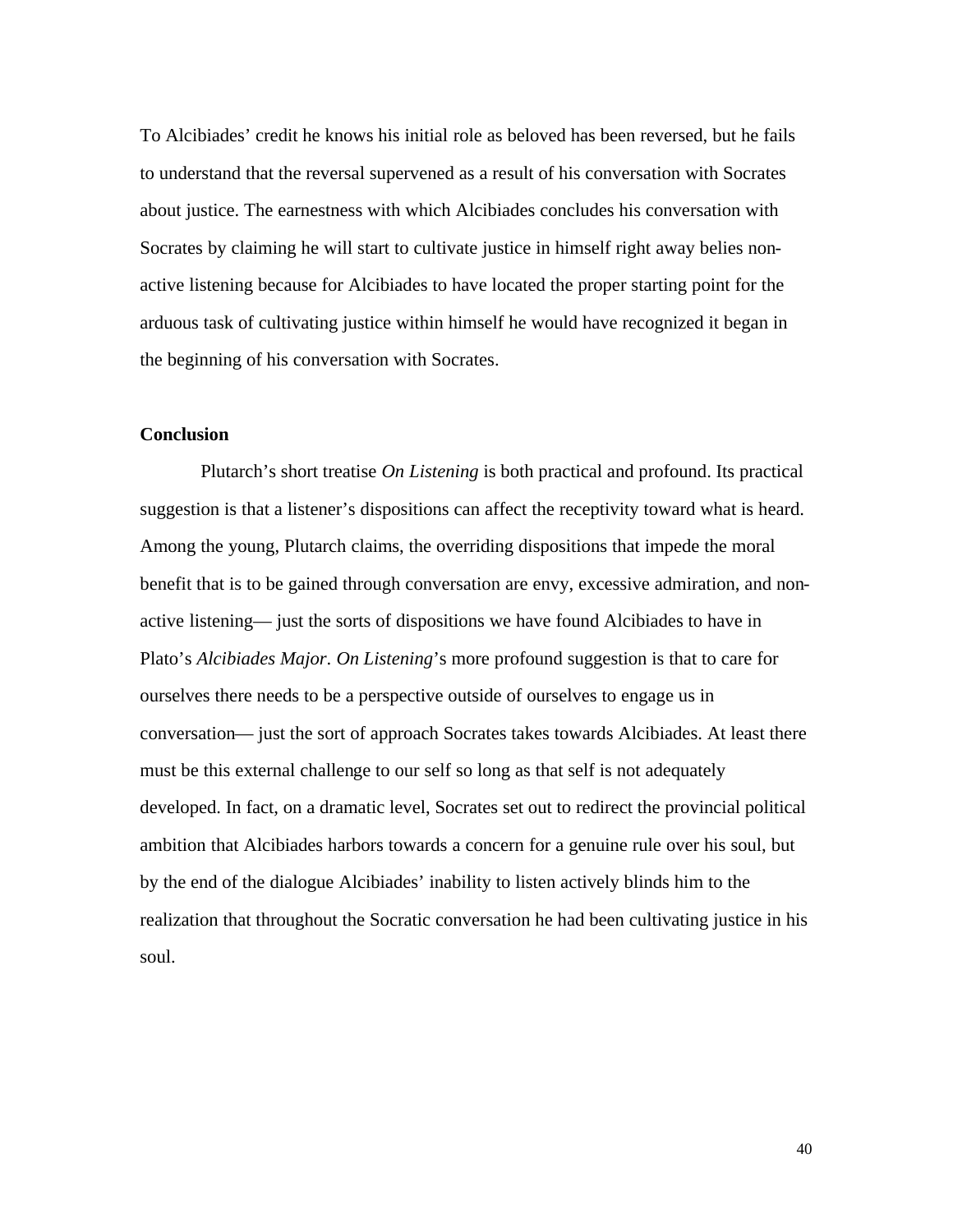# Chapter Three: *Alcibiades Major* and the *Apology*

The ancients regarded *Alcibiades Major* as the best introduction to Platonic philosophy because it contains in germ all the leading ideas found in the other dialogues that constitute Plato's corpus.<sup>28</sup> One of the more fascinating aspects of *Alcibiades Major* is that we see over the course of the dialogue Alcibiades transform from an arrogant, selfsufficient youth who wants to be a great Athenian ruler to a humble youth who is willing to submit himself to Socrates for the sake of cultivating his soul, the 'true self'. The transformation of Alcibiades merits further analysis because in addition to the protreptic effect the Socratic conversation has on him, it illustrates in impressive detail<sup>29</sup> how Socrates operates and what means he employs to induce the protreptic effect. To speak of *Alcibiades Major* as providing important information about Socrates' philosophical approach may initially seem awkward since Plato's *Apology* might be the primary source of information pertaining to the historical Socrates. We will argue that because the principal idea found in *Alcibiades Major* is also found in the *Apology*, each dialogue is a natural complement to the other. By first reading the *Apology* as a synoptic view of Socrates' orientation, and then reading *Alcibiades Major* as a specific view of Socrates' cross-examination, we begin to see how these dialogues are complementary. The leading theme in both dialogues is establishing priorities in one's life. There are also other themes found in both dialogues that are worthy of attention.

 Establishing priorities in life is central to understanding Socrates' conduct before the jury in the *Apology* and Socrates' approach to Alcibiades in *Alcibiades Major*.

 $\overline{a}$ 

<sup>28</sup> See the commentaries of Olympiodorus (*Commentary on the first Alcibiades of Plato* 10.18-II.6), and Proclus ( *Sur le premier Alcibiade de Platon* II.I-21) cited in Denyer. The Islamic philosopher Alfarabi comments, too, that all the Platonic questions are raised in *Alcibiades Major* (Alfarabi 1962, 53-54). <sup>29</sup> Shorey 1933, 415 does not look favorably upon the details. Commenting on *Alcibiades Major* Shorey says the following:

<sup>…</sup>we have to assume…that he [Plato] thought it worthwhile to elaborate a tedious, if

scholastically convenient, summary of a long series of ideas and points that are better and more interestingly expressed in other dialogues… .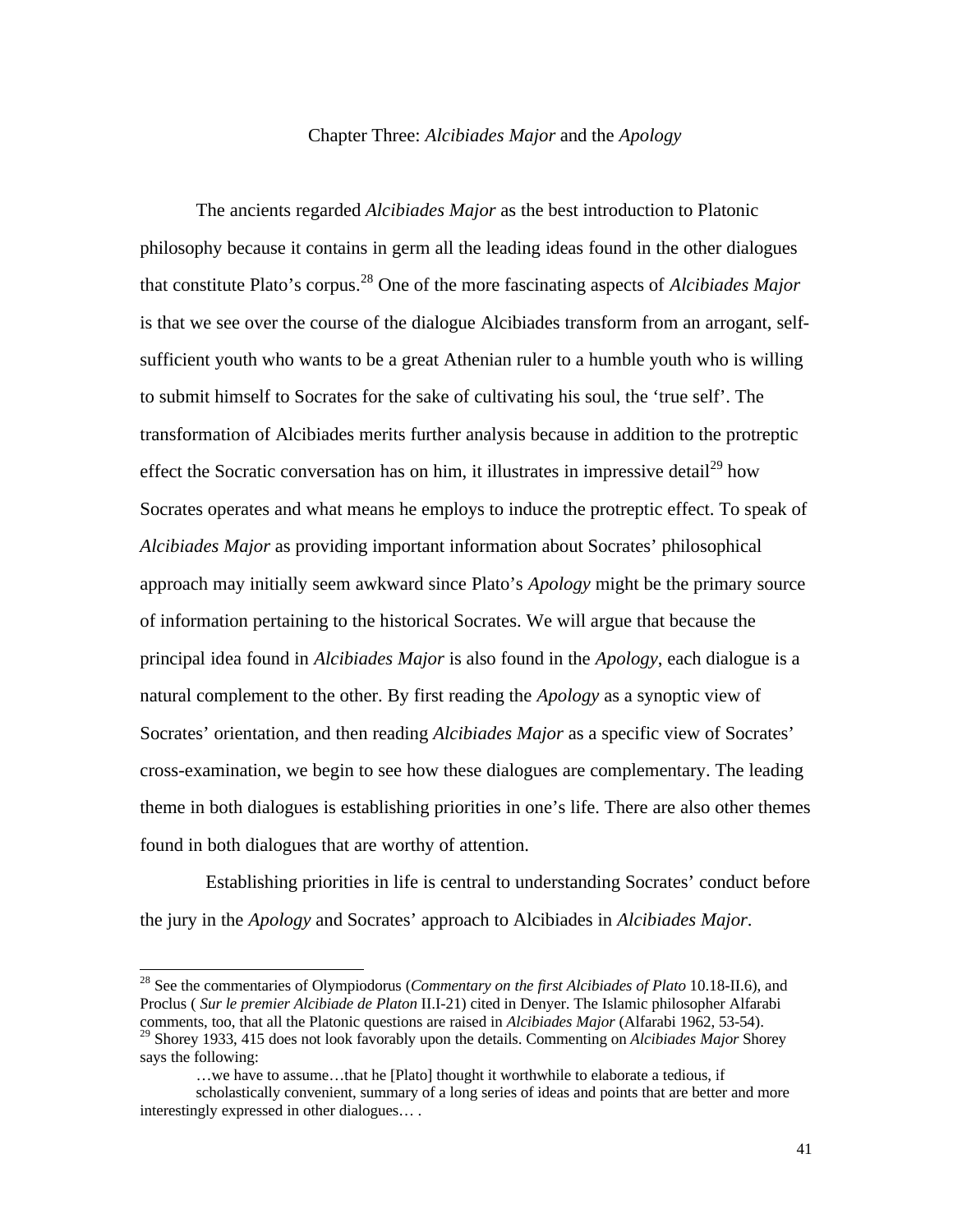Socrates, in *Alcibiades Major*, confronts an interlocutor<sup>30</sup> that cares more about what he has (e.g., wealth, power, honors, etc.) than about what he is. Alcibiades is a soul in need of cultivation and his soul merits attention before all competing alternatives. The task of reorganizing the interlocutor's priorities is facilitated by Socratic testing, exhortation, and examination. Socrates' criticism of Alcibiades' priorities in *Alcibiades Major*, and the Athenians' priorities in the *Apology*, is informed by moral reflection that is *eudaemonistic*. Eudaemonism is the idea that our lives should be directed at some ultimate end (i.e., happiness) with other ends subordinate to it. Once what happiness is is determined what should be sought is what contributes to happiness. In these two dialogues Socrates does not advocate a facile criterion for the proper ordering of priorities, but instead advocates by word and deed the best way to live.

In the *Apology* there are two instances where Socrates addresses directly the issue of priorities. The first instance occurs after Socrates rejects his counterfactual reflection that entertains the possibility of acquittal on the condition he cease his investigations and stop practicing philosophy (29c6-29e4). The second instance occurs after the jury finds Socrates guilty (36b4-d). In both instances Socrates addresses broadly the issue of Athenian priorities, mainly by focusing on the priorities held by the citizenry as a whole. The discussion of priorities in *Alcibiades Major* will complement the broad discussion of priorities in the *Apology* because Alcibiades is specifically approached by Socrates with the intent of trying to reorder Alcibiades' priorities in order to assist him in the realization of his ambition.

-

 $30$  Although Socrates defends his life, he does not wish merely to get off from the charges any way that he can. Were this his objective he should bring his children into court, cry, beg forgiveness, promise never to do such things again. Rather than conduct his defense this way, he tries to make his defense as much like the usual conversation as he can so that the Athenians will be confronted with Socrates as he is, and they will have to decide whether they find him as he is guilty or not guilty. The best way to defend his life, Socrates thinks, is to display that life in the courtroom. Hence this dialogue really is a dialogue. For a denial that the *Apology* is a dialogue *see* Myles Burnyeat's 'The Impiety of Socrates,' *Ancient Philosophy* 17 (1997), 1-12.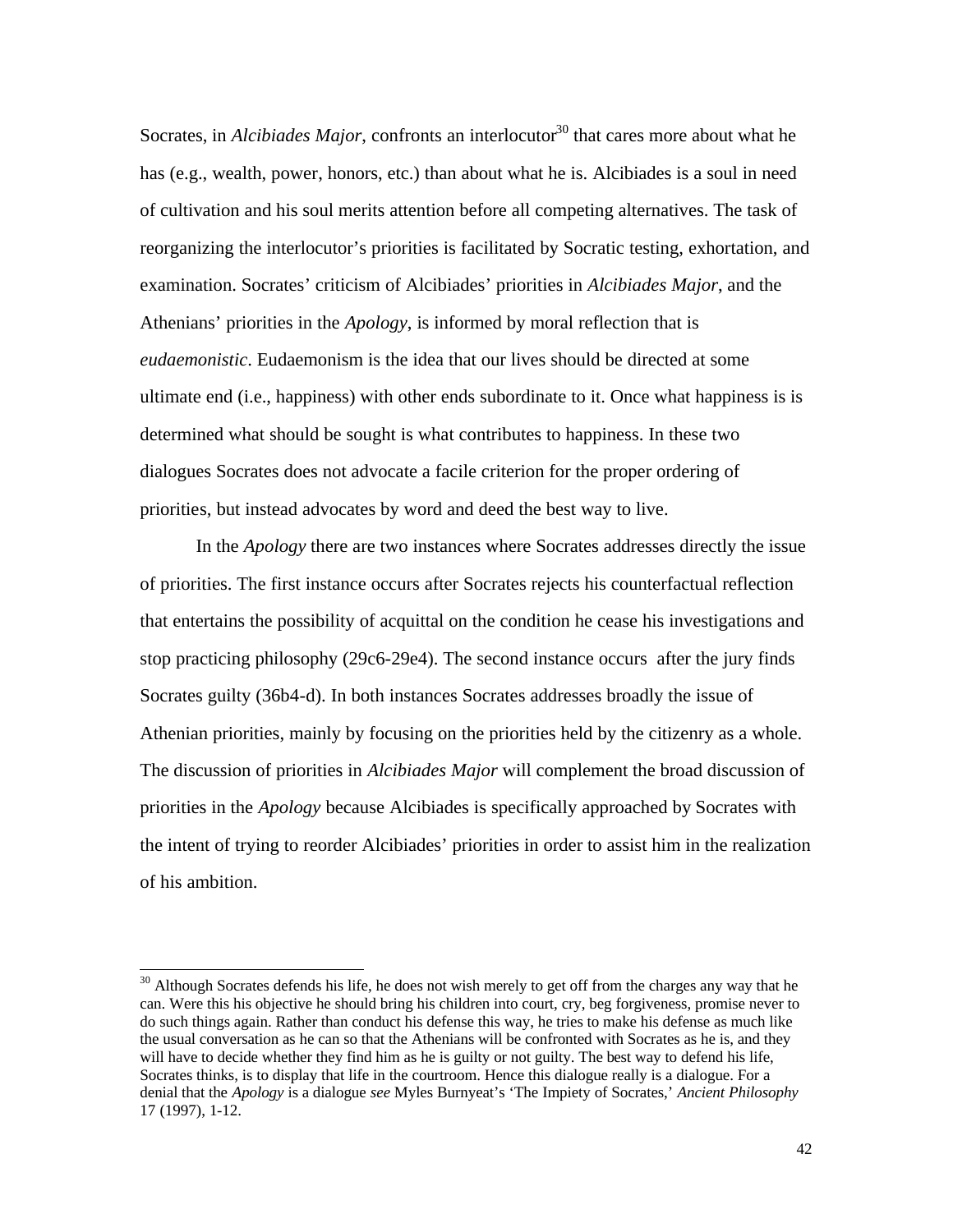## **Priorities**

In the presence of the Athenian jury, Socrates underscores the ordering of priorities that inform his philosophical investigations and his general concern for the soul by presenting a counterfactual reflection. He entertains the possibility that the jury offers him an acquittal on the condition that he cease his investigations and stop practicing philosophy or die. If he were acquitted on those terms, Socrates imagines himself to say:

Gentlemen of the jury, I am grateful and I am your friend, but I will obey the god rather than you, as long as I draw breath and am able, I shall not cease to practice philosophy (*philosophon*), to exhort you and in my usual way to point out to any one of you whom I happen to meet: Good sir, you are an Athenian, a citizen of the greatest city with the greatest reputation for both wisdom and power; are you not ashamed of your eagerness to possess as much wealth, reputation and honors as possible, while you do not care for nor give thought to

wisdom (*phroneseos*) or truth, or the best possible state of your soul? (29d-e4) Socrates admonishes the Athenians to be ever vigilant in ordering all that they care about and to have the appropriate priorities in mind. What might this ordering of priorities look like? Consideration of a related passage at 29e-30b reveals Socrates' standpoint in challenging the citizens of Athens for neglecting the right order through placing greater value on their personal possessions than their souls and thus attaching little importance to the most important things (e.g., wisdom, truth and the soul), while cherishing inferior things (e.g., wealth, reputation and honors). Socrates endorses the following claim:

Wealth does not bring about excellence, but excellence makes wealth and everything else good for men, both individually and collectively. (*hoyk ek chrematon arete gignetae, allex arete chremata kae ta alla agatha toes anthropoes kae idia kae demosia*, 30a9-10)

We can interpret this passage in several ways. Either virtue makes wealth and other things good for humans collectively or privately; or virtue does not come from wealth but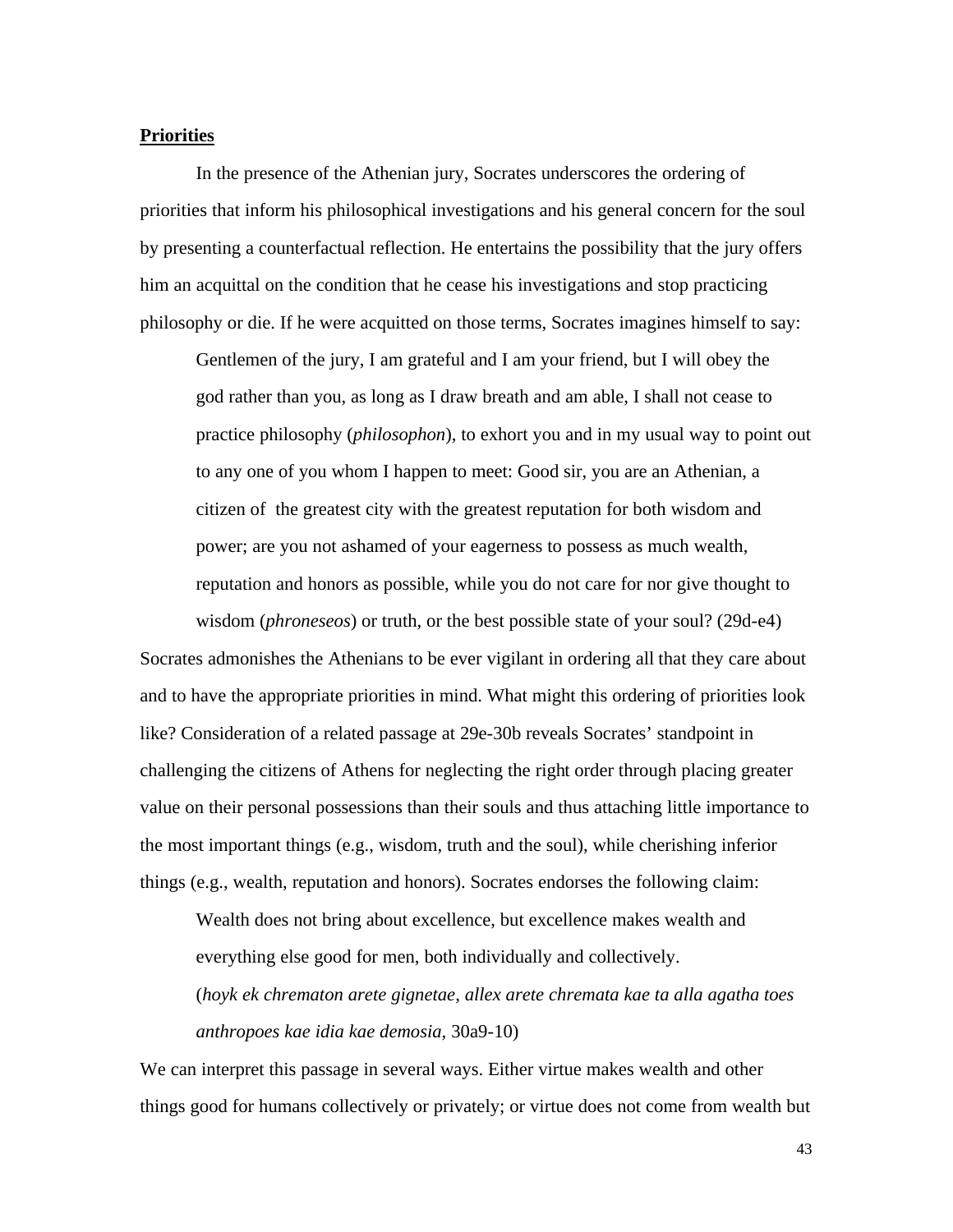that from virtue comes wealth and all other goods for man collectively and privately. The ambiguity may be intentional to allow for both interpretations, but each interpretation is anchored in an order that prioritizes three types of goods: goods of the soul; goods of the body; and external goods. Goods of the soul revolve around the mutually entailing ideas of knowledge and virtue; goods of the body include non-moral qualities such as health; and external goods include, among other non-moral goods, wealth and honors. Socrates believes in the greater value of the soul than of the body and its possessions. What Socrates suggests is that only the goods of the soul allow one to use the other goods well (We will say more about the soul's value when overseen by wisdom when the second instance of priorities is discussed). Even if external goods are most necessary, they are not the highest since the soul is what uses the others. For example, when we consider that it may be true that the virtuous person is rich, presumably it is because such a person knows how to make do or do the best with what he has due to the moderating influences of the soul. We are now in a better position to appreciate why Socrates admonishes the Athenians so single-mindedly as his counterfactual reflection attests. The very things that give Athens the reputation for 'both wisdom and power' blind it and make it 'sluggish' (30e4) with respect to the most important things (30d4). Athens is blinded by its bodily goods and its possessions. Thus, the right ordering of Athenian priorities becomes the concern of Socrates' examination and exhortation of his fellow citizens.

 Following the jury's verdict of guilty, Socrates again addresses the issue of Athenian priorities, and what role he played as a private citizen in trying to convince others to concern themselves with the state of their soul as opposed to the body and its possessions. Socrates explains that his counter-assessment must be commensurate with a life that has not been lived quietly or concerned with what occupies the majority of Athenians: wealth, household affairs and political offices (36b-c). The life that Socrates has tried to live is a life that has been useful, both to himself and to others:

I did not follow that path that would have made me of no use (*ophelus*)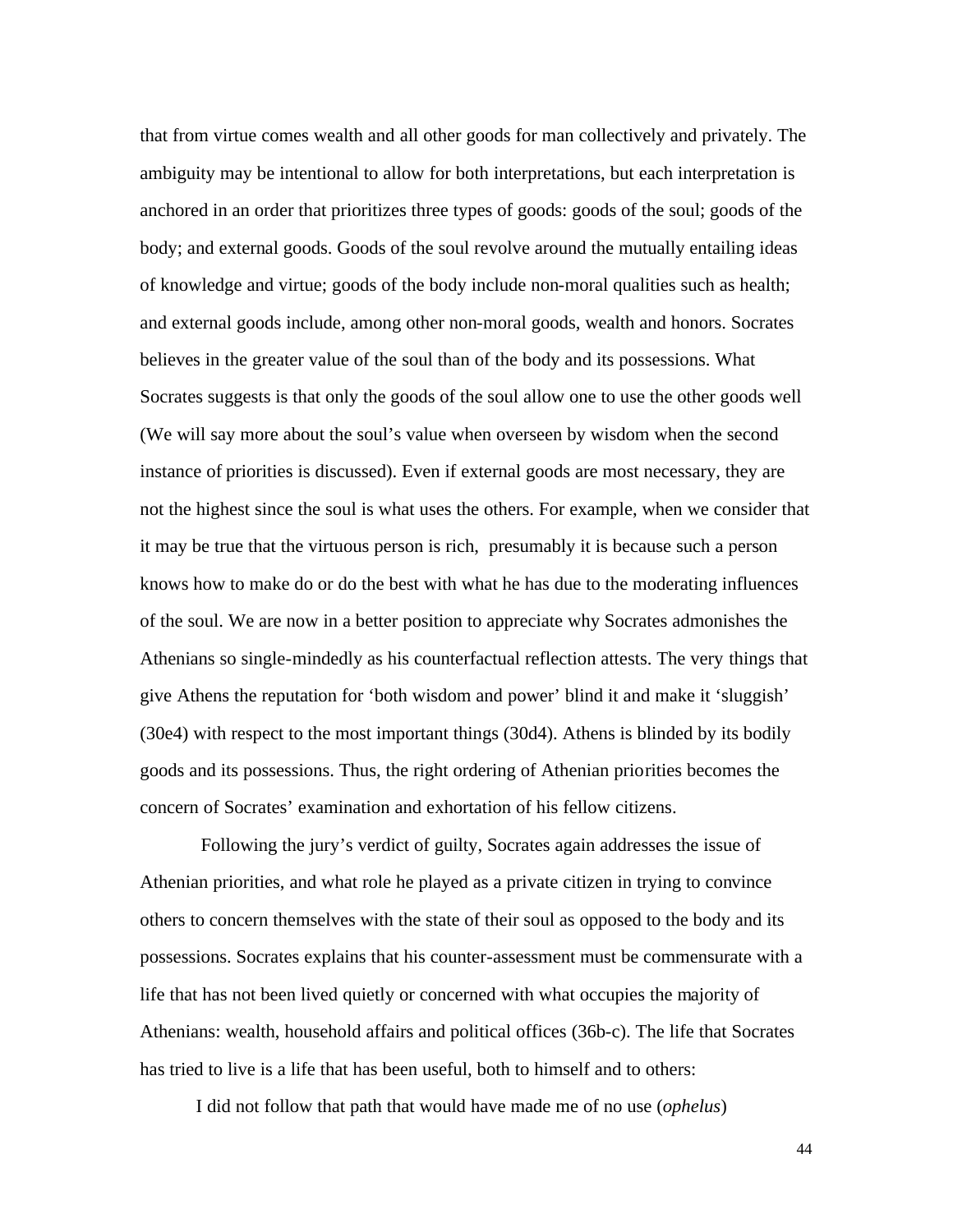either to you or to myself, but I went to each of you privately and conferred upon him what I say is the greatest benefit (*eyergetin ten megisten*), by trying to persuade (*pithin*) him not to care (*epimelisthae*) for any of his belongings before caring that he himself should be as good and wise (*beltistus kae phronimotatus*) as possible, not to care for the city's possessions more than for the city itself (*aytes tes poleos*), and to care for other things in the same way. (36c-d)

Whereas Socrates admonishes the Athenians for their lack of priorities in ranking the three types of goods in his initial discussion, in the passage we are considering we find Socrates reflecting on the worthiness of a life that is dedicated to the state of the soul. What is it appropriate that someone like Socrates should suffer who, having the proper perspective towards conventional goods, has gone around persuading people to care for themselves before any of their things or for the things of the city before the city itself. Socrates is a friend of Athens and has tried to benefit it as much as possible by being useful. What might Socrates have in mind when he describes his conduct as being beneficial and useful? Socrates is expressing the idea that the virtuous soul, that is directed by wisdom, determines how we put bodily and external goods to practical use. Hence, virtue is useful and beneficial. $31$ 

In the *Meno* we see Socrates considering the practical aspect of virtue in his discussion with Meno. The following exchange between the two amplifies Socrates' assumptions in the *Apology* regarding the practical effect the privileging of the soul in the ordering of his priorities, and the soul's quest for virtue, had on his fellow Athenians and himself:

So virtue is something beneficial (*ophelimum*)?—That necessarily follows from what has been agreed.—Let us then examine what kinds of things benefit us, taking them up one by one: health (*hygieia*), we say, and strength (*ischys*), and

 $\overline{a}$ 

<sup>31</sup> Xenophon's *Memorabilia* insists that Socrates' central characteristic is usefulness (esp. Xenophon's discussion of Socrates approach to friendship (2. 4-7). Cf. Aristotle, *Rhet*. 1.9.1366a 36-8.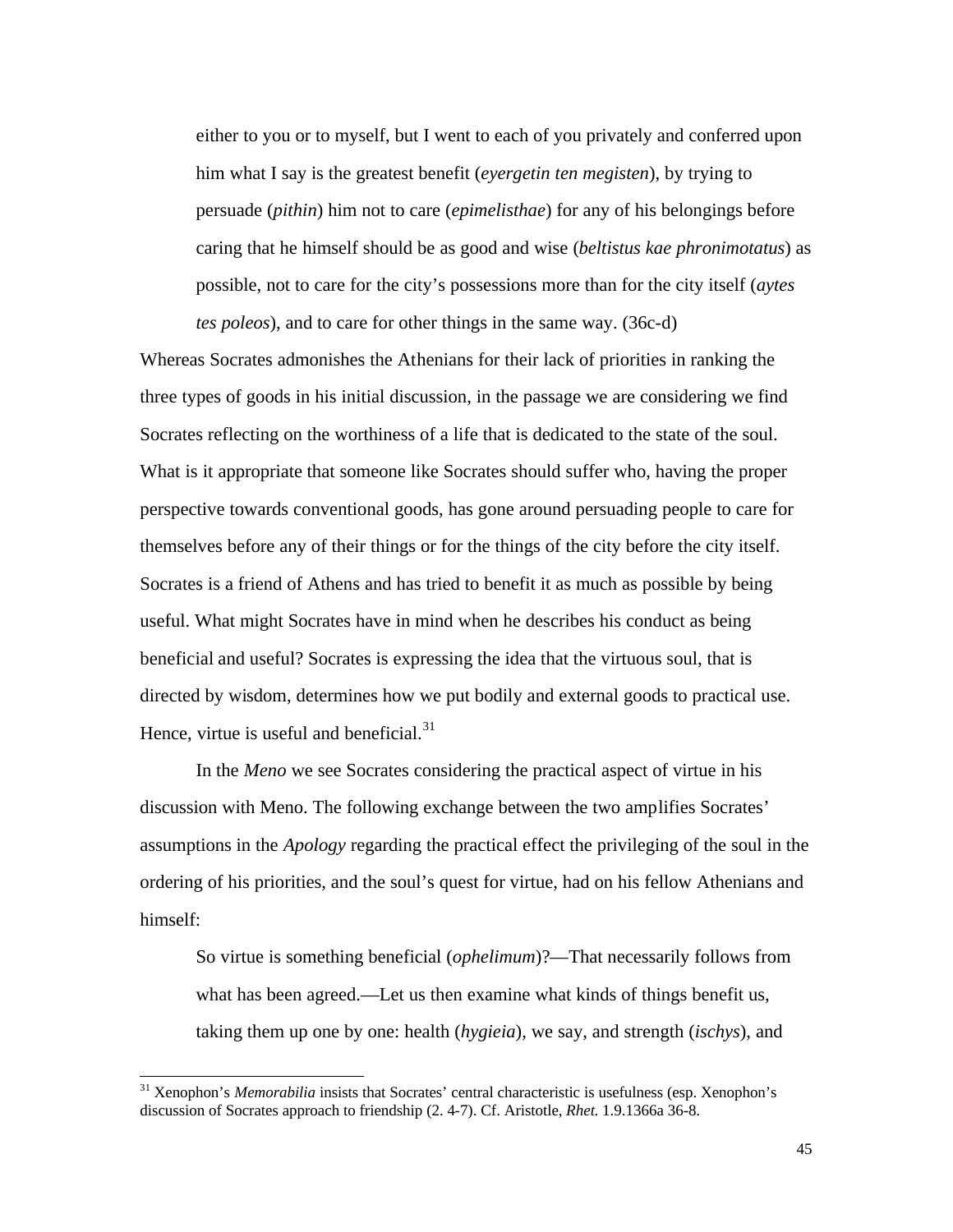beauty (*kallus*), and also wealth (*plutus*). We say that these things, and others of the same kind, benefit us, do we not?—We do.—Yet we say that these same things also sometimes harm (*blaptin*) one. Do you agree or not?—I do.—Look then, what directing (*egetae*) factor determines in each case whether these things benefit or harm us? Is it not the right (*ortha*) use of them that benefits us, and the wrong use that harms us?—Certainly.—Let us know look at the qualities of the soul. There is something you call moderation, and justice, courage, intelligence, memory, munificence, and all such things?—There is.— … Therefore, in a word, all that the soul undertakes and endures, if directed (*egumenes*) by wisdom (*phroneseos*), ends in happiness (*eydaemonian*), but if directed by ignorance (*aphrosynes*), it ends in the opposite?—That is likely. (87e—88c)

 Socrates benefited the Athenians because his conversations, exhibited through testing, exhorting and examining, sought to persuade others to prioritize their lives in such way that all that they did, from the quotidian to the heroic, would take into account the positive, directing power wisdom has on the soul. The passage being considered is significant because it amplifies Socrates' earlier statement in presenting his counterfactual reflection to the jury: '…while you do not care for nor give thought to wisdom...' (29e1-2); and it clarifies why Socrates proposes dining in the Prytaneum as a counter-penalty to Meletus' assessment of death.

For the Athenians to disregard and not give thought to wisdom, the directing factor, is to disregard the transformative, beneficial effect wisdom can have on the soul. It is only through wisdom that the soul can bring to fruition, by striving towards the appropriate ends through the appropriate means, the power Athens is reputed to excel in.<sup>32</sup> What Socrates' characterization of the transformative power of wisdom in the

 $\overline{a}$ 

 $32$  Socrates says as much by voicing (32bff.)) his objection while presiding in the Council to the Athenians wishing to try together the Ten Generals who had failed to collect the dead after the naval victory at Arginusae in 406. Socrates is defending the illegality of trying them altogether. Also he prudently thinks it foolish to kill your best generals in time of grave danger.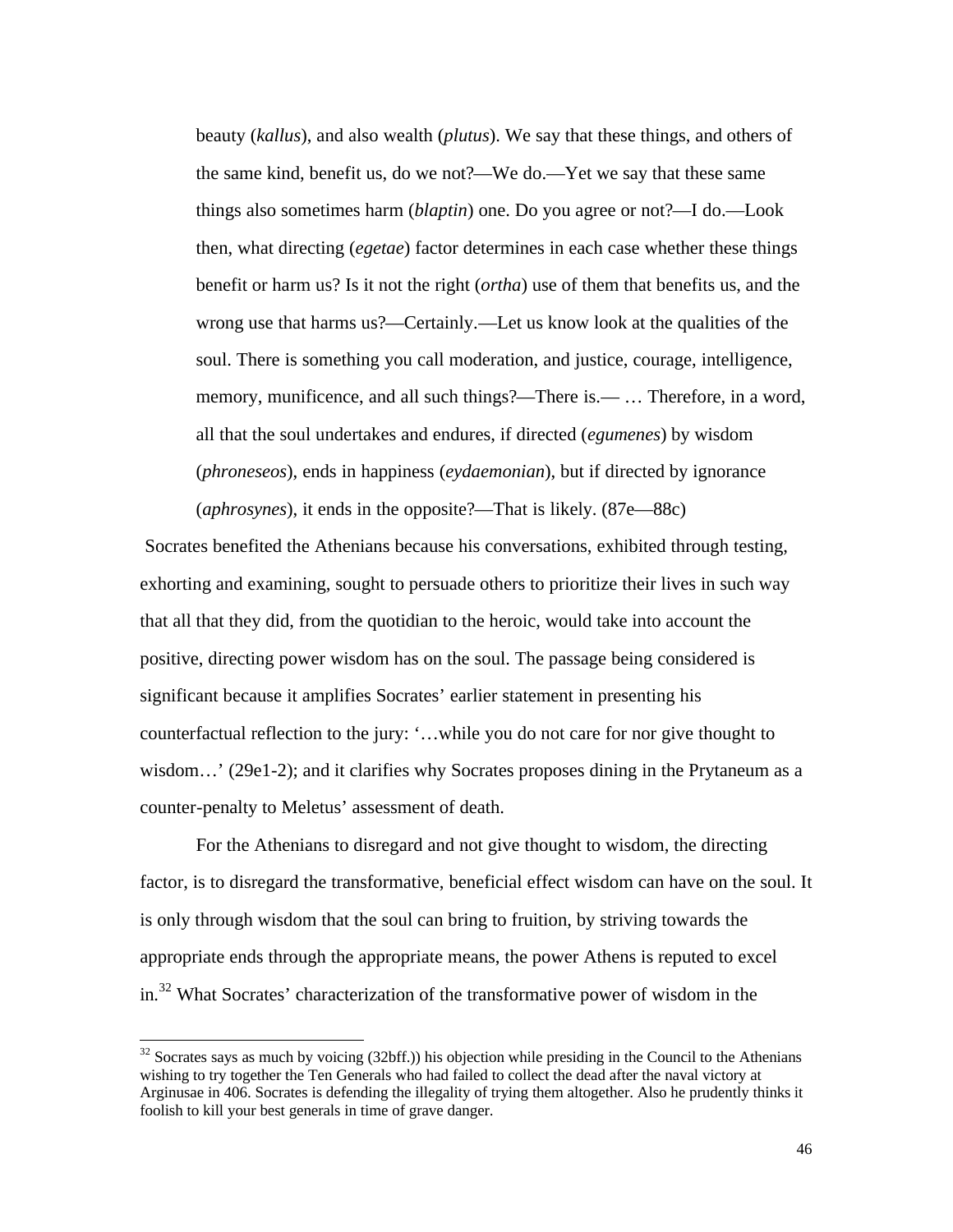*Apology* (29d-e4) and the *Meno* suggests is that wisdom has a particular type of nature. The presence of it in one's soul entails happiness; but even the mere thought of it sets one on the path of distinguishing the soul from what the soul uses (i.e., the body and its possessions). Wisdom prioritizes the soul's goods (i.e., the body and its desires). The nature of wisdom also goes some way in explaining why Socrates would propose dining in the Prytaneum as a counter penalty.

The significance of Socrates' proposing such a penalty was that there was no regular penalty provided by the main charge brought against him, corruption of the youth (*see* Kitchel 1898, 30-36), so Meletus, the plaintiff, proposes death. Socrates, the defendant, is allowed to make a counter penalty, which he does in a rather dramatic fashion:

Nothing is more suitable, gentleman, than for such a man to be fed in the Prytaneum, much more suitable for him than for any one of you who has won a victory at Olympia with a pair or a team of horses. The Olympian victor makes you think yourself happy; I make you be happy. (36d3-37a)

Such a man is a man who has not lived a quiet life or has concerned himself with what occupies the majority of Athenians. When we recall that the Prytaneum was the town hall of Athens where, among other things, Olympian victors were celebrated upon their return home, we see Socrates' counter-penalty as commentary on justice as distribution according to worth or merit. $33$  The true victors, like Socrates, have greatly benefited Athens by getting its citizens to adopt a perspective toward themselves that takes seriously the state of the their souls. The soul directed by wisdom is the standard of all values which in turn creates justice, good laws and right priorities in the city, which brings happiness to all. The Olympian victor, on the other hand, makes the Athenian seem happy because in the victorious wrestler, boxer, runner or chariot-racer he thinks he

-

<sup>33</sup> See the *OCD* 1996, 1268-1269 on the difference between the once-only invitation to dine (*xenia*, *deipnon*) in the Prytaneum and the highly honorific permanent maintenance (*sitesis*) to dine in the Prytaneum. Socrates is requesting sitesis.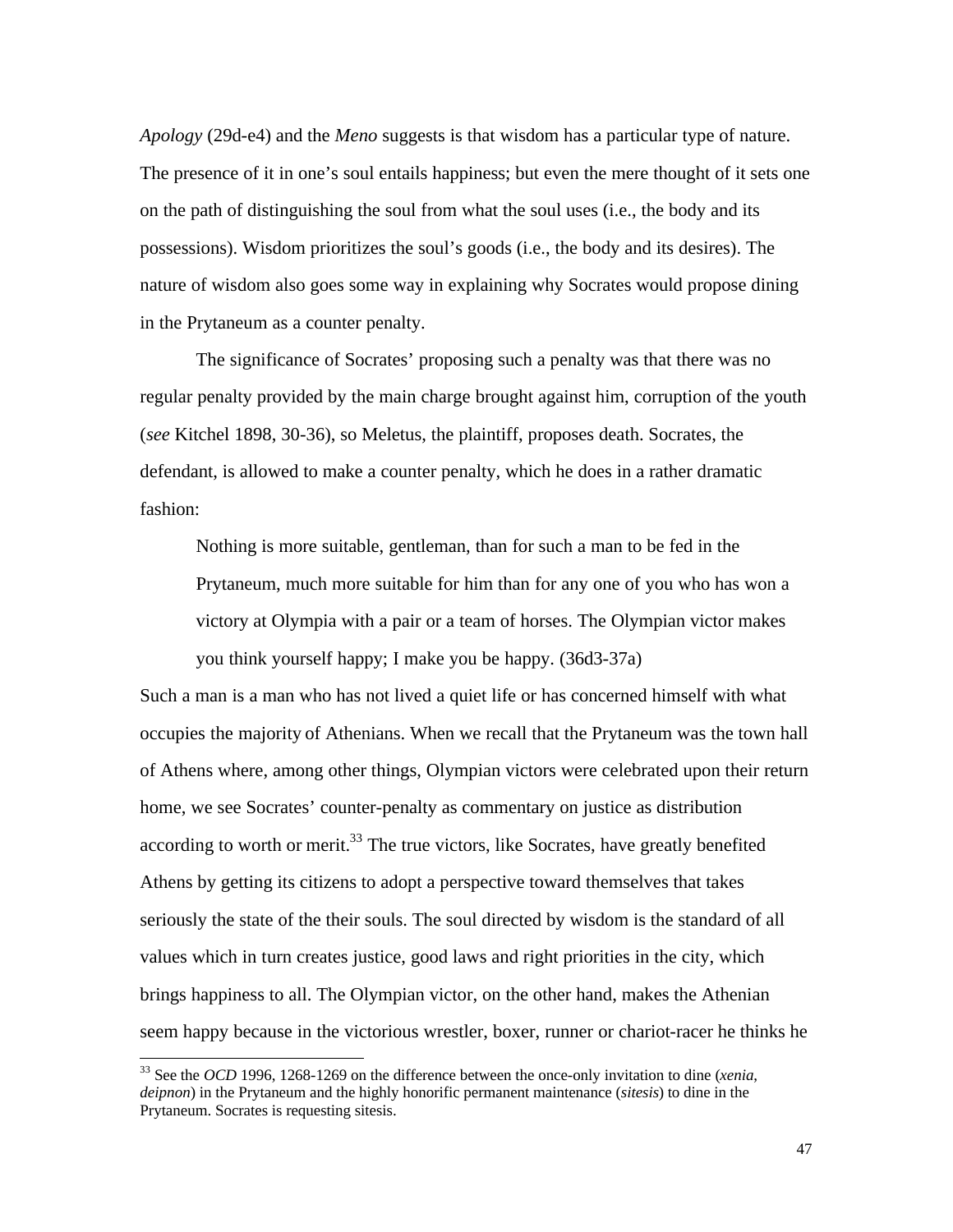is witnessing the 'revelation of the victor's divine arete' (Jaeger 1965, 173; cf. Pindar's Olympian Odes in Bowra 1969, 32, 69, 64, 106, 122). The athletic ideal becomes the standard of all values in the praise of the Olympic victor, but the ideal can only be appreciated properly once it is seen as being subordinate to the role of wisdom in upholding the welfare of the city.<sup>34</sup> Socrates' concern that his fellow Athenians maintain the appropriate priorities in their lives and the city as a whole makes him worthy of free meals in the Prytaneum.

# *Alcibiades Major* **and Priorities**

 $\overline{a}$ 

In the dialogue *Alcibiades Major*, Socrates' orientation towards Alcibiades struggles with the priorities favored for the Athenians in the *Apology* since Alcibiades embodies big ambitions and 'great qualities', such as good-looks, wealth, and a noble pedigree, with limited concern for the state of his soul (104a3). The characterization of Alcibiades recalls Socrates' admonishing of the Athenians for their lack of self examination and complacency in being the 'greatest city with the greatest reputation for both wisdom and power' (29d8-9). In both dialogues we see the interlocutor concerning himself with bodily and external goods as opposed to the cultivation of wisdom within the soul. The difference between the two dialogues, a difference which makes them complementary, is that in *Alcibiades Major* Socrates shows how the proper ordering of priorities plays out in a specific interlocutor with a specific ambition. We find again two instances in *Alcibiades Major* where Socrates addresses the issue of priorities. The first

<sup>&</sup>lt;sup>34</sup> Socrates is echoing an earlier concern expressed by Xenophanes regarding the conflict between the old aristocratic culture of sport and the new philosophical ideal of wisdom:

<sup>…</sup>he [the Olympic victors] does not deserve them [honors and gifts] as I do; for this wisdom of ours is better than the strength of men and horses! It is a mistaken custom: and there is no justice in preferring strength to wisdom. For even if a city has among its citizens a good boxer or a victor at wrestling or pentathlon, it is not any more in right order for all that; and a victory at Olympia gives little joy to the city, for it does not fill its store-rooms (frg. II trans by Jaeger; cf. Lesher's

translation of Xenophanes fragment II). Plato also thinks along the same lines by insisting that within his ideal state the guardians will be more deserving of honors and city-wide support compared to the Olympic victors: '…their victory is nobler and their public support more complete for the victory they have won is the salvation of the entire state' (*Republic* 465d6-8).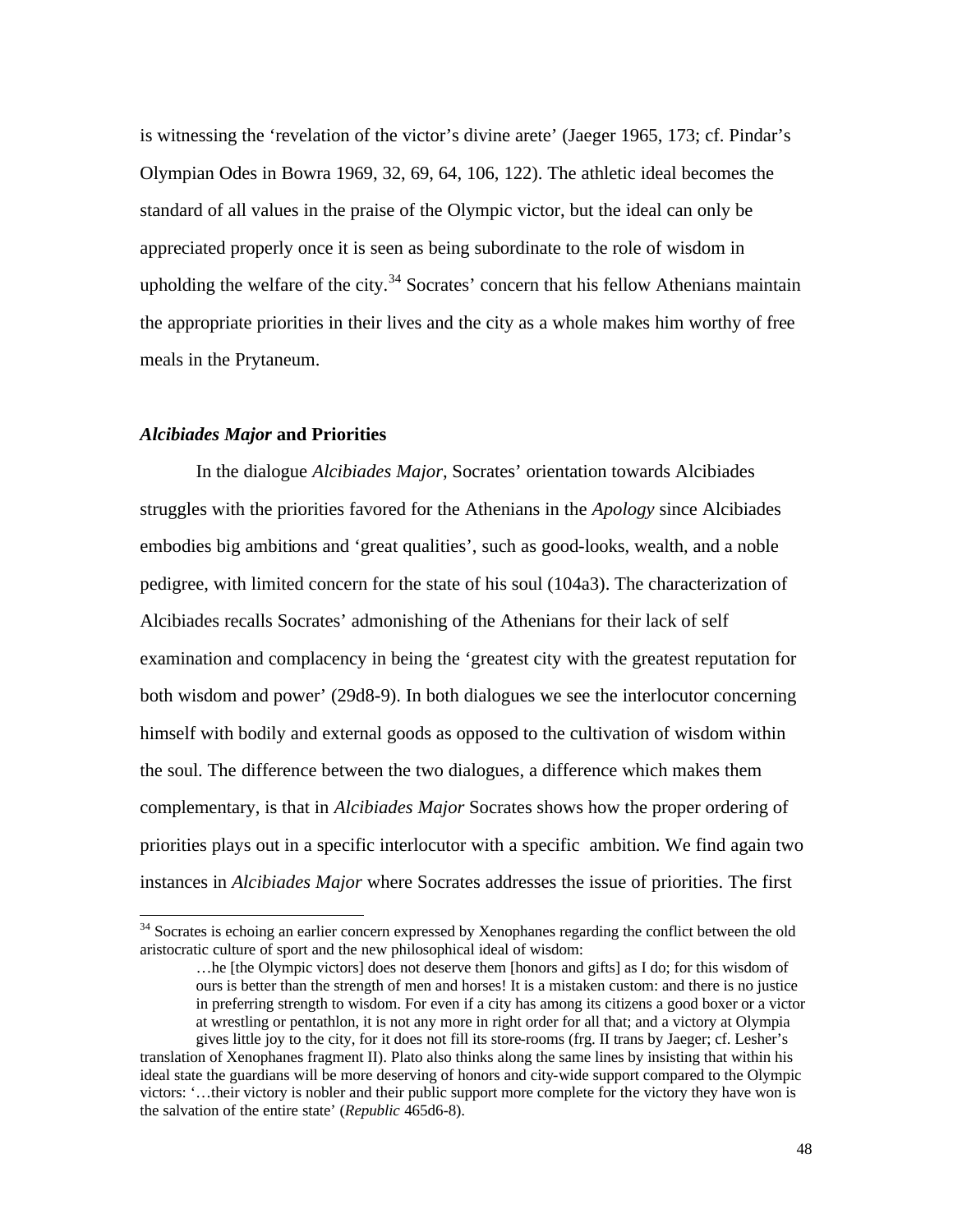occurs in the opening pages of the dialogue where Socrates introduces himself to Alcibiades after having observed him for a period of time (103a-c). Socrates' introduction is designed to pique Alcibiades' wonder in order that he answer Socrates' questions. The issue at hand is why has Alcibiades shunned his pursuers. To Alcibiades' satisfaction Socrates ventures to list the many qualities Alcibiades considers himself to excel at, starting with his body and its possessions and ending with his soul. Socrates eventually explains to Alcibiades that his ambition of becoming a great Athenian leader can be realized only with his help. How Socrates can help brings us to the first instance of Socrates' discussion of priorities in *Alcibiades Major*. In the closing pages of the dialogue Socrates resumes his discussion of Alcibiades' qualities, not merely by listing them as he did initially to pique Alcibiades' interest, but instead by listing them in the proper order in which they should be seen. This is done by getting Alcibiades to see that the user or the craftsman is different from what he uses (128a-131b-c). Thus, Alcibiades should appreciate that he is different from his good-looks, family connections and influential friends, and that his true self, the soul, is in need of wisdom.

Socrates introduces himself to Alcibiades after having observed him for an unspecified period of time. Other suitors had pursued Alcibiades but they soon gave up after having concluded there was not much they could offer him to win him over. Socrates is the sole hold out in the pursuit of Alcibiades. The tact Socrates employs to woo Alcibiades is to congratulate him by reviewing the qualities that made it so easy for Alcibiades dismiss the other would-be lovers:

You say you don't need anybody for anything, since your own qualities (*inae*) are so great (*megala*) there's nothing you lack; I'll list them, starting with your body (*somatus*) and ending with your soul (*psychen*). In the first place, you fancy yourself the tallest and best-looking man around—and it's quite plain to see you're not wrong about that. Next, you think that yours is the leading family in your city, which is the greatest city in Greece: on your father's side you have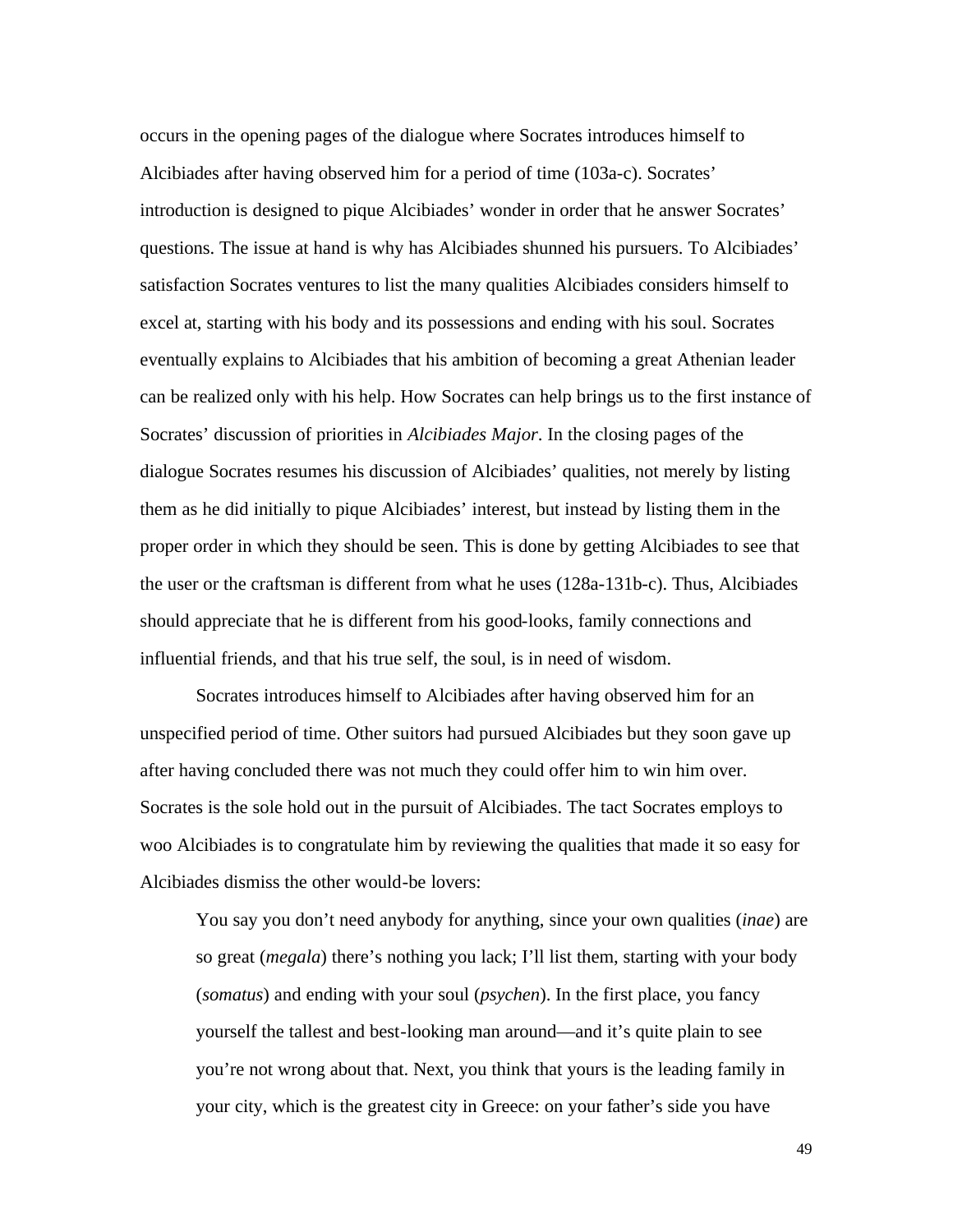plenty of aristocratic friends and relations (*kai entautha prus patrus te soe philus kai syngenis plistus inae kai aristus*) who would be of service to you if there was any need; and your mother's side your connections are no worse or no fewer. And you have Pericles son of Xanthippus, whom your father left as a guardian to you and your brother; you think he's a more powerful (*dynatae*) ally then all those people mentioned put together… . (104a-b6)

The glaring omission of qualities pertaining to Alcibiades' soul in contrast to the glib description of both his bodily and external goods is significant. Might Alcibiades pride himself only on his body and what pertains to it? After all, Socrates says he will list the qualities that made Alcibiades attractive to his pursuers but hard to get. In the omission we see Socrates gradually bringing to the fore the issue of priorities in Alcibiades' under appreciation of the state of his soul.

The extent to which Alcibiades valued and excelled at the qualities that Socrates mentions is given more salience when we turn to Plutarch's Alcibiades. Plutarch compares Alcibiades' beauty to a plant because in each stage of his life, from infancy, youth and manhood, it blossomed, giving Alcibiades a grace and charm (Clough, 258). Alcibiades' speech was accented by a lisp which added grace and a persuasiveness to his rapid speech prompting Aristophanes and Archippus to take note of it in their literary works (259). From his youth on Alcibiades was distinguished by ambition and superiority. Such distinguishing characteristics is illustrated by the story of Alcibiades obediently obeying his masters when he began to study, except for his adamant refusal to play the flute because one had to disfigure the face in order to play it and one could not talk while playing. It was due to Alcibiades' opinion that it was unbecoming of a free man to subject himself to such sordid practices that flute playing ceased as a skill to be mastered as a part of a liberal education (259-260). What Plutarch tells us about Alcibiades' aristocratic familial origins and prominent friends underscores another facet of what Alcibiades excelled at. On his father's side Alcibiades was said to have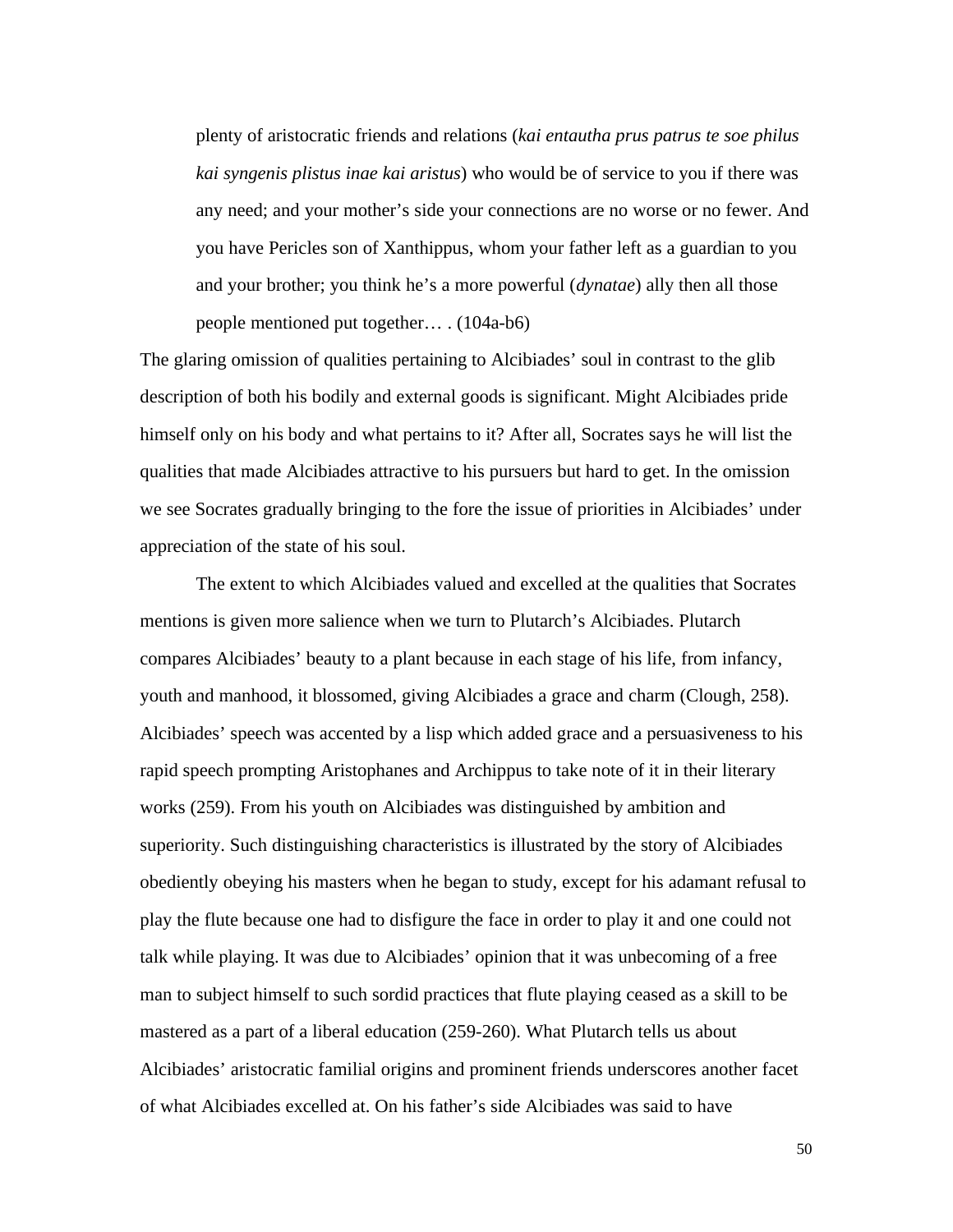descended from Eurysaces, the son of Ajax. On his mother's side Alcibiades was said to have descended from Alcmaeonidae, a noble Athenian family prominent in politics whose first member was archon Megacles (c. 632/1 BC), the father of Dinomache, Alcibiades' mother. It is reported that Clinias, Alcibiades' father, had a trireme constructed at his own expense, gaining honor in the sea fight of the battle of Artemisium during the Persian wars (OCD, 184). As far as prominent friends, Alcibiades was raised by one of the most popular Athenian leaders during the fifth-century, Pericles. Having Pericles as a guardian also enabled Alcibiades to benefit from the extensive network of guest-friendships (*xenia*) Pericles enjoyed (Gribble 1999, 82-90).

We are now in a better position to see that Socrates is, in fact, telling us Alcibiades sends his pursuers 'packing' because he sees himself excelling at all the conventional goods when compared to his pursuers, but that he fails to excel at the most important good, which directs properly the use of all conventional goods: cultivating wisdom within his soul. Reminiscent of his concern in the *Apology* for the 'greatest' city of Athens with its reputation for both 'wisdom' and 'power', but blinded by disordered priorities due to the very conventional goods it excelled at, Socrates is concerned that the very goods Alcibiades prominently possesses will impede his combining a concern for his soul with his bodily goods and its possessions. For the city of Athens, and for Alcibiades in particular, disordered priorities might even prove to be destructive if we are to take seriously Socrates' remarks reported by Xenophon in his *Memorabilia* on those who excel at conventional gifts. Socrates tells that those who have natural endowments are in need most of learning and education. Otherwise, those who are most gifted, but without the knowledge to exploit what they excel at, 'become utterly evil and mischievous; for without knowledge to discern their duty, they often put their hand to vile deeds' … . (IV. I. 3-5) After having listed the qualities Alcibiades excels at, Socrates brings to the fore the issue of priorities by explaining why he is the last hold-out in the pursuit of Alcibiades: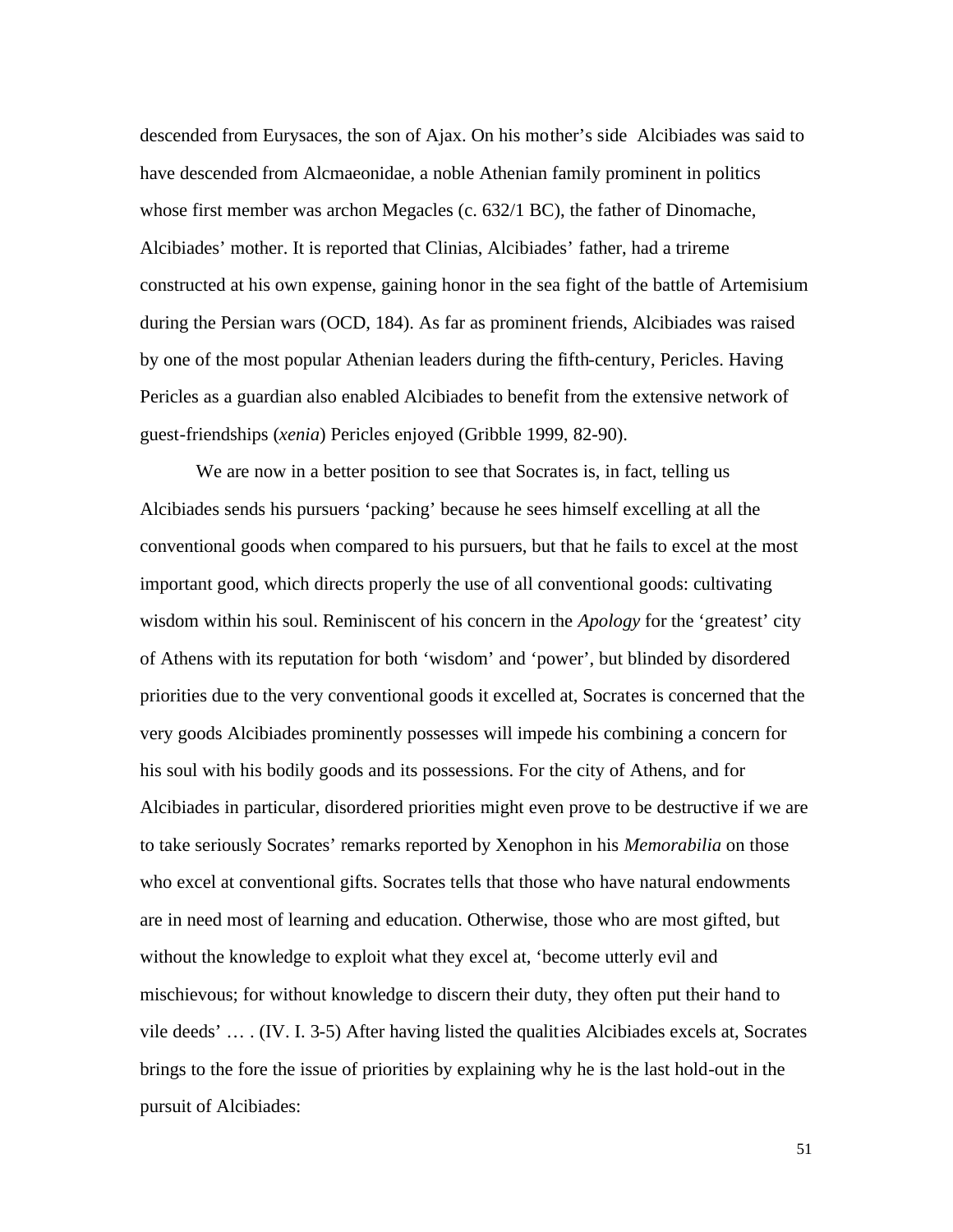I hope to exert great influence (*megistum dynesesthae*) over you by showing you that I'm worth the world to you and that nobody is capable of providing you with the influence (*dynamin*) you crave, neither your guardian (*epitropus*) nor your relatives (*syngenes*), nor anybody else except me—with god's (*tu theu*) help, of course… . (105e-106a)

Socrates' desire to exert great influence over Alcibiades is not unlike Socrates' need to exhort, 'test' and 'examine' Athenian priorities in the *Apology*. Socrates deliberately refuses to remain quiet in the face of Alcibiades' ignorance. It is Alcibiades' great qualities that blind him to the need of tending to his true self, the soul. Only through Socrates' private exhortation, not his guardian Pericles or his relatives, will Alcibiades come to see the great benefit Socrates is attempting to bestow upon him. First Alcibiades must be brought to see that the concern for the state of his soul entails a radical reorganizing of his priorities, which bring us to the second instance of Socrates addressing the issue of priorities in *Alcibiades Major*.

Socrates' initial omission of the psychical qualities Alcibiades excels at becomes the topic of conversation once Alcibiades has been shown, through several episodes of the Socratic elenchus (106d-112e) and (esp. in light of the discussion 124c-127b10 of 'doing the things of oneself'), that reliance on his natural endowments without knowledge has not equipped him to give an account of the type of knowledge that would have made it possible to advise the Athenians about their business or distinguish between the things he uses or cultivates and cultivating himself. The root cause of Alcibiades' inadequacy in both regards is not recognizing the difference between the conventional goods he excels at and his soul as his true self. The soul as the topic of conversation, and Alcibiades' complete ignorance regarding the soul as the true self, is on display in the following exchange between Socrates and Alcibiades:

Socrates: Well then, what does it mean to cultivate oneself (*ti estin to eautu epimelisthae*)?—I'm afraid we often think we're cultivating ourselves when we're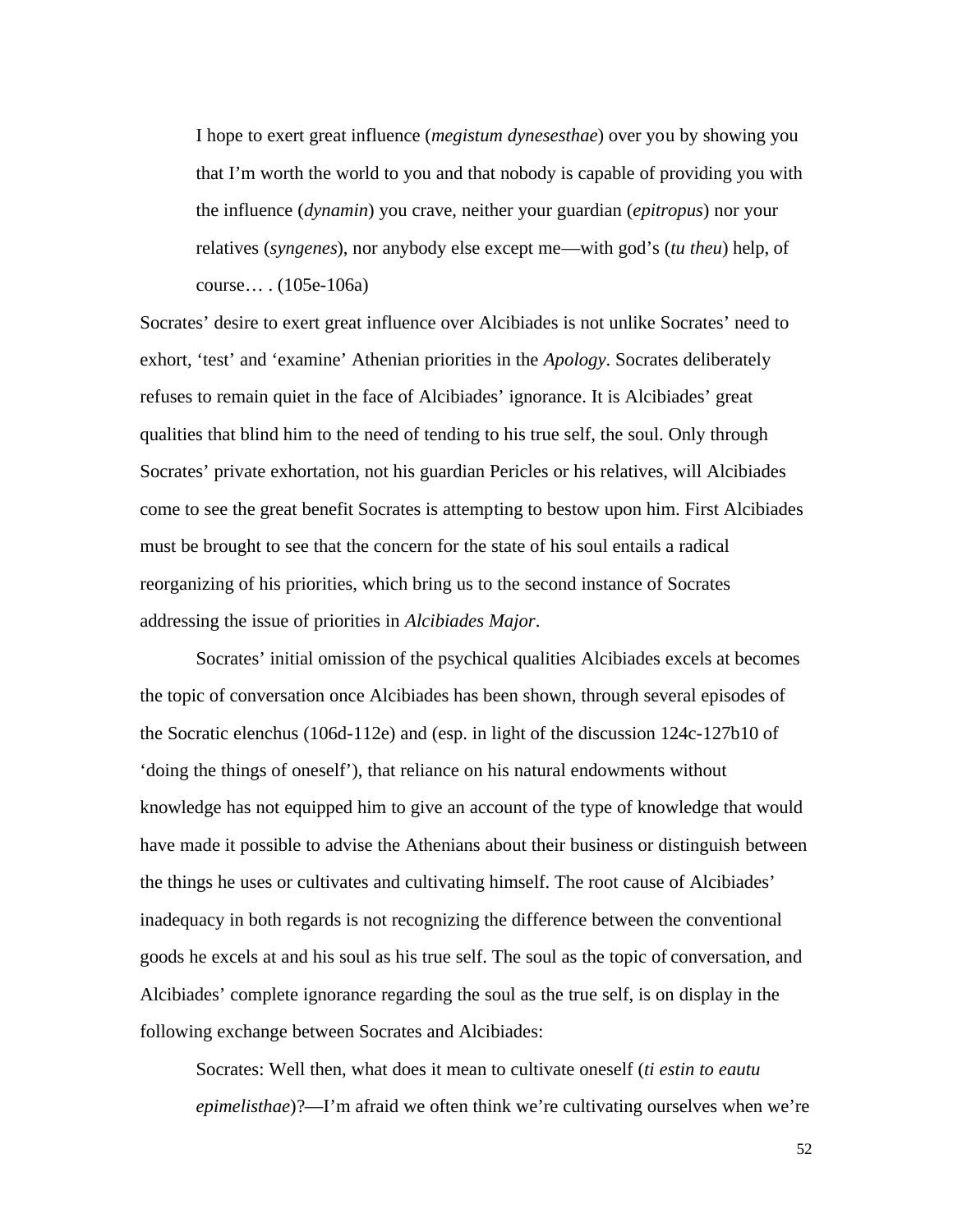not. When does a man do that? Is he cultivating himself when he cultivates what he has (*ar otan ton autu epimeletae tote kae autu*)?

Alcibiades: I think so, anyway. (127e-128a)

Here we see Socrates confronting Alcibiades with the question, 'What is caring for oneself?' He suggest that most suppose that they are caring for themselves, but instead are often caring for their possessions rather than the self. Socrates is making a distinction between the parts of the body and the things that the body puts on either to conceal or adorn itself. He illustrates this distinction with examples that resonate with Alcibiades' preoccupation with his conventional goods by asking him whether caring for things of the feet, such as caring for shoes, is the same as caring for the feet, or caring for a ring of the finger is caring for the finger. Alcibiades is not able to answer the question because he does not understand the distinction Socrates is making. To help the matter along, Socrates clarifies what constitutes care. To care rightly for something is to make it better (128b). The art that makes shoes better, or cares for shoes, is shoemaking (*skutike*). By this art we care for shoes rather than feet, but we make the feet better by that art which we make the whole body better, gymnastic (*gymnastike*). Thus, there are different arts by which one cares for oneself and by which one cares for the things of oneself (128d). Here Socrates is inviting Alcibiades not only to consider the art that would make himself better, but to appreciate that the care necessarily prioritizes the way it goes about making X better in the same way the soul prioritizes among goods of the body and its possessions. The order of priority, which goes from part to whole, is the topic of Socrates' questions:

Now if we didn't know what a shoe was, would we have known (*egnomen*) what skill (*techna*) makes a shoe better?—No, we couldn't have.—Nor would we have known what skill makes a ring better if we didn't know what a ring was.— True.—Well then, could we ever know what skill makes us better if we didn't know what we were? (*tis techna beltio poei aytum ar an pote gnoemen agnountes ti pot esmen aytoe*, 128e)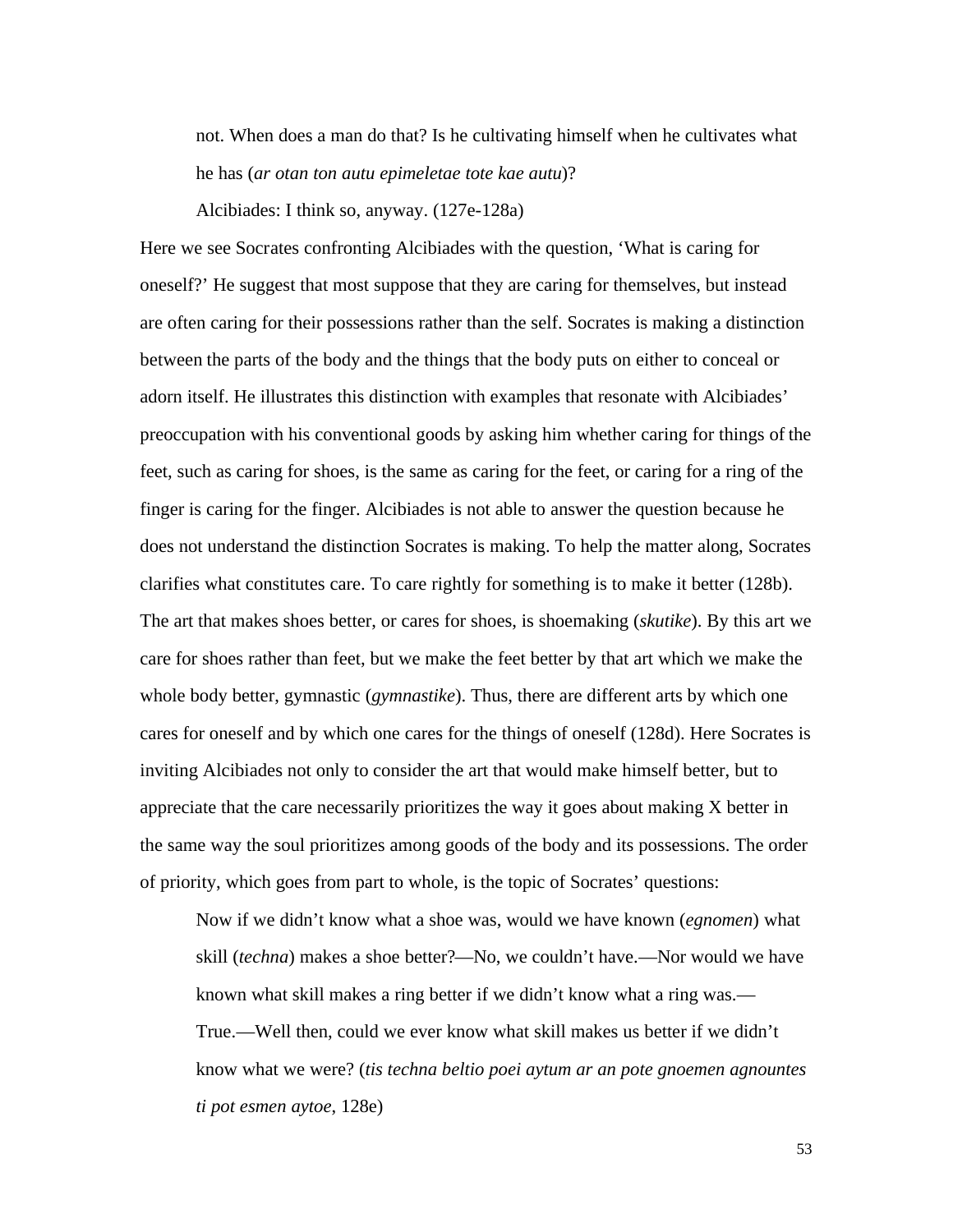The assumption is that an art makes its subject matter better; the art of X makes X better, so the art of shoemaking makes shoes better rather than feet better. What is at issue is which art, if any, makes the self better. At 129a Socrates returns to the need to know oneself (*to gnonae eautum*). Socrates asks if such knowledge is easy and for everyone or difficult and not for all. Alcibiades wanders in his thought about whether such knowledge is for everyone or quite difficult. Alcibiades' confusion connects with his ambivalence about caring for himself. Socrates goes on to say,

Tell me, how can we come to know the self itself (*ayto tauto*)? Maybe this is the way to find out what we ourselves are—maybe it's the only possible way. (129b) The ambiguity in the phrase the self itself is quite interesting. The most plausible reading for the argument being made, which is that the soul is the true self and must be cultivated in order for one to direct properly the body and its possessions, is the self itself is the best part of oneself, i.e., the soul under the influence of wisdom.

Socrates employs several other examples for Alcibiades to illustrate that the true self or soul is different from what the soul uses. One such example that Alcibiades seems to grasp is Socrates' distinction between discoursing (*dialegesthae*) and using *logos*. To the aforementioned passage quoted, Alcibiades responds, 'You say right' (129b4). Socrates refers to what they are presently doing, i.e., exercising logo*s*, to indicate what using is and what the self is. Using logos pertains both to the answerer or the questioner, but saying things, i.e., discoursing, pertains more to the answerer. Thus, although the soul may use logos, perhaps to talk idly, or use logos to express itself in authentic ways, the soul is distinct from what it uses.

Socrates now turns to other things that get used, especially the body. In discussing the body we see that it is what he primarily distinguishes from the soul. It is this distinction that resumes his initial promise of listing Alcibiades' qualities from his body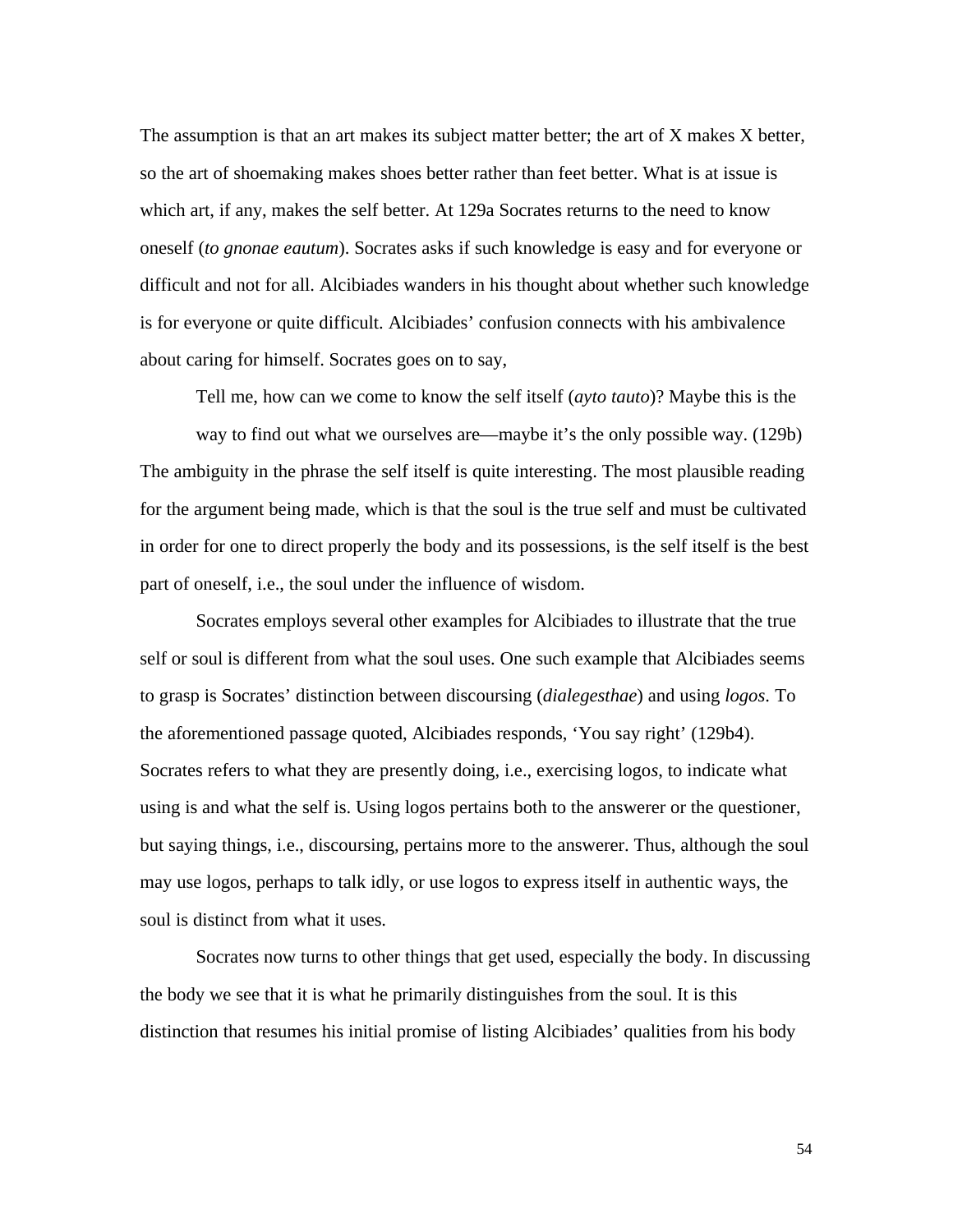ending with his soul (104a). The remainder of the dialogue is concerned with the soul as the ruling (*archusa*) <sup>35</sup> element of the body and its possessions.

Continuing his discussion of things that can be used, Socrates informs Alcibiades that the shoemaker not only uses his instruments such as knives but also uses his hands and eyes (129d). So the shoemaker will be different from hands and eyes which he uses, and if a human being uses the entire body, the human will differ from this (129e). The human uses the body and so differs from it. The question that remains is what then is the human? Socrates answers that the human is soul, and the soul rules the body by using it (130a). The arts, on the other hand, that care for the body are caring for things of oneself rather than oneself. And the arts that care for possessions of the body are even further from caring for oneself. When Alcibiades exploits the conventional goods he excels at he is caring for the body rather than for things of himself (131b). Socrates' purpose here is to discredit Alcibiades' preoccupation with conventional goods by reorienting his perspective towards the appropriate ranking of his priorities. This reorientation of perspective is captured in the following exchange:

Socrates: And isn't someone who takes care of his wealth (ta chremata) caring neither for himself nor for what belongs to him (*oyth heautum oyte ta eautu*), but for something even further away?

Alcibiades: I agree.

 $\overline{a}$ 

Socrates: So the money-earner is not, in fact, doing his own work (*u ta utu ara eti pratti ho chrematistes*).

Alcibiades: right. (131b-c)

<sup>35</sup> In the passage considered earlier from the *Meno* (87e-88c) Socrates uses the Greek word *egumenes* to describe what the soul does in relation to conventional goods. It can direct harmfully or beneficially depending on whether or not wisdom is present within the soul. In the section we are considering here from *Alcibiades Major* Socrates does not use the same word to describe the relation the soul has to conventional goods (the body and its possessions). Although this is the case, the relation of the soul to conventional goods in both dialogues is to command, lead or rule them. The connotation in both dialogues is the same.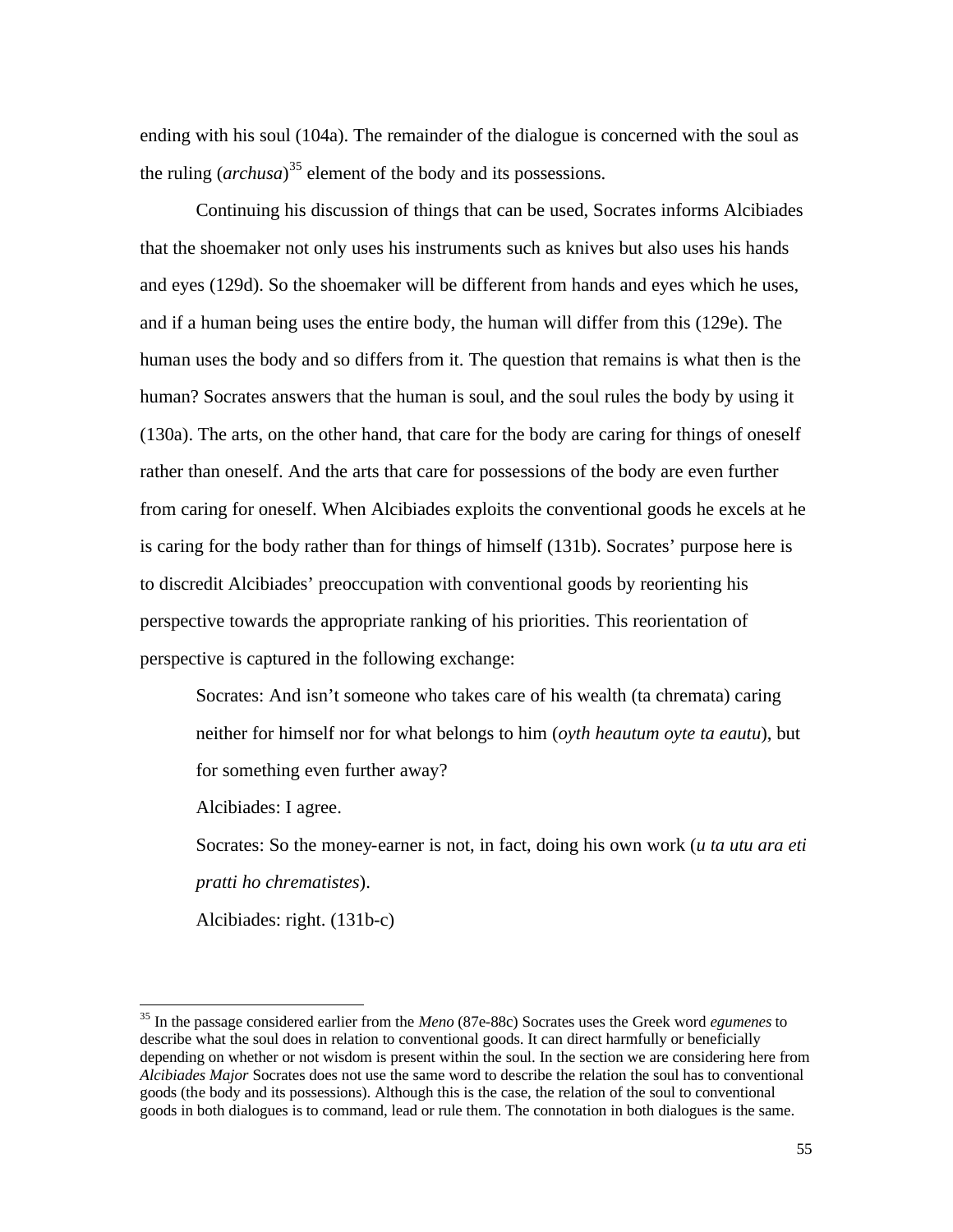There is nothing more conventionally good than money-making, and we see Socrates turning Alcibiades completely away from it and all the other goods he excels at. The only thing that Alcibiades is left with now is his true self, the soul, and its need for wisdom to rule appropriately the conventional goods he excels at. The prioritizing effect the rule of wisdom will necessarily have within Alcibiades' soul is captured by Socrates' advice to the jury in the *Apology*: 'Wealth doesn't not bring about excellence, but excellence makes wealth and everything else good for men, both individually and collectively' (30a9-10).

# **Other leading ideas found in** *Alcibiades Major* **and the** *Apology*

The issue of priorities as a leading idea in *Alcibiades Major* and the *Apology* tells us a lot about Socrates' conduct during his trial and his approach to Alcibiades. Other leading ideas found in both dialogues that are entertained in a general fashion in the *Apology*, then complemented in a specific fashion in *Alcibiades Major*, may be worthy of attention. The following brief list is intended to suggest such ideas:

1) If the Delphic Oracle in the *Apology* (20e-b) placed its stamp of approval on the type of conversation Socrates was having prior to Chairephon's question, we see more clearly in *Alcibiades Major* that it is not the case that Socrates, as he claims in the *Apology* (32a-b), is just an example, a representative man whom the gods chose to highlight the idea that human knowledge is worthless compared to divine knowledge. Socrates has the gods on his side quite often (see Plato's *Theages*), because the only thing that prevented him from conversing with Alcibiades sooner was the divine. It is only with the gods' help that Socrates says he can help Alcibiades achieve his goal of being a great Athenian leader. Socrates' appeal to the divine in *Alcibiades Major* might be a way of setting up *eudaimonism*: the ultimate human good, i.e., happiness, can be attained by striving to be god-like. The task left to Alcibiades is to follow the course (i.e., a Socratic education) that contributes to happiness.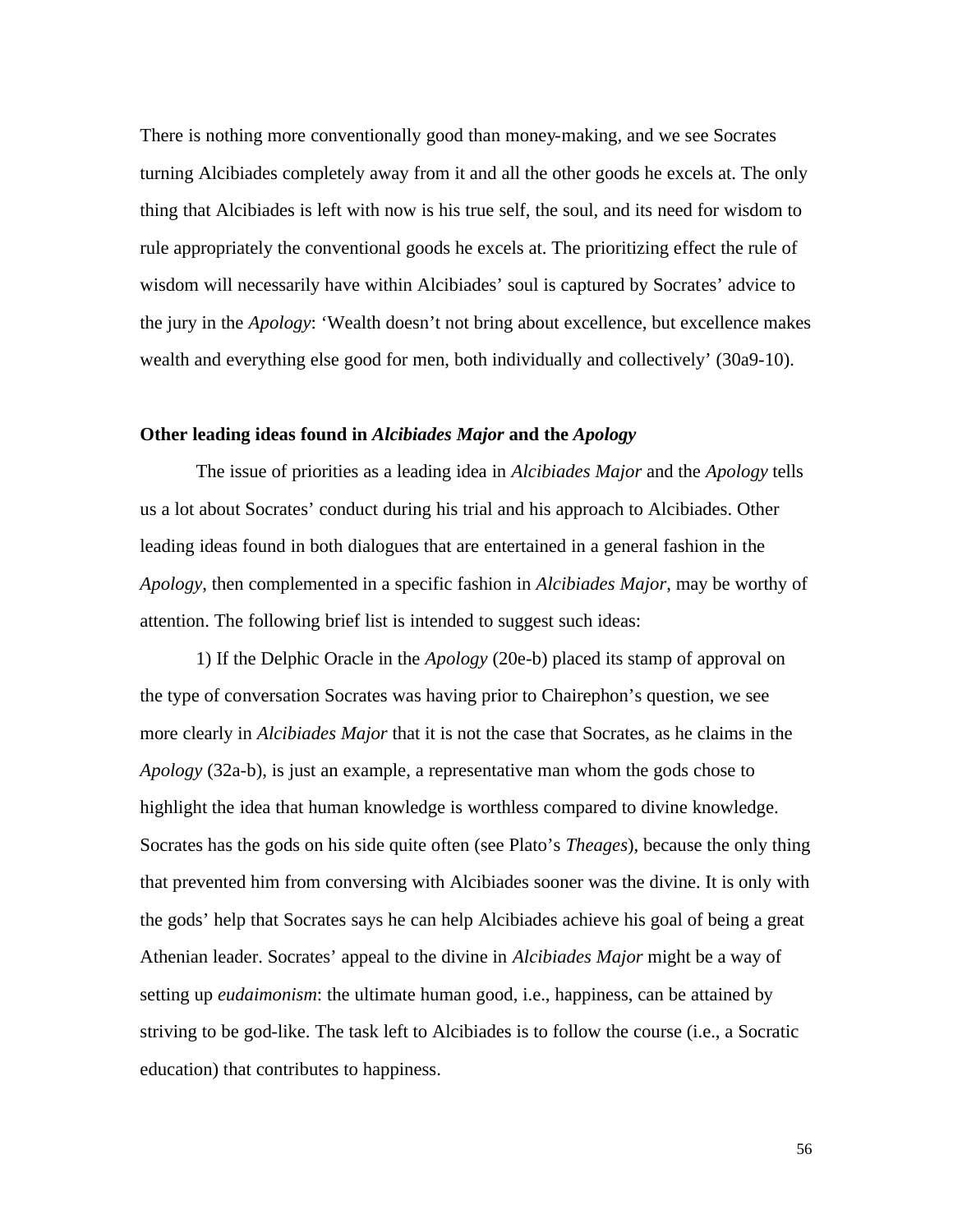2) In both dialogues philosophical endeavors need the sanction of something divine or its equivalent. This may suggest that philosophical activity happens for reasons beyond sheer human curiosity.

3) Socrates approaches Alcibiades in a very flattering, seductive manner (103a-106b). The opening pages of the *Apology* is equally seductive, but stemming more from Socrates' self-effacement than fawning over the jurors (17a-21b). Socrates' continued attempt to seduce the jurors is revealed in his statements following the jury's vote of death. His intended audience is not the 501 jurors before him, per se, but the audience both present and absent of his fellow philosophical-types (38d1-4). The seduction is a specific seduction of the few. This is made clear when we recall that Socrates' opening remarks to the judges as "men of Athens" (17a) is an incorrect form of address. Whereas he calls those who voted for his acquittal "judges" (39e-40a), the correct form of address.

4) We will conclude with one other leading idea found in both dialogues, and that is the idea of time. In the *Apology* Socrates recounts the accusations being brought against him by making first the following remark:

Very well then. I must surely defend myself and attempt to uproot from your minds in so short a time the slander that has resided there so long …, but I think

this is very difficult and I am fully aware of how difficult it is … . (19a-b) In contrast to Socrates' admission here, in *Alcibiades Major*, ironically, time is the factor holding Socrates back from speaking with Alcibiades. When permission is finally given by the god, from all indications Socrates has all the time he needs in order to 'uproot' Alcibiades' presumptive knowledge of what the ruler needs to know to rule effectively (103a-b).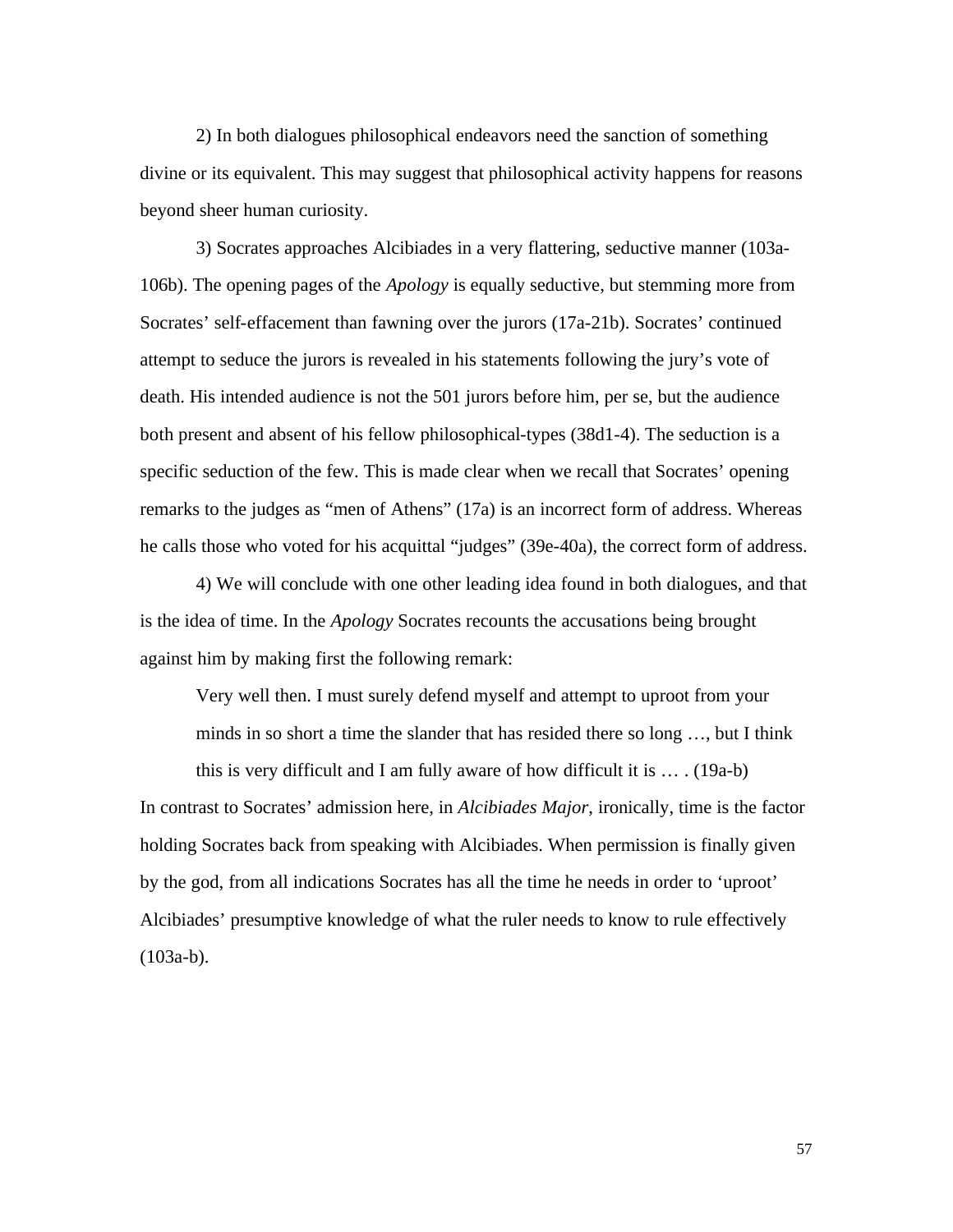# Chapter Four: Socratic Traditionalism

In discussing priorities in chapter three we saw how bodily goods and external goods become beneficial when directed by the soul with the oversight of wisdom. Alcibiades' beautiful body and wealth can be potentially harmful to him if he does not acquire the knowledge to exploit properly what he excels at. This chapter will reflect further on the role knowledge plays, but in the context of putting skills to good use. For example, must the orator's skill consist only of speaking well to be persuasive or is something more needed, such as knowledge that would enable the orator to say the right thing at the right time to the right audience in the right way so as to foster some overall good? The focus of our discussion will be Plato's *Alcibiades Minor* and what we call Socratic traditionalism found in the dialogue in the characterization of knowledge as knowledge of utility. The type of traditionalism we find Socrates endorsing in *Alcibiades Minor*, the type that informs traditions of behavior that make up craft knowledge, is explicated by the political philosopher Michael Oakeshott and illustrated by the lyric poet Pindar. In Oakeshott's essay 'Political Education' found in his book *The Voice of Liberal Learning* he discusses tradition as the exploration of intimations or use value which complements Socrates' claim that knowledge of the best is the same as knowledge of utility. Through myth, Pindar's odes illustrate how traditions of behavior that compose an athlete's craft is a type of knowledge based on utility.

### I. Knowledge of Utility

In *Alcibiades Minor* we again find Alcibiades full of ambition, but until Socrates engages him in conversation, unaware of not knowing what he needs to know. The issue at hand is whether or not it is smart for Alcibiades, and humans in general, to pray for anything in particular, considering the fallibility of human knowledge. Because without knowing it, explains Socrates, many pray for what they think are goods, when in fact,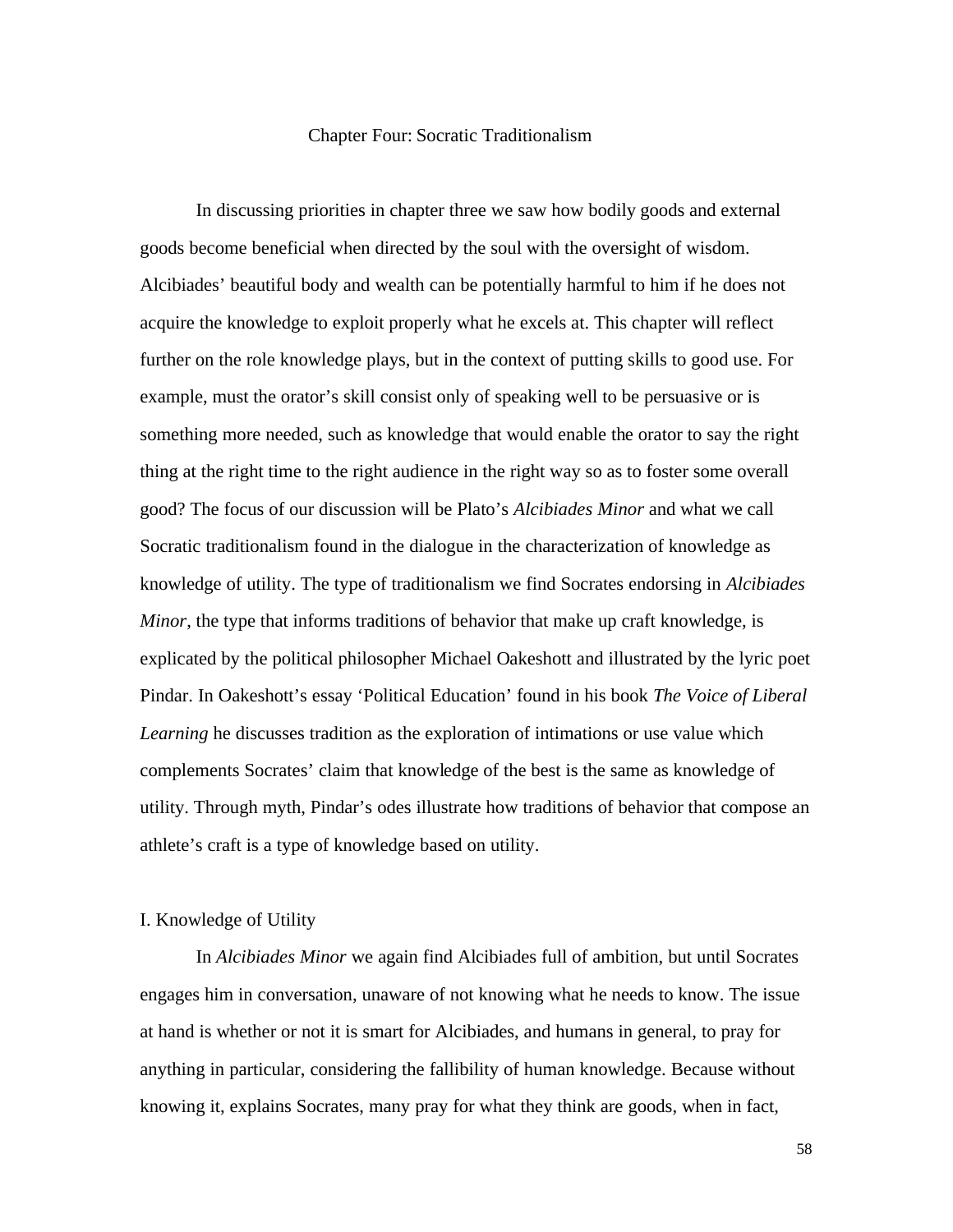they are praying to receive things that will affect them badly once their prayers are granted by the gods. To illustrate his point Socrates reminds Alcibiades of Oedipus' prayer. Oedipus inadvertently blurted out the prayer that his sons might take up arms to settle their inheritance. The gods granted his prayer, and Oedipus' sons killed one another (138). The cautionary tale Socrates shares with Alcibiades introduces the topic of knowledge and its role within human affairs, that is the concern of the remainder of the dialogue.

There are three significant passages where knowledge and its role is discussed. Each passage gets more specific about the role of knowledge, and in the third passage we finally see Socrates advocating a type of knowledge that is not absolutely good, and an ignorance that is not absolutely evil. Instead we see that knowledge and its role is relative to the activity to which it is applied. For example, the knowledge required of a shoemaker is different from the knowledge required of a theoretical scientist. More importantly, in claiming the relativity of knowledge operative in human affairs Socrates is expressing the idea that knowledge results from existing traditions of behavior, not the other way around. We do not customarily conceive a way of going about an activity in the abstract, apart from the concrete activity of having engaged in the activity. The man who is already a scientist and cognizant of the traditions of scientific inquiry can formulate a plausible hypothesis. However, expertise can be applied to different contexts and prove to be effective, but it would not be as effective as it would be in its native context. In pointing this out we are showing that craft knowledge does not arise *ex nihilo*, but from the activity of practicing the craft. The first passage (140e-141a) claims the wise act and speak appropriately; the second passage (143d-e) looks at wisdom in relation to ignorance. The claim made here is that human error is due not to ignorance in general, but ignorance of the best; the third passage (145b2-c) claims that those who act and speak appropriately and have knowledge of the best are wise, which is knowledge of utility.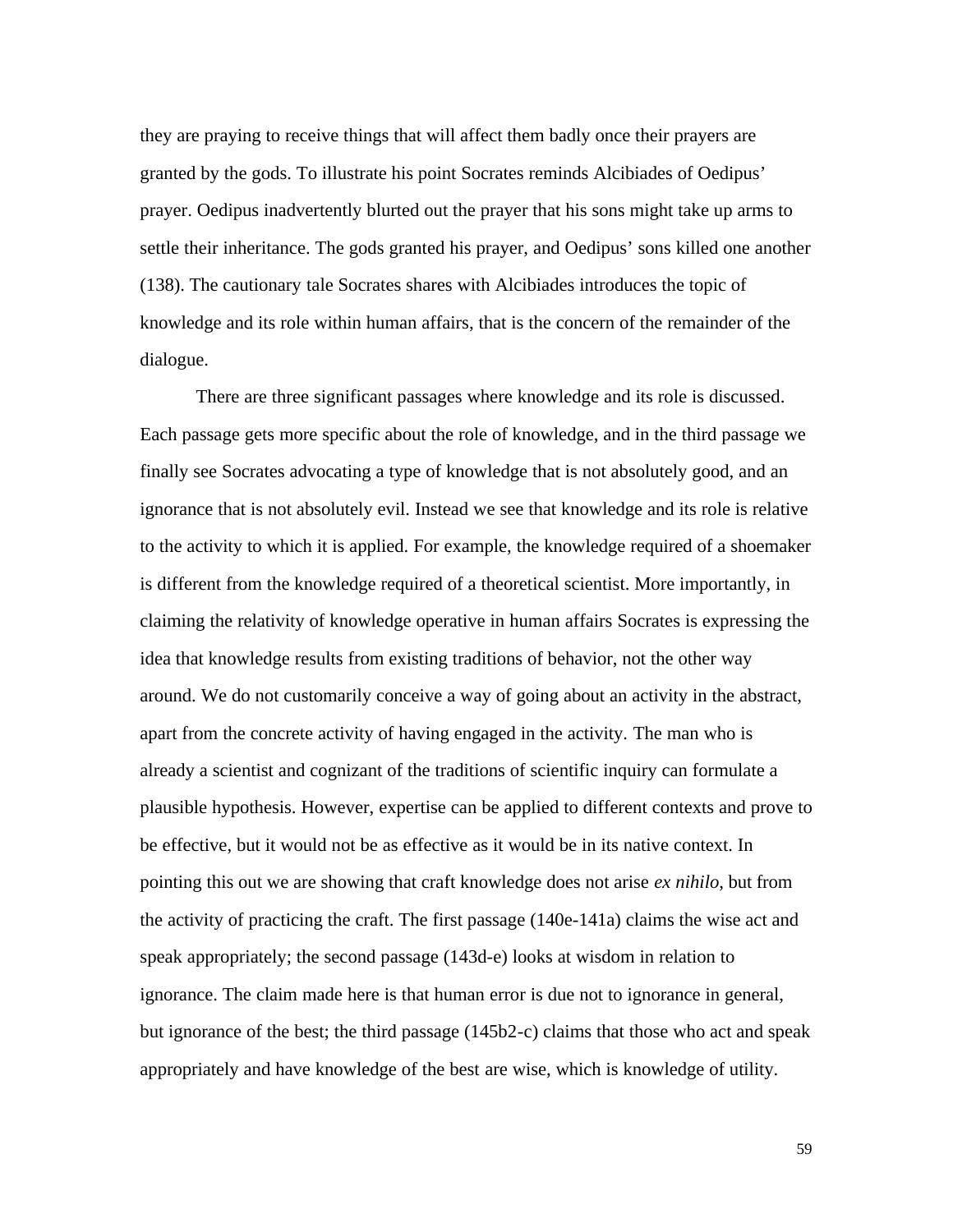After having explained to Alcibiades the difference between madness and stupidity, characterizing the latter as big-heartedness (*megalopsychus*) and the former as simply having large quantities of stupidity, Socrates resumes his discussion of the lessons learned from Oedipus and others who were not circumspect in what they prayed for. Socrates asks Alcibiades the following questions:

Is it your view that the wise (*phronimus*) are those who know what should be done and said?—Yes.—And who are the stupid (*aphronas*)? Those who know neither of these things?—Just so.—And those who know neither of these things will say and do what they ought not, without knowing (*lesusin*) that this is what they are saying and doing?—So it seems. (140e-141a)

Here we see Socrates reflecting on the role of wisdom in prayer, and more broadly, its role in human affairs. The way Socrates discusses this wisdom suggests that the wise judge appropriately that their knowledge is right for an occasion and how it is to be applied to that occasion. For those like Oedipus neither know that their knowledge is appropriate in occasion-X nor once occasion-X arises, how to recognize and apply their knowledge to it. We also see that Socrates' description of wisdom lacks any sort of mystical qualities. Wisdom is practical reasoning that allows us to do the right thing in the right circumstances. When we look at the passage (145b2-c) we will see that practical reasoning, or what comes to be called knowledge of utility, is due to experience gained through activity (i.e., practicing certain crafts).

The next passage (143d-e) continues the discussion of knowledge and its role in human affairs, but it is widened to include a discussion of ignorance, and knowing what the best is as a criterion for right actions. We again return to the issue of prayer and how it can bring many evils. Alcibiades gives an account of those who think they are praying for good when in fact they are praying for evil by saying that all evil that befalls man is due to ignorance (143b). In part, Alcibiades' account is correct, but he has cast his net a little too wide. Socrates says as much by insisting that Alcibiades 'specify what it is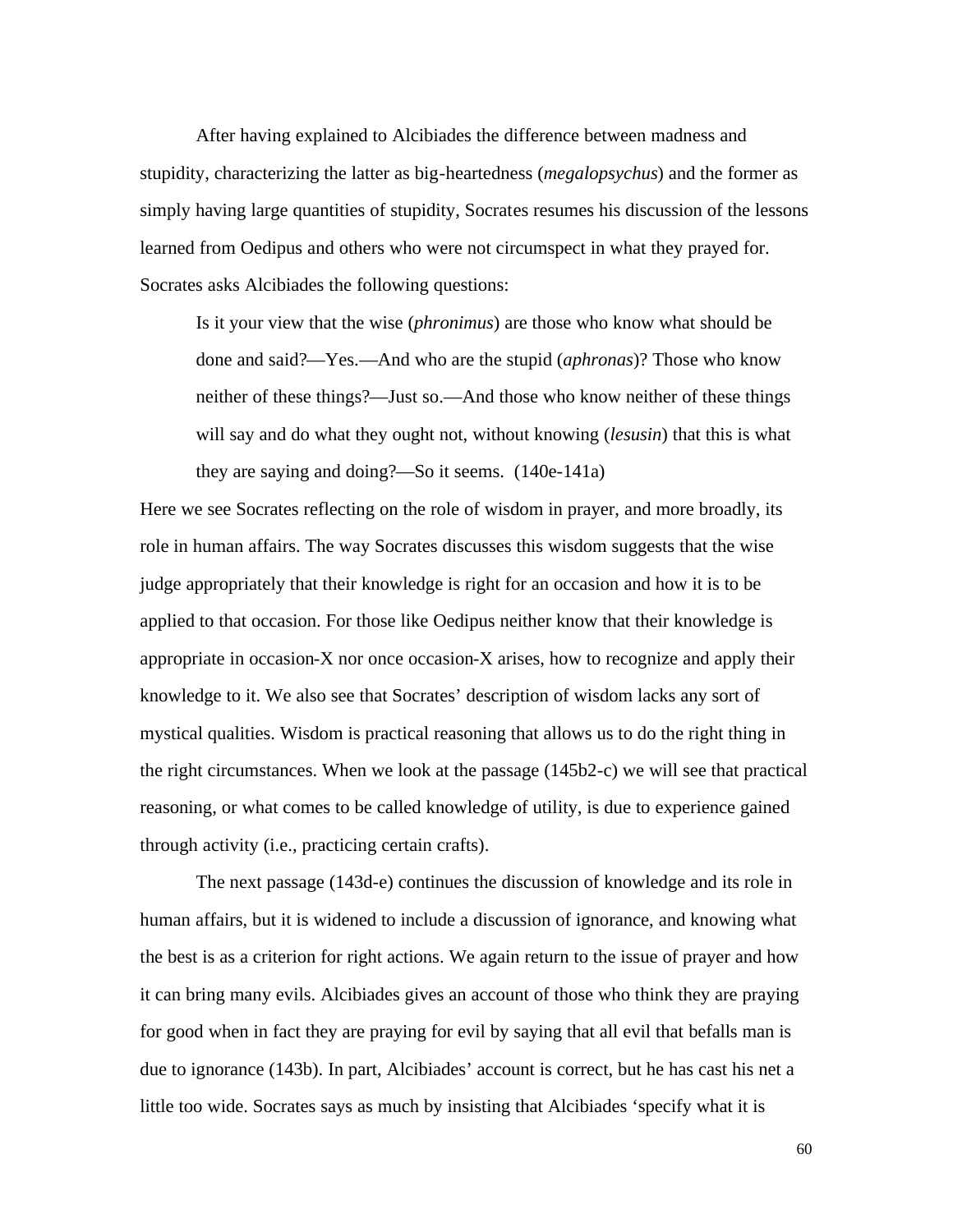ignorance of' (143b) because ignorance is not an evil to certain people in certain states. To illustrate his need for specification, Socrates mentions the shocking story of Orestes and Alcmaeon who murdered their mothers to avenge the death of their fathers. Alcibiades' response to the story is quite emotional:

Alcibiades: Spare me, for God's sake, Socrates!

Socrates: It isn't the person who says that you should not ever want to behave like that whom you should ask to spare you, but rather any who contradicted (*enantia*) him; for the act to you seems so horrendous that you do not like to hear it spoken of even by way of example. But do you think that Orestes, if he had been of sound mind and known what was best for him to do, would have dared to commit any such crime?

Alcibiades: No, I don't.

Socrates: Nor, I think, would anyone else.

Alcibiades: Certainly not.

Socrates: It seems then that it is ignorance (*agnoeia*) of the best (*beltistu*), failing to know what is the best, that is a bad thing. (143d-e)

Socrates limits Alcibiades' blanket indictment of ignorance as the cause of evil by adding that ignorance of the best is the cause of human evil. When we consider the context of the passage under consideration we see that the best is not talked about as if it were only a logical notion lacking content. Orestes and Alcmaeon were ignorant of what would have been best to do under the circumstances they found themselves in. Both were consumed by rage, and in the case of Orestes, he also killed his mother's lover Aegisthus for plotting the murder of his father (see the *Odyssey* 1. 29ff; 298ff; 3. 303ff.) If they had been of sound mind and not ignorant of the best, perhaps they would have exacted a punishment upon their mothers but one short of death. The larger point to be gained is that the best is a criterion. All human affairs make use of a criterion (see145a-b). There are quite a number of human affairs, so it may do us some good if we speak about a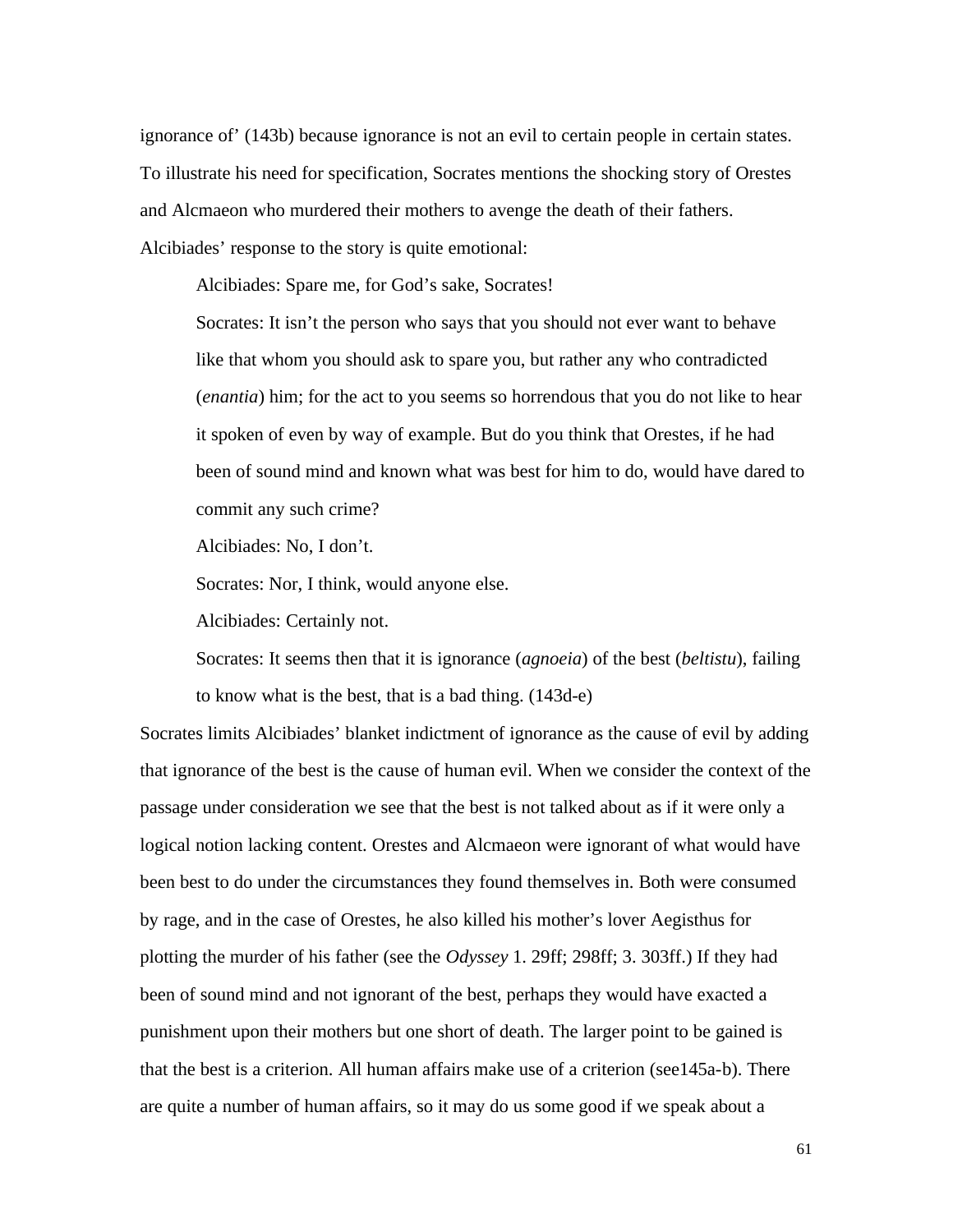criterion within the context of an objective to be achieved, such as the orator giving us advice on war or peace. Now we have introduced means-ends reasoning that helps us to appreciate the psychological aspect several choices among means to ends reveal about the one choosing. Socrates' claim is that there is *a* best means to a given end. What if we are ignorant of the best as the story of Orestes and Alcmaeon and Oedipus illustrate, but we have other skills (*techne*) or abilities in our possession that make it possible to pursue what we mistakenly think is the best. If Oedipus had suddenly lost his voice before he blurted out his prayer his sons would not have been harmed; or if Alcmaeon had failed to recognize Clytemnestra he would not have killed his mother (144c; and cf.144a-b Socrates' shocking example of Alcibiades wanting to kill his mentor Pericles, but unable to do so because he cannot recognize him). Socrates intends for us to draw two lessons from these stories. The first lesson is that for certain people in certain states, ignorance, ironically, turns out to be the best situation for those ignorant of the best; and second, not knowing the best, combined with skills, usually brings harm to their possessor.<sup>36</sup>

The third passage (145b2-c) is critical in our attempt to survey knowledge and its role in human affairs as found in *Alcibiades Minor*. So far we have learned that the wise are those who know what should be done and said on the appropriate occasion due to practical reasoning in contrast to the ignorant, who fail to act appropriately because they are ignorant of the best. The passage we will now consider is a more comprehensive look at the role of knowledge in human affairs because we get a summation of how knowledge has been characterized up to this point, and we see also the traditionalism that characterizes Socrates' conception of knowledge.

To illustrate the idea that possessors of skills who lack knowledge of the best will be harmed, Socrates discusses with Alcibiades the role of orators. In focusing on the

 $\overline{a}$ 

 $36$  Thus, we hear Socrates telling Crito: 'My dear Crito, your eagerness is worth much if it should have some right aim; if not, than the greater your keenness the more difficult it is to deal with you' (46b).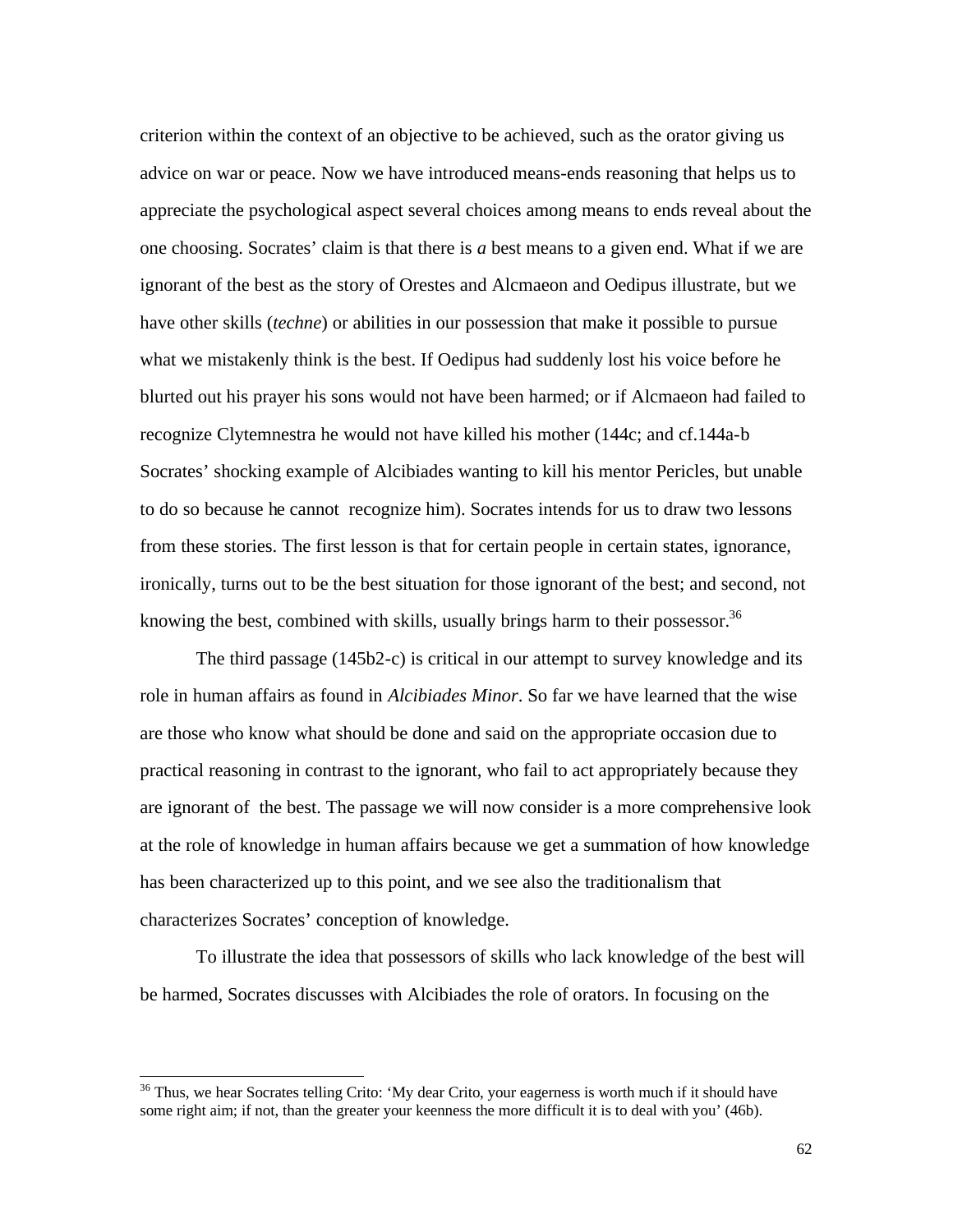orator Socrates not only emphasizes the harm that is done to the orator who lacks knowledge of the best, but also the harm done to those who act on the orator's advice:

Well, do you call a man wise who knows how to give advice, but not what advice is better (*beltium*) to give or when it is best to give it?—Certainly not.— Nor, I imagine, a man who knows how to make war, without knowing when or for how long war should best be made? Isn't that right?—Yes.—Nor again a man who knows how to kill or steal or banish people without knowing when it is better to do this, or to whom?—No.—So what we want is the person who knows one or the other of these things but also has the knowledge of what is

best—which no doubt is the same as knowledge of utility (*ophelimu*). (145b2-c) In the passage under consideration Socrates recounts what he has shown us in the other two passages about knowledge and its role in human affairs, but he provides the added perspective that the type of knowledge he has characterized up to this point as a criterion, which is knowledge of the best, turns out to be the same as knowledge of utility. Socrates' use of the word *ophelimu* to describe this type of knowledge is consistent with our argument that he is endorsing the idea that knowledge results from existing traditions of behavior that are relative to the activity of a particular craft.

In arguing that Socrates is making such an endorsement in *Alcibiades Minor* we will look (1) at Oakeshott's thoughts on traditions of behavior that inform what he refers to as the arrangements of society. We will see that for Oakeshott tradition is useful to the degree it renders behavior efficient when engaged in various activities. The efficiency is due to the accumulation of knowledge gained through the trial and error of the practice of a particular activity which is then distilled into traditions of behavior. Traditions of behavior that are highly efficient are informed by knowledge of the best or utility; and (2) we will look at the examples Socrates cites (145d-146b) to justify his claim that knowledge of the best is the same as knowledge of utility. It is due to Socrates' examples cohering with Oakeshott's reflections on traditions of behavior and the knowledge that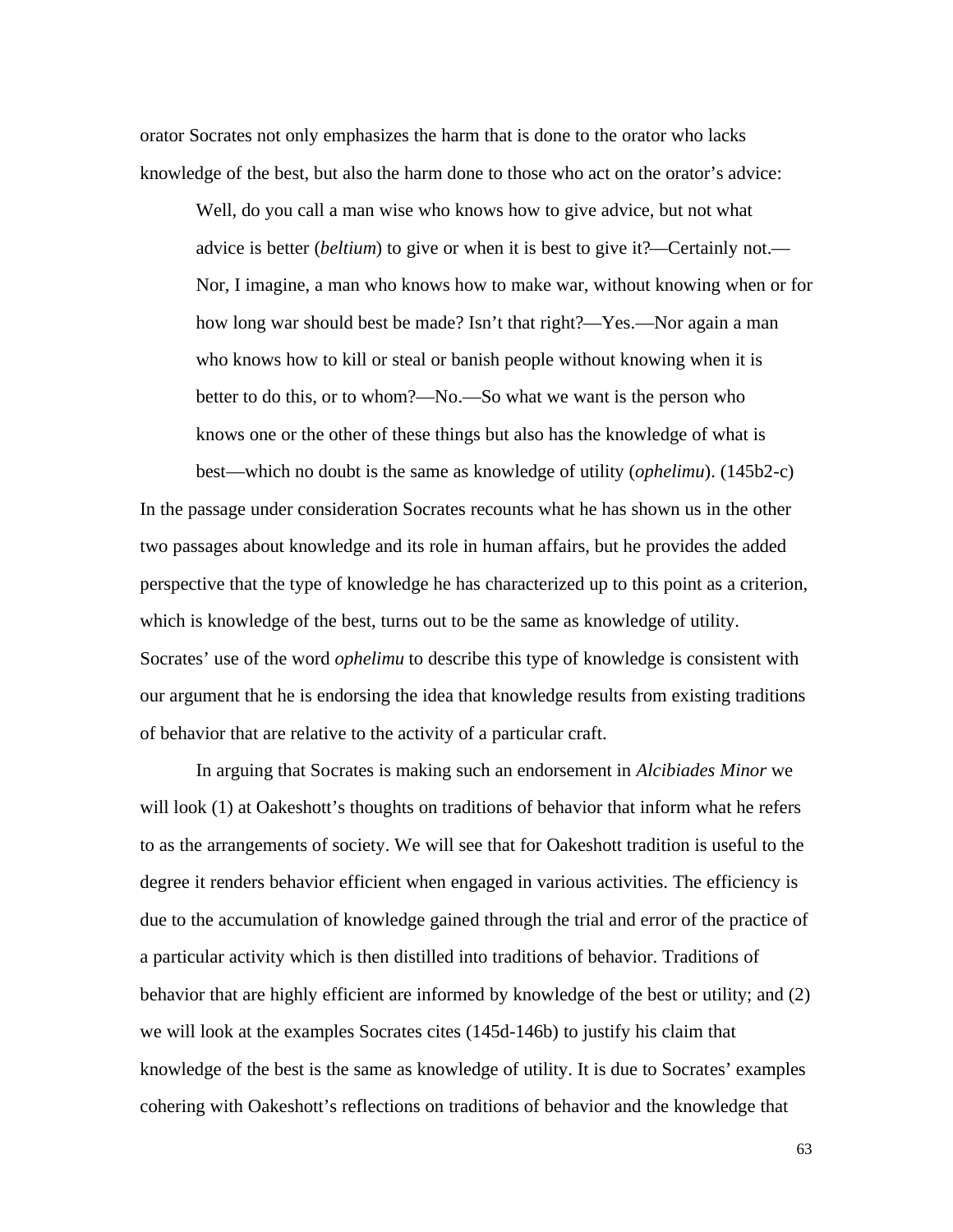informs those traditions, that we refer to Socrates' endorsement of this type of knowledge as Socratic traditionalism.

#### II. Oakeshott on Traditions of Behavior

Oakeshott's reflections upon traditions of behavior in 'Political Education' are motivated by what he sees as its opposite, the ideological style in politics. Although politics *per se* is not our concern in looking at *Alcibiades Minor*, it will prove helpful to consider Oakeshott's description of the ideological style in politics as a foil for the concrete traditions of behavior that are exhibited in any activity or craft. In doing so we are not too far afield because the effective politician excels at the craft of politics, and we are concerned with the type of knowledge that results from the practicing of any craft. The ideological style of politics is an abridgement of ideas from the political traditions of a society. The ideologue fails to recognize that his ideology has been inspired by the concrete traditions of his political community or a political community, but, instead, to have been the product of his intellectual premeditation. What results is a body of freefloating principles with pre-meditated ends that are supposed to determine and guide the arrangements of a political community. The significance of Oakeshott's description of the ideological style in politics is not unique to politics. His description is a rubric, under which many crafts can be mistakenly approached. For example, Oakeshott parallels the ideologues' disregard for the traditions of political behavior from which his ideology was abridged to the craft of cooking:

It might be supposed that an ignorant man, some edible materials and a cookery book compose together the necessities of a self-moved (or concrete activity) called cooking. But nothing is further from the truth. The cookery book is not an independently generated beginning from which cooking can spring; it is nothing more than an abstract of somebody's knowledge of how to cook: it is the stepchild, not the parent, of the activity. The book, in its turn, may help to set a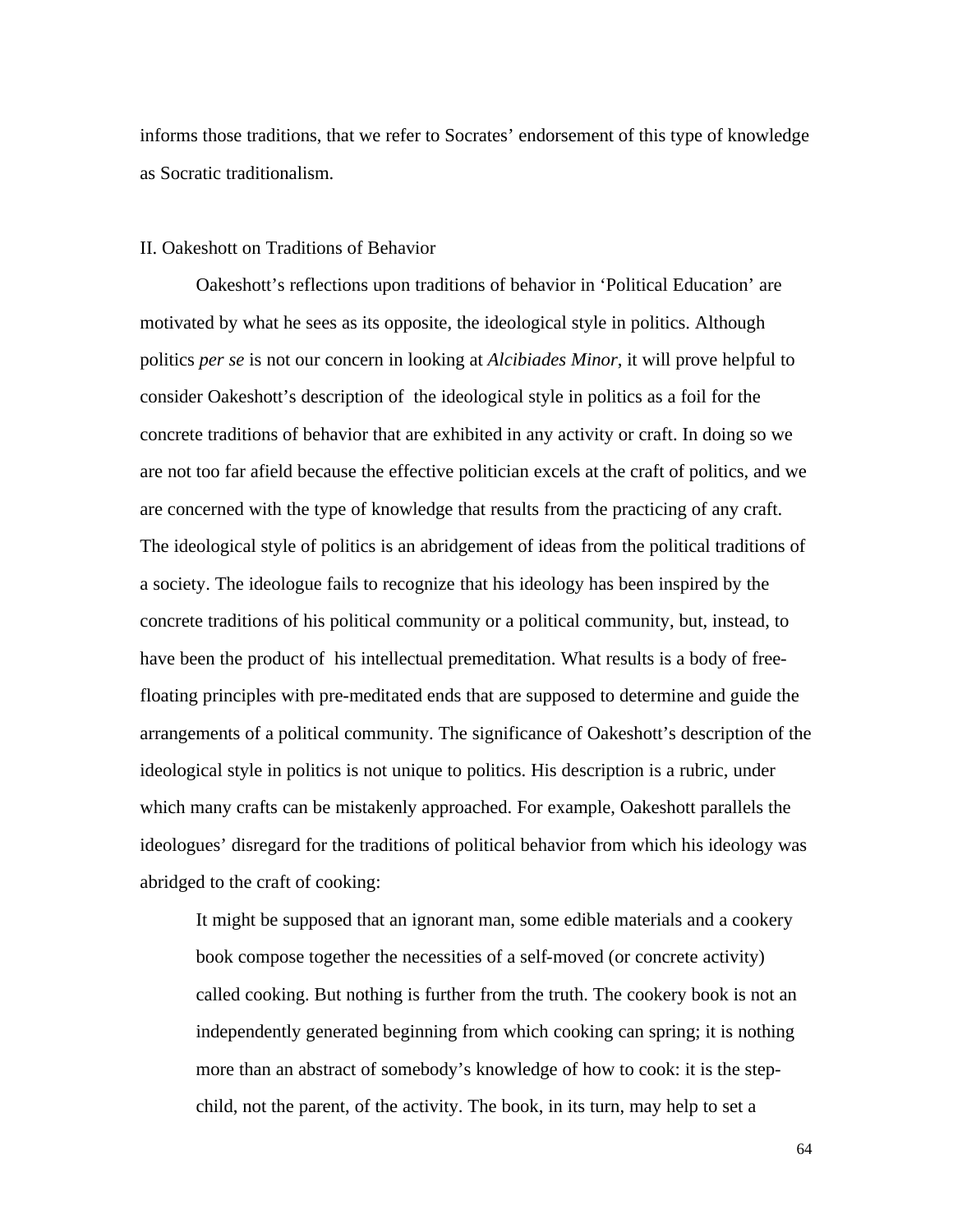man on to dressing dinner, but if it were his sole guide he could never, in fact, begin: the book speaks only to those who know already the kind of thing to expect from it and consequently how to interpret it. (168)

The problem is not that the ignorant man or the ideologue has an abridged or summary knowledge, the problem arises in not acknowledging that the cookbook and the ideology spring from traditions of behavior that efficiently determine and guide their respective ends. There needs to be constant reference to these traditions or we run the risk of demanding from the cookbook or ideology what it can not possibly give.

The alternative to the ideological style in politics is captured in Oakeshott's concluding remarks regarding the cookbook. The content of the book, its recipes, operates according to several presuppositions: it can only speak to those who know what to expect from it and how to interpret it. Is it not the case that when the cook approaches a cookbook it is a rather traditional affair. The cookbook is filled with recipes which, more often than not, have been handed down generationally. The ceremonial occasions the cookbook commemorates may speak, for example, to the various seasons and what they bring. Those who consult the cookbook will have reasonable expectations of what the cookbook can do if it is followed appropriately. There will also be a familiarity with the appliances needed and what may be needed depending on the type of recipe it is. The cook tacitly understands that there will be an order to the ingredients that he must keep in tact if he wants the desired end. Most importantly, by following the recipe, the cook is replicating activity that has already been determined and so he is guided by the knowledge gained through a specific tradition of behavior. The fundamental difference between these two approaches, the ideologue's disregard for the concrete origins of his ideology and the craftsman who replicates traditions of behavior, is that the former treats knowledge as if it can be decontextualized, neatly packaged and applied to radically different contexts without suffering the slightest attenuation in its effectiveness to render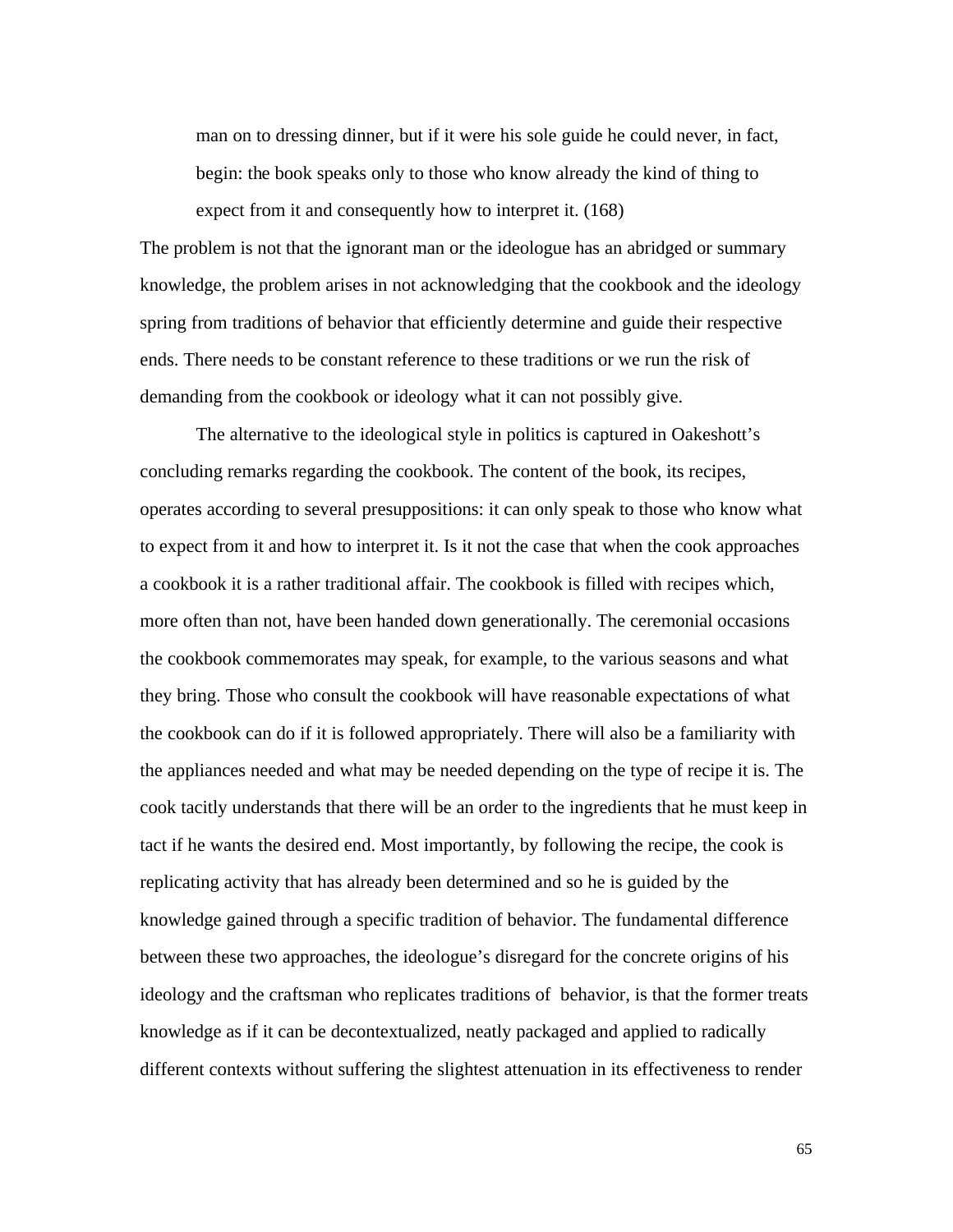behavior efficient, whereas the latter operates like a fixed course within which traditions of behavior become highly efficient at achieving their proscribed end.

There is one more aspect of Oakeshott's reflections on traditions of behavior that needs discussion before we look at its relevance to the type of knowledge Socrates endorses in *Alcibiades Minor*. Earlier when we spoke of the fixed course within which traditions of behavior operate, the image conjured up may have been one of behavior ceaselessly operating according to necessity. This image could not be further from how traditions of behavior operate, and Oakeshott explains as much by introducing the concept of intimations. Again, we must keep in mind that Oakeshott's discussion of traditions of behavior takes place within the context of politics and so intimations are spoken of within that context. Nonetheless, we find his discussion of intimations to be applicable to traditions of behavior found in various crafts. The efficiency that results from a tradition of behavior is not due to the 'grind' of necessity that ever pushes on (see 178), but to its ability to use the resources found in its own traditions of behavior to modify and regulate itself. The ability to explore and purse these resources is to explore and pursue what Oakeshott refers to as intimations:

This activity [traditions of behavior that make up a society's political activity], then, springs … from the existing traditions of behavior themselves. And the form it takes, because it can take no other, is the amendment of existing arrangements by exploring and pursuing what is intimated in them. The arrangements which constitute a society capable of political activity whether they are customs or institutions or laws or diplomatic decisions, are at once coherent and incoherent; they compose a pattern and at the same time they intimate a sympathy for what does not fully appear. Political activity is the exploration of that sympathy; and consequently, relevant political reasoning will be the convincing exposure of a sympathy, present but not yet followed up, and the convincing demonstration that now is the appropriate moment for recognizing it. (174)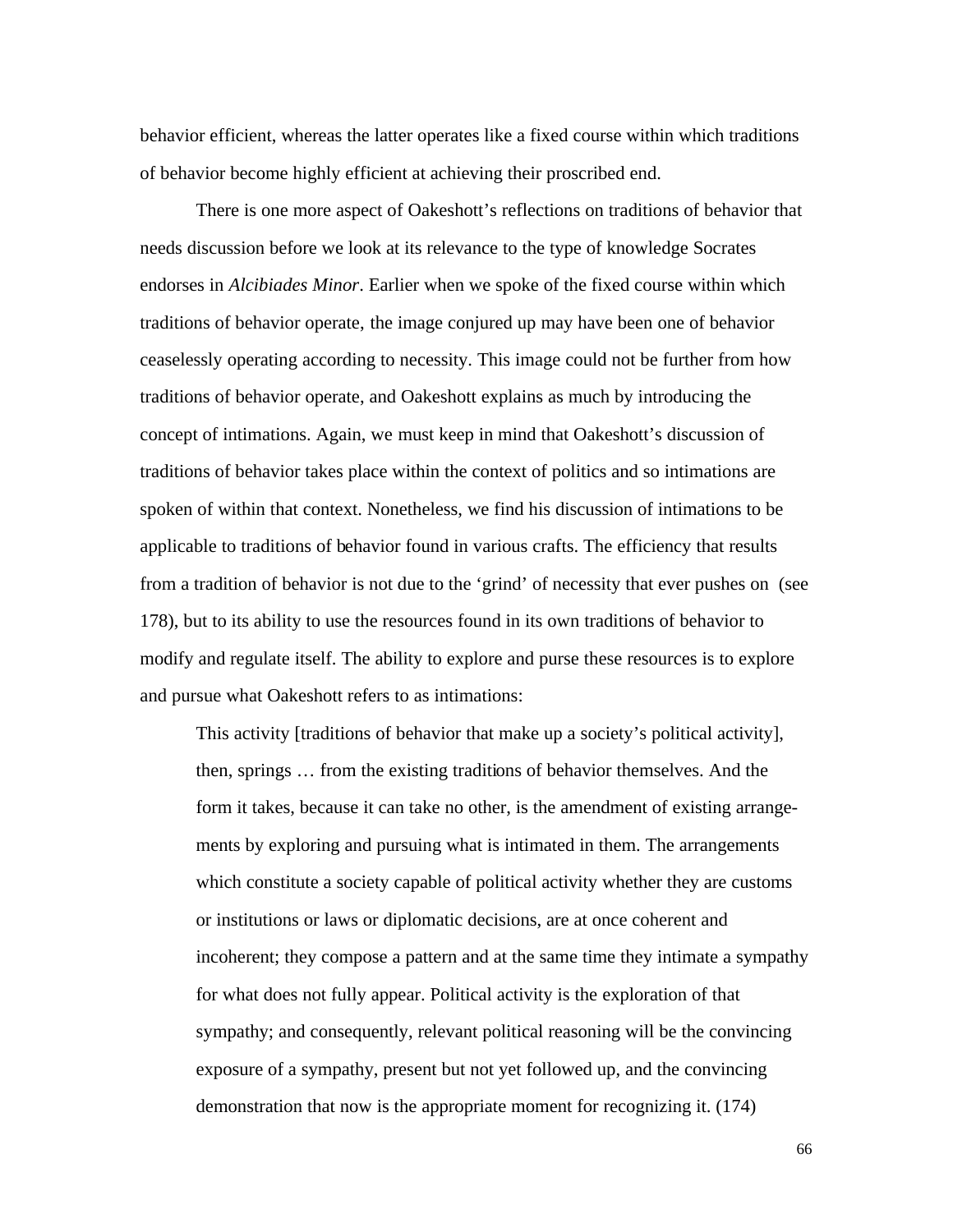It is the intimations found in traditions of behavior that makes tradition useful. How we utilize the intimations will dictate to what degree tradition can be useful. This is why the idea of sympathy is important for Oakeshott, and goes some distance in accounting for the type of knowledge endorsed by Socrates: crafts, like politics, are recognizable precisely because they operate according to traditions of behavior. They are not seeking innovation at every turn, but the innovation that may be desired results in a piecemeal process in which intimations from within the craft is pursued to achieve a given end. Socrates has this sort of scenario in mind when, in the context of discussing the orator's craft and what advice the orator should be capable of giving, he speaks of knowledge of the best as being the same as knowledge of utility. The orator must know both the traditions of behavior that have defined his craft, considering he is a part of the tradition; and when to tweak the tradition, as the occasion demands, in order to make his oratory most effective.

# III. Knowledge of Utility as Socratic Traditionalism

Following Socrates' admission (145b2-c) that knowledge of the best is the same as knowledge of utility he queries Alcibiades about what more is needed to make one wise other than simply knowing about particular crafts. Here Socrates is rehearsing what he and Alcibiades have already established regarding the inadequacy of the possessor of skills (i.e., the orator) who lacks knowledge of the best. The rehearsal canvasses other possessors of skills that are operative in certain crafts but who have the same lack. About such crafts Socrates poses several questions:

Now suppose we have a person who knows how to ride or shoot, or box (*pycteuin*), or wrestle (*palaein*), or compete in any other sport or exhibit any other skill (*techne*). What do you call the person who knows how best to exercise a particular skill? If it is the skill of riding, I expect you will call him a good rider.—I will.—And if it is boxing, you will call him a good boxer, and if it is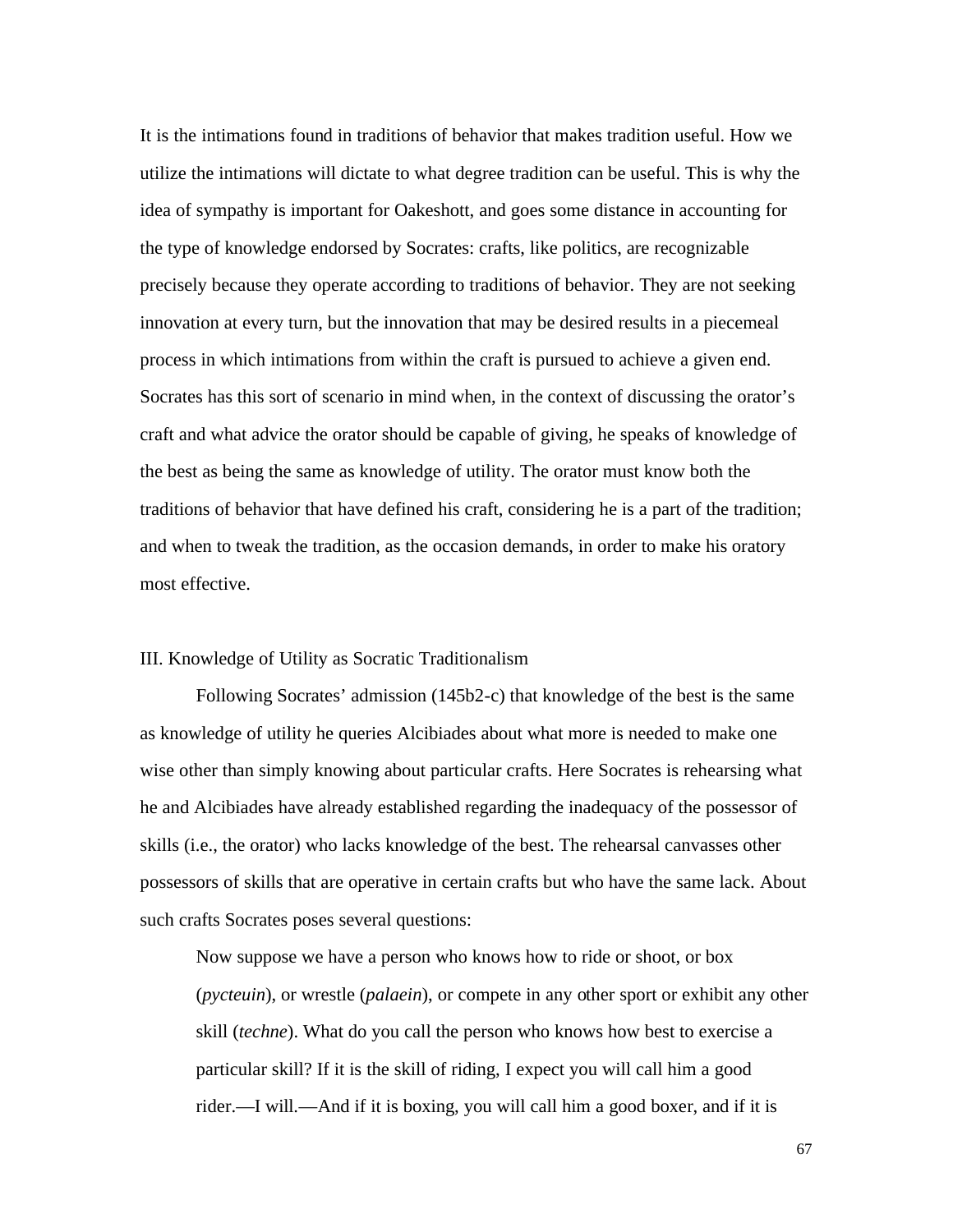flute-playing (*ayleticen*) you will call him a good flute-player, and so in other cases. Or do you disagree?—No, not at all.—Now do you think that knowing about these things suffices to make a person wise, or is more needed?—Much more, upon my life. (145e)

Knowing about these things does not make one wise because the possessor of the skills Socrates lists do not know when or on whom it is better for them to exercise their skills because they lack what is most important, the knowledge of utility (see page 71). Due to Socrates' grounding of the type of knowledge the possessor of skills must have in a criterion of utility, not some mystical, ahistorical realm, he is endorsing tradition as the arbiter of what is best. We will argue for Socrates' endorsement by using several illustrations from actual crafts highlighted in the aforementioned passage.

As we have seen, what produces the best course of action for the craftsman is the few alternatives among the traditions of behavior that have been handed down to him. Additionally, the traditions of behavior the craftsman chooses to replicate are quite efficient at what they produce. In the passage under consideration Socrates' list of skills are indicative of the traditionalism we are ascribing to him. Among the crafts listed, the most notable are boxing, wrestling and flute-playing. When we look at each of these crafts individually we see that to excel at them requires that the practitioner know the craft's tradition sufficiently to be recognized as a practitioner of the craft, and to know when to tweak the tradition enough to accommodate various circumstances or opponents. However, before we look at each of the three crafts individually, a brief description of each craft, and its significance, is in order.

Boxing, wrestling and flute-playing as traditional, physical education crafts date back to the eighth-century BCE. Homer speaks of boxing and wrestling in the *Iliad* (23. 262-897) and the *Odyssey* (8. 120-130) in accounting for the funeral games for Patroclus. Flute-playing dates back to the sixth-century BCE, and was popularized mainly by the Pythian Games which featured musical contests. The importance of boxing, wrestling and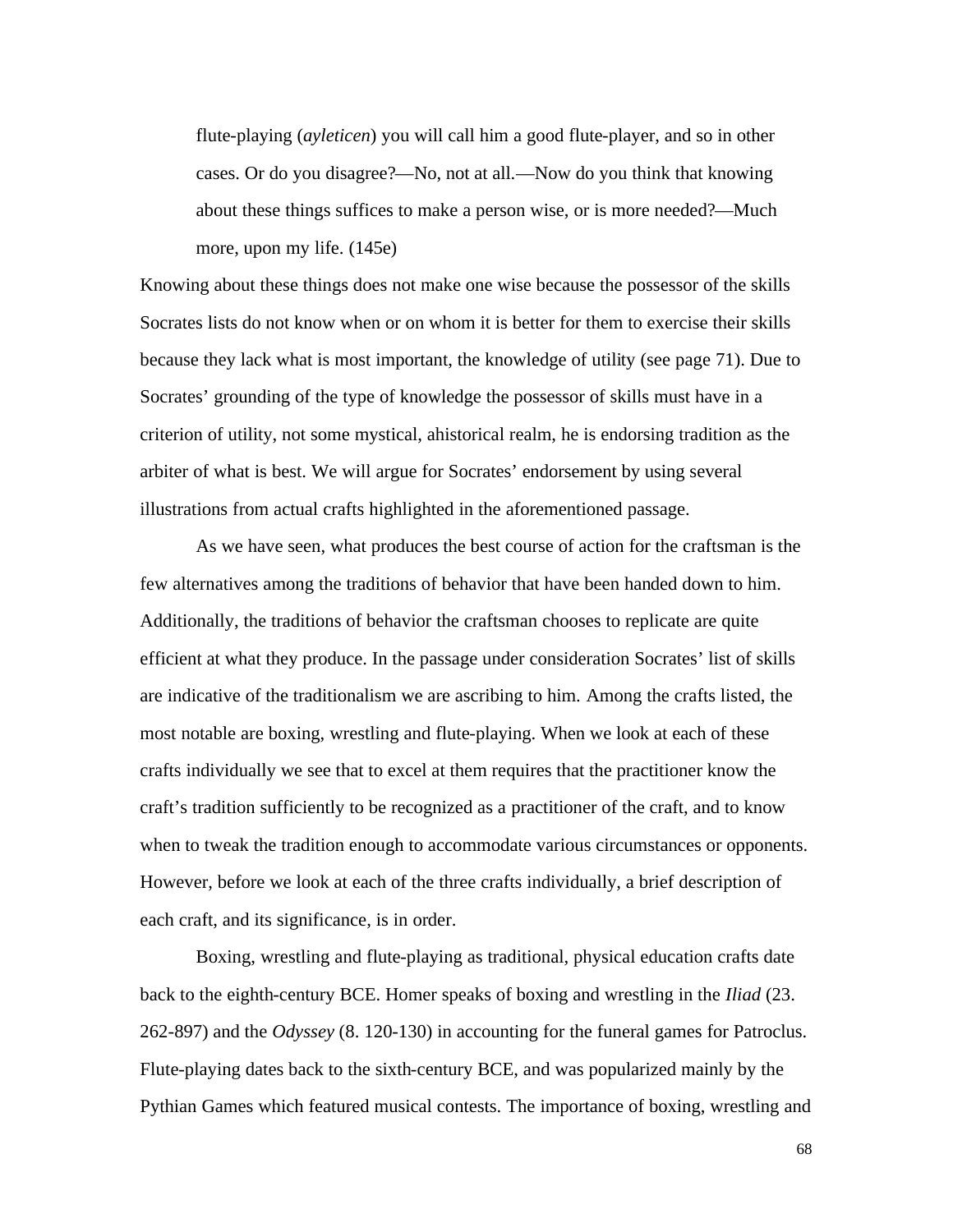flute-playing, as well as other athletic competitions, was due to an aristocratic culture of sport which saw physical training occupying 'the place of honour' (Marrou 1956, 40). An important factor in gaining competence in these athletic events was to take lessons from a trainer (*paedotribes*) who coached the young on the sports grounds (*palaestra*) with the intention of fielding the best athletes during the pan-hellenic games. The coach was also responsible for having his athletes maintain a strict dietary regimen. From the middle of the fifth-century BCE there were four major venues for athletic competitions, all of which featured boxing and wrestling: Olympian, Pythian, Nemean and the Isthmian Games (see *OCD*, 206). As we have mentioned, flute-playing was featured only in the Pythian Games.

 The event of boxing entailed the boxer wearing gloves consisting of hard bandages (*himantes oxis*) with the fingers protruding against leather strips to keep them in place. Unlike modern day boxing, boxing in antiquity did not take place in a ring, there were no rounds, which enabled matches to last until an opponent gave up due to exhaustion,  $37$  and kicking was allowed (Marrou, 122).

Wrestling was the most popular event at all the Games. Its popularity signified by the use of the word *palaestra* for the gymnasium and for physical education (122). Each wrestler, after drawing lots, was paired off. The object of the wrestling match, of which there were three rounds, was to throw the opponent on to the ground without falling down with him. If both opponents fell, no points were won by the thrower. It did not matter how one's opponent fell, although leg-holds were forbidden, but tripping was allowed.

Flute (*aylus*<sup>38</sup>)-playing was featured in the Pythian Games along with other musical contests such as cithara-playing and singing to the cithara. Although not much is

 $\overline{a}$ 

 $37$  Marrou tells the story of the Emperor Titus who tired his opponents out by keeping his guard up for two whole days without letting his opponent get a single blow in. Titus' tactic sounds a lot like the 'rope-adope,' the tactic the great American heavy weight champion Mohammed Ali employed to tire his opponents out. Ali simply danced around the ring while guarding himself, leaned against the ropes occasionally, until his opponent, intent on pursuing him, eventually exhausted himself.

<sup>&</sup>lt;sup>38</sup> Actually the *aylus* was a reed instrument, most likely an oboe.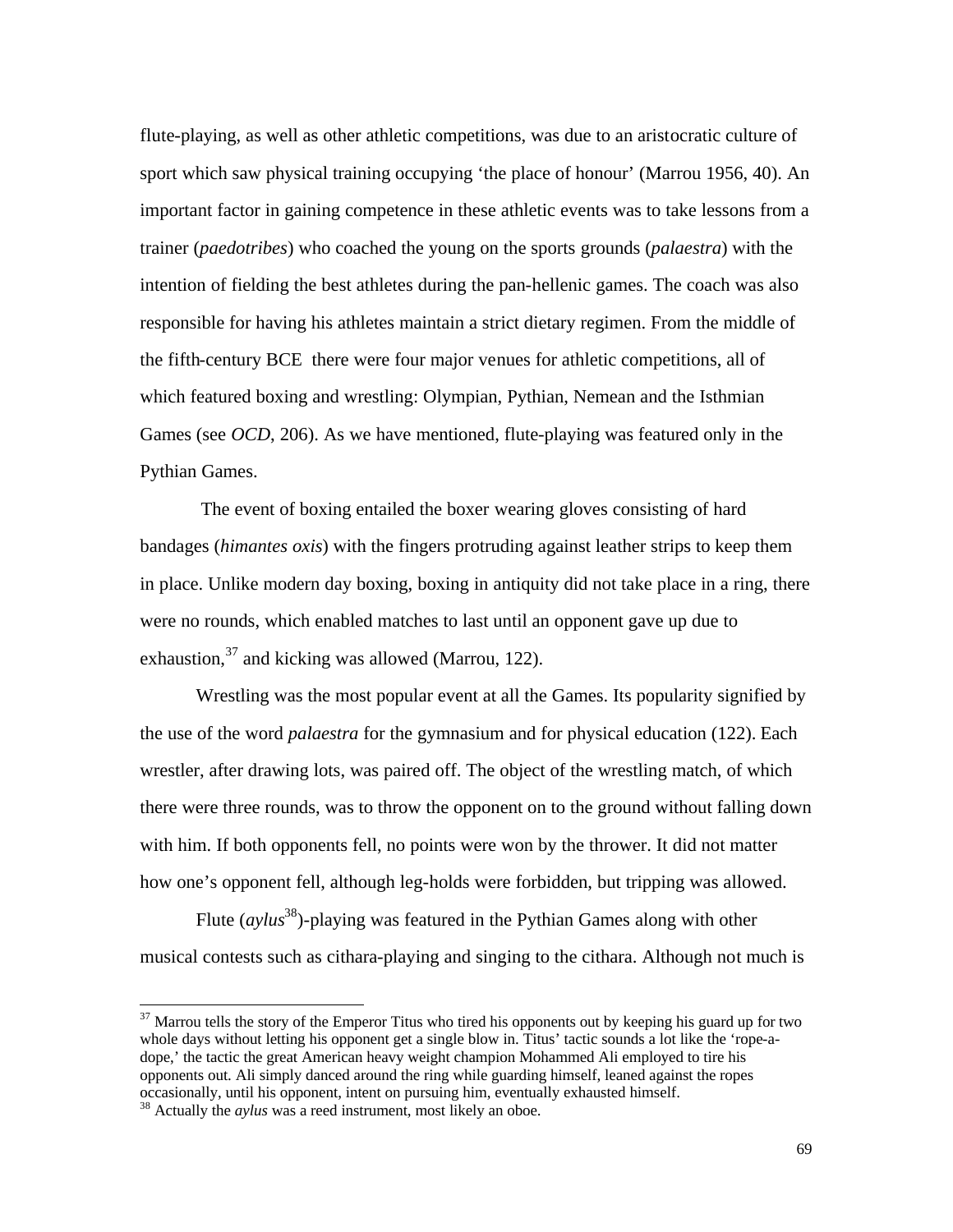known about how musical contests were conducted and decided, the tradition of fluteplaying is captured in an Ode written by Pindar for a victor by the name of Midas of Akragas, about whom we will say more when discussing the praise offered to the victors of the Games.

When we turn to actual practitioners of these traditional, physical education crafts those who are known to us because of their victories at the various Games, we see that it was not just the athleticism of the victors that is celebrated, it is the tradition of the individual craft, the significance of success and the glorification of natural talent complemented by laborious effort. Indeed, the victors are celebrated as consummately embodying traditions of behavior that call for strict discipline and informed spontaneity. Likewise, the athlete's informed spontaneity is made possible by the resources or intimations of his craft's traditions. The most significant chronicler of the games and its traditions that has come down to us is the sixth-century poet Pindar. Pindar was a conservative Boiotian aristocrat whose interest in the Games was primarily philosophical (see the excellent introductory essay on Pindar in Bowra 1969, ix-xviii). Each of Pindar's odes were commissioned by patrons, often aristocratic families, who wanted to sing the praise of athletes originating from their respective Greek cities. We will look at relevant passages from three of Pindar's odes, each ode commemorates a victor at one of the four Games in boxing, wrestling and flute-playing. The odes we will be looking at are typically divided into three sections. Each ode contains an opening and closing section devoted to the victor's success, while the central section of the ode consist of a mythic narrative addressing the significance of tradition for the victor. The narrative may focus on the deeds of the heroes who are from the city the victor originates, which accounts for the tradition which produced the qualities displayed by the victor; it may serve as a negative contrast to the victor's situation; and it may reflect a generalized aspect of the victor's success. The central section of the odes will be our main focus because in it we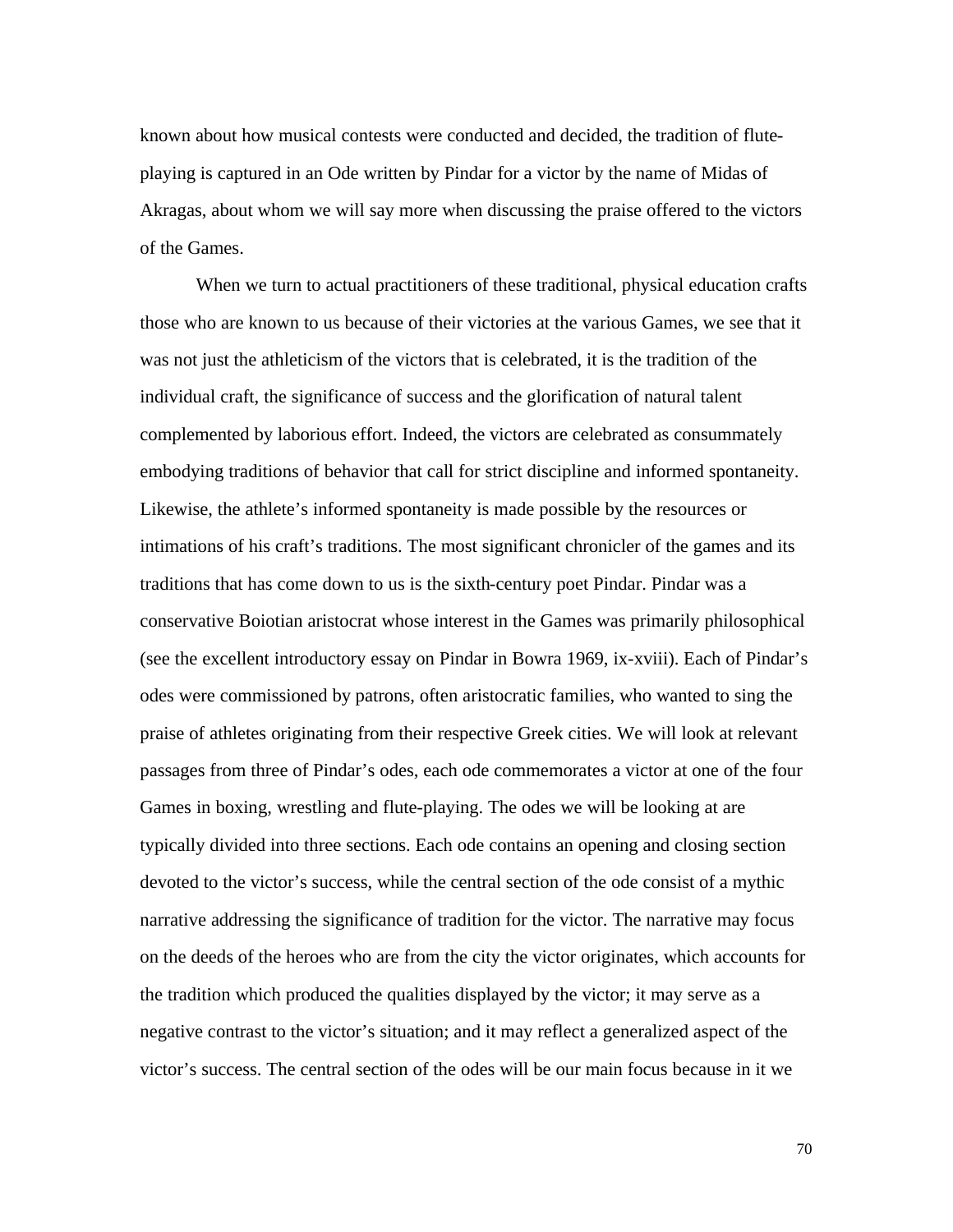see homage being paid to the tradition of the craft and how well the victor has replicated and added to the craft through laborious effort.

# III. Boxing

In the ode *Olympian X* (c. 474 BCE), which praises the victor Hagesidamos of Western Locroi, winner in the boys' boxing, we will look at two passages. The first passage is from section two, it accounts for the mythical context in which Hagesidamos' win will be placed. The second passage is from section four, it places Hagesidamos' within the context of winners of various sporting events from the past. Pindar begins his ode by asking the muses and truth, daughter of Zeus, to read him the name of the Olympian victor, Archestratos' son Hagesidamos in preparation for the praise that was promised him in the past (see *Olympian XI* 4-5) and now must be paid (5-10). He then acknowledges the Lokrians of the West for their local tradition of poetry, mainly love songs, and upon Zeus' request he proceeds to situate Hagesidamos' victory within the grand tradition of the Games:

Without labor few find joy, a light upon life that makes up for all efforts.

The ordinances of Zeus have roused me to sing of the grandest Games,

Which by the ancient tomb of Pelops, with contests six in number, Herakles

Founded when he slew Poseidon's son, fine Kteatos…, (25)

By speaking of the origins of the Olympic Games, Pindar casts Hagesidamos as heir to a noble traditions of behavior that seek to reward the athlete-hero for surmounting the hardships and enduring the labor that inevitably arise from the pursuit and mastery of a craft. The noble tradition consists of Herakles surmounting *the* twelve labors to found the Olympic festival in honor of his father Zeus. Pindar connects Hagesidamos' win with Herakles' fifth labor in particular. The fifth labor requires Herakles to clean the stable of Augeas for a fee, but after Herakles' task is complete Augeas refuses to pay the fee he promised. Herakles exacts revenge on Augeas by leading an army to sack Elis while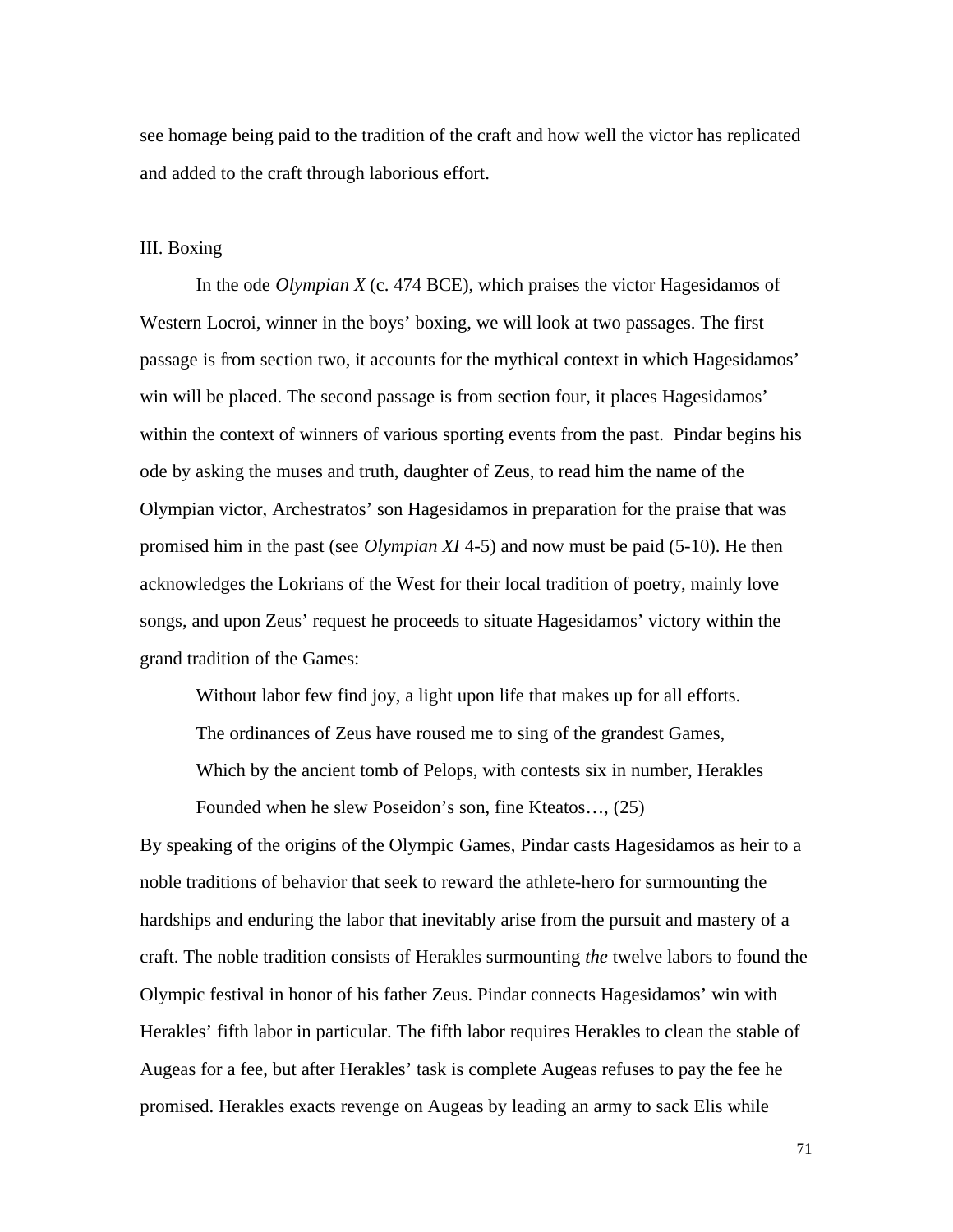successfully repelling an attack by Eurytos and Poseidon's son Kteatos, whom he kills. With the spoils from his conquest of Elis, Herakles establishes the four-yearly Olympic Games in Pisa (see Graves 1996, Vol. I. 490-491). Although Pindar recognizes that Hagesidamos' win is due to the athletes' disciplined labor, its not the only thing that accounts for his success. Pindar reminds us that the Gods have a say in all things and that Hagesidamos needs to acknowledge the divine in the spirit of Herakles who, after having fenced off the area in which athletic contests would be held—'The hill of Cronus', he erected six alters to the Olympian Gods, one for each pair, along side the sacrificial hearth he founded in honor of his great-grandfather Pelops (491). In speaking of the Gods this way, might Pindar be accounting for the unknown element in Hagesidamos' victory? What we refer to as intimations, the various resources that are contained within traditions of behavior that render traditions useful, Pindar refers to as the divine. It is very difficult to account for the informed spontaneity, the split-second decisions, the good athlete excels at without appreciating the degree to which the good athlete knows the tradition of his craft and so is able to exploit its use well. Hagesidamos' victory is due to his knowledge of utility.

Our second passage is from section IV of Pindar's ode to Hagesidamos. In this section Pindar places Hagesidamos' win along side winners of the first Olympian Games and the festive events that greeted them:

All the holy place was loud with song in the glad feasting the music banquets. We follow the first beginnings and in the namesake song of glorious triumph we shall sing aloud of the thunderbolt and the fire-flung shaft of Zeus, the noise-awakener, the flaming lightening, fitting in every victory; the luxuriant music songs shall answer the pipe. (80)

The athletes that performed in the first Olympic Games, all of whom are unknown, are: Oionos, winner in the foot-race; Echemos, winner in boys' wrestling; Doryklos, winner in boys' boxing; Phrastor, winner in the javelin throw; and Nikeus, winner in the stone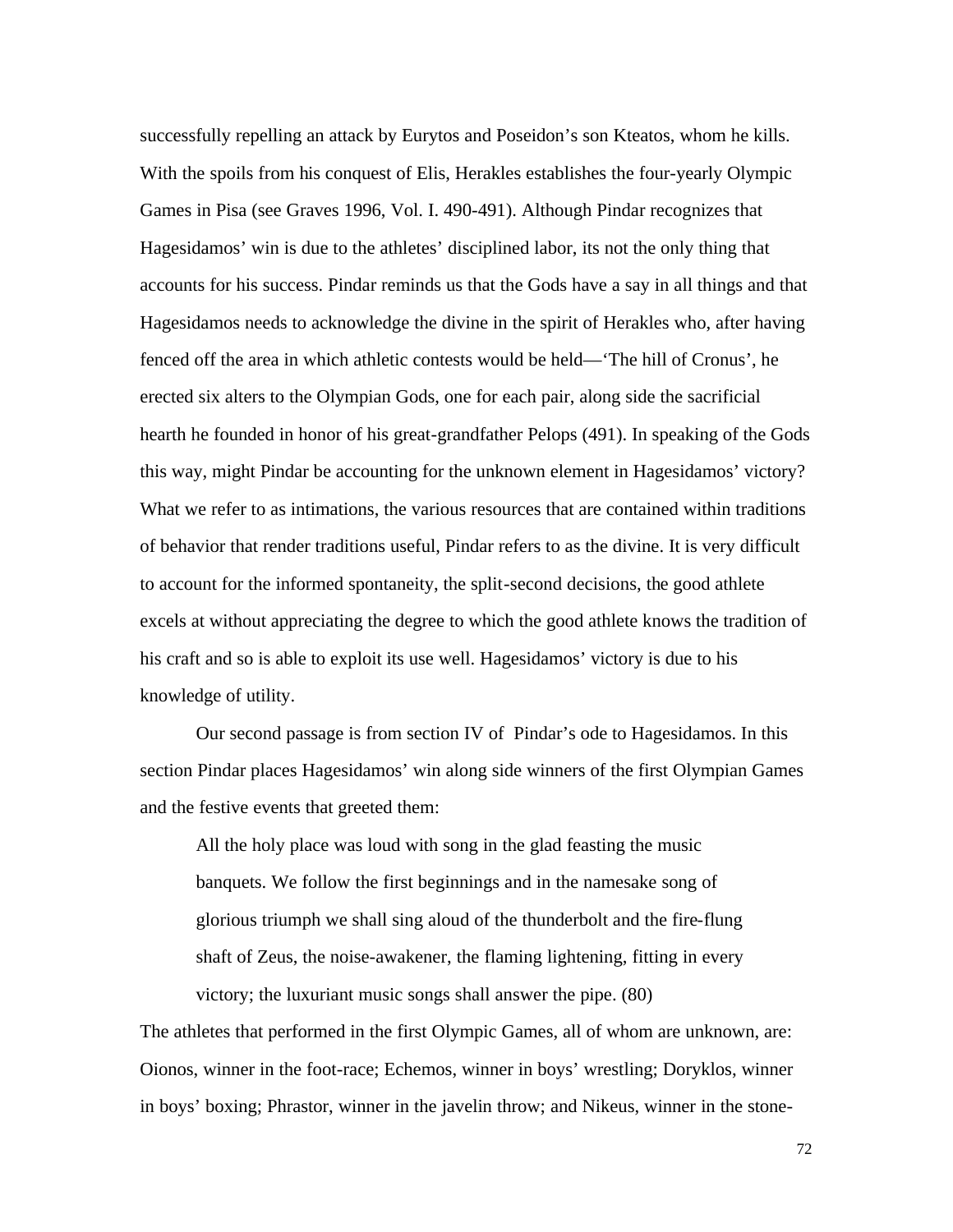throw (70). Pindar's acknowledgment of the first Olympic victors places Hagesidamos' win within a long tradition of athletes excelling at their individual crafts, and Hagesidamos should be celebrated also.

# IV. Wrestling

In the ode *Nemean VI* (c.461 BCE), which praises the victor Alkimidas of Aigina, winner in the boys' wrestling, the historical record is sparse in accounting for the details of praise bestowed upon Alkimidas' victory. Nonetheless, the ode reflects our central concern with illustrating traditions of behavior as knowledge based in utility, the type of knowledge Socrates endorses in *Alcibiades Minor*. In *Nemean VI* section one will be our main focus because in it we see that Alkimidas descends from a family that includes many fine athletes. Wrestling is only one of the many sporting events that Alkimidas' family has excelled at. Pindar acknowledges Alkimidas' familial descent a follows:

Even now Alkimidas gives visible witness that his race is like the fruitful fields which change about and now give men abounding life from the soil, now rest again and pick up strength. He has come from Nemea's well-loved Games, a boy in the struggle, who follows this calling from Zeus; he has been revealed a hunter and had good sport in the wrestling. (10)

The 'visible witness' Pindar speaks of may, in part, reflect an appreciation of the genetic endowment that laid the groundwork for Alkimidas' victory, but when we consider that 'fruitful fields' need cultivation, and the yield one gains due to cultivation reflects toil ('now rest again and pick up strength'), it is more plausible to read Pindar as putting greater emphasizes on the discipline that is demanded from well performed crafts. Alkimidas' athletic family is composed of craftsmen who hone their craft generationally, which goes some distance in explaining their continued success. Further passages we will consider suggest that traditions of behavior practiced by his family, complemented by toil, is what accounts for Alkimidas' victory.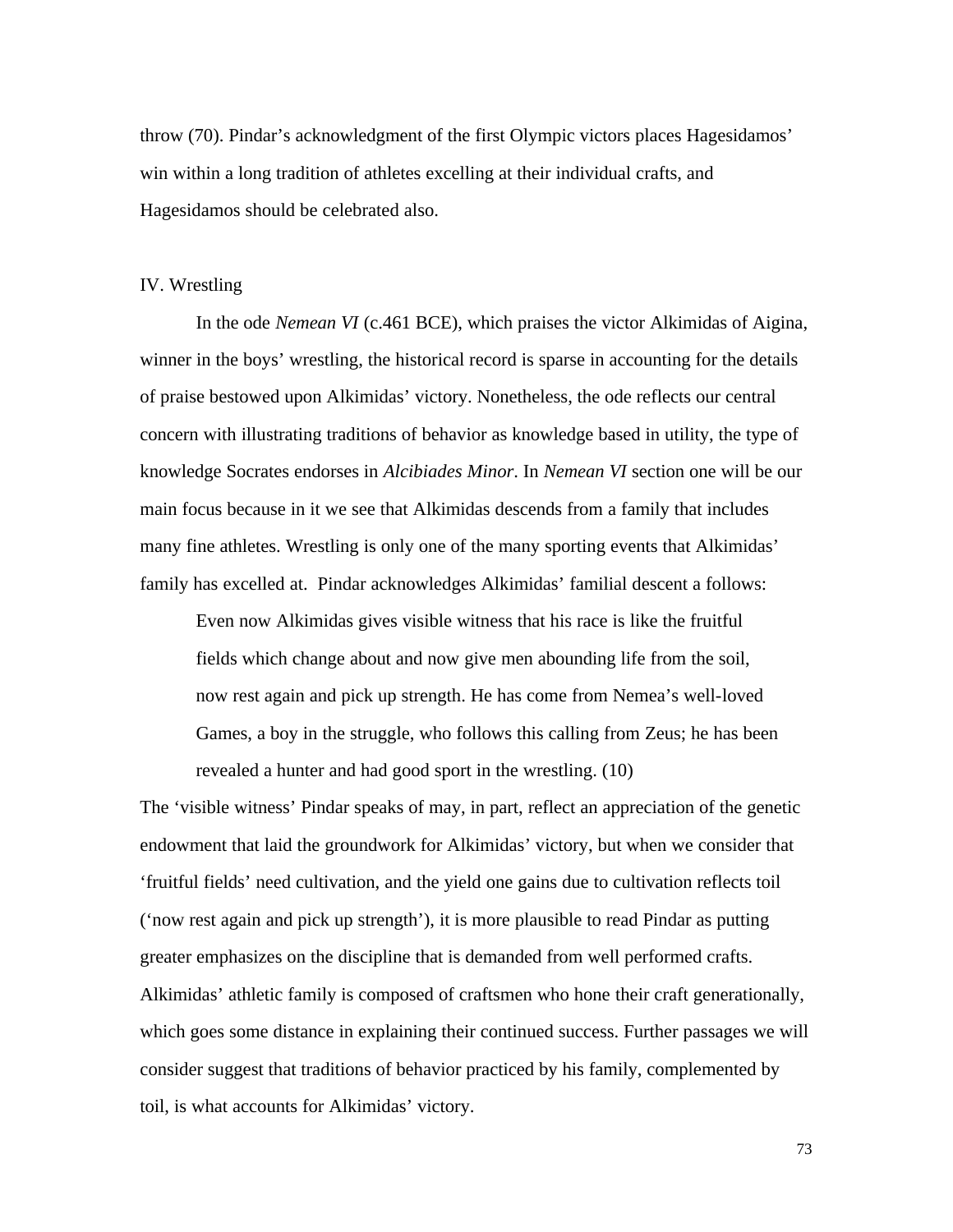The last stanza of section one and the beginning of section two is more direct about the connection between traditions of behavior learned in Alkimidas' family and toil. Pindar comments on both:

He plants his feet in the kindred tracks of his father's father, Praxidamas; for he, an Olympic victor, first brought twigs from Alpheos to the Aiakidai; He was crowned five times at the Isthmus, thrice at Nemea, and saved Sokleidas from oblivion, who was first of Hagesidamos' sons. To his delight three prize-winners reached the peak of prowess by tasting toil. With good fortune from God. (15-25)

The descent of the family is Hagesimachos, Sokleidas, Praxidamas, Theon, and Alkimidas (see Bowra, 209). In the passage under consideration it is quite clear that Alkimidas' family embody traditions of behavior that have proven highly efficient at fielding successful athletes in the Games. The familial athletic tradition began with Hagesimachos, and we can only surmise that he, too, was a part of a local tradition that stressed athletic endeavors. The larger point that Pindar expresses is that from Hagesimachos to Alkimidas traditions of behavior were gained through concrete activity which become the basis on which each successive generation relied and replicated, but also a basis on which to learn from the tradition's intimations: how best the tradition could be put to use. This is precisely Socrates' point at 145e-146b in *Alcibiades Minor* when he criticizes craftsmen for having a skill but not knowing how best to use it, which is shown by their not knowing 'when or on whom it was better for them to exercise their skills…'

# V. Flute-playing

The last ode we will consider from Pindar is *Pythian XII* (c.490 BCE) in praise of Midas of Akragas, winner in the flute-playing. The mythical backdrop of the ode is the occasion that inspired Athena to invent the flute and the tune 'The Many-Headed', which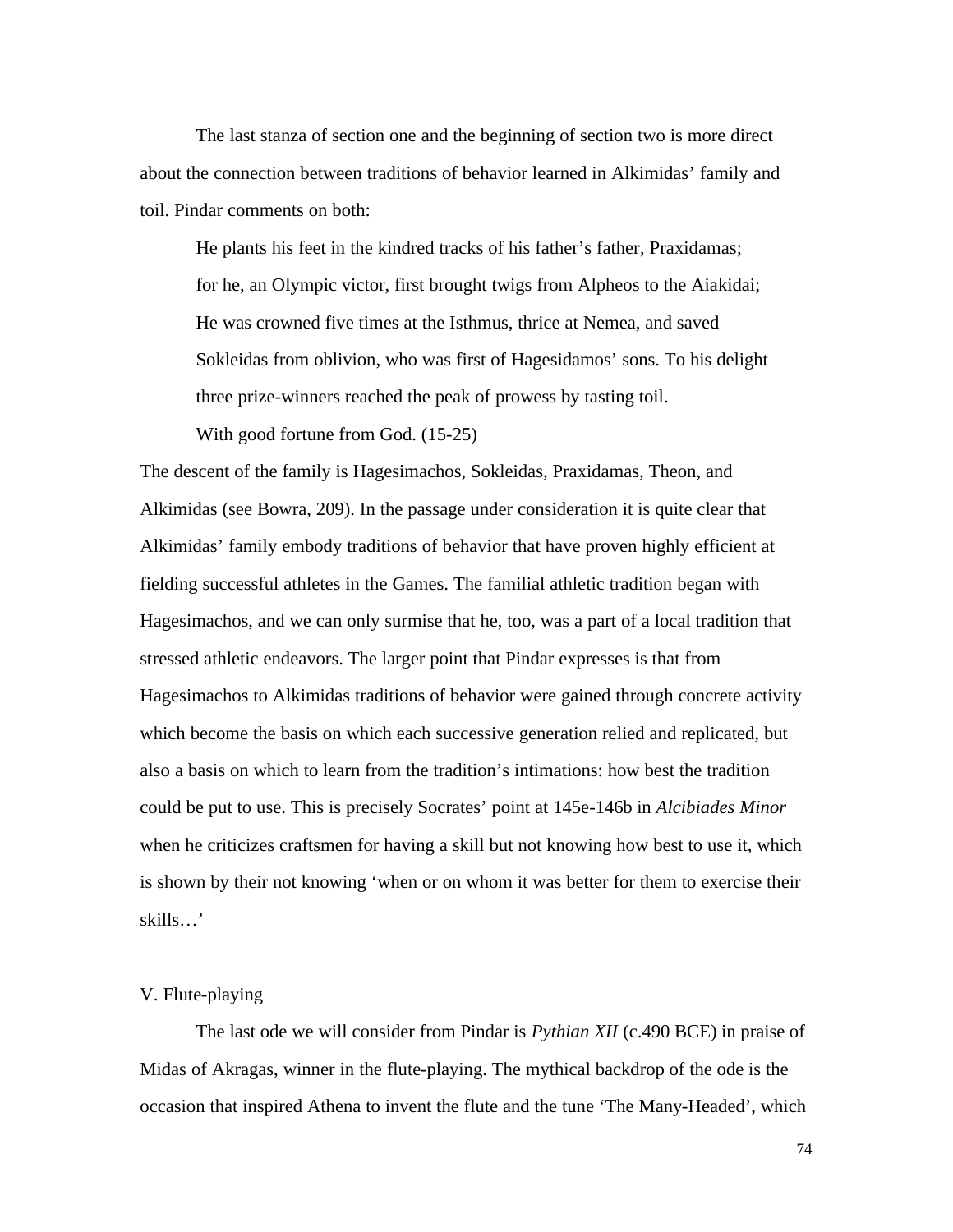mimicked the voice's lament of the Gorgon Euryala for the killing of her sister Medusa by Perseus (see Graves, 223-230 and Bowra, 30). *Pythian XII* does not directly address mortal practitioners of the craft of flute-playing that may have influenced Midas. What it does treat is the relationship between the human voice and the mimetic quality of the flute. In keeping with its origins as a voice-like instrument, Pindar suggests that the craft of the good flute-player consists in replicating the expressiveness of the voice. Thus, a degree of informed spontaneity goes into the craft of flute-playing due to its ability to relieve and reflect the passions.<sup>39</sup>

The passages we will reflect upon are from the end of section three and the beginning of section four. They read as follows:

And when she delivered from these labors the man she loved, the Maiden created the flute's wide-ranging music, to copy in it that strong and loud lamentation which reached her from Euryala's eager jaws … Blown through thin bronze, and blown through the reeds which grow near the fairspaced city of the Graces in the garden of the Nymph of Kaphisos. Wherever dancing is, they are sure to be. Any bliss that man may win (And without labor, none!)… . (20-25)

Although Athena invented the flute, she gave it to mortal man without traditions of behavior to follow in the strict sense that Oakeshott describes. If there are no traditions of behavior for Midas to have followed, and a degree of informed spontaneity is part and parcel of flute-playing, what accounts for his success and our reading of *Pythian XII* as an illustration of the type of knowledge of utility Socrates endorses in *Alcibiades Minor*? The role of the Graces in the craft of flute-playing goes some distance in justifying our reading. The Graces were Aglaia (Glory), Euphrosyna (Mirth) and Thalia (Health), and they had a prominent place in local cult at Orchomenos. The Graces make it possible for

 $\overline{a}$ 

<sup>&</sup>lt;sup>39</sup> This is one of the reasons why Aristotle says that citizens can listen to it but not learn to play it: 'The proper time for using it is when the performance aims not at instruction, but at the relief of the passions' (*Pol*.1341a20-25; cf. *Republic* 399d).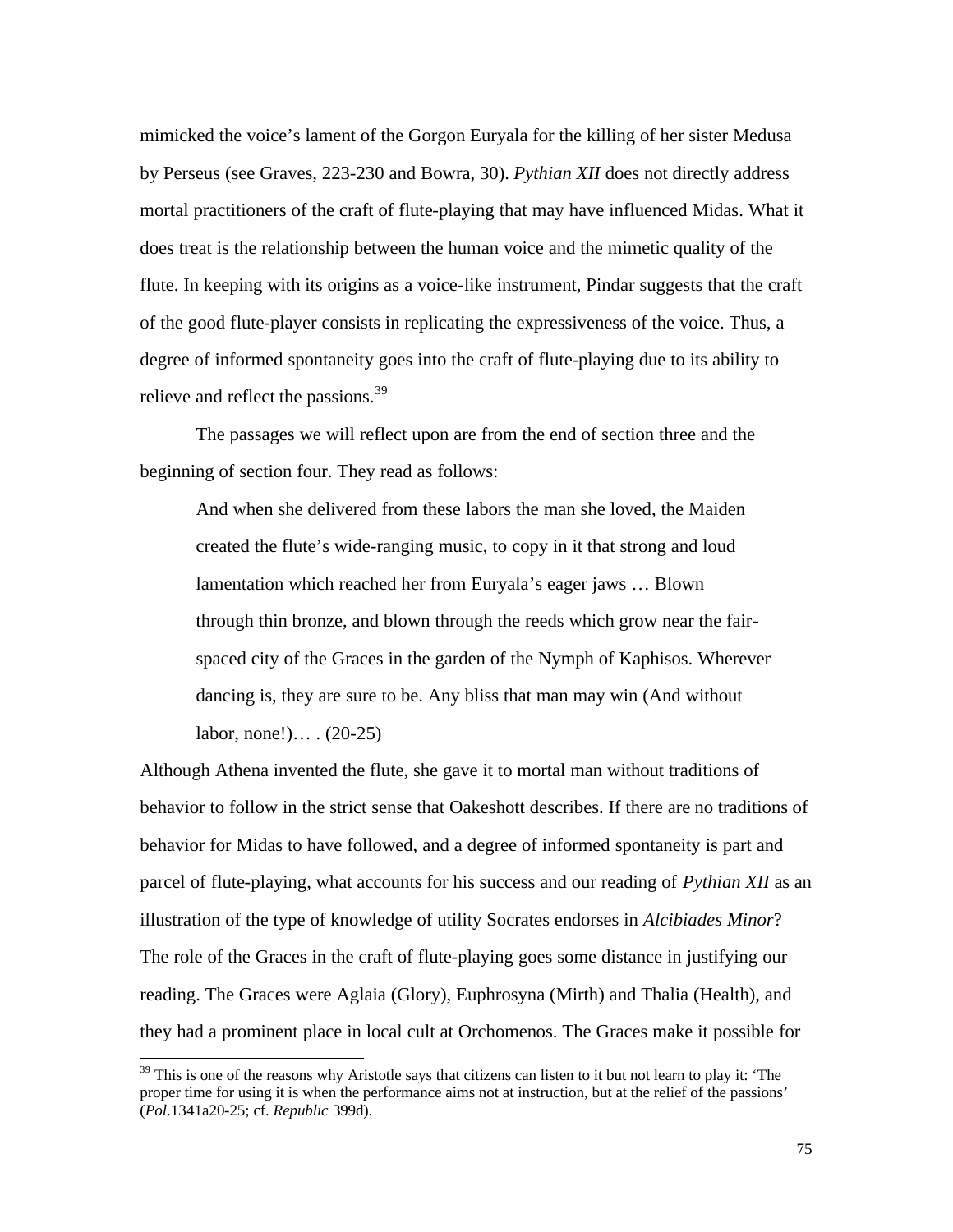the flute-player to reproduce, as life-like as possible, the many sounds of the human voice. However, this does not mean that the good flute-player's abilities are inexplicable because his playing is divinely inspired. We think the role of the Graces can be read in pedestrian way: Midas' success is due to his ability to be spontaneous by reproducing a range of emotions, originally conveyed by the human voice, in a very short period of time. Traditions of behavior and its use value (intimations) may be consulted in so far as the flute-player constantly tries to render life-like the sound his flute replicates, and he does so in a piecemeal fashion each time he tries.

# VI. Conclusion.

In this chapter we discuss Socratic traditionalism, the type of knowledge Socrates refers to in *Alcibiades Minor* as knowledge of utility*.* What constitutes knowledge of utility in the dialogue is traditions of behavior that can be mastered and replicated, as well as serve as a basis of change for the craftsmen to adapt to new circumstances or competitors. For example, if a craftsmen is successful in using his tradition in such a way, not only is he in possession of the skill that defines his craft, he is able to put the skill to good use. Pindar's odes illustrate and celebrate the traditions of behavior of the successful athlete. We can say of the boxer that he is part and parcel of a tradition that renders his behavior recognizable, regimented, and efficient. He is practiced in his craft. Much more than this is not needed to be a boxer. To speak of the successful boxer requires us to assume that a thorough mastery of the craft has taken place. However, in both scenarios we are still dealing with practice, not preconceived notions of the craft of boxing. It is this sort of practical knowledge that Socrates endorses in *Alcibiades Minor.*

The significance of Socrates' endorsing a view of knowledge that functions in this practical way is that it cautions us against the ideologue's failure to see knowledge as the abridgement of concrete political traditions instead of the product of intellectual premeditation.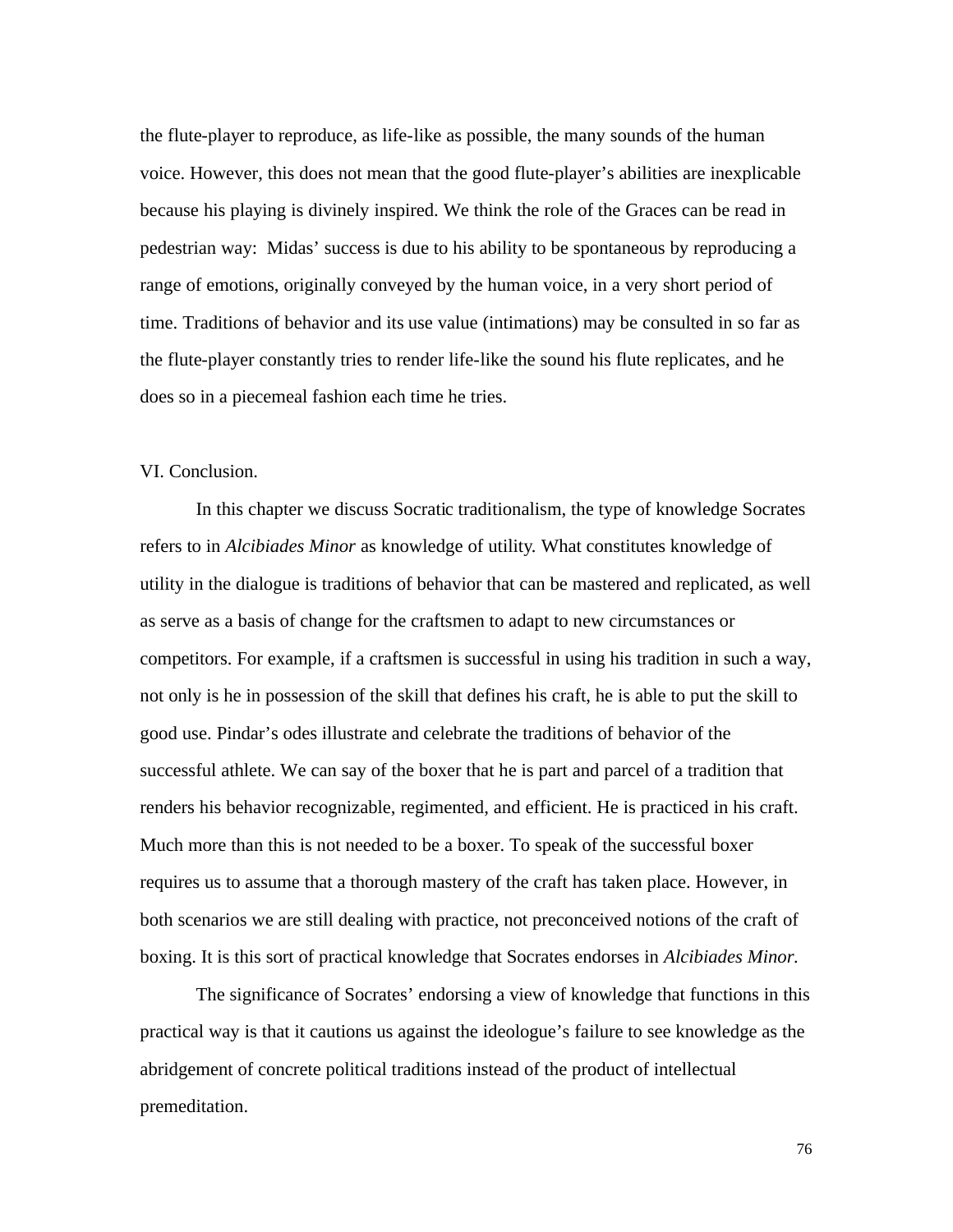Chapter Five: Instances of Decision Theory in Plato's *Alcibiades Major* and *Minor*, and Xenophon's *Memorabilia<sup>40</sup>*

In *Alcibiades Major* we are meant to see the way in which Socrates, after a prolonged period of observation, pursues an ambitious young man who has easily dismissed his other pursuers with disdain. Alcibiades has political ambitions, but lacks the proper philosophical perspective that only Socrates can provide. Socrates notes that the other pursuers thought well of themselves, but there was not one who was not outstripped by Alcibiades' advantages and own estimation of himself. Socrates states, 'You say that you don't need anybody for anything, since your own qualities are so great there's nothing you lack; I'll list them, starting with your body and ending with your soul' (104a). The qualities that Socrates mentions are the young man's great looks and size, his belonging to the leading family in the greatest Greek city, and his having relatives on his father's and mother's side who are among the best and all ready to assist him were he to need assistance. Beyond all these, Pericles whom his father left as guardian for Alcibiades and his brother, hold sway in Athens, in other Greek cities, and in many barbarian places. Given these advantageous, Alcibiades' conceit is that he is completely self-sufficient and is in need of no one.

Here we have Socrates verifying his prior assessment of Alcibiades as a young man motivated by enormous political ambitions. Socrates has been observing Alcibiades since he was a young boy. Why would Socrates be attracted to Alcibiades in the first place? This question is one of the more interesting questions about *Alcibiades Major* and other Socratic dialogues that feature various interlocutors. An interlocutor merits a conversation with Socrates because he is *worthy*. A passage from Xenophon's *Memorabilia*, in which Socrates and Antiphon are discussing the proper way to bestow

 $\overline{a}$ 

 $40$  Denyer 2001, 93 discusses imaginary choices offered by god as a prominent feature in the Alcibiades literature. This chapter explores the type of choices found in the Alcibiades literature.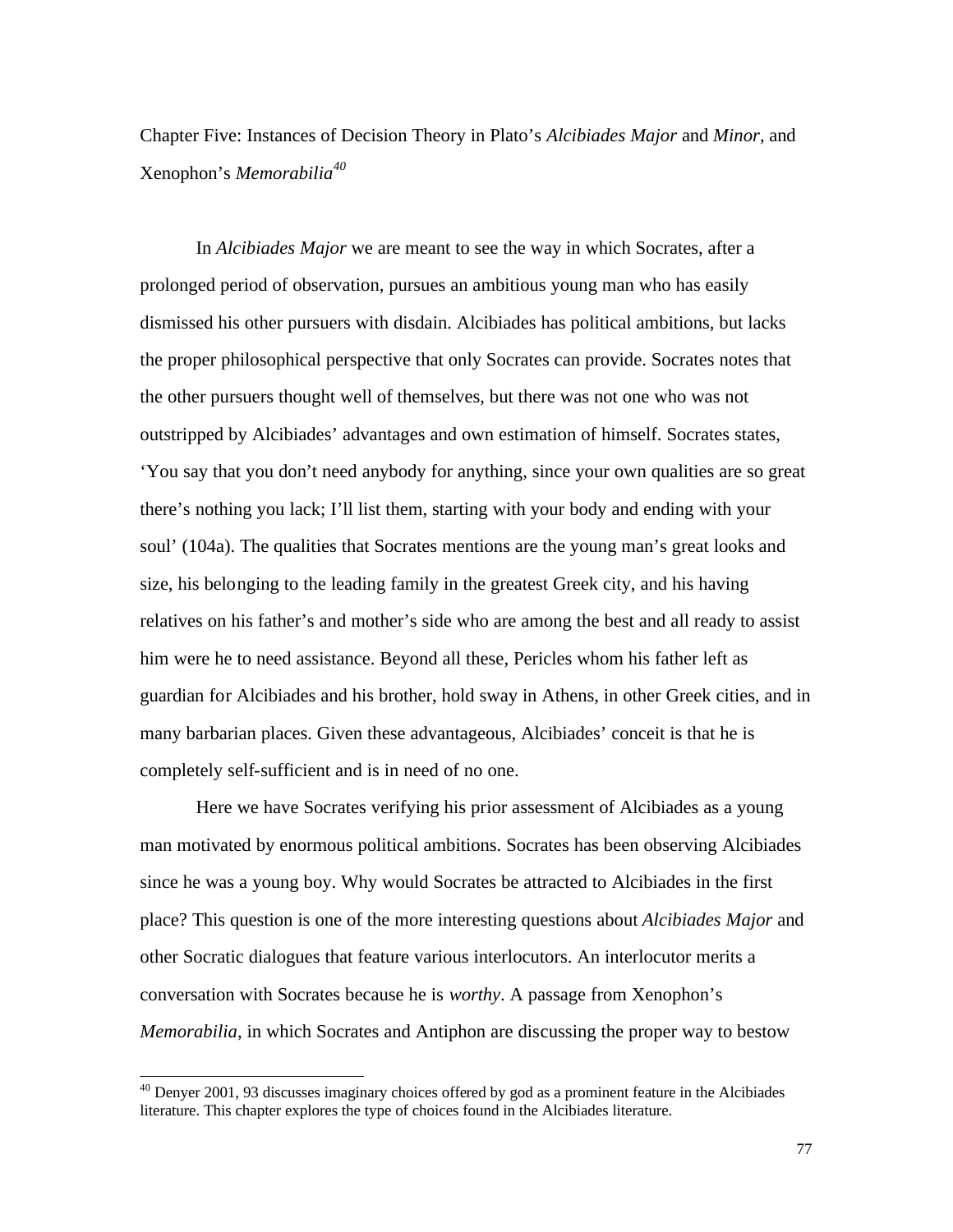beauty and wisdom on others, illustrates an attitude Socrates assumes when befriending others that is on display in his approach to the young Alcibiades:

…but we think that he who makes a friend of one whom he knows to be gifted by nature (*euphya*), and teaches him all the good he can, fulfils the duty of a citizen and gentlemen. That is my own view, Antiphon. Others have a fancy for a good horse or dog or bird: my fancy, stronger even than theirs, is for good friends. And I teach them all the good I can, and recommend them to others from whom I think they will get some moral benefit. And the treasures of wise men of old have left us in their writings I open and explore with my friends… . (I. vi. 10-15.)

This passage not only reveals Socrates' approach to the cultivation of friendships once he enters in to them, but it also specifies a strict criterion for who becomes a candidate for friendship with Socrates (cf. *Apology* 23b-c and 33b-c on Socrates' ironic eagerness to present himself to the jury as the friendly interrogator of all Athenians). But there seems to be a lacuna here. It is clear from Socrates' opening remarks in *Alcibiades Major* that Alcibiades' gift is his nascent philosophical nature that Socrates recognizes in his enormous ambition to be a great political ruler. It is also clear that Socrates, having become interested in Alcibiades, seeks to cultivate a friendship in the manner Xenophon describes. What is not so clear is how Socrates, after his initial judgment that Alcibiades is sufficiently gifted and ambitious to pursue, goes about corroborating his findings. Might there be a testing of the waters to assure himself that Alcibiades is not a dud before he attempts to bestow beauty and wisdom on his friend? Our assumption is that Socrates needs to, and does, confirm the potential of would-be friends because otherwise he would run the risk of judging an interlocutor worthy of friendship only to find he was mistaken. In fact, Xenophon tells us the critics of Socrates claimed he misjudged the natures of both Critias and Alcibiades by teaching them politics before prudence (see *Memorabilia*, I. II. 13-18). Whether Socrates, in fact, misjudges natures is a fit topic for discussion, but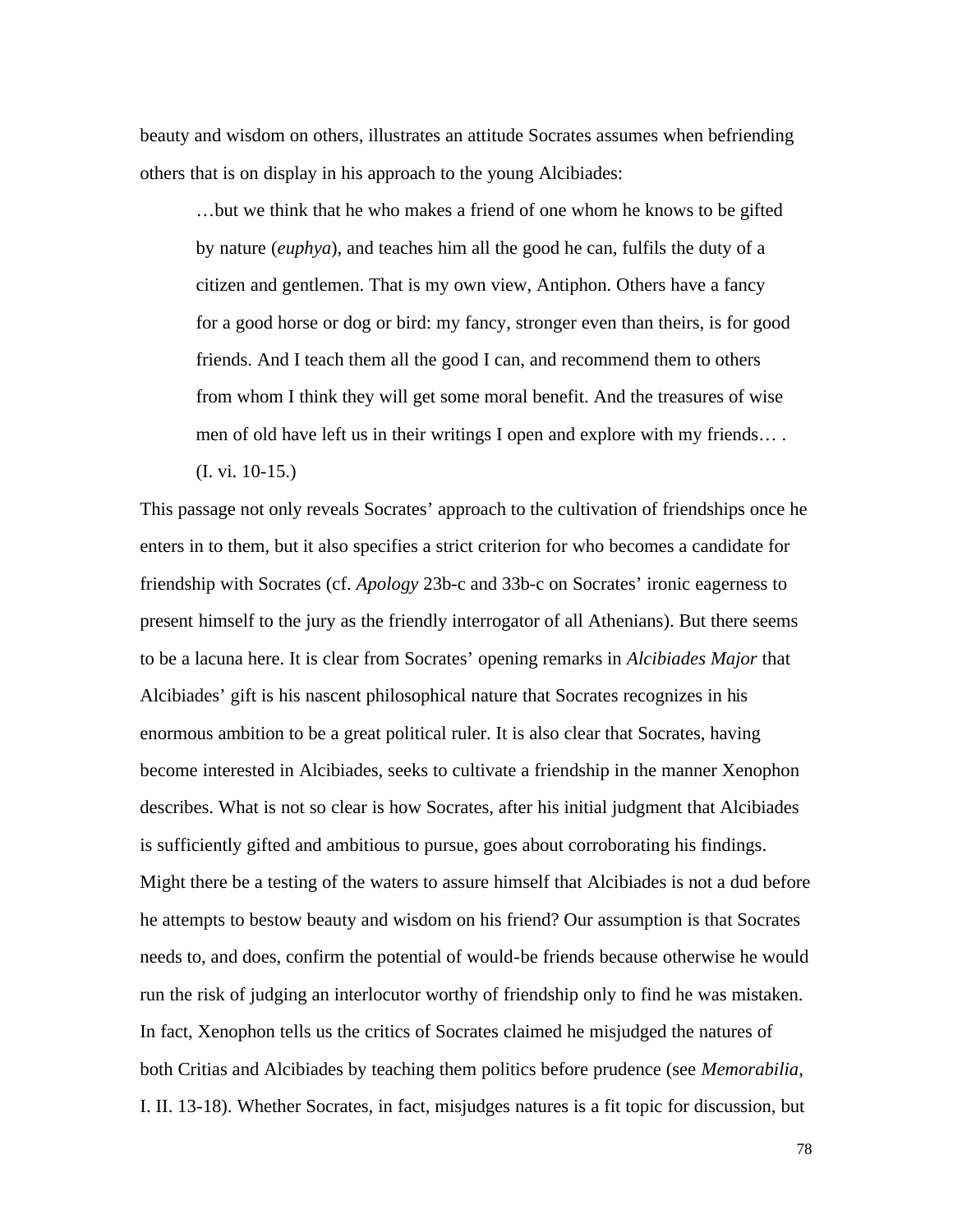out of the purview of this chapter. We propose the idea that Socrates, indeed, confirms his initial judgment regarding the giftedness (philosophical potential) of a given interlocutor by posing various thought experiments in the form of hypothetical, counterfactual and imaginary choices.<sup>41</sup> How these choices function is to make an interlocutor's desires transparent and to assess degrees of belief as bases for action. Socrates often makes use of these types of choices, which, interestingly enough, we have come to regard as the key feature of modern decision theory. We especially see the employment of decision theory choices and what it reveals about the nature of an interlocutor and his desires in the dialogue *Alcibiades Major*. But we will also discuss general aspects of its role in other Socratic writings such as *Alcibiades Minor*, and Xenophon's *Memorabilia*.

# **Decision Theory**

 $\overline{a}$ 

 Socrates' use of thought experiments in the dialogues as a way of reassuring himself of an interlocutor's philosophical potential aligns with the general thrust of decision theory as expressed by its founder F.P. Ramsey in his essay 'Truth and Possibility' (1978, 60-100). Although the essay's subject matter, as a whole, goes beyond the scope of what we intend to discuss here, and should be read on its own as a lucid introduction to modern decision theory, Ramsey's discussion of hypothetical choices as a means of measuring degrees of belief will be our focus because it sheds light on the function and type of choices Socrates offers various interlocutors.

The essay sets out a method to measure the degrees of beliefs and other psychological variables through their causal property, that is the extent to which individuals are willing to act on what they believe given hypothetical circumstances.

<sup>&</sup>lt;sup>41</sup> Thought experiments like counterfactuals have been discussed in relation to the variety of Socratic refutations (see, for example, Carpenter and Polansky 'Variety of Socratic Elenchi' in Scott 2002, 89-100) but not as a technique to measure the extent to which an interlocutor is philosophically gifted, the way Socrates initially supposes, to benefit from Socrates' type of friendship. That is, how does Socrates confirms if an interlocutor has the philosophical market value Socrates initially claims he does.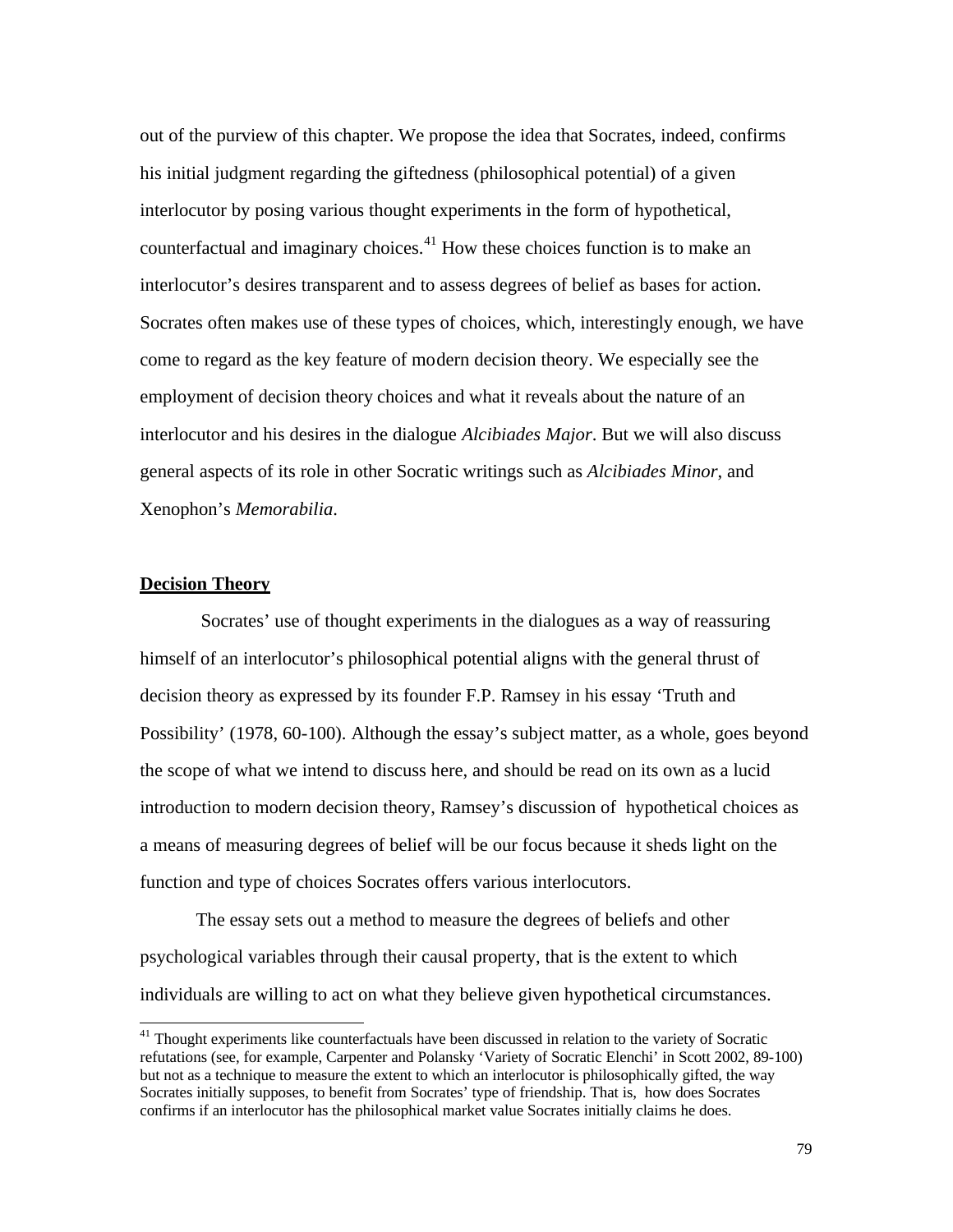Hypothetical circumstances are not concerned with actualized beliefs—beliefs presently at work in our thinking of them, but with dispositional beliefs, beliefs that would dictate actions in the appropriate circumstances.<sup>42</sup> According to Ramsey, beliefs can be assigned a magnitude or degree having a particular position in a sequence of magnitudes which determine the likelihood, given hypothetical choices, of our acting in one way as opposed to another. For example, we can express full belief in a proposition by 1 ('The earth is flat'), full belief in its contradictory by 0 ('The earth is round'), and equal beliefs in the proposition and its contradictory by one-half ('The earth may be flat or round'). Magnitudes are quite simple to assign when an individual has no doubts about anything.

A more complex scenario may demand an individual to take account of various degrees of certainty in his beliefs (e.g., 'I believe in Z two-thirds of certainty'). In order to account for the more complex scenario, Ramsey introduces what he calls Mathematical Expectation.<sup>43</sup> Mathematical Expectation governs all our behavior in so far as we consistently seek to maximize our own or other people's pleasure. How Mathematical Expectation expresses degrees of belief is illustrated by Ramsey in the following instance:

I am at a cross-roads and do not know the way; but I rather think one of two ways is right. I propose therefore to go that way but to keep my eyes open for someone to ask; if now I see someone half a mile away over the fields, whether I turn aside to ask him will depend on the relative inconvenience of going out of my way to cross the fields or continuing on the wrong road if it is the wrong road. But it will also depend on how confident I am that I am right; and clearly the more confident I am of this the less distance I should be willing go from the road to check my opinion. (77)

 $\overline{a}$ 

<sup>42</sup> Cf. Aristotle's discussion of 'first' and 'second' activity in *De An*. 412a22-8 where he contrasts dispositional knowledge with actualized knowledge.

 $43$  For example, we can formalize mathematical expectation in the following way: Bob's degree of belief in *p* is *m*/*n*; then Bob's action is as he would choose it to be if he had to repeat it exactly *n* times, in *m* of which *p* was true, and the others false. In each of the *n* times Bob had no memory of the previous ones (76).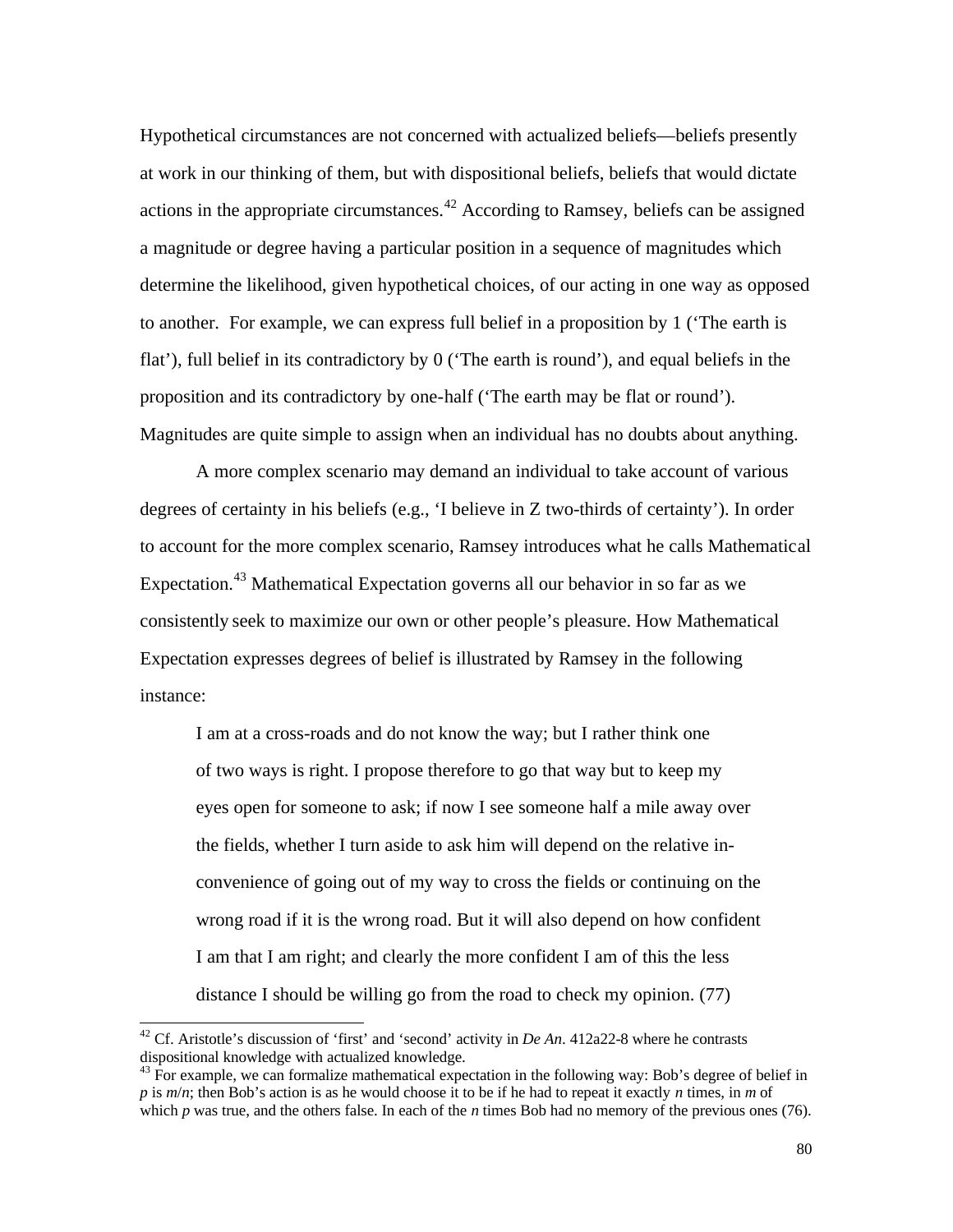The distance Ramsey is prepared to go out of his way to ask becomes the measure of the confidence in his opinion, the Mathematical Expectation, because individuals conduct themselves in ways that consistently realize the objects of their desires. Ramsey's supposition is that because the individual has certain beliefs about many things his actions will be determined according to the ranking of his beliefs. A belief entails choices and to offer an individual many choices, according to Ramsey, is to reveal the individual's preference for possible worlds ordered hierarchically according to their perceived value:

If we had the power of the Almighty, and could persuade our subject of our power, we could, by offering him options, discover how he placed in order of merit all possible courses of the world. In this way all possible worlds would be put in order of value… . (78)

Schematically the choices offered would look like the following:

Would you rather have world  $\alpha$  in any event; or world  $\beta$  if p is true, and world  $\gamma$  if p is false? If, then, he were certain that p was true, he would simply compare  $\alpha$ and  $\beta$  and choose between them as if no conditions were attached.... (79) Ramsey's discussion of thought experiments presented as hypothetical choices are the type of choices we see Socrates concerned with in *Alcibiades Major* and to a lesser extent

in *Alcibiades Minor* and Xenophon's *Memorabilia*. Socrates, too, is concerned with degrees of belief, but not their measurability in magnitudes. Socrates is concerned with degrees of belief in so far as the choices he offers Alcibiades confirm or falsify Socrates' initial observation that Alcibiades has what it takes to benefit from Socratic friendship. Once Alcibiades begins to entertain the hypothetical choices offered him, his desires are rendered transparent. Socrates then judges Alcibiades' desires as providing a basis for a virtuous life, and secondarily, great Athenian statesmanship.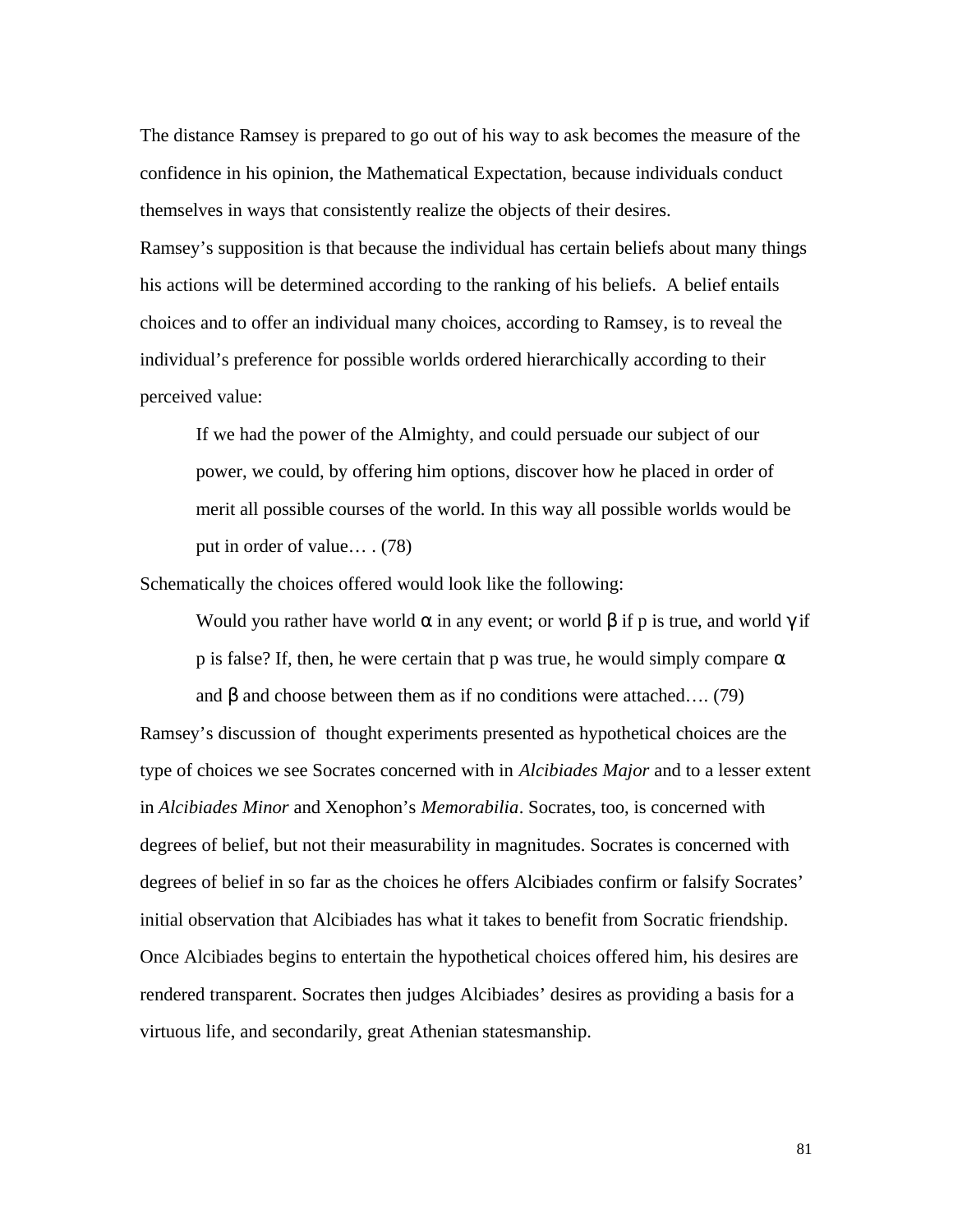# **Types of Hypothetical Choices**

In Plato's dialogues the choices offered to interlocutors are outlandish and contrived, and assume the tone of a psychotherapist. There are three distinctive categories under which these choices are usually offered. The first category we can refer to as The Call of Ambition. Here the hypothetical choices offered by Socrates to the interlocutor are concerned with establishing as fact from prior observation that an interlocutor is worthy of being befriended by Socrates due the interlocutor's ambition. When we speak of ambition we mean those overriding emotions or desires causing an individual to act in a particular way repeatedly to achieve a particular end. We are not speaking here of petty desires that are strongly felt and, as a result, cause an individual to act. Otherwise in characterizing ambition as we have, we could just as easily be referring to obsessivecompulsive disorders. The ambition we are arguing Socrates has in mind in each of the three categories is *grand* ambition. The second category we can refer to as The Limits of Ambition. When we speak of limits we are referring to the length an interlocutor is willing to go in order to satisfy his desire(s). One way to assess the length an interlocutor is willing to go to fulfill a particular desire is to determine how strongly or to what degree he holds a particular belief. The significance of knowing how strongly an interlocutor holds a particular belief is that it allows Socrates, by offering hypothetical choices, to establish limits surrounding the subject-content of the conversation. In the Socratic conversation limits are established in order to prevent the interlocutor from assuming a sophistic stance (see *Alcibiades Major* 106b-c), and to facilitate the protreptic experience of the interlocutor by having virtue serve as the goal of the interlocutor's ambition. The third category we can refer to as The Transparency of Ambition. When we speak of the Transparency of Ambition we are referring to the use of hypothetical choices to disclose the gulf between an interlocutor's true beliefs that are instantiated in his deeds, as opposed to his stated beliefs. The interlocutor often agrees to abide by Socrates' prescription to do what it takes to realize the goal of his ambition, arduous though it may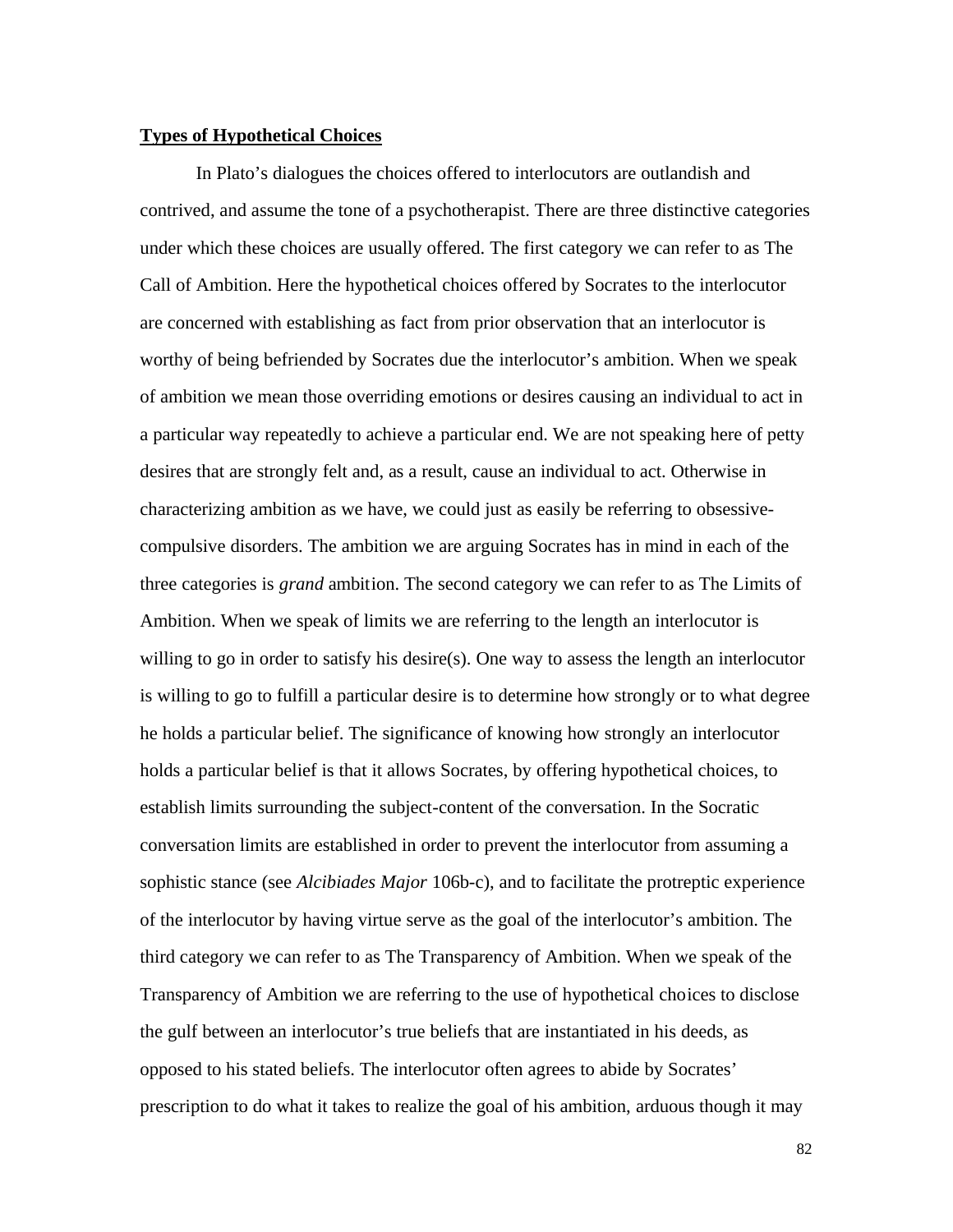be, but we then find the interlocutor acting as if he were oblivious of his agreement. In the dialogues the comedic aspect is often brought about by the following trope: the interlocutor insists that we take his words, speeches and intentions seriously, but he makes himself look foolish because his actions are glaringly at odds with what he professes.

## *Alcibiades Major*

 $\overline{a}$ 

Of the many interlocutors we find in the Socratic discourses, Alcibiades' relationship with Socrates gives us a good opportunity to assess these categories of choices. Three episodes in which we find Alcibiades considering hypothetical choices are in Plato's dialogues *Alcibiades Major* and, to a lesser extent, in *Alcibiades Minor* and Xenophon's *Memorabilia*.

Socrates' attraction to Alcibiades in the opening pages of *Alcibiades Major* is shown to be particularly strong. After a long period of observation, Socrates approaches Alcibiades with the intention of befriending him. Unlike the majority of the interlocutors featured in the Platonic dialogues who claim to have a strong, presumptive knowledge of X—(e.g. friendship (*Lysis*), piety (*Euthyphro*), bravery (*Laches*), etc.—Alcibiades makes no such strong claim. In *Alcibiades Major* Socrates' conversation with Alcibiades is generated solely on *ad hominem* grounds. From the opening pages of the dialogue to its conclusion, Socrates appeals not so much to reason in trying to make virtue the goal of Alcibiades' ambition, but to Alcibiades' aristocratic prejudices and emotions.<sup>44</sup> The uniqueness of Alcibiades lies in a type of arrogance (*megalophronon*), 103b2-104a) that is even more acute than the arrogance of his older pursuers. Alcibiades also has a

<sup>44</sup> (Denyer, 2001, 121) convincingly shows that Alcibiades' aristocratic statement at 111a1 (*to ellenizin*) 'to speak Greek' does not assume that a mere knowledge of one's native language is superior to 'something as rare as being good at playing draughts'. In fact, Alcibiades is relying on three commonly held Greek ideas: (1) One's native language indicates sharing in particular customs, manners, values and political allegiances; (2) It is unfavorable (*barbarus*) if one's native language is not Greek; (3) The moral superiority of the Greeks over the barbarians is due to their obedience to the law and sense of justice.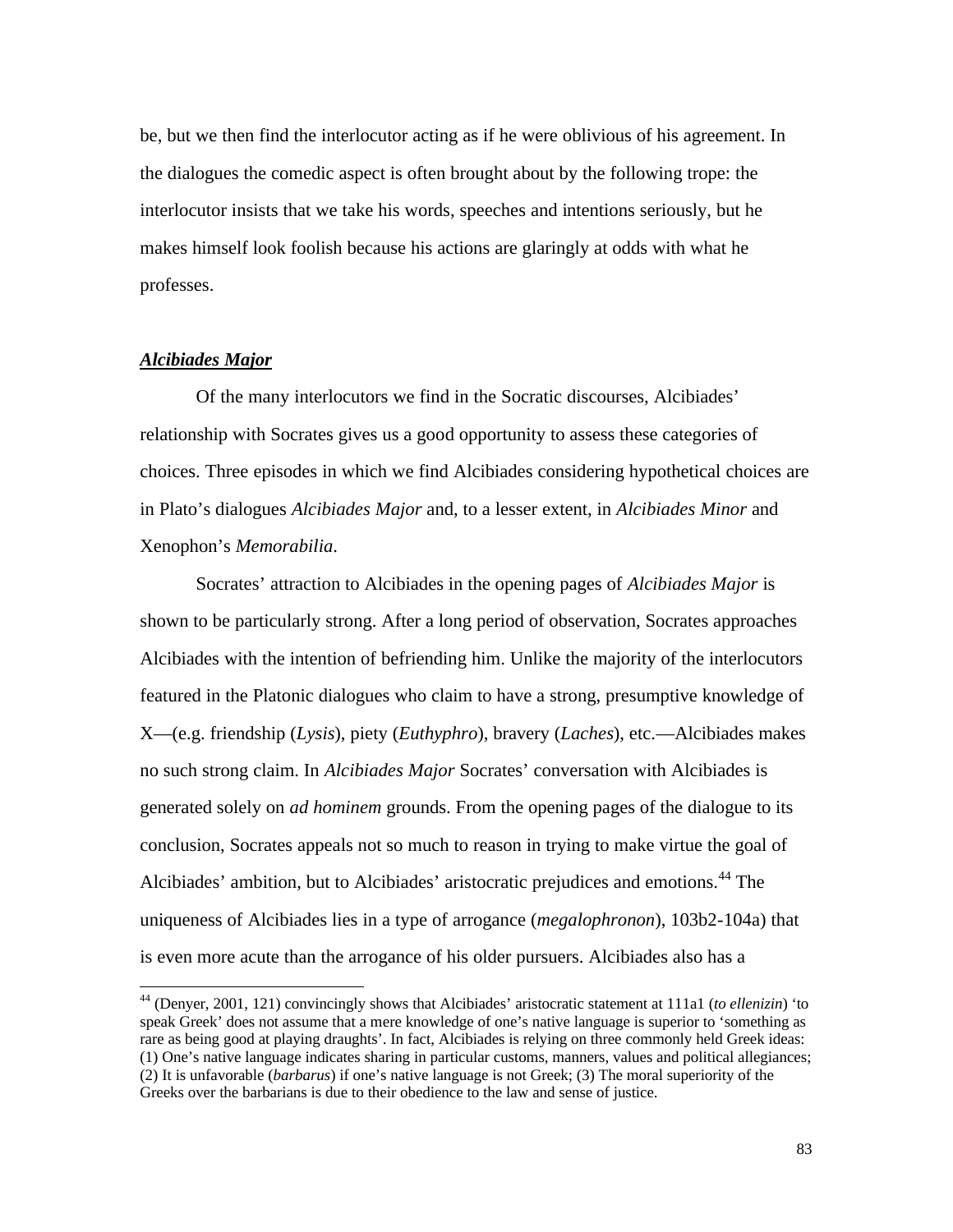psychological advantage over his pursuers, which also makes him unique in the eyes of Socrates; he is beautiful physically, from a prominent Athenian family, and has influential friends (104b5). Although Socrates eventually convinces Alcibiades that he is self-sufficient for all the wrong reasons (*see* 127d-e), that had allowed him casually to brush aside his eager pursuers, Socrates engages Alcibiades in conversation to confirm whether he is sufficiently ambitious to pursue and thus worthy to receive Socrates' friendship (104a-c). In addition to confirming his initial impression of Alcibiades through choices we refer to as The Call of Ambition, the following exchange between Alcibiades and Socrates brings into play the other two categories under which hypothetical choices are offered.

After having gained Alcibiades' confidence by appealing to his conceit and sense of wonder, Socrates offers the following hypothetical choices to Alcibiades:

Suppose one of the gods asked you, "Alcibiades, would you rather live with what you now have, or would you rather die on the spot if you weren't permitted to acquire anything greater?" I think you'd choose to die…. And if that same god were then to tell you that you should have absolute power in Europe, but that you weren't permitted to cross over into Asia or get mixed up with affairs over there, I think you'd rather not live with only that to look forward to; you want your reputation and your influence to saturate all mankind, so to speak. (105a-c)

#### **The Call of Ambition**

Alcibiades coyly admits (106a8) that Socrates is right regarding the presence of his enormous ambition. This brief exchange confirms the initial impression Socrates gained from observing Alcibiades as a young boy. In *Alcibiades Major* Socrates does not recount many episodes that might have given him the impression that Alcibiades was a promising youth with ambition. At 110a-c Socrates recounts an episode in which a young, brash Alcibiades accuses a playmate of cheating in a game of knucklebones.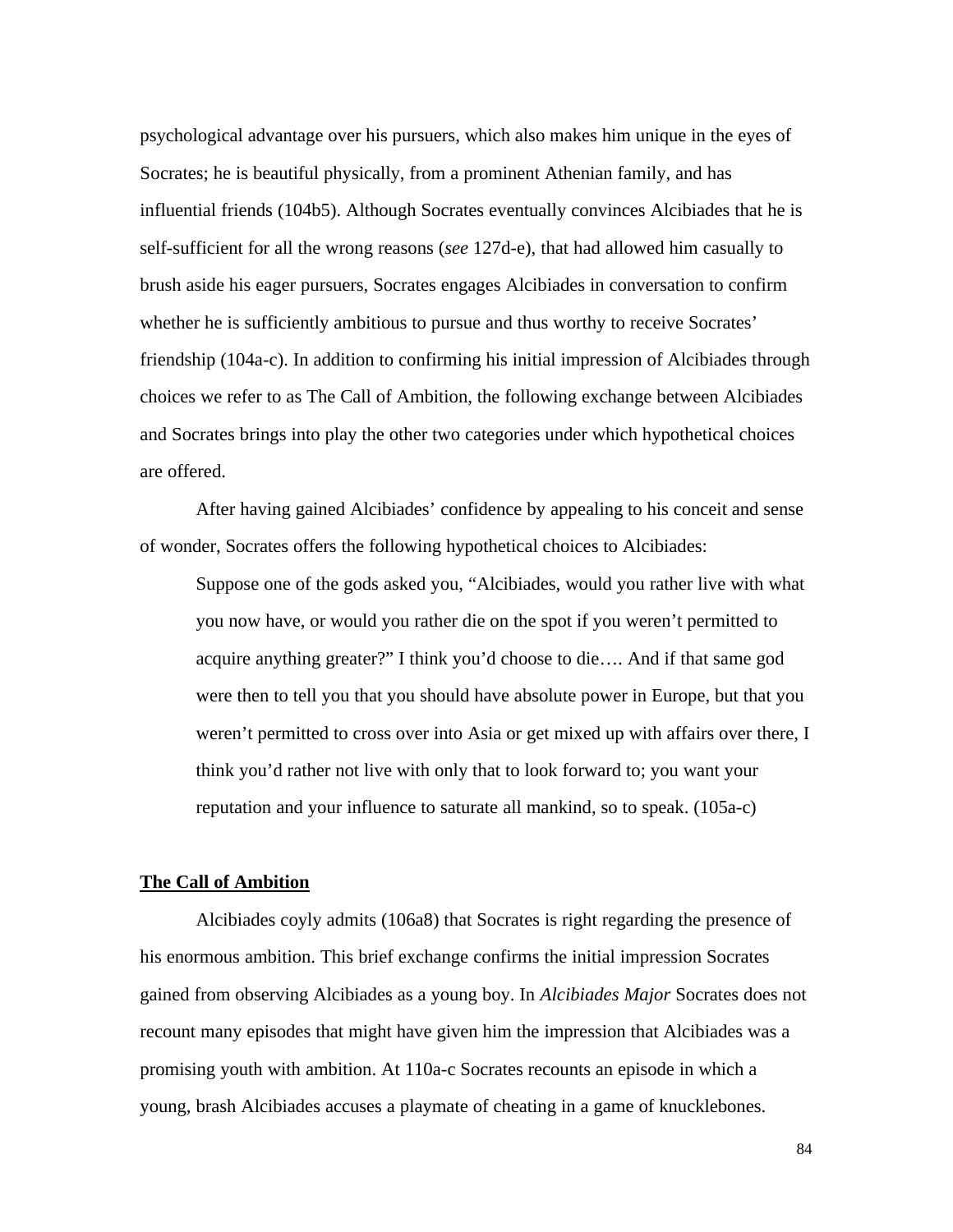Socrates recounts the episode to illustrate the larger point that even at a young age Alcibiades was confident that he understood justice and injustice. Plutarch, however, recounts several episodes that illustrate Alcibiades' budding ambition, which Socrates may have in mind. Plutarch prefaces his remarks about Alcibiades' childhood by stating that the desire for superiority was the strong passion 'of his real character' (Clough 259). We are told of Alcibiades being placed in such a difficult position while wrestling he bit his opponents' hand to gain the advantage. The opponent accused Alcibiades of biting like a woman; Alcibiades replied 'No'… 'like a lion' (259). In another episode we are told that while playing a game of dice with friends a loaded cart was to pass before the part of the street Alcibiades intended to throw during his turn; he demanded the cart to stop but to no avail. Once the game was over Alcibiades having decided to teach the cart driver a lesson threw himself on the cart and dared the driver to drive on. The driver was so startled '…that he put back his horses, while all that saw it were terrified, and, crying out, ran to assist Alcibiades' (259).

Even if Socrates has these episodes in mind, how might this exchange between Alcibiades and Socrates employ elements of decision theory? First and foremost we see the use of thought experiments in the form of hypothetical choices. Socrates needs to establish as fact his prior observation that Alcibiades is sufficiently ambitious to pursue. Socrates can not establish this fact by focusing on Alcibiades' actualized beliefs, he must focus on Alcibiades' beliefs as a causal property in dictating what Alcibiades would do in the appropriate circumstances. In other words, Socrates must focus on Alcibiades' dispositional beliefs. Under the category The Call of Ambition we believe Socrates is not concerned so much with the content of choices of what is being offered and the intensity or degree of what Alcibiades believes as he is with the mere aspect of employing hypothetical choices as a method to gauge Alcibiades' probable behavior in various circumstances. The category The Limits of Ambition will address the content of choices and Alcibiades' degree of belief in the choices offered to him.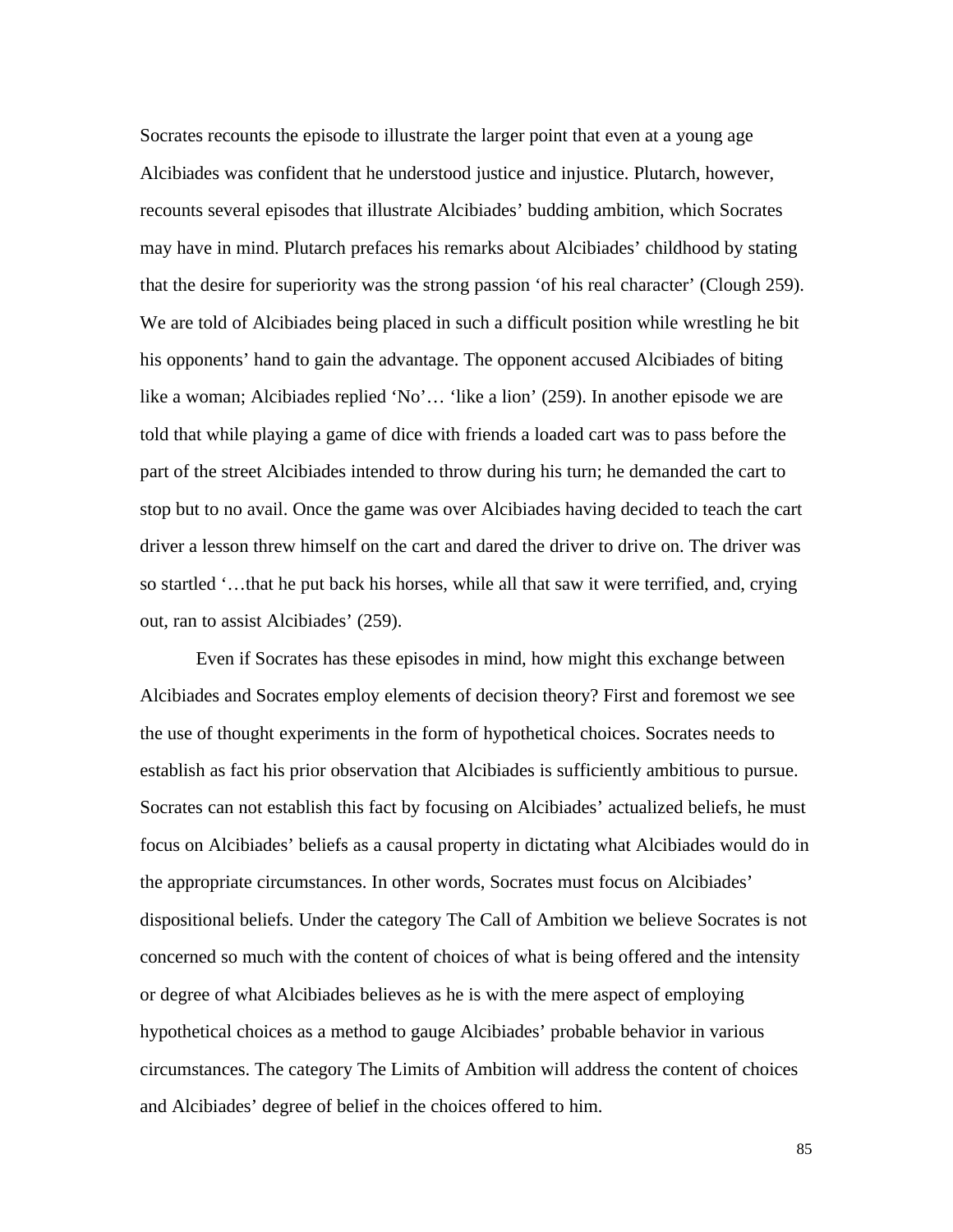# **The Limits of Ambition**

 The fact that Alcibiades would be willing to die if he could not achieve anything greater than he already has or is prevented from ruling over the continent of Europe and Asia, tells us that Alcibiades will order his actions in such a way he thinks most likely to realize his ambitions. Here we see Ramsey's mathematical expectation. The distance Alcibiades is willing to go to acquire greater things is the measure of his ambition and the confidence he has in his abilities. Otherwise the lack of these greater things, which would call for the necessity to remain content with what he has acquired up to this moment, would be a peculiar kind of death by proxy**.** A belief entails choices, and the choices Socrates offers Alcibiades reveal his preference for hierarchically ordered worlds according to their perceived value in facilitating his ambition to attain greater things, as well as saturating all mankind with his influence and reputation. Schematically, the hypothetical choices offered to Alcibiades by Socrates might look like the following:

Would you rather have world  $\alpha$  ('to live with what you now have') in any event; or world β ('to die on the spot') if  $ρ$  ('if you weren't permitted to acquire anything greater') is true, and world  $γ$  (implied:

Alcibiades is allowed to acquire greater things) if  $\rho$  is false?

If Alcibiades were certain that  $\rho$  was true, he would then choose, as if no conditions were attached, between α and β. Alcibiades seems to suggest that he would most likely choose β. (We say 'most likely' because Alcibiades will be shown to have inconsistent thoughts about death when we discuss The Transparency of Ambition.) The relevance of laying out the hypothetical choices as we have underscores Socrates' push to get Alcibiades to show, for all to see, the value he places on possible courses of the world offered to him. We can infer from the value Alcibiades places on possible courses of the world that he may be willing to do whatever it takes to realize his ambition. Alcibiades' ambition may be limitless, at least dispositionally. Socrates can now tailor his conversation to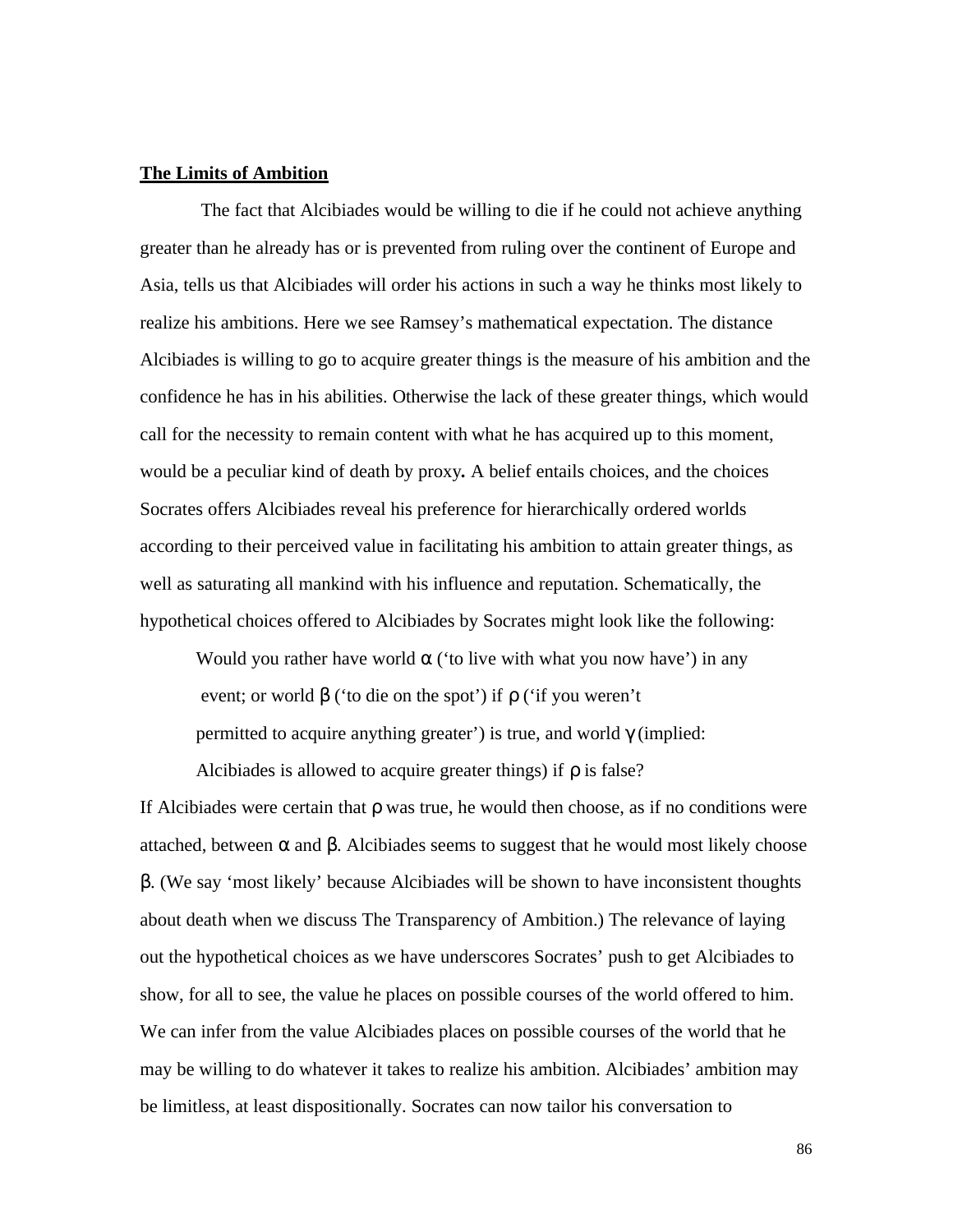Alcibiades' enormous ambition by establishing parameters beyond which the conversation is prevented from going. In limiting the conversation, Socrates offers Alcibiades other possible courses of the world which entail different courses of action based on different rankings of beliefs.<sup>45</sup> These other possible courses of the world can be thought of as Socratic counter-offers to Alcibiades' possible world preferences. For example, when we look at *Alcibiades Major* we see the conversation revolving around three weak claims Alcibiades makes regarding knowledge, justice, and the soul. In response, we see Socrates limiting Alcibiades' claims by making claims of his own regarding knowledge, justice, and the soul:

Knowledge (106b-113d): Alcibiades claims he has the general knowledge to go before the Athenians and instruct them in their 'own business' (107d). Socrates makes the counter-claim that there was never a time when Alcibiades learned about justice, what the better tend towards, or 'in keeping the peace or in waging war with the right people' (109a6).

Justice (113d-118b): Alcibiades claims that when the Athenians are conducting their business they are not, in fact, concerned with what is just so as much as they are concerned with what is advantageous, and the just is not the same as what is advantageous (113d3). Socrates makes the counter-claim that the just is always advantageous. In making this claim Socrates argues indirectly that despite how the Athenians and other Greeks think of justice, Alcibiades must always see justice as advantageous and admirable (115a-116e).

Soul (128-135e5): Alcibiades tacitly claims that the user of a thing is not different from all the things he uses. He is inclined to cultivate what he uses, not his true self. Socrates makes the counter-claim that the user of a thing is different from all things he uses because the soul is the true self. The body is an instrument of the soul.

-

 $45$  E.g., Johnson 1999, 11-11 is basically discussing a possible world where Alcibiades' priorities are both limited and transformed by the realization that God is the true self. Cf. Annas 1999, 52-71 on the Middle Platonists' idea that we become god-like by engaging in depersonalized, abstract thinking.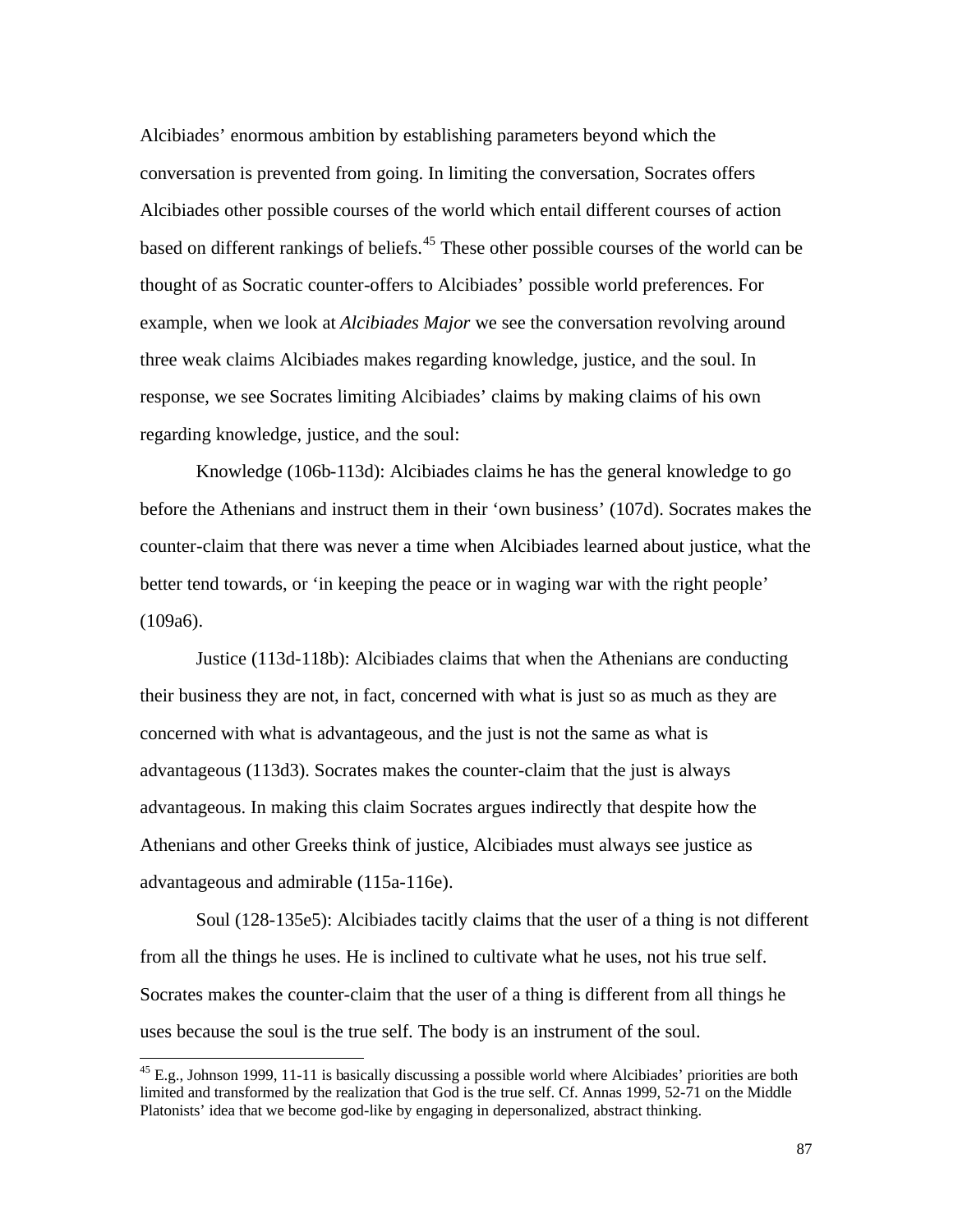Socrates' counter-claims, initiated by the type of hypothetical choices we find under the category The Limits of Ambition, are an essential feature of Socrates' attempt to have virtue be the goal of Alcibiades' ambition. Not only does it attempt to curtail the length Alcibiades is willing to go in order to satisfy his desires by offering possible worlds that may weaken his allegiance to particular possible worlds and their concomitant beliefs, it highlights how strongly or to what degree Alcibiades holds particular beliefs.

# **The Transparency of Ambition**

The aim of the last category under which hypothetical choices are offered, The Transparency of Ambition, is to disclose the gulf between an interlocutor's stated beliefs and his true beliefs. If Socrates can discern an interlocutor's true beliefs, he is in a better position to facilitate a protreptic experience: To turn the interlocutor towards virtue. The gulf between the two beliefs is either disclosed through the interlocutor's deeds portrayed dramatically or through contradictory statements made by the interlocutor. In the case of Alcibiades we learn, through the use of hypothetical choices offered to him, that he would rather die if he could not rule all of Europe and Asia. So for Alcibiades death is bad. However, when we review relevant passages of the elenctic exchange between Alcibiades and Socrates on whether the just is advantageous (113d-118b), we see Alcibiades assent to the proposition that death is not just bad. The overall aim of the elenchos is to get Alcibiades to say that the just is always advantageous.

Alcibiades holds that some just things are advantageous and some just things are not advantageous (115a). But all just things are admirable (*kala*). Alcibiades supposes it is always admirable to do just things but one might come off much worse by doing them. The question becomes: are admirable things good, or are some bad? Alcibiades believes some admirable things are bad, and some contemptible things (*aischra*) are good. Alcibiades allows for doing admirable things from which one does not benefit. Socrates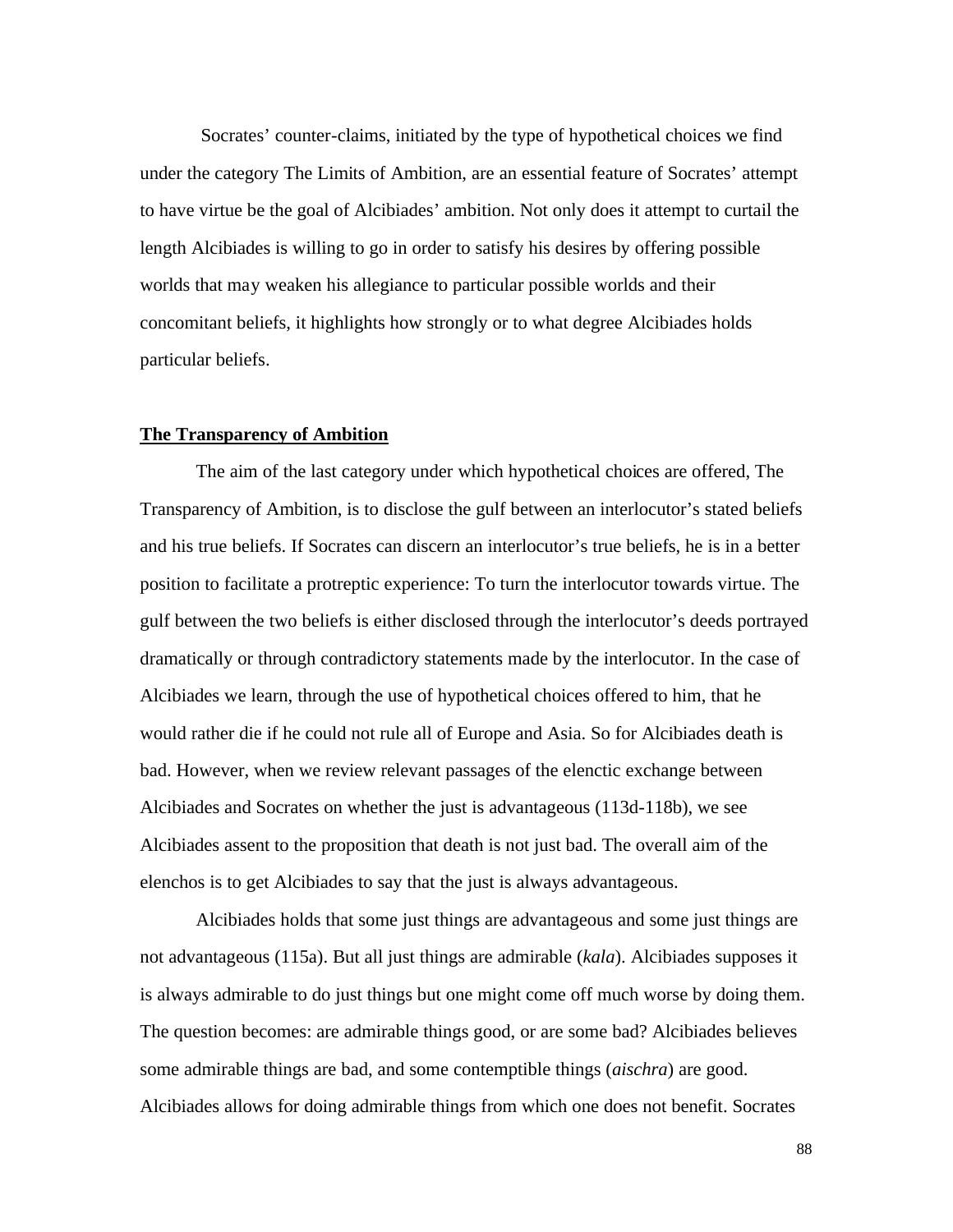suggests the following illustration, which Alcibiades accepts: someone might stay alive in war through not trying to rescue friends or relatives. Trying to help is brave and admirable, but could lead to wounds and death. Therefore: *Trying to save friends is admirable inasmuch as it is brave, but bad inasmuch as it brings death*.

Alcibiades' assent to the conclusion of the elenctic exchange indicates contradictory thoughts about death. This is significant because it suggests to Socrates that Alcibiades' ambition is still quite conventional, although still quite enormous. Alcibiades is not so unusual that he disagrees with traditional moral notions, and how these notions apply to existential situations such as death. Socrates is in a better position now to facilitate Alcibiades' turn towards virtue.

# *Alcibiades Minor*

In *Alcibiades Minor* we find the young, ambitious Alcibiades on his way to say prayers, encountering Socrates on the way, who, by the conclusion of the dialogue, convinces him that he is ignorant of what he needs to know regarding the nature of prayer. At issue is Socrates' insistence that it would be better not to pray for anything specific, but, instead, like the Spartans, pray for what is good. Socrates' thinking is that human knowledge is fallible, we do not know what is best for us or what happiness is, and so it would be best not to pray for anything specific. The use of the type of hypothetical choices we find under the category The Limits of Ambition is prominent in *Alcibiades Minor*. The employment of these choices is prefaced by a discussion of Oedipus. Socrates relates a cautionary tale to Alcibiades about being careful of what he asks for in prayer because Alcibiades may 'be praying for great evils when you think you are asking for great goods (138b6)'. The cautionary tale is the story of Oedipus who inadvertently blurted out the prayer that his sons use arms to settle their inheritance, that eventually came to pass. Socrates then introduces the following hypothetical choices through a personified god: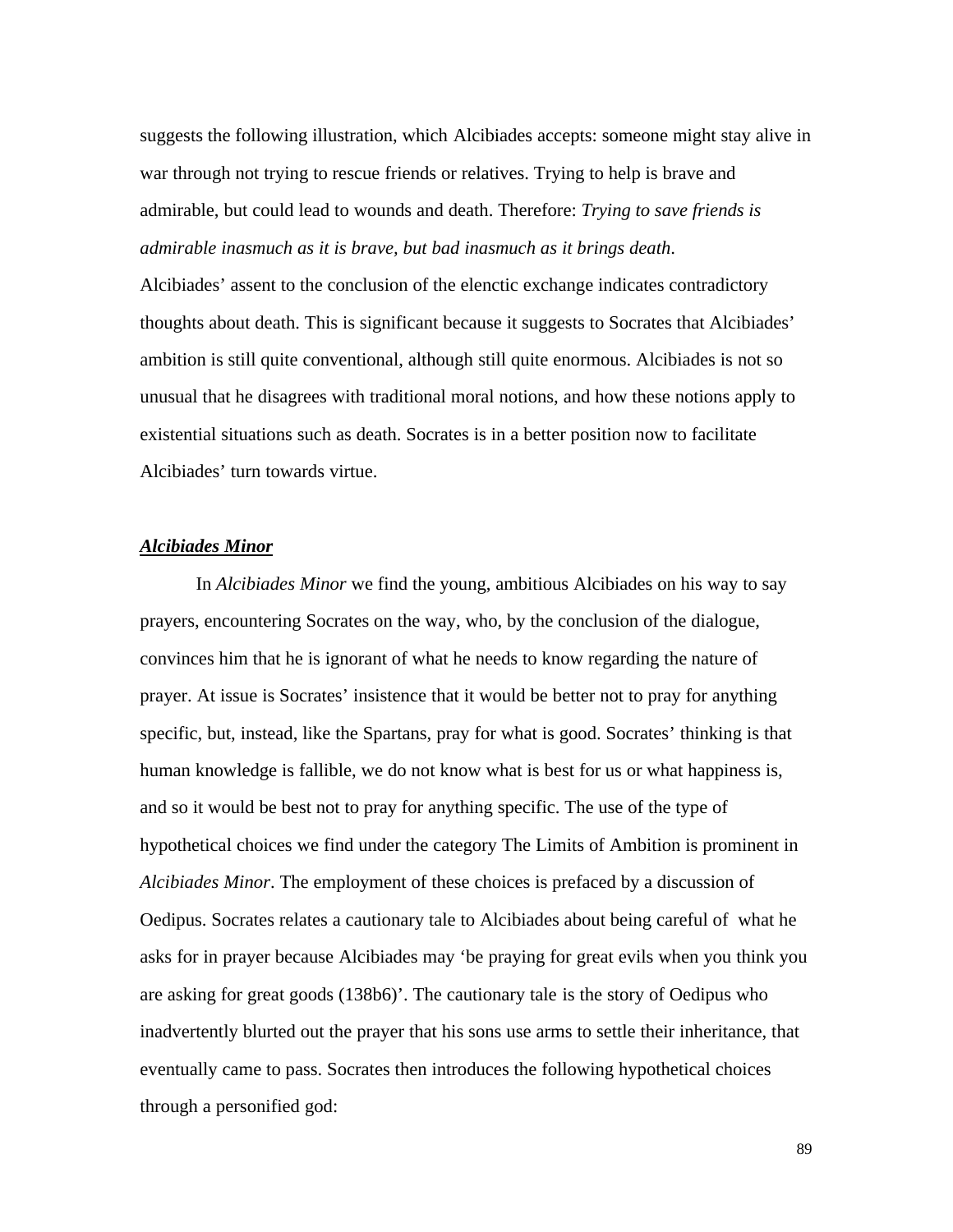Suppose that the god to whom you are about to pray were to appear to you and ask you, before you began praying, whether you would be happy to be sole ruler of the city of Athens—or, if that seemed mean and tiny, were to offer you all the Greeks as well—or, if he saw that you regarded that too as insignificant unless the whole of Europe were included, were to promise you all of that plus simultaneous acknowledgement by the whole human race of the rule of Alcibiades son of Clinias. If that happened, I imagine, you will go home very happy and think you had come into possession of the greatest goods.  $(141a5-b1)$ 

Alcibiades agrees with what Socrates has just said, but Socrates queries Alcibiades whether or not he would be willing to give up his life in exchange for the territory and all of Greece; or if he were to receive these great goods, would he use them badly. Alcibiades quickly answers a definitive no (141c).

Here we have hypothetical choices similar to the choices offered to Alcibiades in *Alcibiades Major*. In *Alcibiades Major* Socrates was interested in Alcibiades because his nascent philosophical nature needed cultivation, which Socrates recognized in his enormous ambition to be a great political ruler. The whole confrontation at the beginning of *Alcibiades Major* was geared towards confirming Socrates' prior assessment of Alcibiades' ambition, what we have termed The Call Of Ambition. In *Alcibiades Minor* the hypothetical choices offered by Socrates give us a better glimpse of the limits of Alcibiades' Ambition, and, consequently, the limits around which the conversation will revolve. Alcibiades is still very ambitious as his responses to the hypothetical choices indicate, but it is not a reckless ambition. Alcibiades is willing to forgo the territory and rulership if it means giving up his life, or if it means gaining these gifts but using them badly. The caveat Alcibiades makes regarding the hypothetical choices offered to him reveal, at least dispositionally, that he recognizes the impossibility without knowledge of distinguishing between precious and pernicious things. Of course, Socrates will be of some help in getting Alcibiades to distinguish between the two.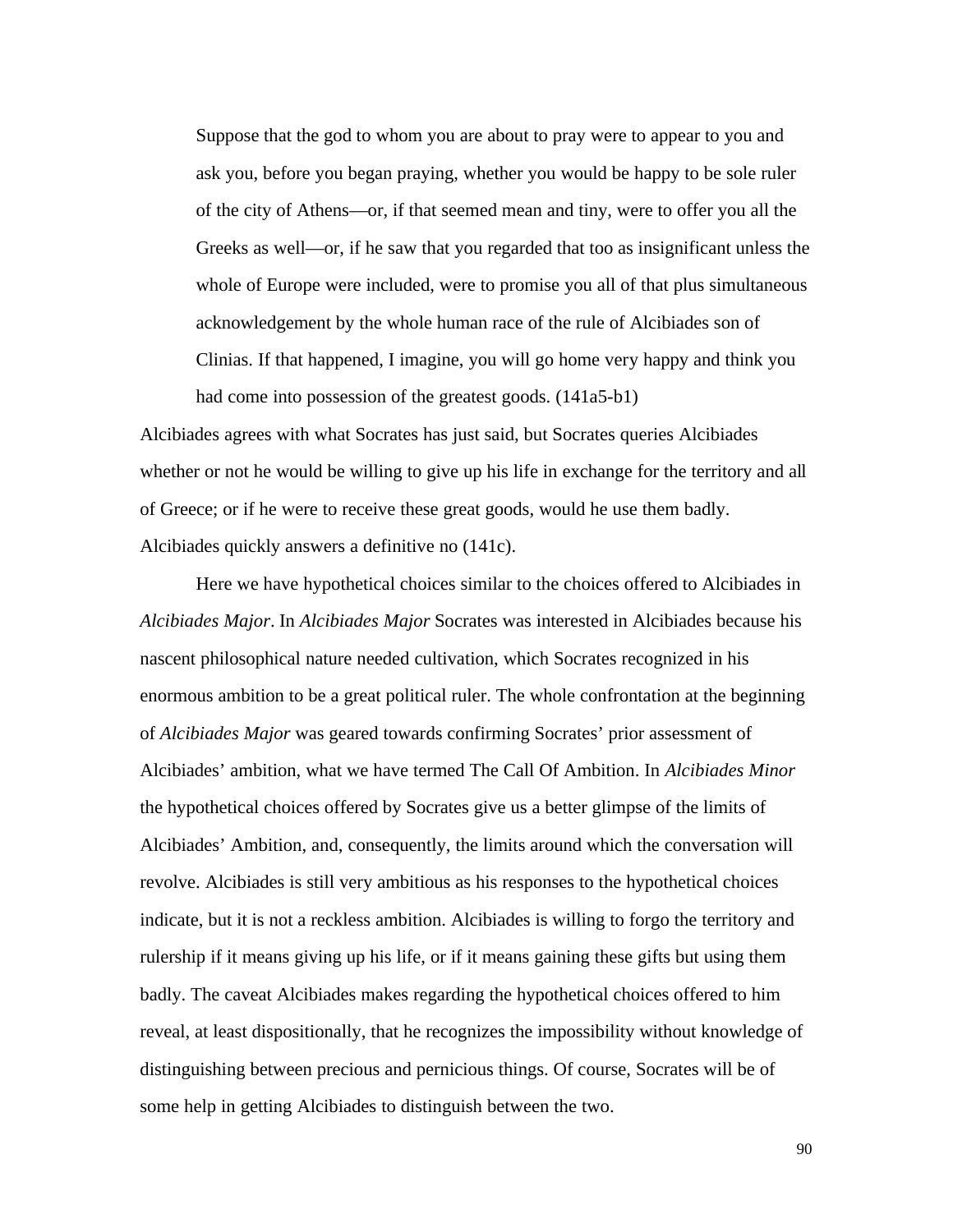As for the limits of the conversation around which the conversation revolves, Socrates is now in the position to hammer home the idea that ignorance of the best is what is bad in the use of possessions and actions. There are many examples that Socrates furnishes to reinforce this idea. For example, if we were in a state of good archers and flute-players, good athletes and craftsmen, each one in possession of a particular skill, but none of which had the knowledge of what is best, that state would be 'a hotbed of dissention and lawlessness' (146b2). The idea that Socrates is expressing is that skilled practitioners need knowledge of utility (*ophelimos*) in order to be a benefit to themselves and the community; the knowledge to apply their craft in the real world. What we have here is the thought that practical knowledge serves as the basis of virtue when it is acknowledged that the Spartans only pray that they receive what is good and noble instead of praying for anything more (148c-150b3).

Might this idea of practical knowledge serving as the basis of virtue hit home with Alcibiades? After all, Alcibiades has ambitions to be a great ruler. If he were to go before the Athenian people claiming to give advice on making war, like the orators claim to give advice on various topics, but was ignorant of what advice is best regarding war, might he fail to understand when to go, or for how long, and with whom? Alcibiades must not be an irresponsible intellectual, and Socrates says as much to Alcibiades:

For most people, then, it is an advantage neither to know nor to think they know anything, if they are going to do themselves more harm than good by rushing to do what they know or think they know.—Very true.—So you see it seems that I was quite right when I said that it looked as if other skills, if not combined with the knowledge of what is best, are more often than not harmful to their possessors. (146d1-e1)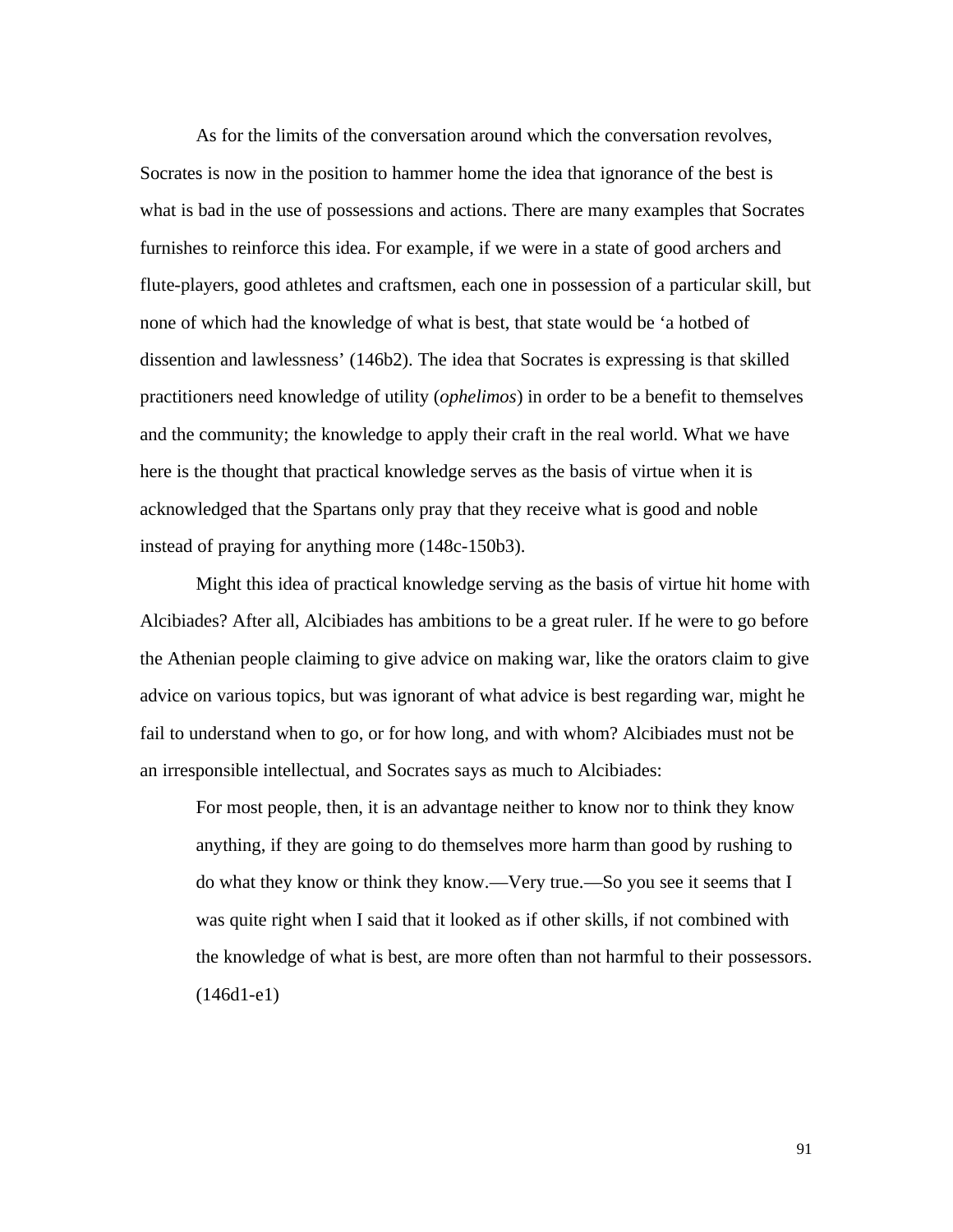# **Xenophon's** *Memorabilia*

Xenophon's *Memorabilia*: (1) Can be placed within the tradition of apologetic writings that seek to vindicate Socrates from the charges brought against him in the *Apology*, and (2) Is designed to recount the philosophical influence, anecdotally, Socrates had on various acquaintances and friends through conversation (Gray 1998, 26-40). In Xenophon's discussion of Socrates' relationship with Alcibiades, we find most prominently the type of hypothetical choices offered under the category The Transparency of Ambition. Socrates is concerned with distinguishing between Alcibiades' stated beliefs and his true beliefs. Why Alcibiades assumes such importance even for Xenophon is because Alcibiades' subsequent career plays into the hands of those who accused Socrates of corrupting the youth (*see* Plutarch's 'The Life of Alcibiades'), among other things. His accusers argued that Socrates taught his companions to scoff at established laws. Xenophon tells us that Socrates' accusers focused on Socrates' criticism of appointing public officials by lot. Xenophon comments, 'none would choose a pilot or builder or flautist by lot, nor any other craftsman for work in which mistakes are far less disastrous than mistakes in statecraft' (I. II.9-13). In fact, it was Socrates that believed the practice of choosing statesman by lot corrupted the youth, according to Xenophon.

Alcibiades' insolence and licentious under the democracy is held up as being the result of the corrupting influence of Socrates. Although Alcibiades eventually brought great harm to Athens, Xenophon explains that it was through ambition that he came to associate with Socrates (I. II. 14-17). With the exception of Critias, Alcibiades was unlike any other Athenian in his desire to control everything and outdo every rival in notoriety. What Alcibiades saw in Socrates was simplicity, independence, and moderation in all his pleasures. He observed that Socrates was able to do what he liked with any disputant. Xenophon concludes that the apparent reasons Alcibiades sought Socrates' company is because he wanted to benefit from Socrates' simplicity and knowledge. The real reason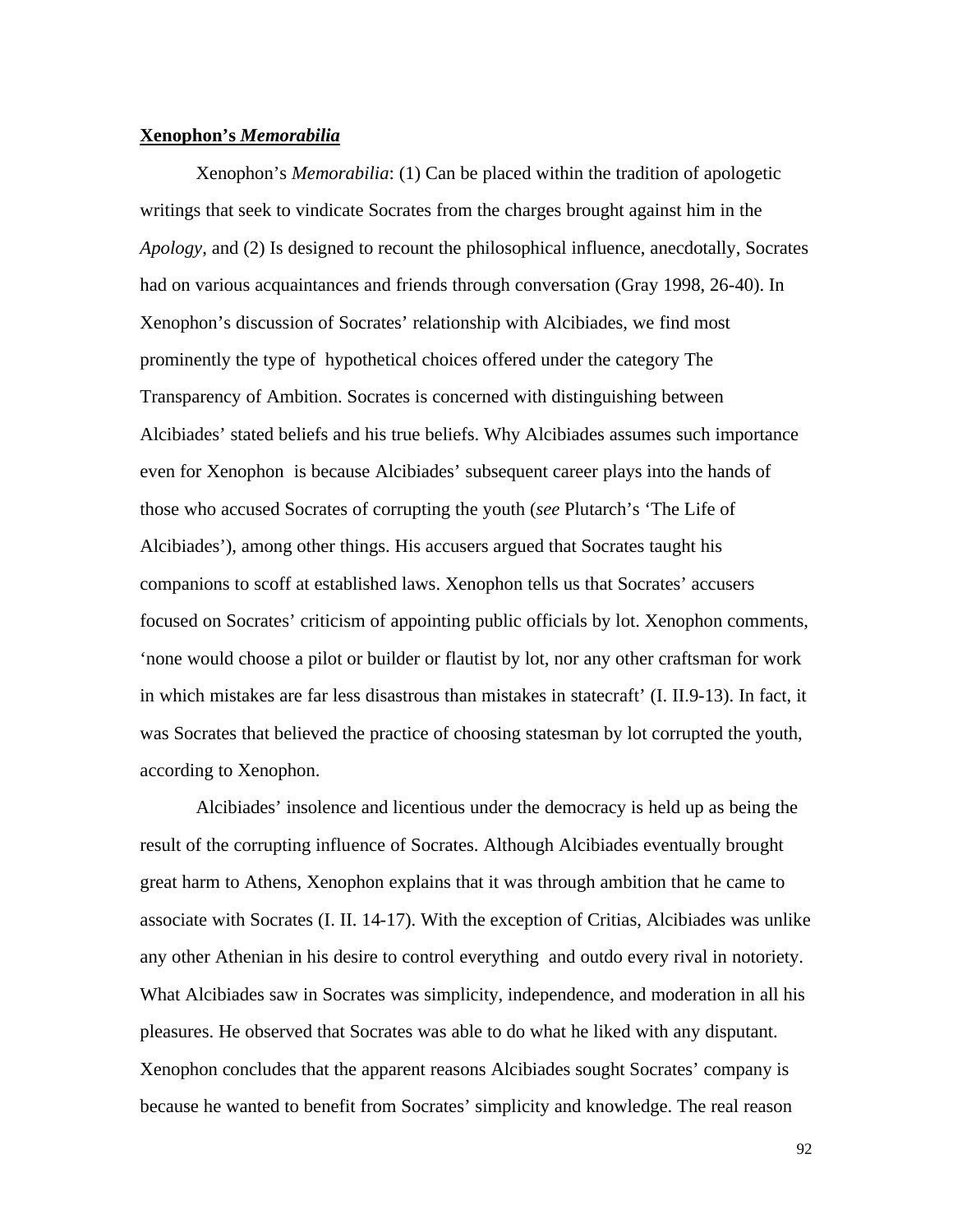Alcibiades sought Socrates' company, Xenophon admits, is to gain proficiency in speech and action in order to realize his ambition.

Xenophon's talk of apparent and real reasons Alcibiades sought Socrates' company is concluded by reflection on the thought that the hypothetical choices offered by god to Alcibiades would confirm Alcibiades' real intentions (Xenophon mentions both Alcibiades and Critias, our focus remains Alcibiades):

For my part I believe that, had heaven granted them the choice between the life they saw Socrates leading and death, they would have chosen rather to die. Their conduct betrayed their purpose; for as soon as they thought themselves superior to their fellow disciples they sprang away from Socrates and took to politics; it was for political ends that they had wanted Socrates. (I. II 13-18)

Xenophon's reflections on Alcibiades' true reasons for associating with Socrates is somewhat unlike the other two examples taken from *Alcibiades Major* and *Minor*. In Xenophon it is not Alcibiades being dramatically offered hypothetical choices; it is rather Xenophon's hypothetical reflection that envisions hypothetical choices being offered to Alcibiades by god. We might argue that the choices do not make transparent Alcibiades' true desires, but they simply tell us the impression Alcibiades made on Xenophon. Yet we surely see the resemblance with Plato's presentation. And, the hypothetical choices offered by the god between death for Alcibiades or adopting the simple life of Socrates, with Xenophon concluding that Alcibiades would choose the former, render Alcibiades' true desires transparent in light of Alcibiades' biography.

Xenophon's hypothetical reflection is not an idle one. It dramatizes the gulf between Alcibiades' preferred reason for associating with Socrates, and the life he eventually led away from Socrates. For Alcibiades to prefer losing his life to imitating Socrates' life suggests a particular order of value in which various beliefs are ranked. Since Socrates values virtue most highly, to be appalled at the prospect of living Socrates' life seems to be a rejection of virtue. In the relevant circumstances,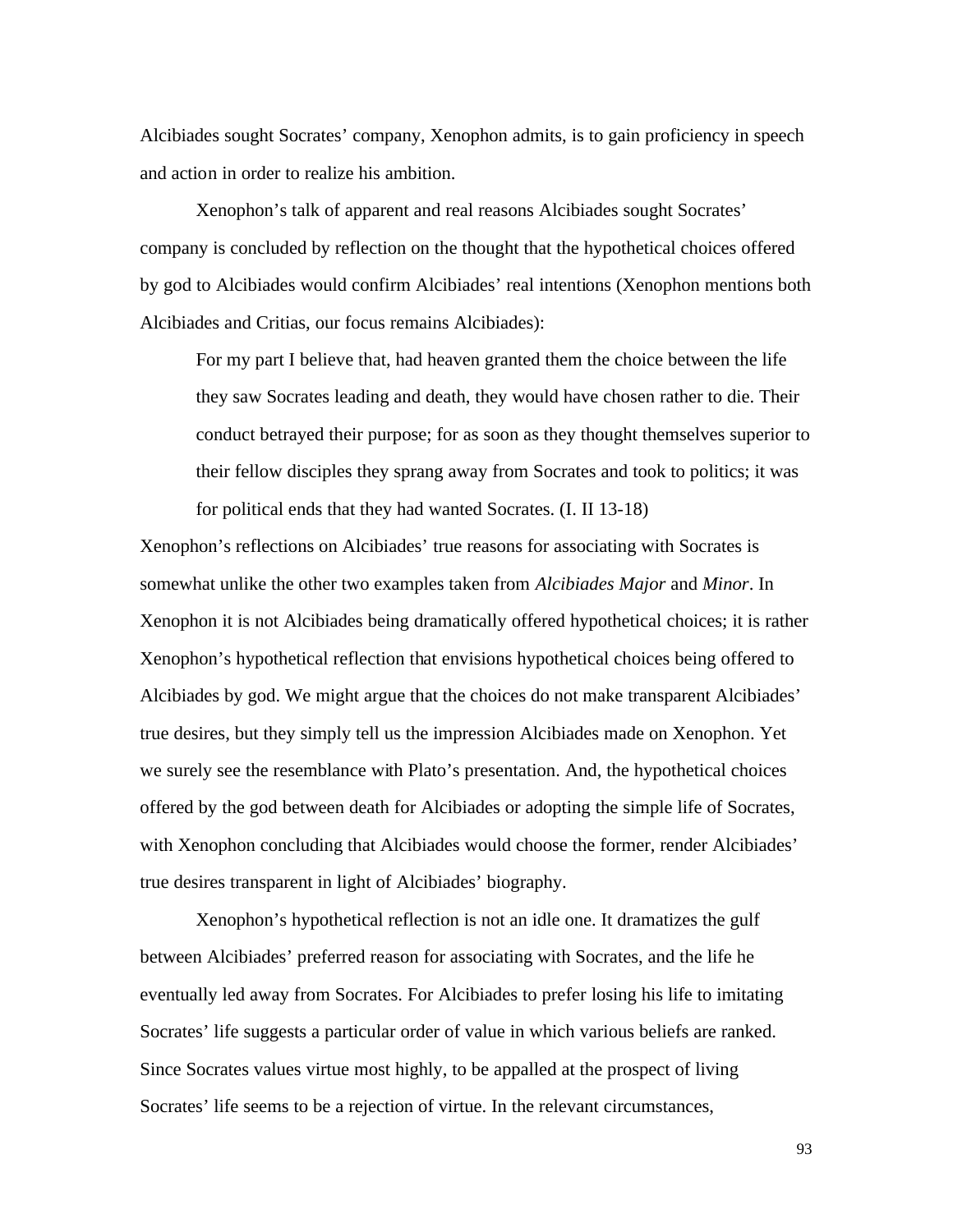circumstances away from Socrates' influence, Alcibiades' actions would be guided by licentiousness and insolence (I. II. 12-13). The tentativeness of Alcibiades' actions occasioned by relevant circumstances speaks to the dispositional nature that hypothetical choices reveal. Perhaps Alcibiades would never act in such a manner, but given the choice accepted, there is a high degree of probability that Alcibiades will act in such a manner under the relevant circumstances.

#### **Conclusion**

An effective way of ascertaining an interlocutor's degree of belief is through assessing its causal force by determining the extent to which he will act on what he believes given hypothetical choices. The use of hypothetical choices as a method of measuring degrees of belief was explored by the founder of modern decision theory F.P. Ramsey. Whereas Ramsey sets out a numerical formula to measure degrees of belief brought by hypothetical choices and circumstances, we have found hypothetical choices similarly employed by Socrates, though without quantitative measurement, to assess various psychological states of an interlocutor. We have discussed three distinctive categories under which these choices are offered in relation to the figure of Alcibiades in *Alcibiades Major* and *Alcibiades Minor*, and Xenophon's *Memorabilia*. These categories are The Call of Ambition, The Limits of Ambition, and The Transparency of Ambition. The relevance of hypothetical choices can operate on many different levels, and in many different contexts.

By offering hypothetical choices Socrates confirms his initial impression that Alcibiades, as a child, had a nascent philosophical potential that now needs cultivation. We see Socrates employing hypothetical choices to limit his discussion with Alcibiades to certain themes and concerns. Socrates also renders Alcibiades' desires transparent by offering hypothetical choices, that are designed to reveal his true beliefs as opposed to his stated beliefs or deliberate actions. Often the glaring difference between what an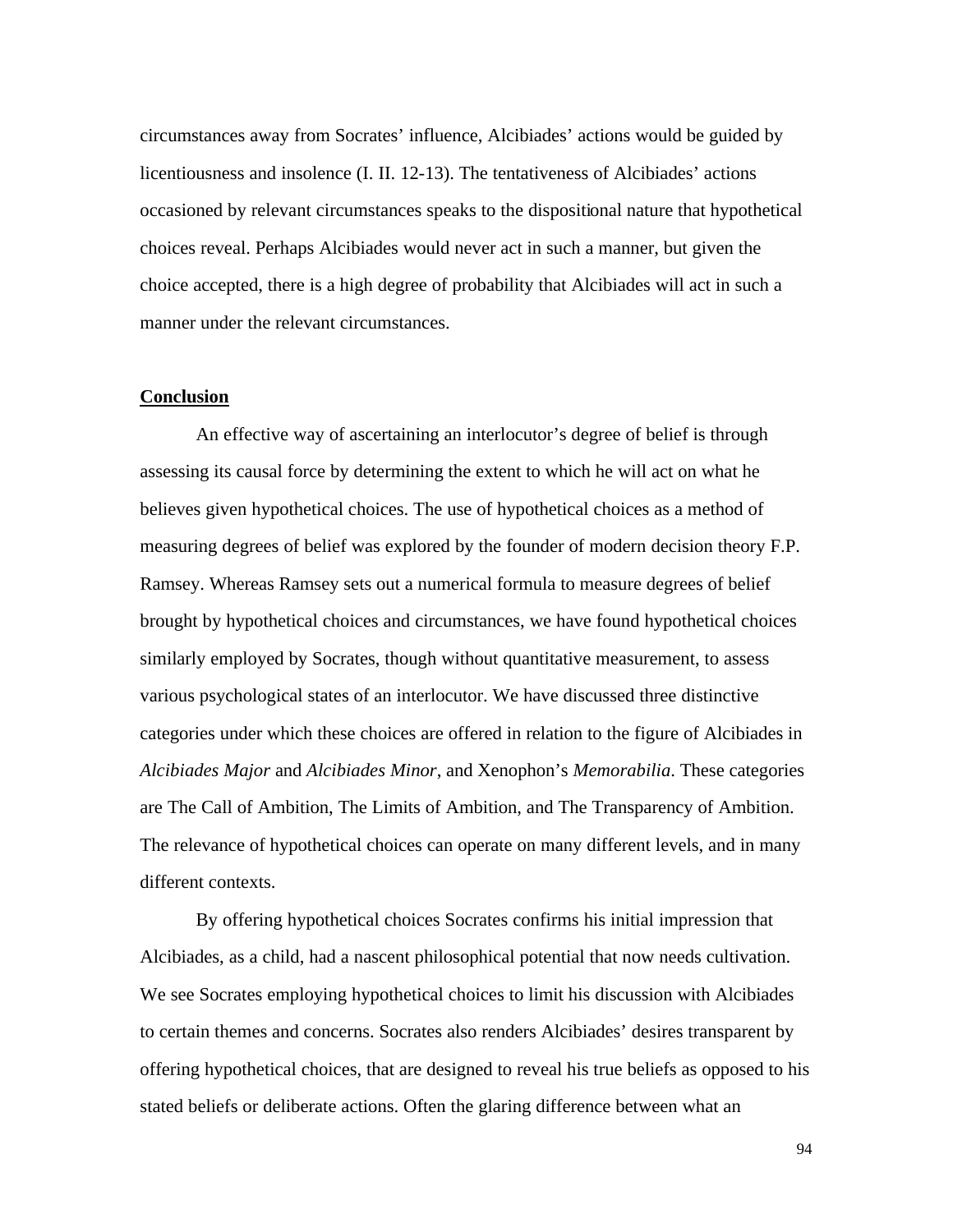interlocutor professes in words and what he discloses in action, gives rise to bitter, comedic situations for the observer.

We can point to several instances of the use of hypothetical choices in Socratic writings because it is an effective means of ascertaining the psychological momentum of the topics explored. Which reminds us that in Socratic writings, especially the Platonic dialogues, ideas and doctrines are not deracinated, they animate real lives for better or worse.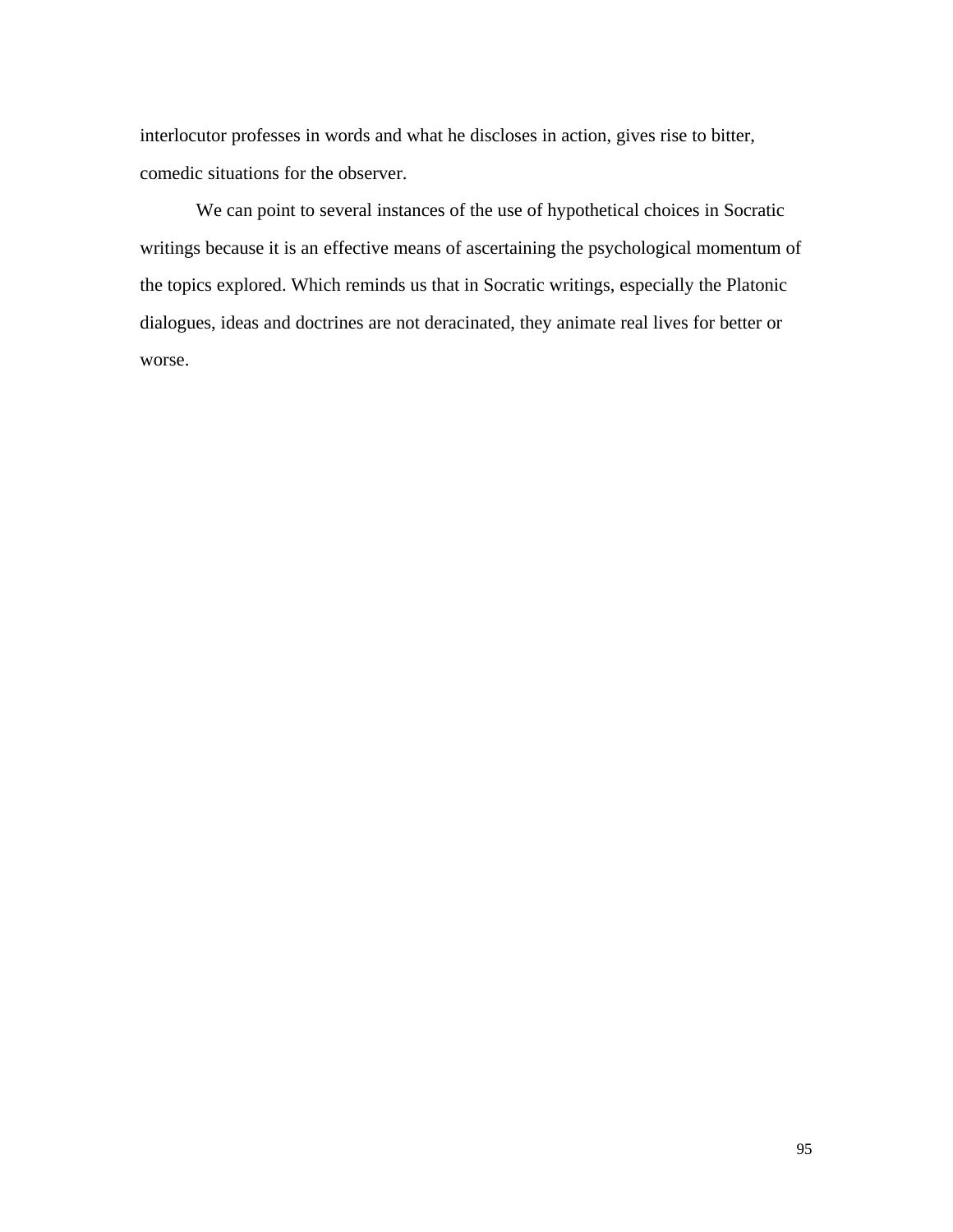# Chapter Six: Women, Moral Insight and Marriage

Women play a prominent role in the Spartan and Persian speech in Plato's dialogue *Alcibiades Major*. Assisting Socrates' concern to help a reluctant Alcibiades see how he is at a disadvantage compared to his rivals, the kings of Spartan and Persia, the women of the tale are forthright in their disdain towards Alcibiades. They find it laughable that Alcibiades fails to appreciate what it takes to be a great ruler. Questions that arise due to the prominence of women are: why would Plato cast the women in the Spartan and Persian speech to serve as moral templates? And what might this suggest about the role of women in regard to male achievement, generally? *We conclude that Plato assumes women provide moral insight regarding male goals and achievement*.

The place to begin in support of our conclusion is within the context of familial, female relationships portrayed within the dialogue. After all, it is mainly mothers and wives who deem Alcibiades unfit to challenge their husbands and sons. We will argue that when it comes to Alcibiades' desire to achieve greatness, Plato assumes in the Spartan and Persian speech that women have and continue to play the traditional role of providing a uniquely, feminine moral insight. In addition to the discussion of male achievement and women, we will also look at the social scientist George Gilder, who provides a contemporary perspective on feminine moral insight from the vantage point of men and marriage. As we will discuss, it is within the domain of marriage that we moderns come closest to understanding Plato's assumption about the role women's moral insight plays in male achievement.

The context in which the Spartan and Persian speech is introduced is Alcibiades' repeated failure before Socrates' questioning to give an account of what he knows, how he knows it, and from whom he learned it. Alcibiades' ambition is to present himself to the Athenian people to show them that he deserves to be honored more than Pericles or any other politician that ever was. But we find that Alcibiades is in no position to know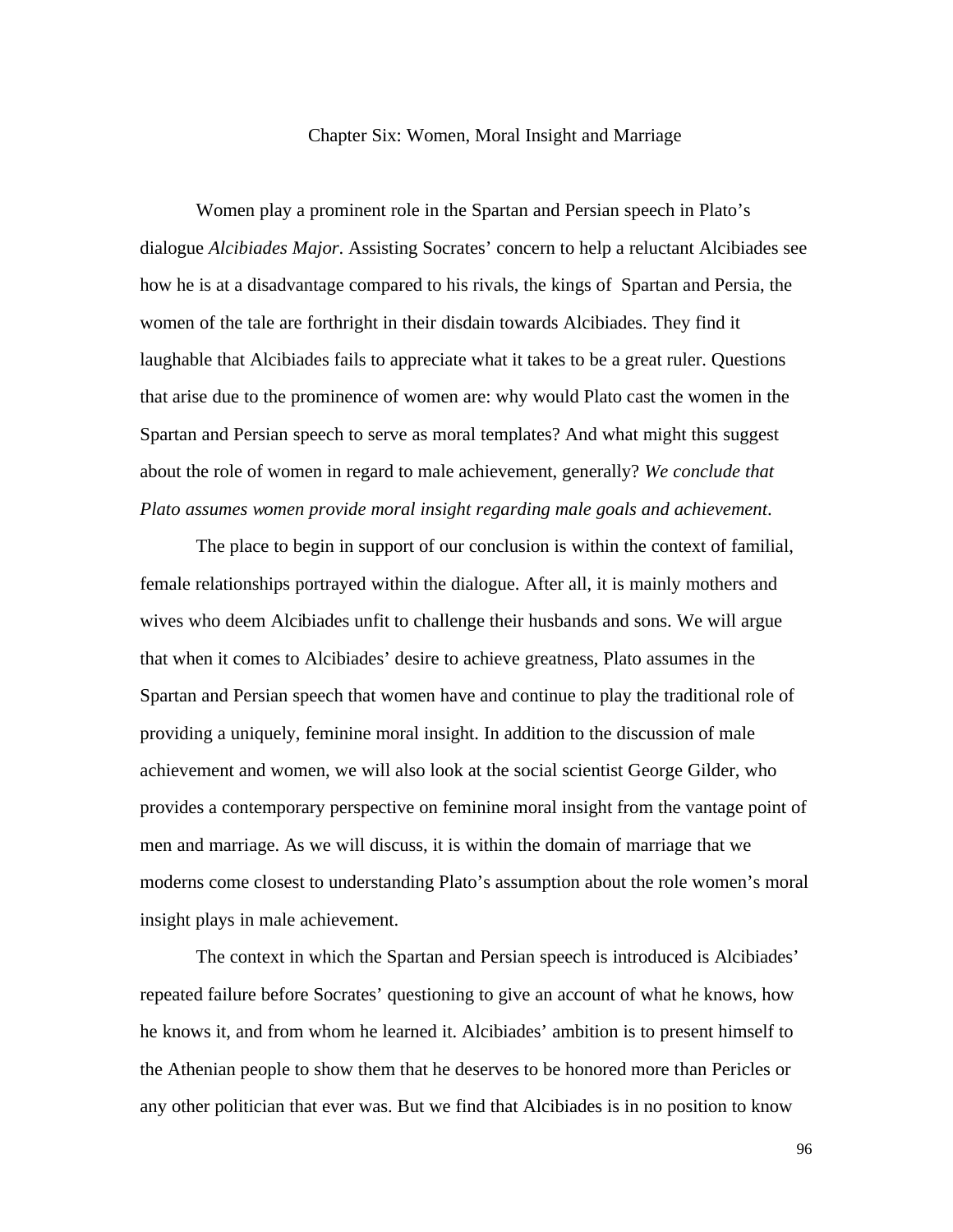better than the Athenians what they propose to discuss in the assembly. After repeated attempts at refutative and paradoxical arguments that fail to convince Alcibiades, Alcibiades is still unprepared to see the need for education and the lengthy and taxing project of caring for himself. Socrates and he have this exchange:

Socrates: Very well. What do you propose for yourself? Do you intend to remain in your present condition or practice some self-cultivation (*epimelian tina poeisthae*)?

Alcibiades: Let's discuss it together (*koene bule*), Socrates. You know, I do see what you're saying and actually I agree—it seems to me that none of our city's politicians has been properly educated (*apaedeutoe*), except for a few. Socrates: And what does that mean?

Alcibiades: Well, if they were educated, then anyone who wanted to compete with them would have to get some knowledge and go into training (*askesanta*), like an athlete. But as it is, since they entered politics as amateurs (*idiotikos*), there's no need for me to train and go to the trouble of learning. I'm sure my natural abilities will be far superior to theirs.

Socrates: Good god, my dear boy, what a thing to say—how unworthy of your good looks and your other advantages (anaxion tes ideas kae ton alla on ton soe hyparxonton,119a-c)

It looks for a moment as if Alcibiades is willing to be directed by Socrates, but then he turns away. Rather than aspiring to be superior to other politicians by taking the effort to be educated and know what he is doing, Alcibiades seems content to wander in his thoughts and possibly make mistakes in action and merely surpass the other politicians by his native abilities. At this point, Alcibiades seems to have lost sight of his overall objective of having his name and power be known far and wide because he supposes that he simply needs to surpass the local, Athenian politicians. Socrates compares the case to skippering a naval ship against the enemy. The skipper should try to surpass those he is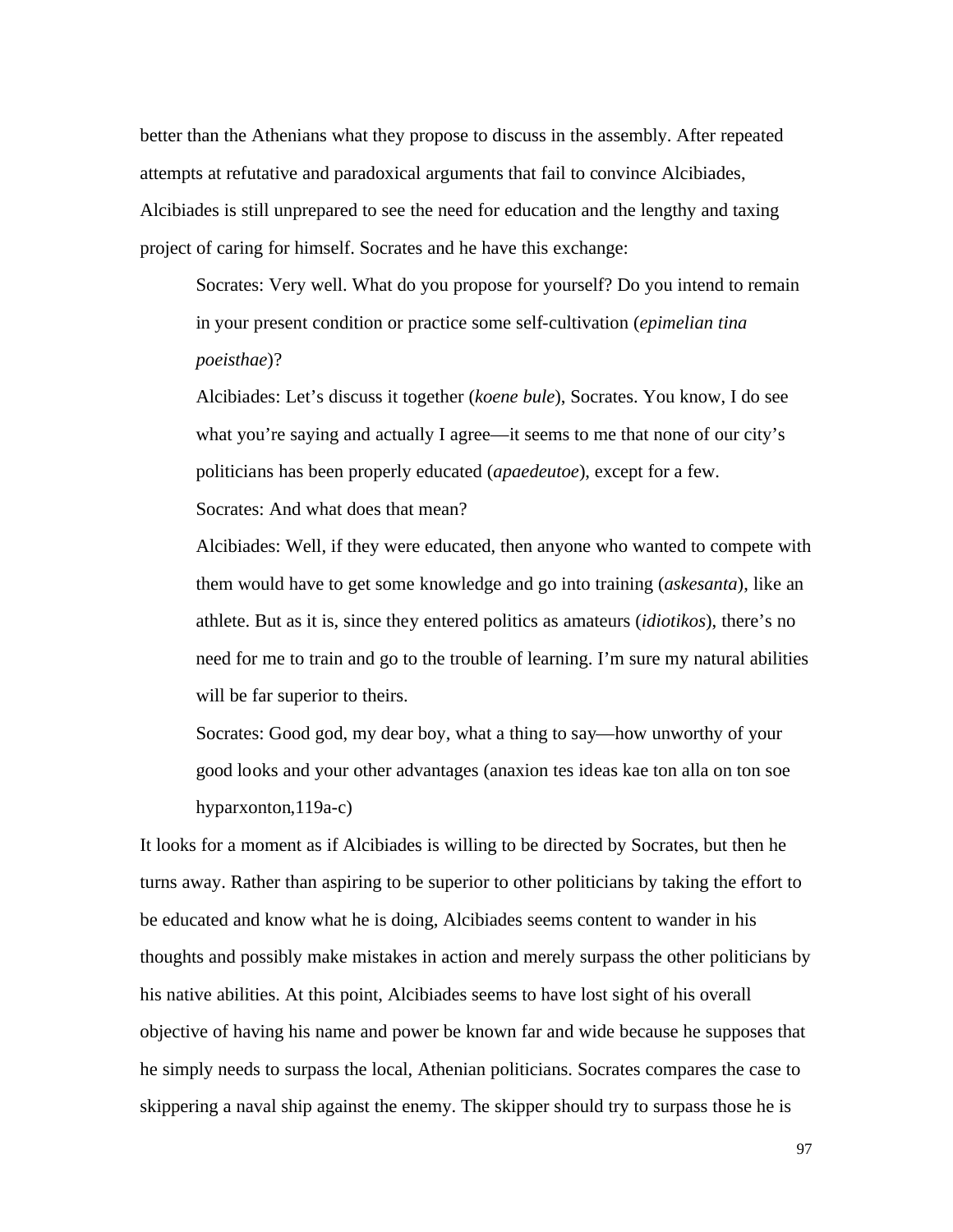warring against and not merely his fellow sailors. Alcibiades should be preparing himself to be better than his city's real competitors rather than his fellows, the real competitors being the kings of Sparta and Persia.

The Spartan and Persian speech, proper, is framed by some judgment about men and what they aspire to achieve. There are three instances in the speech where the judgment takes place, one of which is directed at men in general who try to run the city's affairs without proper preparation, the other two are directed at Alcibiades' political aspirations. From each of these three judgments we will contextualize and discuss the most relevant passages, and then survey the literature to reflect on what others have said about the prominence of women in the Spartan and Persian speech.

# **Midias**

Our first mention of women as judges is prompted by Socrates' frustration with Alcibiades for taking the wrong competitors seriously. The conversation reaches the point where Socrates says:

But no sir, you've got to keep an eye on Midias the cockfighter and such people—people who try to run the city's affairs with their 'slave-boy hair styles' (as the women say) still showing on their boorish minds. They set out to flatter (*kolax*) the city with their outlandish talk, not to rule it. These are the people, I'm telling you, you've got to keep your eyes on. So relax, don't bother to learn what needs to be learned for the great struggle to come, don't train yourself for what needs training—go ahead and go into politics with your complete and thorough preparation. (120a7-c)

Little is known about Midias, other then he was an Athenian politician who was mocked in Aristophanes' *Birds* (1297-8) for being lower-class, an embezzler, and interested in quail fighting. The women referring to politicians with 'slave boy hairstyles' calls to mind the Athenian custom of slaves having their hair cropped short in order to make it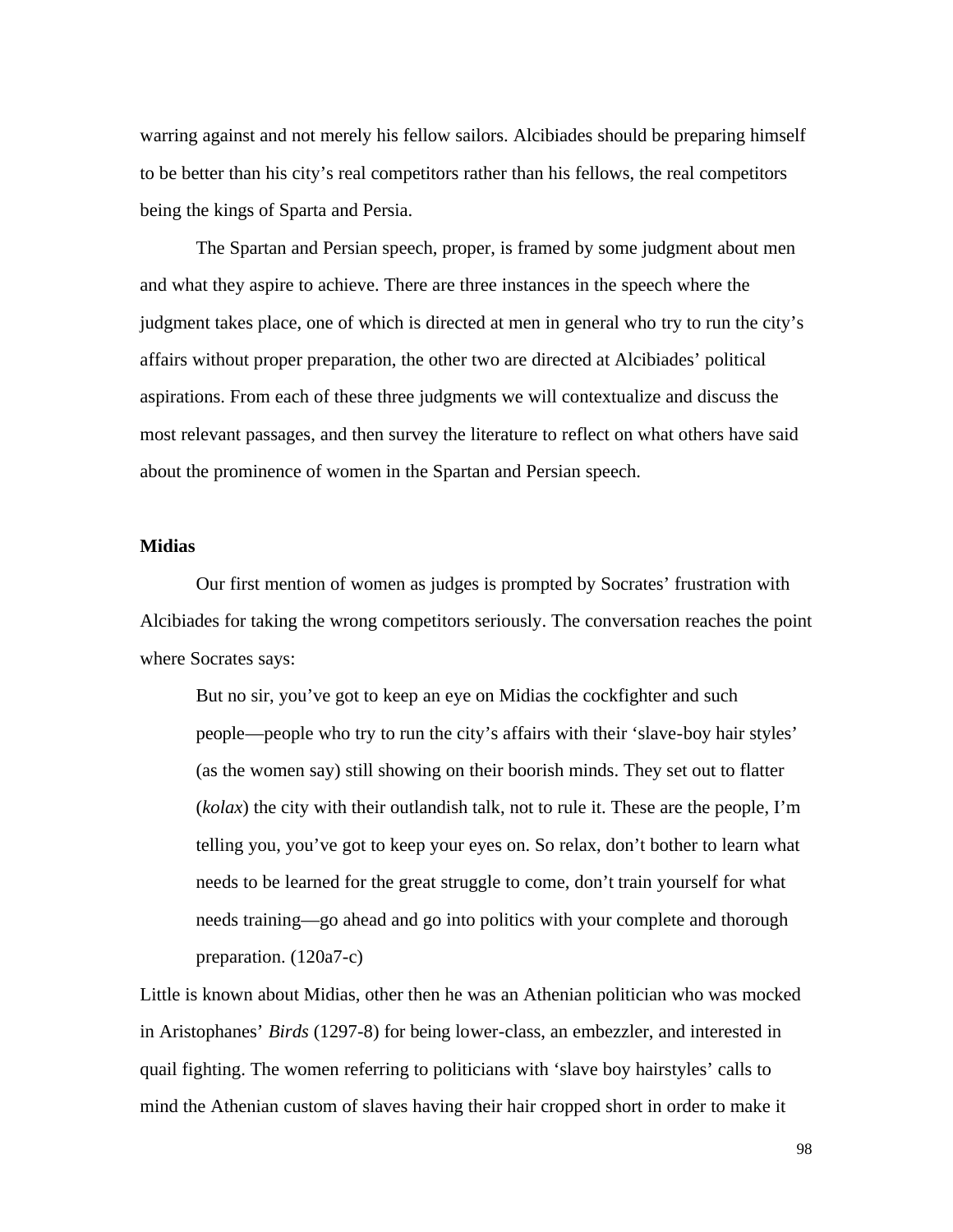easier to do menial work, but then trying to grow their hair long in order to conceal the tattoo often placed on the forehead to indicate those sold into slavery (Denyer 2001, 168). Considering Alcibiades' low estimation of the Athenian politicians, the juxtaposing of Alcibiades' laziness, in the form of Midias, and his aristocratic prejudices, is quite remarkable. It is as if the wives, with Socrates' full agreement, are warning Alcibiades that no one is more likely to be arrogant than a lately freed slave. Alcibiades' aristocratic prejudices are turned against him.

# **The Persian King's Mother**

The second mention of women as judges come towards the end of the Spartan and Persian speech. Socrates has gone to great lengths to show Alcibiades how negligible his wealth is compared to Spartan wealth. But Spartan wealth is nothing compared to that of the Persian King. To give an idea of the Persian wealth Socrates refers to a trustworthy traveler's report that large tracts of land in Persia were named for parts of the Queen's wardrobe, and devoted to supporting it (123b-c). This discussion of the Persian wealth leads into the following claim:

 Now suppose someone were to say to Amestris, the king's mother and the widow of Xerxes, 'the son of Deinomache intends to challenge your son; her wardrobe is worth only fifty minas at best, and her son has less than three hundred acres of land at Erchia.' I think she'd be wondering what this Alcibiades had up his sleeve to think of competing against Artaxerxes. I think she'd say, 'I don't see what this fellow could be relying on, except diligence and wisdom—the Greeks don't have anything else worth mentioning.' (123c-d)

The point is that Alcibiades cannot be counting on his wealth in competing with Artaxerxes but can only be considering the care he must take of himself and his wisdom. Yet we have seen that Alcibiades does not suppose that he has to take much care of himself because his competitors, he thinks, differ hardly at all from other men. Though he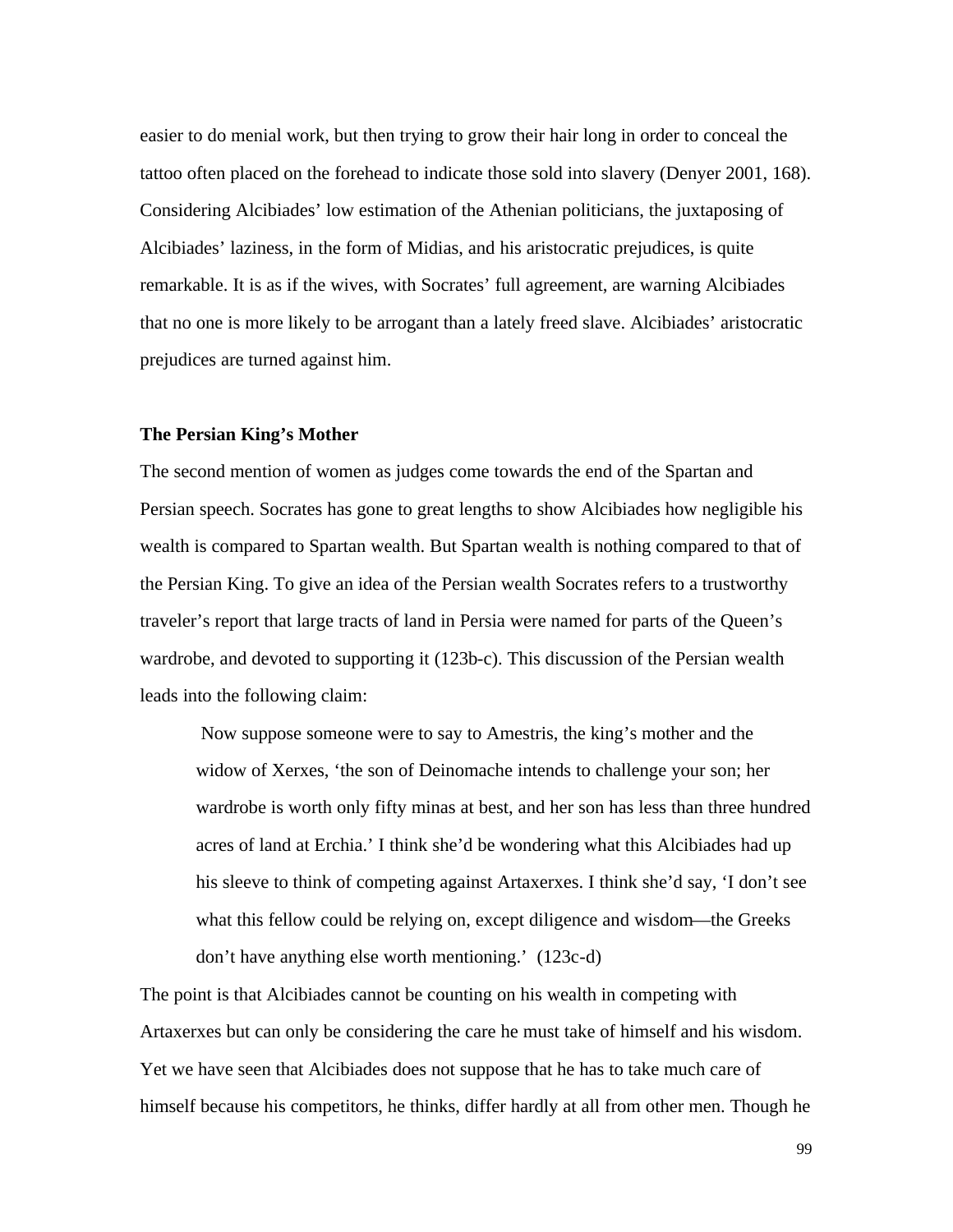is but twenty years old and largely uneducated, he believes he can compete with the Persian King. But Socrates, referring to the Persian monarch's mother's judgment can hardly believe him:

What in the world could this youngster be relying on? Suppose we were to reply, Good looks, height, birth, wealth, and native intelligence. Then, Alcibiades, considering all that they have of these things as well, she'd conclude that we were stark raving mad. (123e)

The case has been made that Alcibiades can hardly count on surpassing the Persian or Spartan Kings by his personal advantages. Clearly he must take care of himself to seem to be competitive.

# **Lampido, Daughter of Leotychides**

The third mention of women as judges is at the conclusion of the speech. Here Socrates speaks in his own voice as if generalizing the consensus on how the Spartan and Persian women feel about Alcibiades' lack of preparedness in competing against their men:

Again, I think that Lampido, the daughter of Leotychides, wife of Archidamus and mother of Agis, who were all Spartan kings, would be similarly amazed if you, with your bad upbringing, proposed to compete with her son, considering all his advantages. (123e-124a)

Socrates recognizes that it should be shameful to Alcibiades that the women of his enemies should have a better appreciation than he does of what he needs to undertake to compete.

# **What commentators have said about the prominent role of women in the Spartan and Persian Speech**

When we survey the literature on *Alcibiades Major* and the Spartan and Persian speech we find, as a rule, very little discussion, if any, of the role of women. Discussions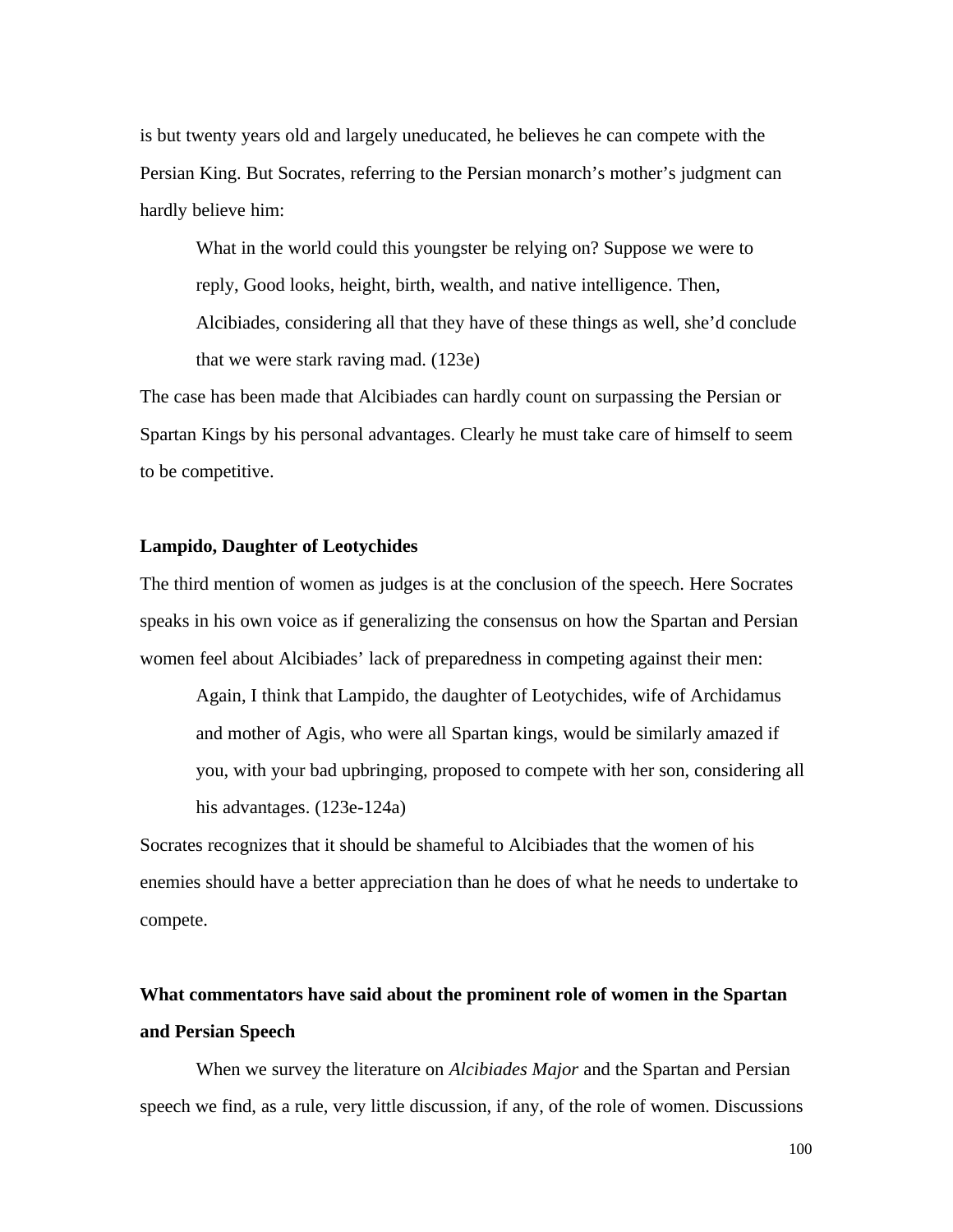that have focused on the role of women in the speech tend to find it peculiar, but not significant; or if an account is offered it is exaggerated, and in the wrong direction. Of the two, the latter comes closest to seeing the role of women in the speech as we do, as judges. Typical of the discussions that find the role of women in the speech peculiar, but insignificant is Nicholas Denyer's commentary on *Alcibiades Major*. Although Denyer, for example, takes note of what the women say about Midias the cockfighter and politicians who flatter the city, the most significant thing he says is that Socrates gives a feminine pronunciation to the word 'slave-boy hair style' (168). Denyer claims that women's speech was more conservative than men's, and had its characteristic pronunciations (169). We can plausibly infer from what Denyer has told us that because women's speech was conservative, women's judgments were conservative. Subsequently, they are attuned to the malaise of immoderation that demagogic politicians are prone to in trying to gratify the city. Denyer makes no such inference. As for the Persian king's mother, Amestris, expression of disbelief about what Alcibiades could possibly be relying on to challenge her son, Denyer only says that "Amestris is represented as feeling disdain when she is represented as referring to Alcibiades, in his absence, by such a combination of the article with the demonstrative pronoun and his name (188). Lampido's comment (see *Alcibiades Major* 124a) that she, too, would be amazed if Alcibiades tried to compete with her son considering Alcibiades' bad upbringing is left without remark by Denyer.

The discussions of the Spartan and Persian speech that take notice of the prominence of women exaggerate their significance, and often in the wrong way. Steven Forde's short, but insightful commentary, on *Alcibiades Major* is typical of this. Forde rightly sees the women's comment regarding Midias' 'slave-boy hair style' as significant for Alcibiades' political aspirations (229). The challenge of Midias for Alcibiades is that entering into a contest with him is tantamount to Alcibiades' neglecting himself. For those politicians who are like Midias, Forde suggests, will prove successful most often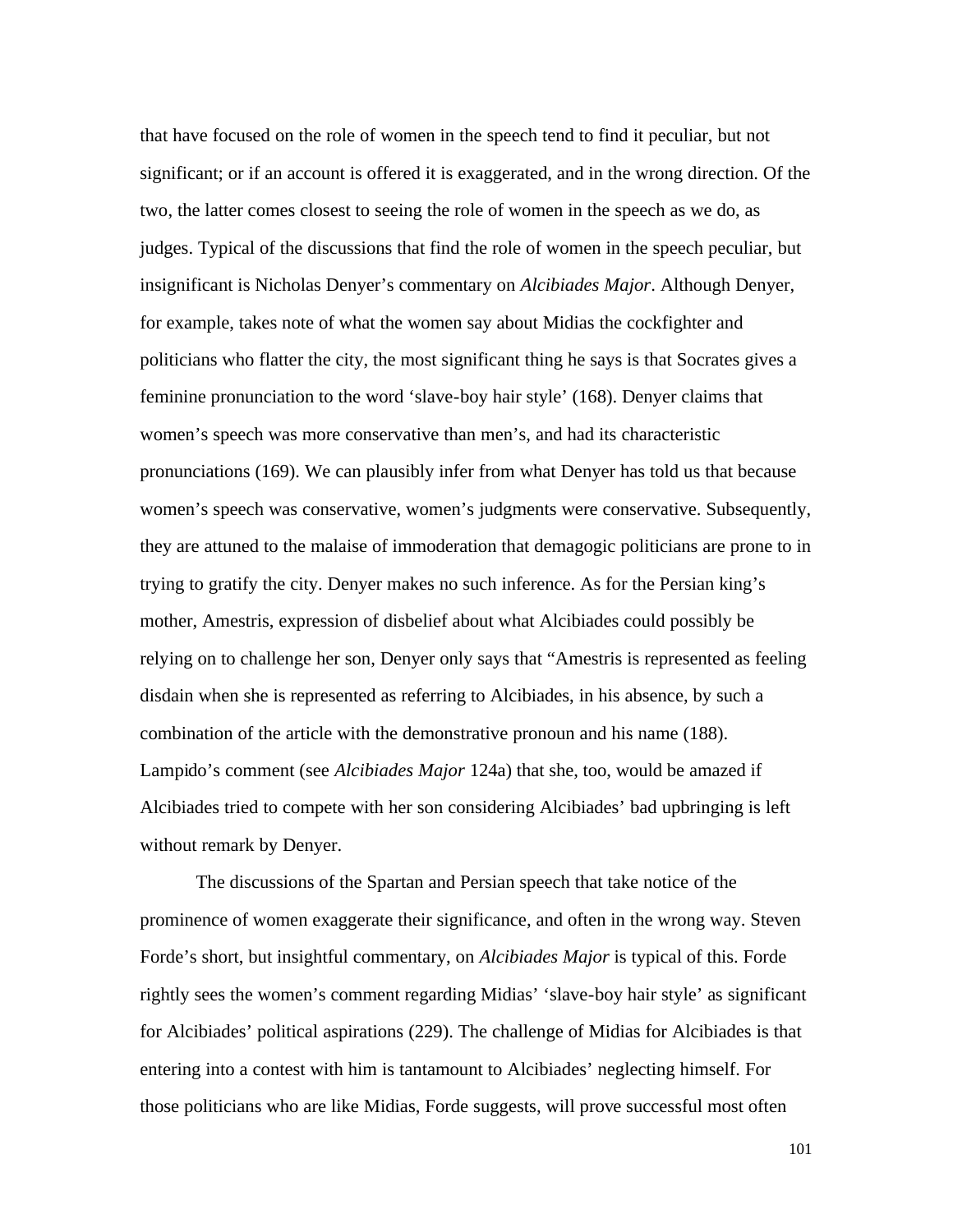because they create the illusion that their competitors need not try very hard to defeat them. Hence, the competitors become self-defeating. How can the Midias types be stopped? Forde's proposal is that by putting women in control of Athens they will know how properly to despise Midias (229). We are most sympathetic to Forde's insight that women may know how to despise the Midias types because it is in line with what we think Plato presupposes about women: they provide moral insight regarding male achievement. We are most opposed to Forde's proposal that only if women are in power can they properly disdain unworthy politicians. To the contrary, we will argue the more moderate position that women, regardless of whether they are in power or not, are capable of knowing how to despise due to a uniquely, feminine moral sense. All of Forde's subsequent remarks about the Spartan and Persian speech are premised on this over exaggeration of the prominence of women. For example, Forde's reading of the trustworthy traveler telling Socrates about parts of the land in Persia being named for parts of the Queen's wardrobe echoes his proposal about women having to be in a position of power to exercise moral insight. Forde claims:

The word that Socrates uses to designate each of these [the queen's wardrobe] is kosmos, a term used often enough to designate at least ornamental or cosmetic furnishings but one whose primary meaning is 'order' and one that in this acceptation is of great philosophical significance. Indeed, what we learn from the trustworthy traveler whom Socrates cites is precisely that the Persian domain is cast onto a very well defined order; that order revolves somehow around the person of the queen. (230)

We do not think it is obvious that Socrates' trustworthy traveler is saying what Forde is claiming he is saying: the queen is at the center of the Persian domain. As Amestris' observation attests regarding the wide disparity in material wealth between Alcibiades and her son, it is the king's mother's summation of what she knows about Alcibiades and what she knows about her son that makes her judgment about Alcibiades likely failure so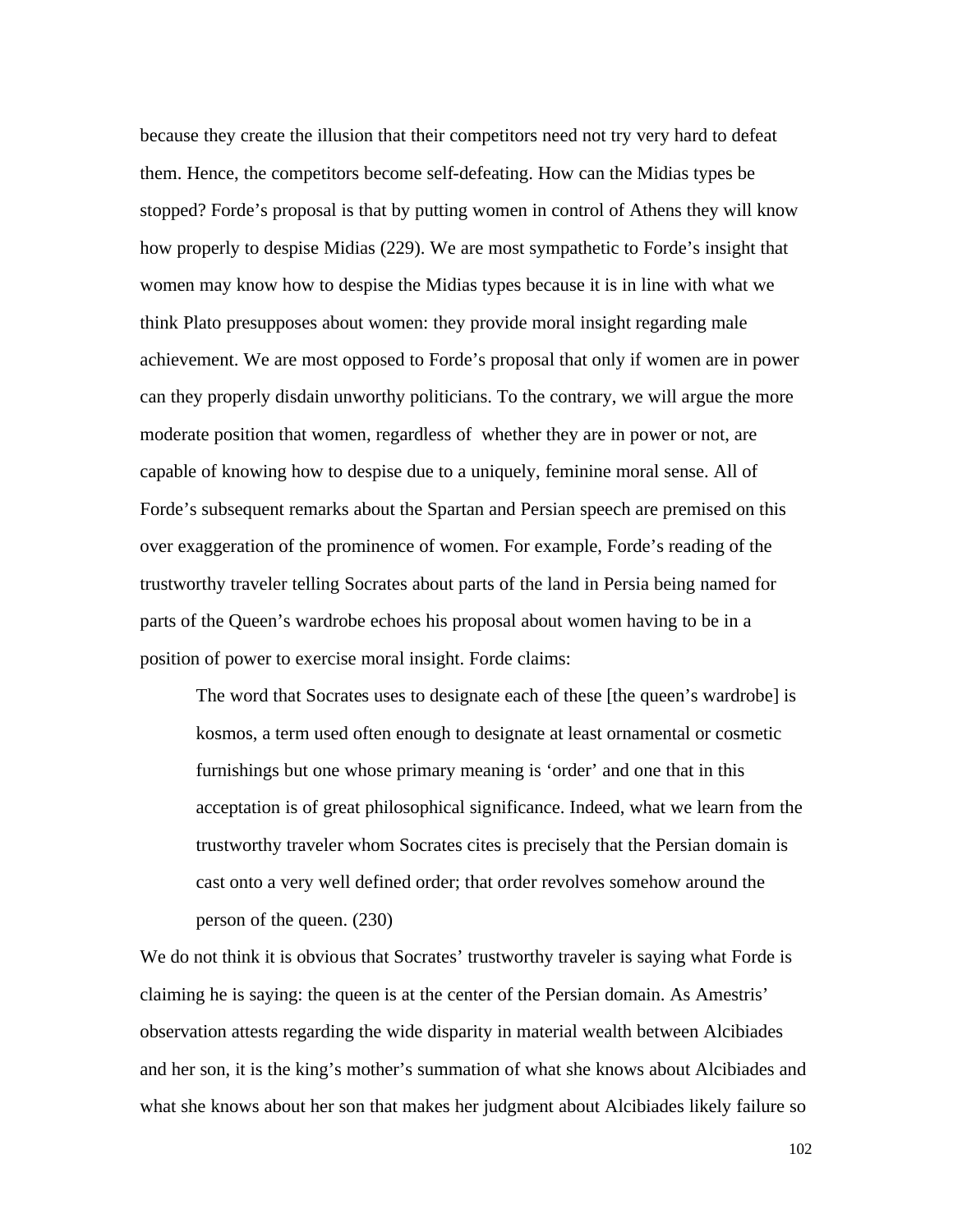powerful. An observant woman, though, on the fringes of the Persian domain, knowing what Amestris knew, would have made the same judgment. Forde concludes his comments on the Spartan and Persian speech with several points we are in agreement with. The queens of Sparta and Persia recognize true superiority. And because of this recognition, or what we call, moral insight, the wives and mothers of the Spartan and Persian kings will judge Alcibiades fit to achieve his goal of being a great ruler only when he makes himself superior to their kings and sons (231-232).

# **Women and Moral Insight**

 $\overline{a}$ 

The two questions with which we began this chapter, and the answer we proposed, steers clear of the two extremes that comprise the discussion of the role of women in the Spartan and Persian speech. We find the role of women significant and prominent, but not exaggerated. The assumption that women provide a degree of moral insight in regard to male achievement is taken for granted both by Socrates and Alcibiades in the speech. As we mentioned, women's judgments about boorish politicians and Alcibiades' potential frame the beginning of the speech and the ending, but Alcibiades does not seem to mind, and Socrates encourages it. What we mean by moral insight *is the power or act of seeing into a situation with regard to standards of right behavior*. <sup>46</sup> Necessarily this definition would render women a conservative element within the social order given that standards of right behavior operate according to precedence. When we look at the three instances of women judging, we find that the political behavior of politicians are being judged in relation to a generic standard or pattern of non-slavish politicians and Alcibiades is being judged in relation to the

<sup>&</sup>lt;sup>46</sup> Cf. Aristotle's comments on how tyrants favor putting women in positions of power because women tend to conserve the mores of regimes. In tyrannical regimes the hope is that women will inform against their husbands' political opposition to the tyrant (*Politics* 1313b30-40).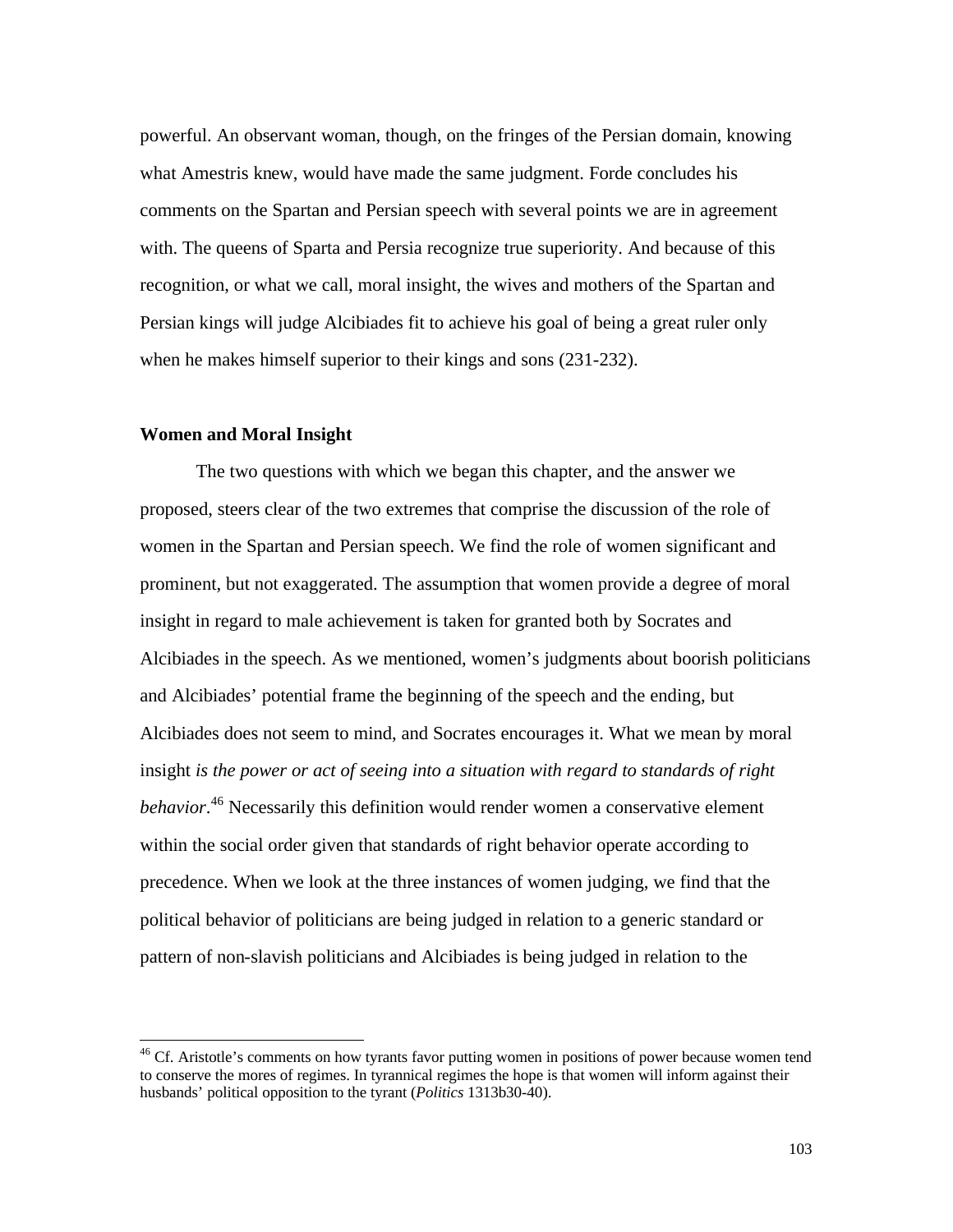standard or pattern represented by the kings of Sparta and Persia. Each of these judgments tends toward conserving right behavior.

The judgment made about Midias, in particular, is used by Socrates against the prejudice that Alcibiades expressed earlier that politicians of dubious and slavish backgrounds are not real Greeks. Midias genuflects before and flatters the people, as the word *kolax* indicates. He desires to massage other people's self-esteem with the hope of benefiting himself. Ordinarily, the word *kolax* is used in reference to a private life, but in the Spartan and Persian speech the term is extended to cover the demagogic activities of politicians. So Alcibiades is being forewarned by the women not to continue down the course he is presently on, but to follow the course of the genuine statesmen by pursuing a genuine education. The women are implicitly praising what Alcibiades can become and blaming what he is presently on the grounds that objective social standards are such that if he accepts what Socrates offers he, too, can be formidable.

When we turn to the judgment of Amestris, the Persian king's mother, we find her assessment of Alcibiades' wealth to be in accord with what we have been arguing regarding moral insight. Alcibiades' intention to rival her son Artaxerxes is seen by her the way the women see flattering politicians, as the petty strivings of people who have 'slave-boy hairstyles.' Whereas before Socrates used what the women said about the slavish-minded Midias in relation to a generic standard or pattern of what it is to be a genuine statesmen, Amestris knows specifically what it will take for Alcibiades to be a formidable competitor in rivaling the Persian king. Here we may appeal to Aristotle's characterization of the magnanimous man in order to appreciate what it is that informs Amestris' bewilderment towards Alcibiades:

The result of good fortune, however, seems to contribute to magnanimity. For the well-born and the powerful or rich are thought worthy of honor, since they are in a superior position, and everything superior in some good is more honored. Hence these things also make people more magnanimous, since some people

104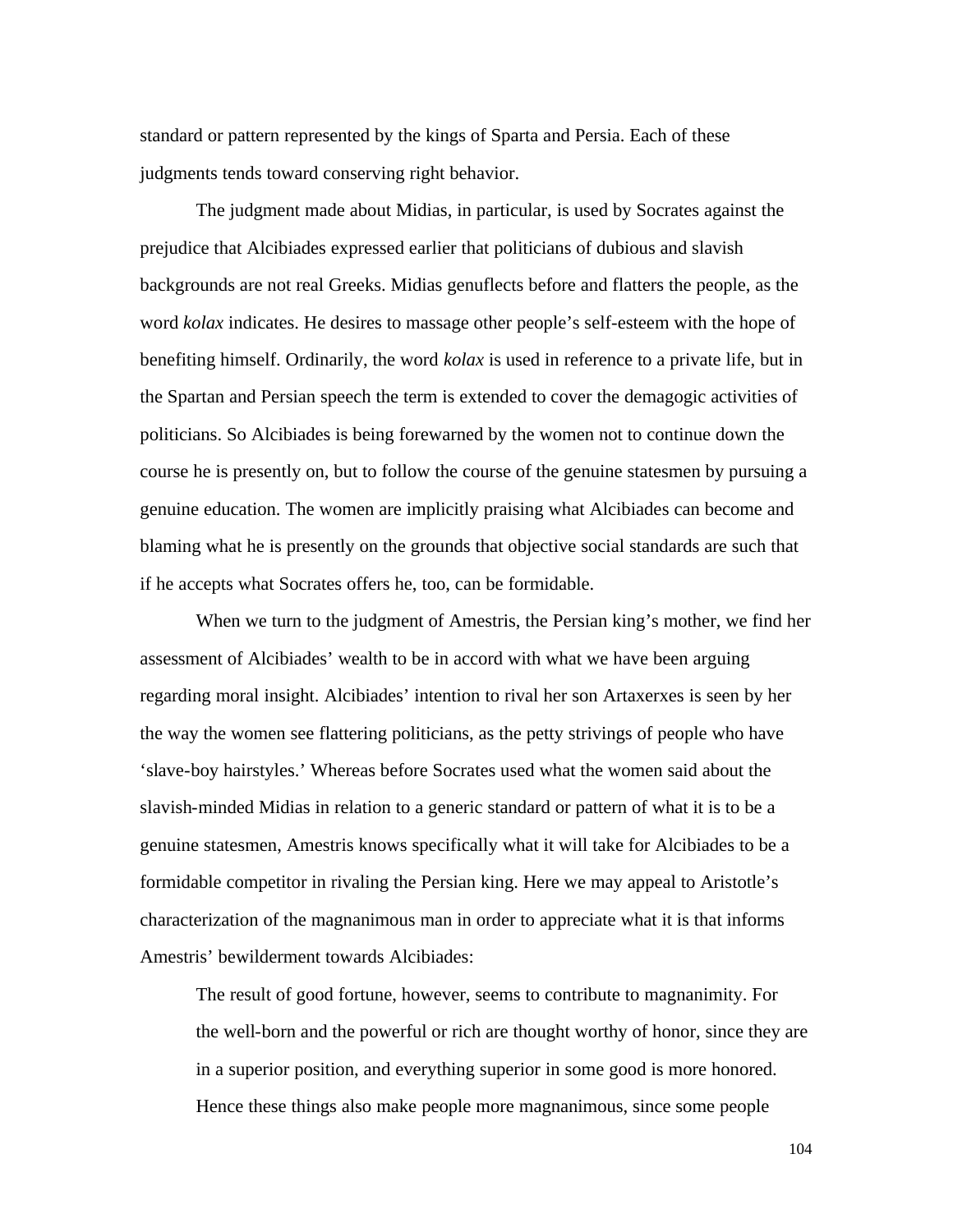honor their possessors for these goods. In reality, however, it is only the good person who is honorable. Still, anyone who has both virtue and these goods is more readily thought worthy of honor. (*EN* 1124a20-25)

Alcibiades has proven deficient in all the traditional assets of an up and coming king when compared to the assets possessed by the Spartan and Persian kings. He is superior in no goods Amestris recognizes as meriting honor (i.e., wealth, birth, power, intelligence). Thus, all the traditional avenues to greatness have seemingly been closed to Alcibiades, according to Amestris, and there is no room for finagling.

The judgment of Lampido concludes the speech, and supplements the reaction of Amestris with the weightiness of tradition. Lampido speaks as one whose grandfather was a Spartan king, Leotychides, husband was a Spartan king, Archidamus; and her son is a Spartan king, Agis. In Lampido we have moral insight distilled generationally. She, too, would be similarly amazed if Alcibiades were to compete with her son considering his bad upbringing. Might we conclude that, in fact, Lampido's judgment is the summation of what Socrates has been trying to convince Alcibiades of all along: the ease with which he considers himself to be the equal of the kings of Sparta and Persia is in direct proportion to the knowledge gained by struggle and self-cultivation that keeps the kings in power.

## **Conclusion: Men, Marriage and Moral Insight**

 $\overline{\phantom{a}}$ 

We have argued that when it comes to Alcibiades' desire to achieve greatness, Plato assumes in the Spartan and Persian speech that women provide moral insight, which is the power or act of seeing into a situation with regard to standards of right behavior.<sup>47</sup> Perhaps a contemporary audience might approach a discussion about the role

 $47$  The Milesian Aspasia is another example of this type of women we have in mind, and her much sought after moral advice echoes the advice offered to Alcibiades in the Spartan and Persian speech. Plutarch tells us that Aspasia was charming, and that she emulated, from old Ionian times, the courtesan Thargelia. The fact that Aspasia strove to emulate Thargelia underscores the point we have been making that when it comes to standards of right behavior women operate according to precedence. We also learn from Plutarch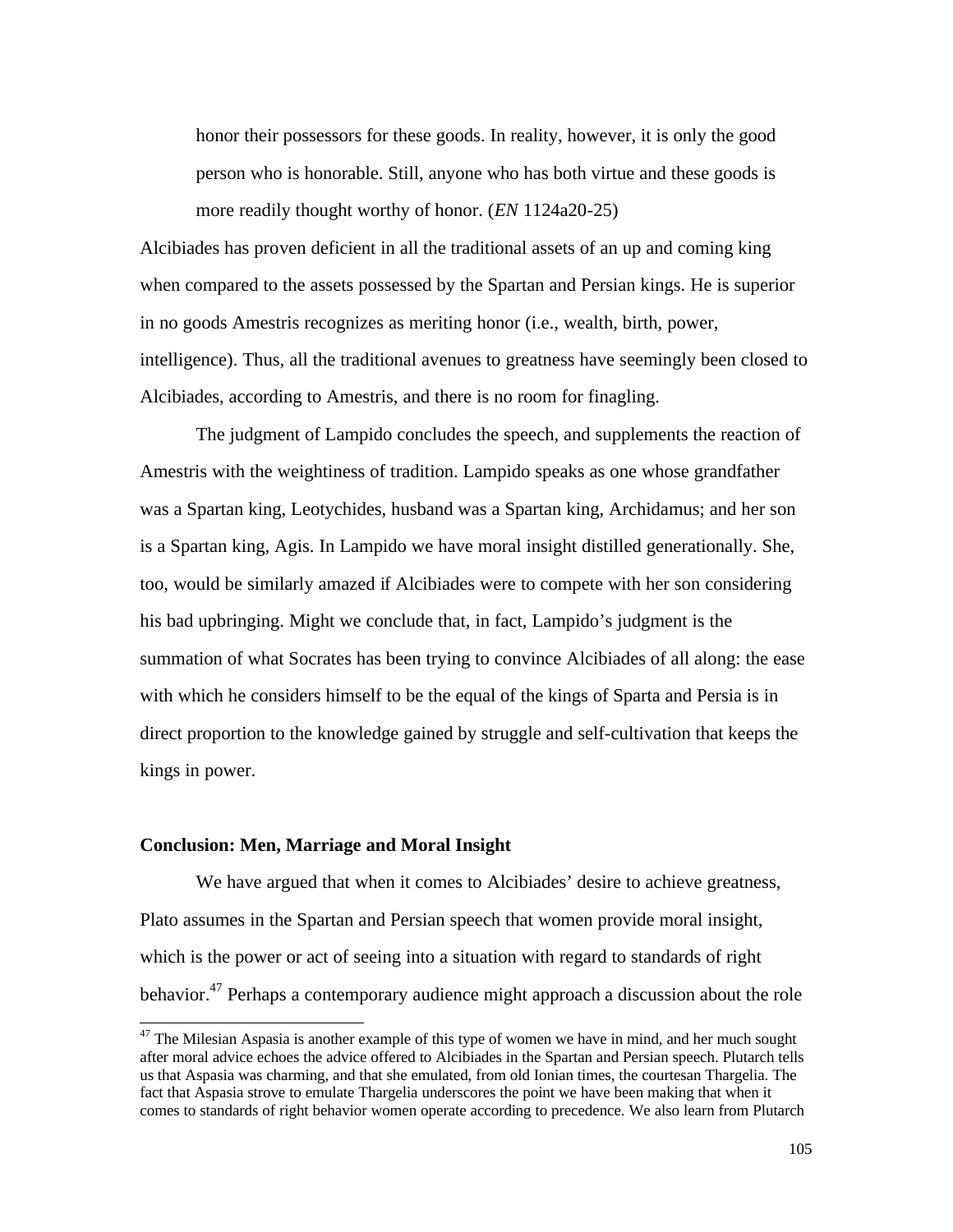of women in male achievement in terms of the popular cliché: *behind every great man is a woman*. Maybe so, but we feel the cliché confirms Plato's assumption about the role women's moral insight play in any endeavor involving male achievement. When we look at the modern institution of marriage, for example, we see little difference between the judgments of expectation made about Alcibiades' desire to rival successfully the Spartan and Persian kings and the judgments of expectation a wife imposes on her husband. In both situations there is a standard of right conduct to be followed, for Alcibiades it is the genuine rulers and the Spartan and Persian kings, and for the husband it is the role of good provider.

In describing marriage and the transformative power of women's moral insight on husbands, George Gilder's book *Men and Marriage* gives a contemporary description of what the *enemies' wives* were telling Alcibiades. He must rid himself of ignorance and become civilized:

In creating civilization, women transform male lust into love; channel male wanderlust into jobs, homes, and families; link men to specific children; rear children into citizens…divert male will power into a drive to create. Women conceive the future that men tend to flee…. (5)

Gilder's comments on women's role in marriage and the civilizing affect it has on husbands foregrounds historical continuity that allows us to appreciate Plato's assumption regarding the role of women in male achievement. Gilder's argument is that in webs of relationships between males and females, most notably in marriage, wives act as moral judges of their husbands, "spurring attainment of the highest male purposes" (177). In *Alcibiades Major* Plato's thinking parallels Gilder in that he suggests the idea that moral insight women disclose in judging male achievement is most effective in

-

that Aspasia resided over a political salon that included Socrates and her renowned statesman-lover, Pericles. It was thought that by keeping Aspasia company and heeding her words any man could succeed at what he set out to accomplish. For example, we hear of Lysicles, a sheep-dealer, a man of low birth and character achieve great things in Athens after having kept Aspasia company (Plutarch's *Pericles* Vol.1, 221).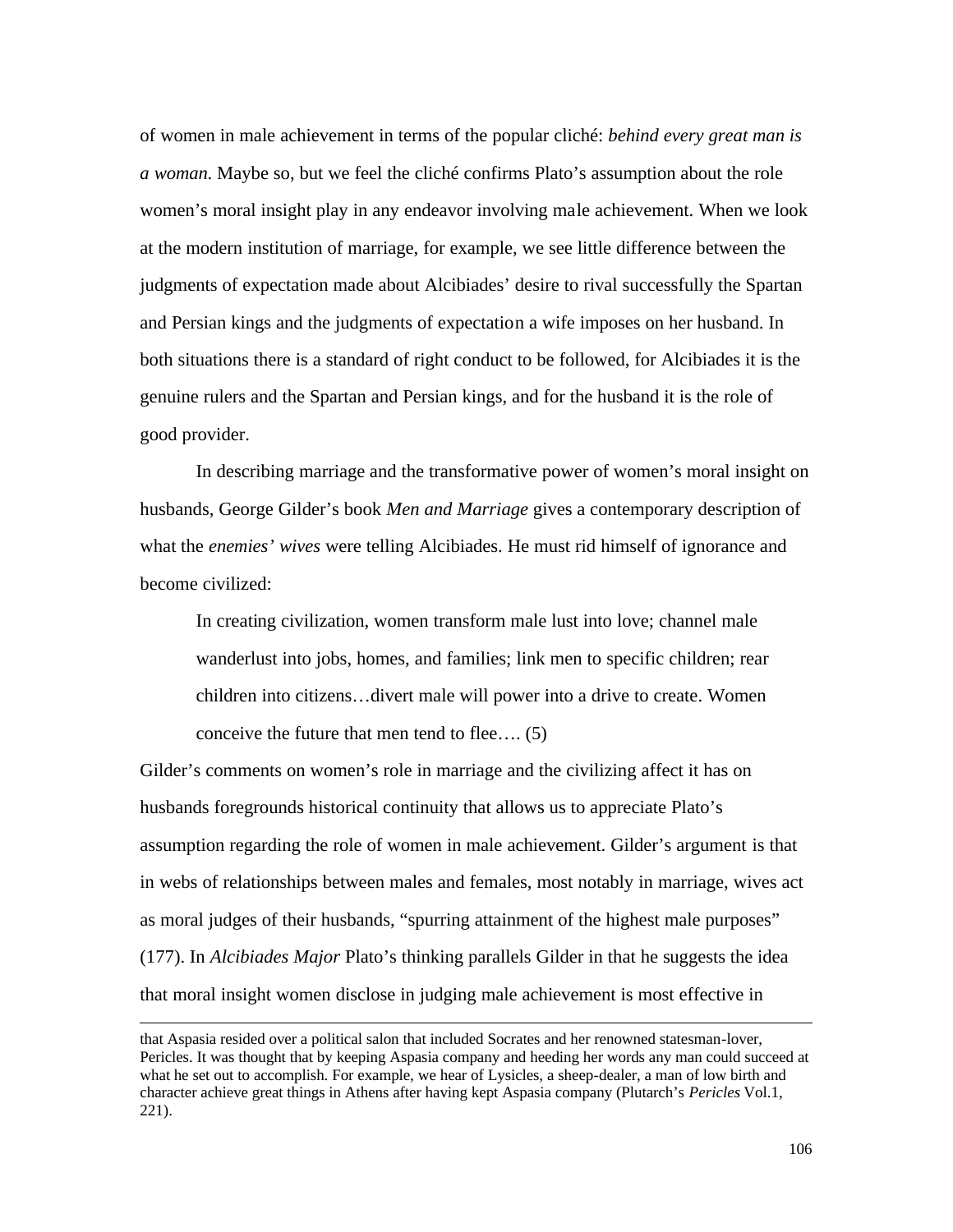specific male/female relationships. With the exception of the general designation 'the *women*' (*see* 120b-c) who judge men slavish who undertake the city's affairs without knowledge, the women judging Alcibiades in the dialogue are referred to as having familial, specific relationships (i.e., as mothers, sisters, or wives). We find Plato's distinction important because it suggests two lines of thought Gilder pursues in arguing for the existence of moral insight women disclose in judging their husband's goals and achievements: (1) The civilizing role women as wives play through their moral insight is inscribed in their bodies; and (2) Due to this inscription wives display a singular, feminine moral sense rooted in intimacy and caring.<sup>48</sup> Marriage becomes the field in which the feminine moral sense vis-à-vis a husband's goals and achievements is given the greatest scope for judging.

The civilizing role women as wives play through their moral insight, according to Gilder, is accounted for by her breasts and womb which symbolize a female specific potentiality that extends through pregnancy, "childbirth, lactation, suckling, and longterm nurture" (9). For the woman who has gone through such experiences they prove to be critical psychologically. They are times of great emotions signifying life altering

-

<sup>&</sup>lt;sup>48</sup> Recently we have seen the emergence of a distinctively feminine role in ethics expressed by feminists. The most prominent of these feminists is Carol Gilligan and her influential book *In a Different Voice: Psychological Theory and Women's Development*. Gilligan sets out to counter developmental psychology's privileging of masculine defense of justice and equality (i.e., rules and abstractions) as the highest level of moral development by privileging a feminine moral perception rooted in webs of relationships and responsibilities. We find Gilligan's argument for the existence of a feminine moral sense persuasive, but it fails to account squarely for the *origins* of a feminine moral sense. For example, Gilligan's introduction states the following about the intention of her book:

The different voice I describe is characterized not by gender but theme. Its association with women is an empirical observation, and it is primarily through women's voices that I trace its development…. No claims are made about the origins of the difference described or their distribution in a wider population, across cultures, or through time. Clearly, these differences arise in a social context where factors of social status and power combine with productive biology to shape the experience of males and females and the relations between the sexes. (2)

Surely Gilligan equivocates in discussing the origin of the differences between the sexes because initially she says no claims will be made about the origins of the differences, but she goes on to tell us that these differences are due to social status, power and biology. In fact, Gilligan's book accounts for the differences between the sexes by the interplay of social status and power only, not biology. Each page of her book strenuously argues that women's moral sense is merely an equal counterpoint to masculine ideals and in no way connected to biology. There is a uniquely, feminine moral sense rooted in webs of relationships and responsibilities but we feel it originates in the womb and at the breast.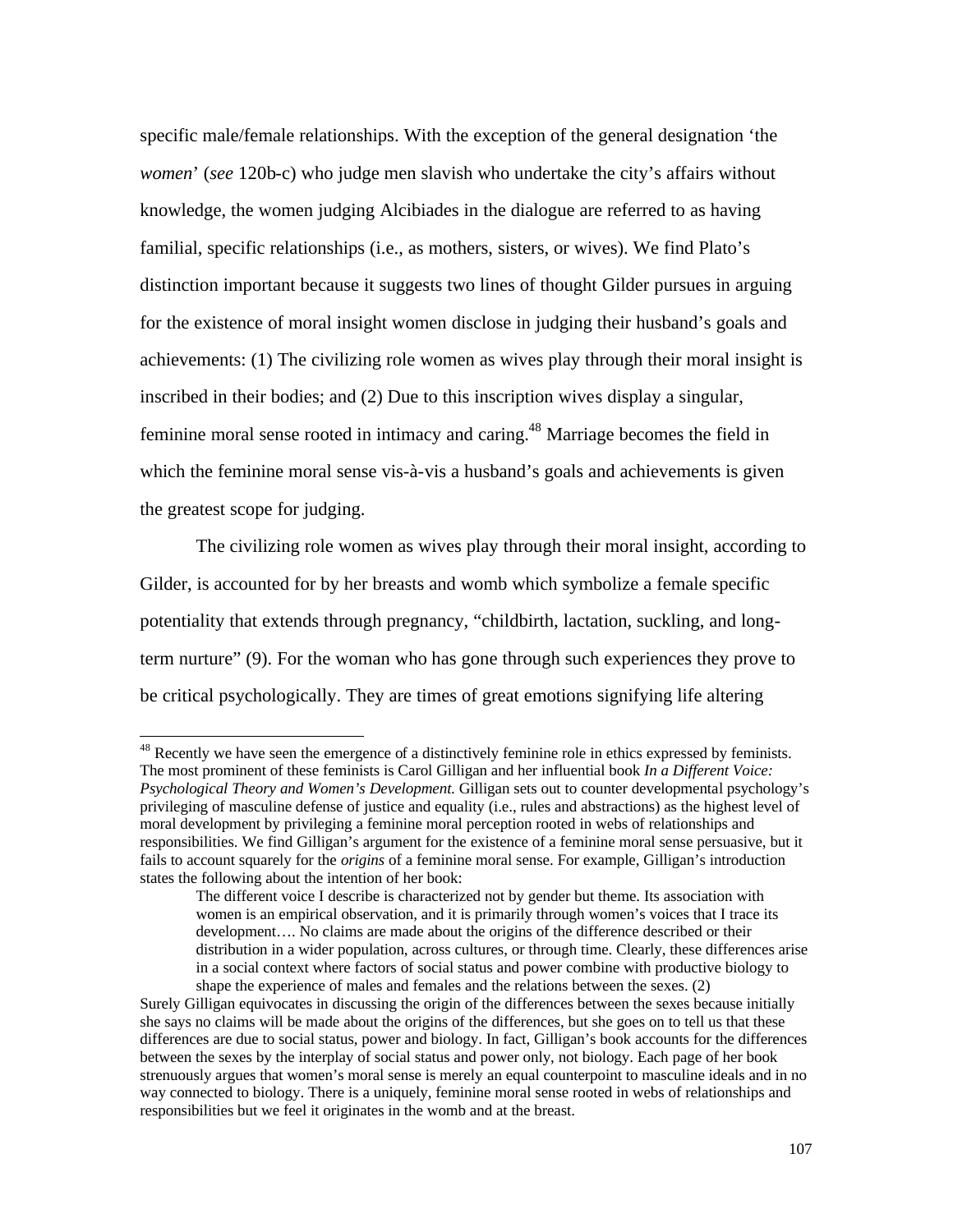choices both on the personal level and societally. Even for the childless women what her body represents is a powerful symbol because it is a continuos reminder of her unquestionable importance to herself and the community.<sup>49</sup> Although a woman may experience anxiety about her sexual role and how to perform it, she, nonetheless, takes her sexual identity for granted due to its importance and symbolism.<sup>50</sup> Gilder's argument is shown to be most insightful when we reflect upon the sexual identity of men in relation to their bodies. The male body has no civilizing role inscribed within it. "Masculinity," Gilder exclaims, "is at bottom empty, a limp *nullity*" [emphasis added] (9). Unlike the female body, a man's body is full of undefined energies in need of the guidance of culture. The masculine roles a male assumes are all cultural inventions, with the roles husband and father being the most enduring and productive of inventions for civilized life. Even the civilizing role males assume as fathers and husbands emphasize the primacy of women's sexual identity because men can only define and defend the extant of their sexual identities through external activity (i.e., male achievement).

Because men can only externalize their male identities through activity, women as wives are in the unique position of perpetually judging their husbands' activities. What accounts for the wife's ability to judge her husband's activity, explains Gilder, is a singular, feminine moral sense rooted in caring and intimacy due to the biological basis of female sexuality. The feminine moral sense assumes a civilizing role in the guise of wife and mother when we turn to the two most enduring cultural constructs available in defining male identity, husbands and fathers. The biological bases of men's sexual identity, as we have seen, depends on men proving themselves by *doing*. Outside of marriage the single male has no enduring cultural script to follow, so the constant *doing*

 $\overline{\phantom{a}}$ 

<sup>&</sup>lt;sup>49</sup> Cf. The discussion and its implications regarding the symbolic significance of femininity found at (*Alcibiades Major*,121b-c) on the length to which both the Spartan and Persian kings are willing to go in order to protect the chastity of their queens.

<sup>50</sup> (Hole and Levine, 306*)* highlight typical female confidence and complacency regarding women's sexual identity.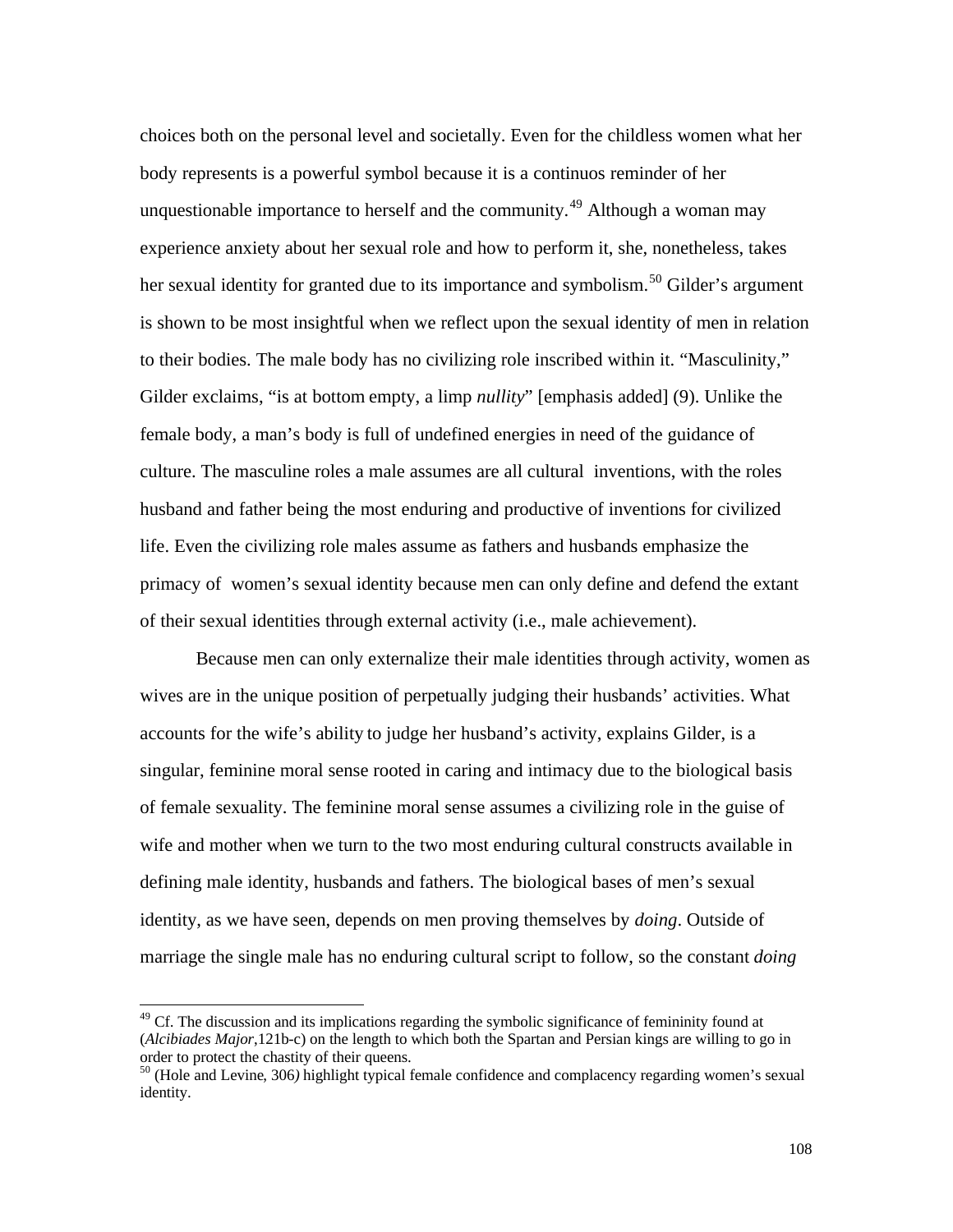eventually provokes a sense of male dispensability. Men begin to see themselves as sexually optional. This sense of dispensability is the impetus that makes young males good soldiers, martyrs and crusaders, but undesirables when it comes to marriageability.<sup>51</sup> Upon entering into marriage men must commit to a sense of futurity by adapting to a feminine requirement that demands long-term responsibility and discipline. Men must perform, and they perform best, and most confidently, when they are in a durable relationship with a women (14). Through marriage the limp nullity that characterizes masculine sexual identity is transformed; it is "conceived and experienced as having specific long-term importance like a woman's" (14). It is the women's judgment of a particular man, though, that enables the transformation to take place.

In fatherhood we also see the civilizing role the wife's moral sense of intimacy and caring plays in transforming male sexual identity. It must be emphasized that the role of father is the product of marriage and other cultural contrivances, not biology. The fact that there is no biological basis for the father to be around when the baby is born attests to this fact. Only the mother has an easy and dependable connection to the child (7). She is organically indispensable, both physically and emotionally. The father becomes an integral part of his child's life only when the mother acknowledges his paternity, and "his position must be maintained by continuous performance, sexual and worldly, with the woman the judge" (13).

Gilder's discussion of marriage between a man and a women attributes immutable qualities to women that are grounded in their bodies. These qualities give rise to a uniquely feminine moral sense that is expressed quite vividly in the ability of women in marriage and *mutatis mutandis* the various women in the Spartan and Persian speech, to judge male performance. We maintain that the women in *Alcibiades Major* play the part of perpetuating traditional sexual roles (i.e., demanding that Alcibiades be a man of

 $\overline{\phantom{a}}$ 

 $<sup>51</sup>$  Cf. The discussion of Alcibiades' sexual exploits and his demise caused by a lady of a noble house</sup> (Plutarch's *Lives*, Vol. 1).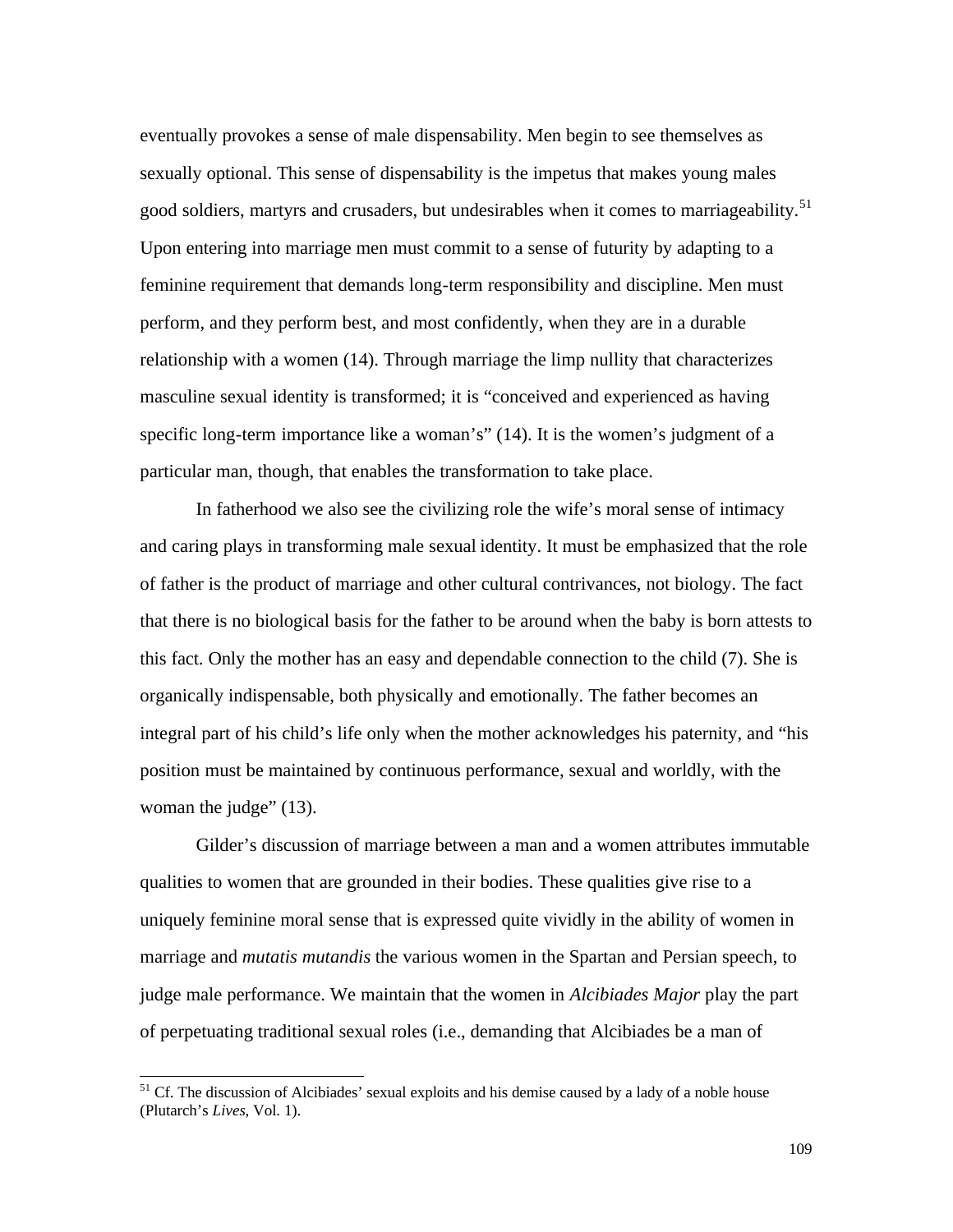excellence who leads the people instead of a politician who slavishly 'flatters' [κολαξ 120b5] the people, and that Gilder's contemporary perspective on male and female sexuality foregrounds Plato's sincere, but benign, point that when it comes to male achievement, women provide moral insight into what is needed and how best to get there.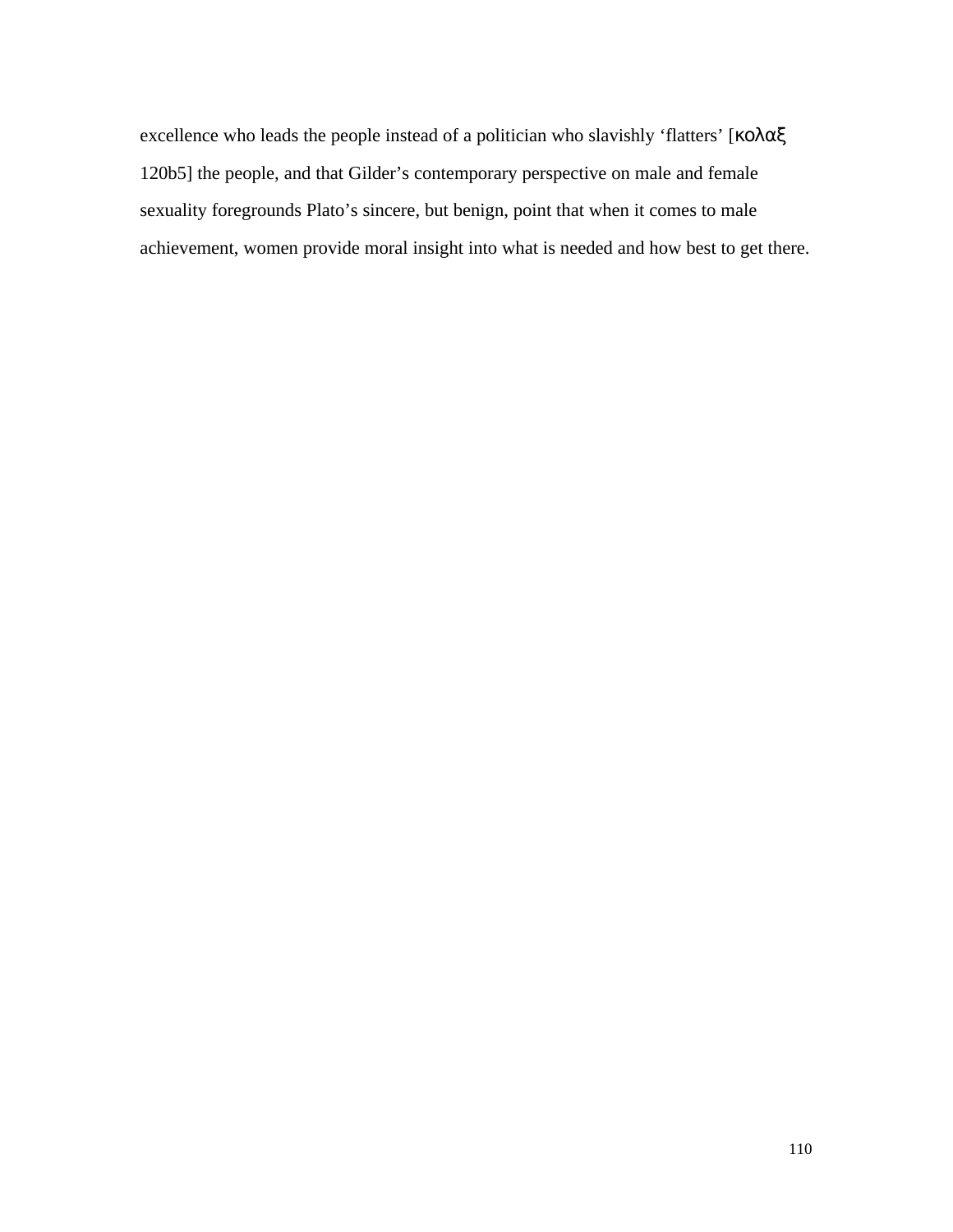## Chapter Seven: Conclusion

In its choice of themes, the dissertation's aim has been to scrutinize the ideas expressed in *Alcibiades Major* from a number of different perspectives. To that end, the overarching idea of the dissertation is captured in the dissertation's title, Socratic Encounters: Plato's Alcibiades. *Alcibiades Major* is so ripe with philosophical themes that, apart from how the themes animate the dialogue, they prove illuminating in other contexts, as we have shown. We conclude the dissertation by reflecting briefly on the implications of our approach to reading the dialogue this way.

The main implication of our approach is the challenge it poses to the rumors that the ancients are not as relevant as they once were. Two chapters of the dissertation, in particular, show the continuing relevance of the dialogue and its timeless insights.

Chapter Two's title alone, 'Listening in Plato's *Alcibiades Major* and Plutarch,' is instructive for modernity. What could be more rewarding than learning how to listen appropriately in an age that places a premium on quickness? It behooves us to look with admiration at the Graeco-roman tradition (first century B.C. through the second century A.D.) of reflecting upon listening, and how to benefit morally from what one listens to. As we pointed out, Plutarch is only one of many fine writers who composed short treatises on listening. Others include Pliny, Seneca, and Epictetus. In this chapter we showed the origins and likely consequences of listening inappropriately in *Alcibiades Major*. Its relevance for modernity lies in accounting for Alcibiades' failure to benefit from the Socratic conversation. Although Alcibiades' dispositions prevented him from benefiting from Socrates, the fact that one's psychological states can affect what one hears invites us to consider their causal factors. The chapter offered an answer to such concerns. Socrates' conversation was not simply an intellectual exercise (i.e., analyzing arguments) to convince Alcibiades he needed a genuine education. It was also an attempt to moderate Alcibiades's desires. Socrates' approach to Alcibiades was, in part,

111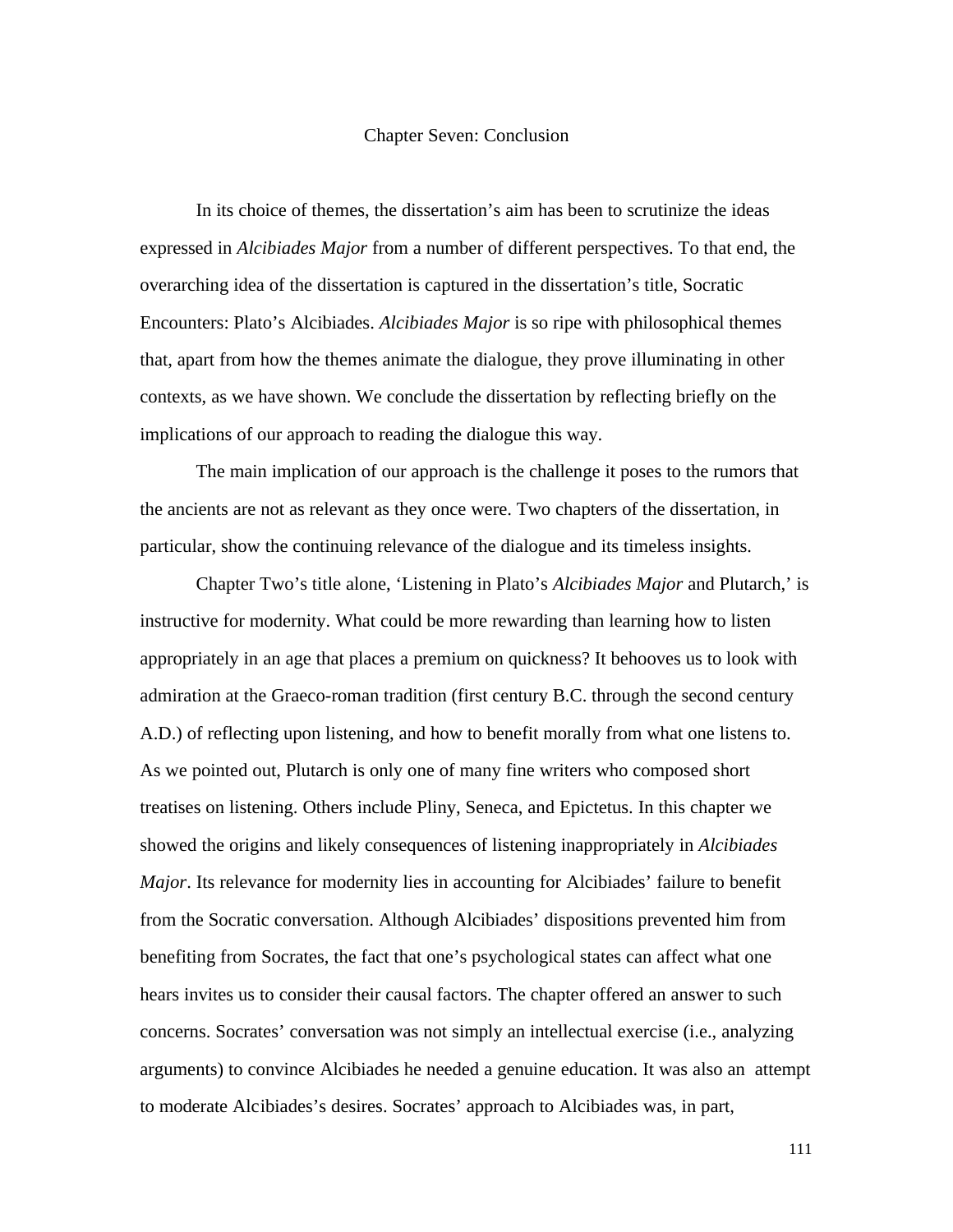motivated by the assumption that Alcibiades' desires (or sentiments) were anterior to his reason. If he can alter Alcibiades' feelings he can alter Alcibiades' thinking. Socrates wagers that if he can get Alcibiades to recognize that his states of envy, excessive admiration, and inability to listen actively while engaged in conversation are impediments to realizing his ambition, he may be able to convince Alcibiades intellectually that his ambition is misdirected.

Chapter six, 'Women, Moral Insight and Marriage,' goes some distance in revealing the timelessness of the ancient insight on the relationship between men and women illustrated in *Alcibiades Major*'s Spartan and Persian speech. On first reading the speech one is left with the impression that it is a nice, literary excursion in a dialogue chronicling the quest for a genuine education by the young Alcibiades, but without applicability to modern concerns. In fact, we showed how important and relevant the prominent role given to women in the speech by Plato is by comparing it to the role feminist thinkers, such as Carol Gilligan, envision women playing in contemporary society. For both Plato and Gilligan women provide moral insight regarding male goals and achievement. The difference, of course, between the two is that feminist thinkers tend to account for the role women play in male achievement by saying, as Gilligan does, that the role is to be seen as a descriptive phenomenon only, which obviates any need to make claims about the origins of the role. Plato, on the other hand, locates the difference precisely where Gilder locates it in modern society: webs of relationships initiated through female specific potentiality that extends through pregnancy, childbirth, lactation, suckling, and long-term nurture. The role that women play in male achievement is biologically based.

Despite the biological bases of the role of women in the Spartan and Persian Speech, the speech could be read as an introduction to Gilligan's *In a Different Voice*. They each portray women in the same manner, but from different perspectives. By adjoining the Spartan and Persian Speech to *In a Different Voice*, the former would serve

112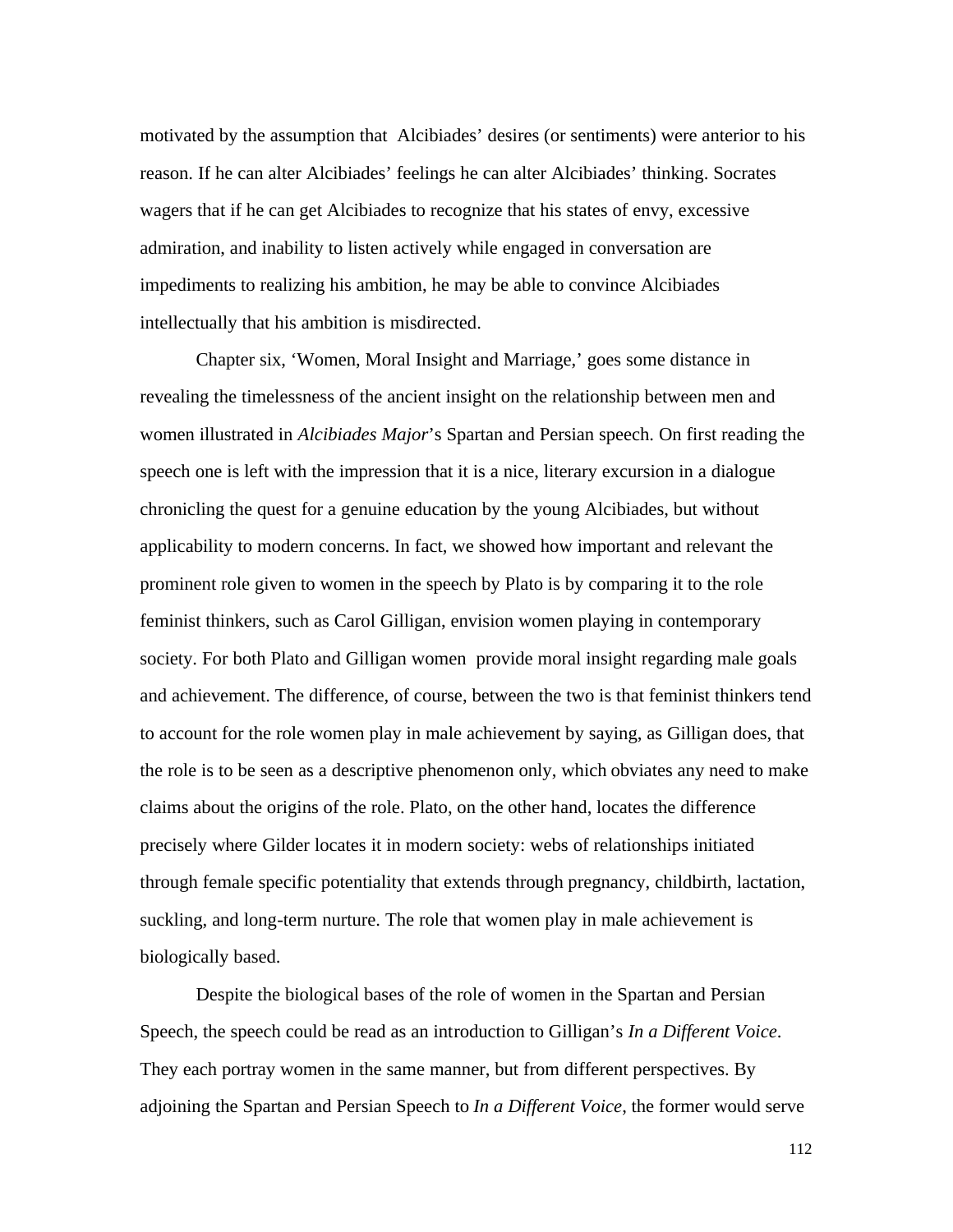as the *mythos* and the latter would serve as the *logos*. The pairing of these two thematic tropes would be in keeping with several of Plato's other dialogues (e.g., *Protagoras*, *Hipparchus*, *Phaedrus*) that communicate to its audience on a number of different levels.

These are just a few examples of how the ideas expressed in *Alcibiades Major* can resonate in the lives of modern readers when broadened to apply in a variety of different contexts. The dissertation has shown that the ancients can be a source of inspiration and guidance to those who seek it.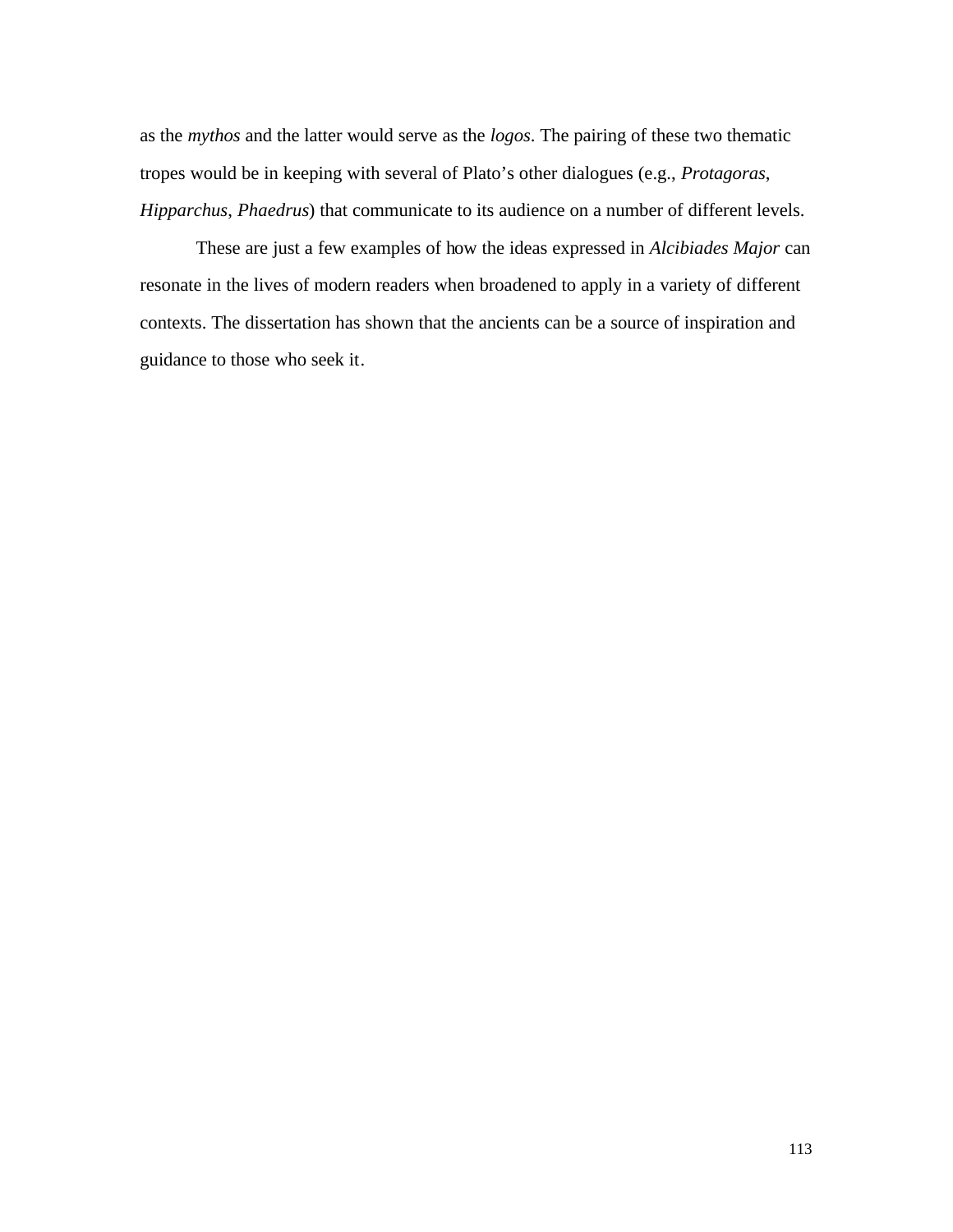## BIBLIOGRAPHY

Alcinous. 1993. *The Handbook of Platonism*. John Dillon trans. Oxford:

| Clarendon Press.                                                                       |
|----------------------------------------------------------------------------------------|
| Alfarabi. 1962. Philosophy of Plato and Aristotle. Muhsin Mahdi trans. Ithaca: Cornell |
| University Press.                                                                      |
| Annas, Julia. 1999. Platonic Ethics, Old and New. Ithaca NY: Cornell University Press. |
| Babbitt, Frank Cole. 2000. Plutarch's Moralia, Volume I. Cambridge: Harvard            |
| University Press.                                                                      |
| Barnes, Jonathan ed. 1984. The Complete Works of Aristotle, Vol. 1 and II. Princeton:  |
| Princeton University Press.                                                            |
| Bowra, C.M. ed. 1969. Pindar: The Odes. New York: Penguin Books.                       |
| Bruell, Christopher. 1999. On The Socratic Education: An Introduction to the Shorter   |
| <i>Platonic Dialogues.</i> Maryland: Rowman and Littlefield Publishers.                |

- Burnet, John ed. 1901. *Platonis Opera, Vol. II*. Oxford: Oxford University Press.
- Clough, Arthur H ed. 1992. *Plutarch's Lives, Vol.1:* 'Alcibiades and Pericles'. New York: The Modern Library.
- \_\_\_\_\_\_'The Life of Alcibiades' in Plutarch's *The Lives of the Noble Grecians and Romans*. vol. 1. New York: Modern Library Edition.
- Cooper, John M. 1997. *Plato: Complete Works*. Indianapolis: Hackett Publishing.
- Denyer, Nicholas ed. 2001. *Plato: Alcibiades*. Cambridge: Cambridge University Press.
- Forde, Steven. 1987. "On the Alcibiades Major." *The Roots of Political Philosophy*, ed. Thomas L. Pangle. Ithaca: Cornell University Press.
- Friedlander, Paul. 1964. *Plato: An Introduction*. vol.2. Hans Meyerhoff trans. Princeton: Princeton University Press.
- Gilder, George. 2001. *Men and Marriage*. Gretna: Pelican Publishing Company.
- Gilligan, Carol. 1993. *In A Different Voice: Psychological Theory and Women's Development.* Cambridge and London: Harvard University Press.
- Graves, Robert. 1999. *The Greek Myths*. vol. 1 and 2. London: The Folio Society.
- Gray, Vivian. 1989. *The Framing of Socrates: The Literary Interpretation of Xenophon's Memorabilia*. Hermes: Einzelschriften.
- Gribble, David. 1999. *Alcibiades and Athens: A Study in Literary Presentation.* Oxford: Clarendon Press.
- Grote, George. 1867. *Plato and the other Companions of Sokrates*. London (2<sup>nd</sup> edition).: Murray Publishing.
- Hadas, Moses ed. 1981. *The Complete Plays of Aristophanes*. New York and London: Bantam Books.
- Hole, Judith and Ellen Levine. 1971. *Rebirth of Feminism*. New York: Basic Books.
- Irwin, Terence Trans. and annotated. 1985. *Aristotle's Nicomachean Ethics*. Indianapolis: Hackett Publishing.
- Irwin, Terence. 1985. *Nicomachean Ethics*. Cambridge: Hackett Publishing.
- Jaeger, Werner. 1965. *Paideia: The Ideals of Greek Culture, Volume 1*: *Archaic Greece, The Mind of Athens*. Oxford: Oxford University Press.
- Johnson, David M. 1999. 'God as the True Self: Plato's *Alcibiades* I *Ancient Philosophy*  19: 1-19.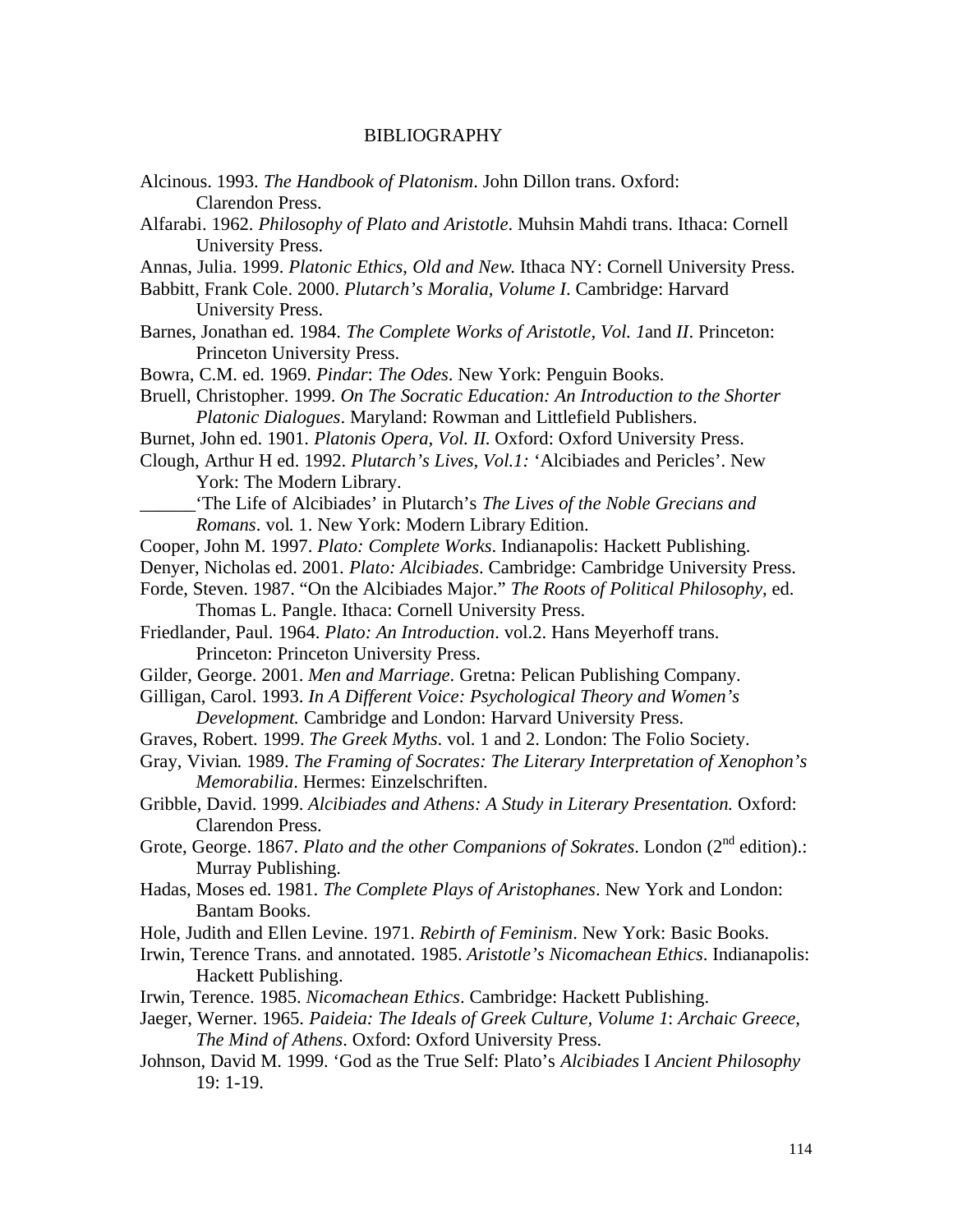Kahn, Charles. 1996. *Plato and the Socratic Dialogue: The Philosophical Use of a Literary Form*. Cambridge: Cambridge University Press.

- Kidd, Ian ed. 1992. *Plutarch's Essays*. New York: Penguin Books.
- Kitchel, C.L. 1898. *Plato's Apology Of Socrates and Crito and Part of the Phaedo*.
- Klein, Jacob. 1989. *A Commentary On Plato's Meno*. Chicago: Chicago University Press.
- Kosman, L.A. 1980. 'Being Properly Affected: Virtues and Feelings in Aristotle's Ethics' 103-116 in Amelie Oksenberg Rorty's *Essays on Aristotle's Ethics*. Berkeley: University of California Press.
- Longinus. 1991. *On Great Writing* (*On the Sublime*). G.M.A. Grube trans. Indianapolis: Hackett Publishing Company.
- Lutz, Mark. 1998. *Socrates' Education To Virtue: Learning the Love of the Noble*. Albany: State University of New York Press.
- Marrou, H.I. 1956. *A History of Education in Antiquity*. George Lamb trans. London: Sheed and Ward.
- McKeon, Richard. 1941. *The Basic Works of Aristotle*. New York: Random House.
- Miller, Eugene F. 1987. *David Hume's Essays: Moral, Political, and Literary*. Indianapolis: Liberty Fund.
- Oakeshott, Michael. 2001. 'Political Education' 159-188 in *The Voice of Liberal Learning*. Indianapolis: Liberty Fund.
- Olympiodorus. 1956. *Commentary on the first Alcibiades*. L.G. Westerink ed. Amsterdam.
- Pangle, Thomas. ed. 1987. *The Roots of Classical Political Philosophy: Ten Forgotten Socratic Dialogues*. Ithaca: Cornell University Press.
- Proclus. 1985-6. *Sur le Premier Alcibiade de Platon*. A. Ph. Segonds ed. Paris.
- Ramsey, F.P. 1978. *Foundations*: *F.P*. *Ramsey*. D.H. Mellor ed. New Jersey: Humanities Press.
- Roberts, Rhys W. 1954. *The Rhetoric*. New York: The Modern Library.
- Rubin, Leslie. G. ed. 1992*. POLITIKOS II (Educating the Ambitious): Leadership and Political Rule in Greek Political Thought*. Pennsylvania: Duquesne University Press.
- Schleiermacher, Friedrich. 1973. *Introductions to the Dialogues of Plato*. New York: Arno Press.
- Scott, Gary A. ed. 2002. *Does Socrates Have a Method?* Pennsylvania: Pennsylvania State University Press.
- Shorey, Paul. 1933. *What Plato Said*. Chicago: University of Chicago Press.
- Sorel, George. 1950. *Reflections on Violence*. T.E. Hulme trans. New York: Collier Books (The Free Press).
- Spawforth and Hornblower. ed. *The Oxford Classical Dictionary*. Oxford: Oxford University Press.
- Strauss, Leo. 1988. *Persecution and the Art of Writing*. Chicago: The University of Chicago Press.
- Tarrant, Harold. 2000. *Plato's First Interpreters*. Ithaca: Cornell University Press.
- Tocqueville. Alexis. 1969. *Democracy in America*. Trans. George Lawrence. New York: Anchor.
- Vlastos, Gregory. 1991. *Socrates: Ironist and Moral Philosopher*. Cornell: Cornell University Press.